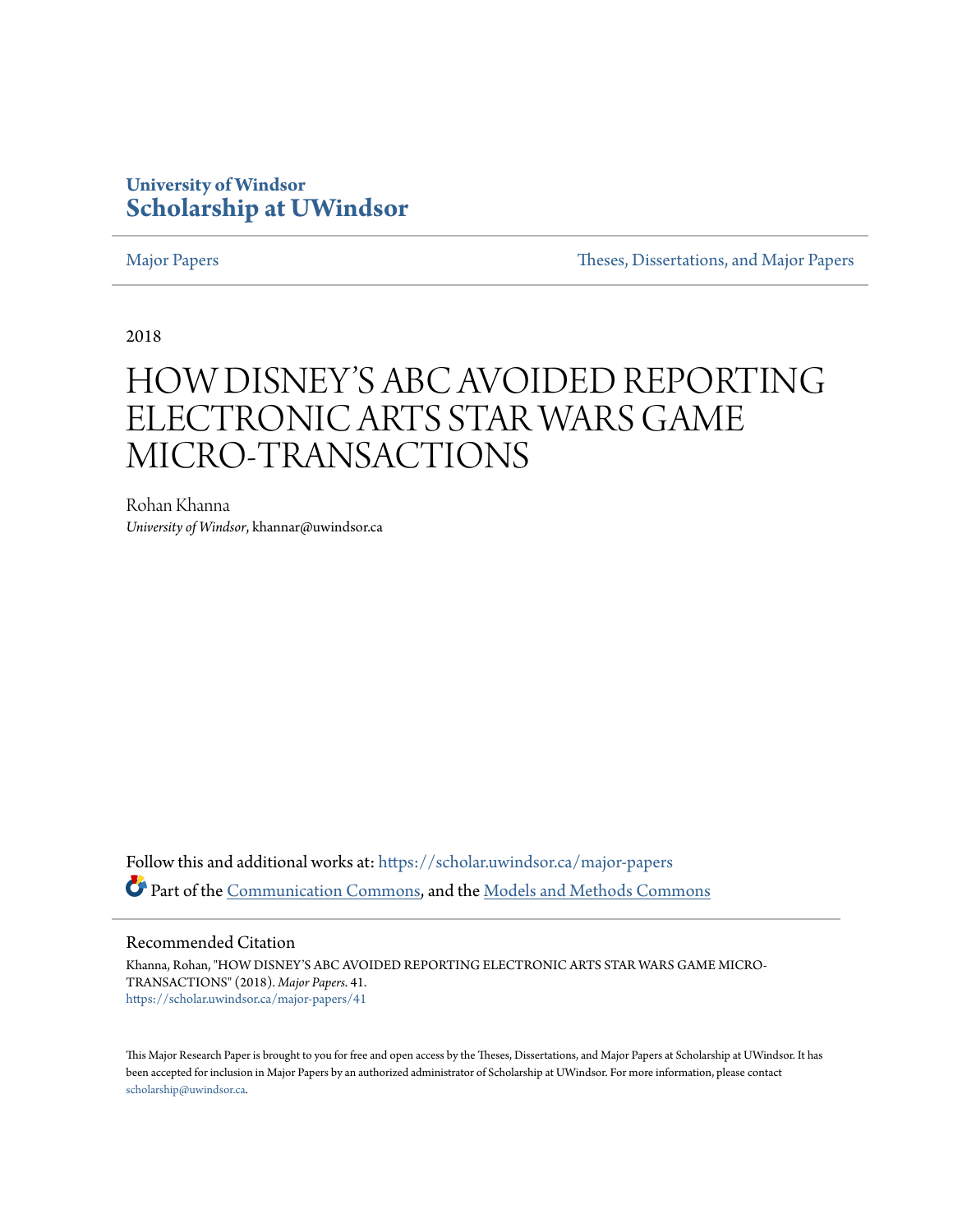### HOW DISNEY'S ABC AVOIDED REPORTING ELECTRONIC ARTS STAR WARS GAME MICRO-TRANSACTIONS

by Rohan Khanna

A Major Research Paper Submitted to the Faculty of Graduate Studies through Communication and Social Justice in Partial Fulfillment of the Requirements for the Degree of Master of Arts at the University of Windsor

Windsor, Ontario, Canada

2018

© 2018 Rohan Khanna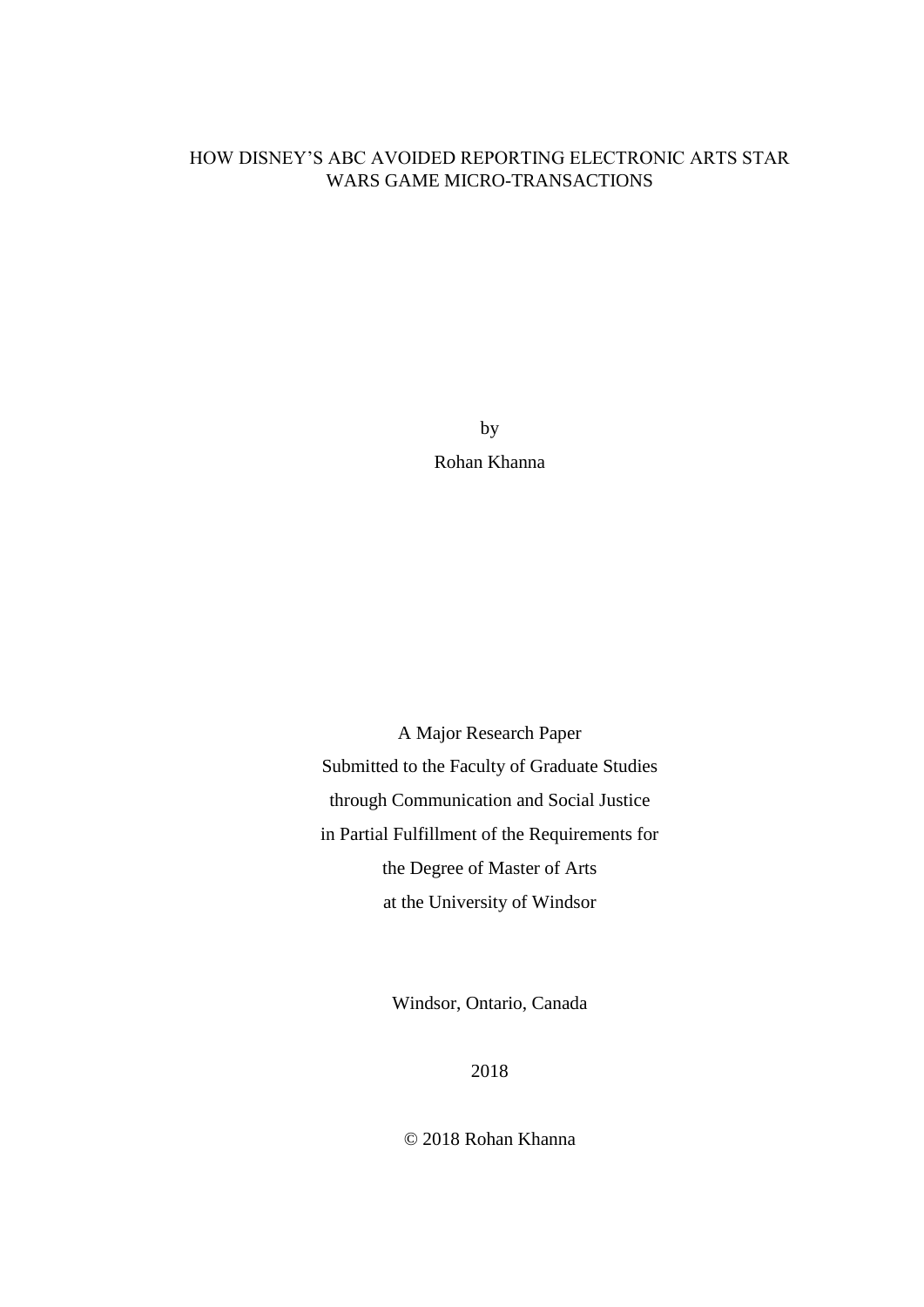#### **HOW DISNEY'S ABC AVOIDED REPORTING ELECTRONIC ARTS STAR WARS GAME MICRO-TRANSACTIONS**

by

Rohan Khanna

APPROVED BY:

V. Manzerolle Communication, Media, and Film

————————————————

J. P. Winter, Advisor Communication, Media, and Film

————————————————

May 10, 2018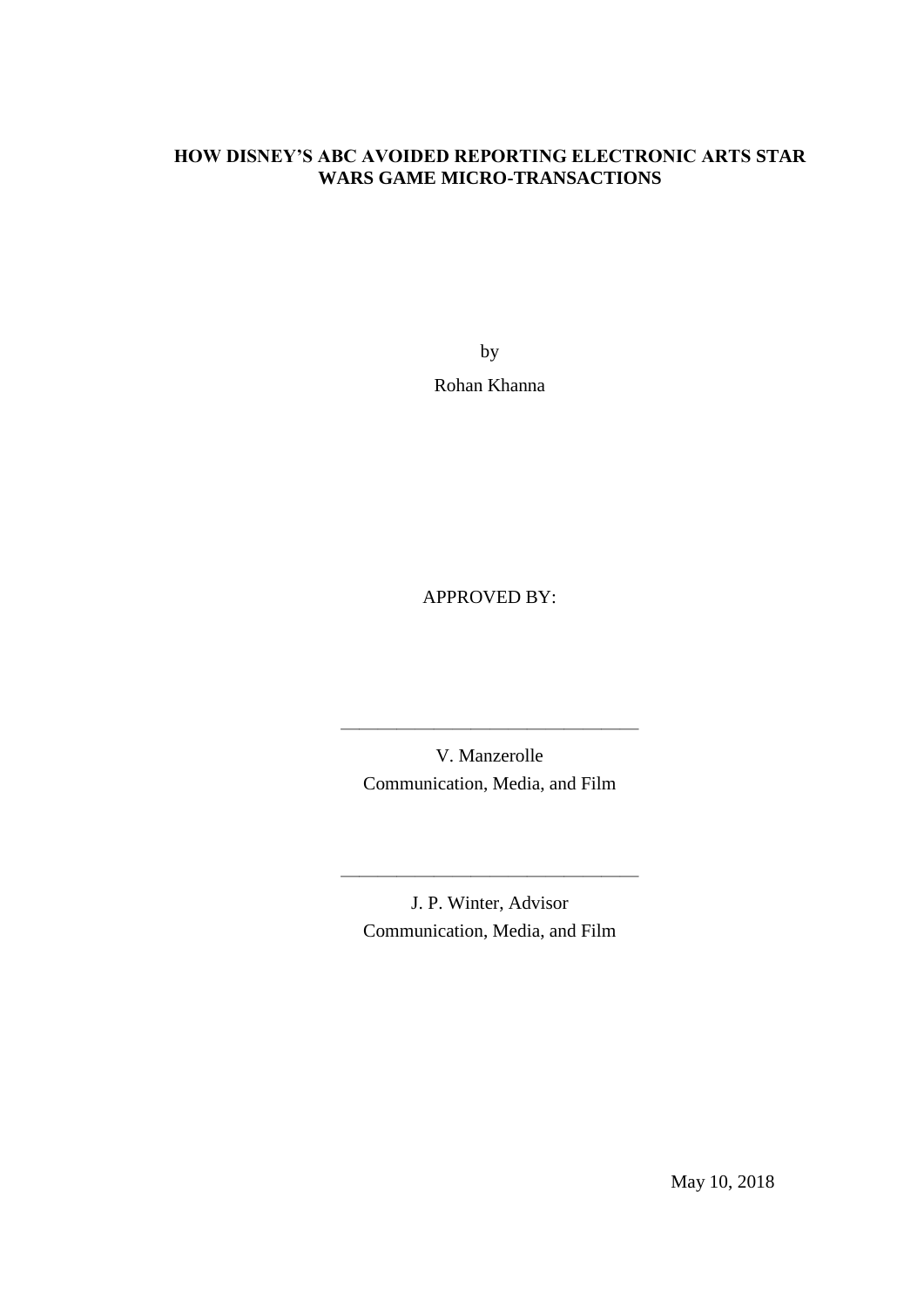#### AUTHOR'S DECLARATION OF ORIGINALITY

I hereby certify that I am the sole author of this MRP and that no part of this Major paper has been published or submitted for publication.

I certify that, to the best of my knowledge, my thesis does not infringe upon anyone's copyright nor violate any proprietary rights and that any ideas, techniques, quotations, or any other material from the work of other people included in my major paper, published or otherwise, are fully acknowledged in accordance with the standard referencing practices. Furthermore, to the extent that I have included copyrighted material that surpasses the bounds of fair dealing within the meaning of the Canada Copyright Act, I certify that I have obtained a written permission from the copyright owner(s) to include such material(s) in my major paper and have included copies of such copyright clearances to my appendix.

I declare that this is a true copy of my MRP, including any final revisions, as approved by my thesis committee and the Graduate Studies office, and that this MRP has not been submitted for a higher degree to any other University or Institution.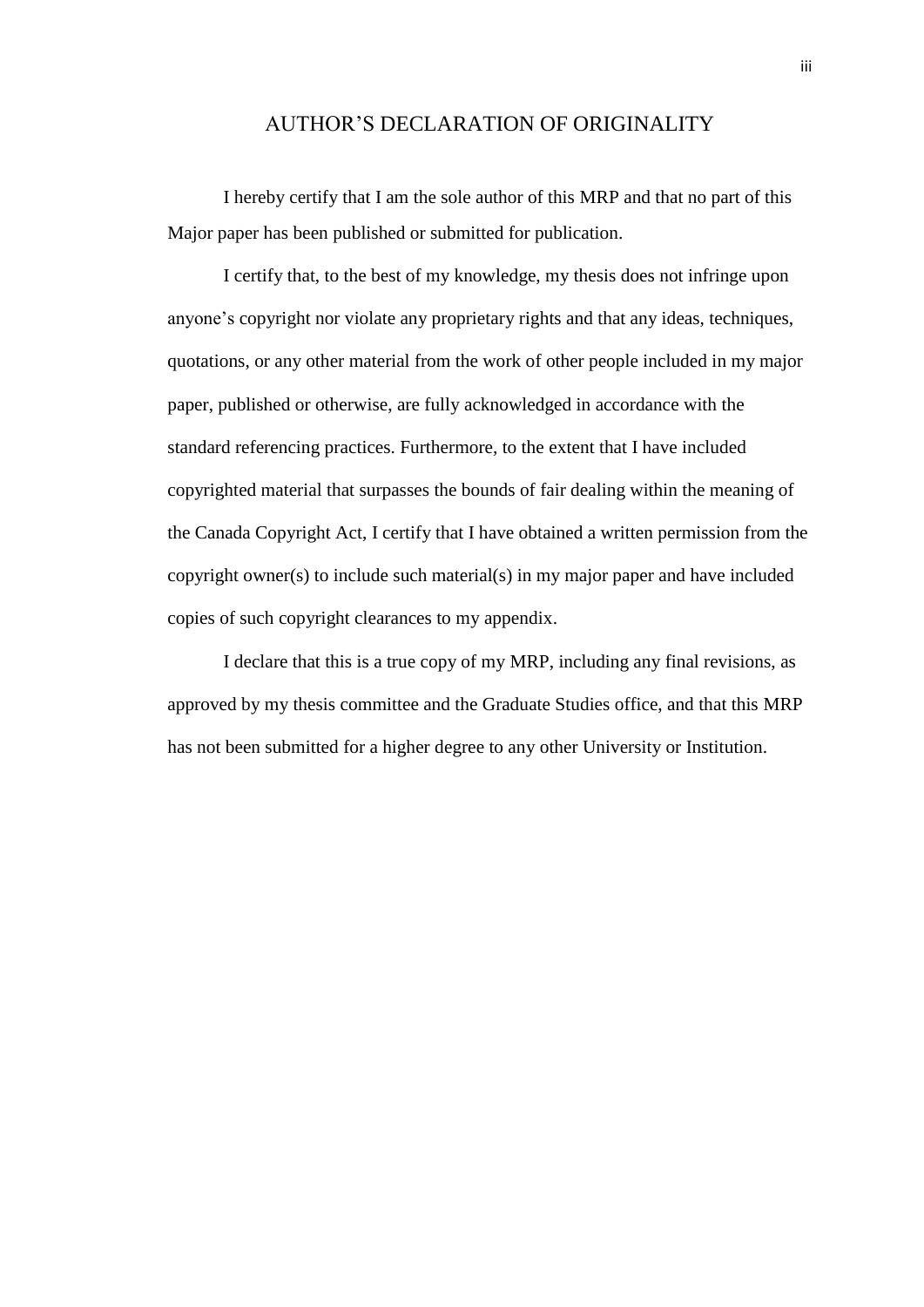#### ABSTRACT

With advancement in technology in the context of high speed internet, smartphones, animation and videogames to name a few, companies like Disney have been harnessing this evolution to help prosper in a capitalist competitive environment. Through the incorporation of Huckin's Critical Discourse Analysis (CDA), the research observes Disney's attempt to fully leverage its newly acquired (costly) property, *Star Wars* in the realm of video games, to synergize promotional activities for the much more profitable films*.* The videogame is covered through articles and interviews on the *ABC*  (American Broadcasting Company) news website and YouTube, respectively, and aims to report on the game. *ABC* fails to provide information regarding the implementation of the controversial loot boxes (virtual items purchased to further acquire randomized virtual items like weapons, attire, character skins, *etcetera*) and micro-transactions, which resonates with media concentration and ownership, the theme of this study.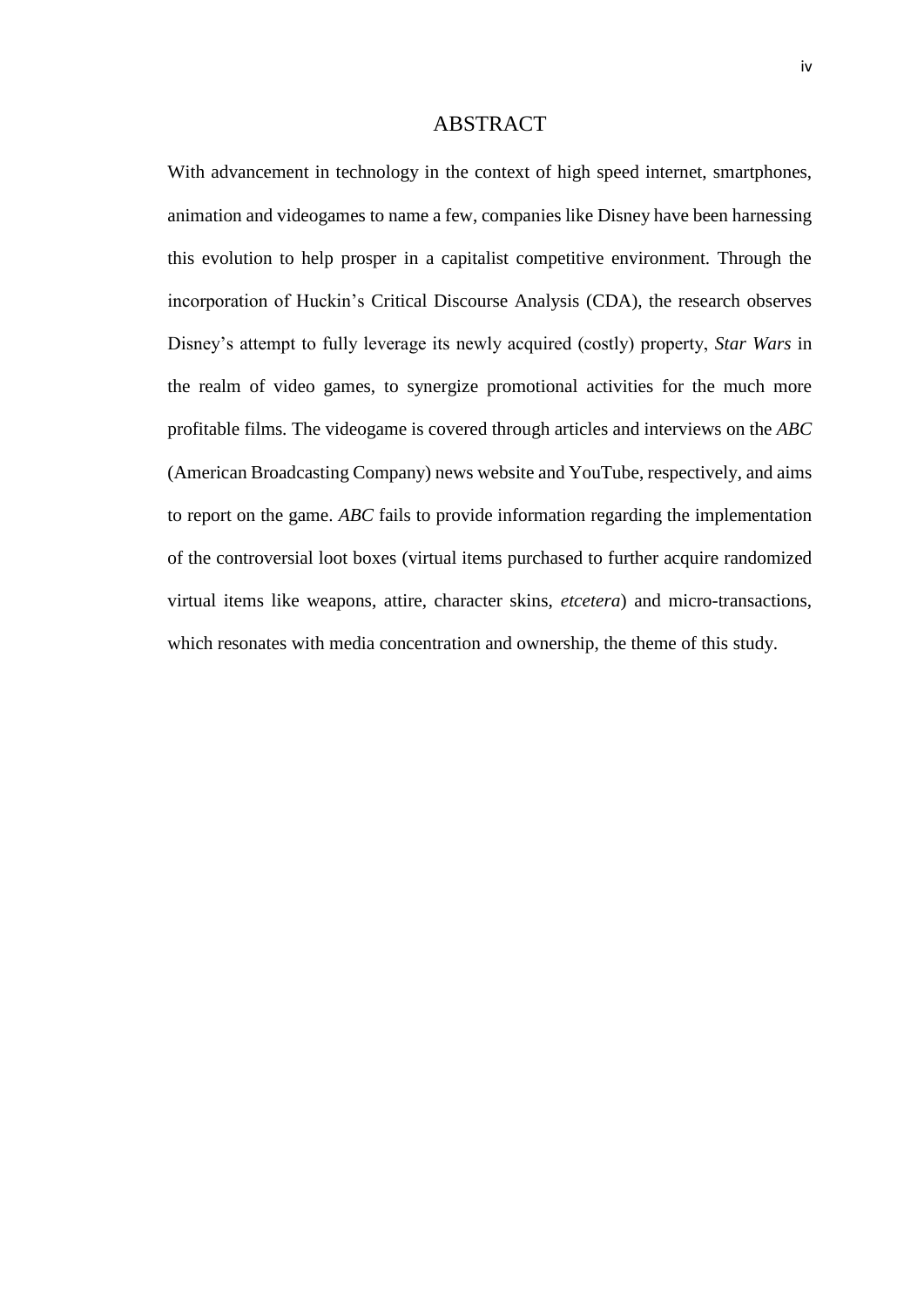#### DEDICATION

This work is dedicated to my family who emphasize the importance of education and the necessity to use knowledge as an asset for self-growth and evolution. They have been my friends and my guidance and have stood by my side during tragic times, financial assistance and moral support. Their presence has been invaluable for my journey as a student and above all else, as a human being. This is also devoted to my beloved dog Kalu, who we lost during my years at this university. You are missed and remembered.

Love you all.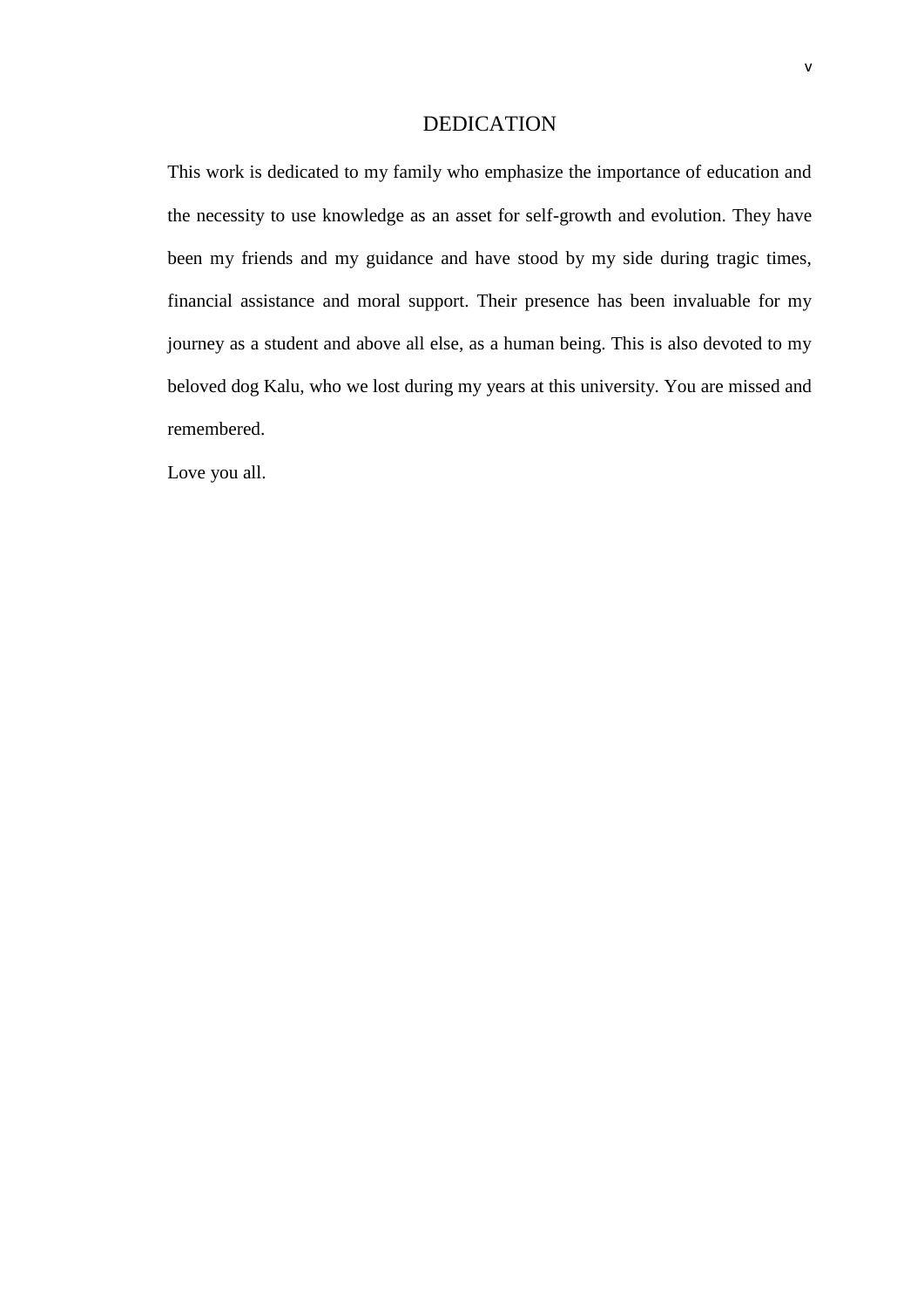#### ACKNOWLEDGEMENTS

This research paper could not have been materialized without the help of Dr. James P. Winter and Dr. Vincent Manzerolle. Their knowledge and patience has been priceless for this undertaking and I could never thank them enough. My experience as a student through the graduate process has been filled with perseverance because of my family as my beacon of light and my professors. Also I would like to acknowledge my grad allies who have faced the stress and enlightenment which is graduate school, along with me.

Grazie.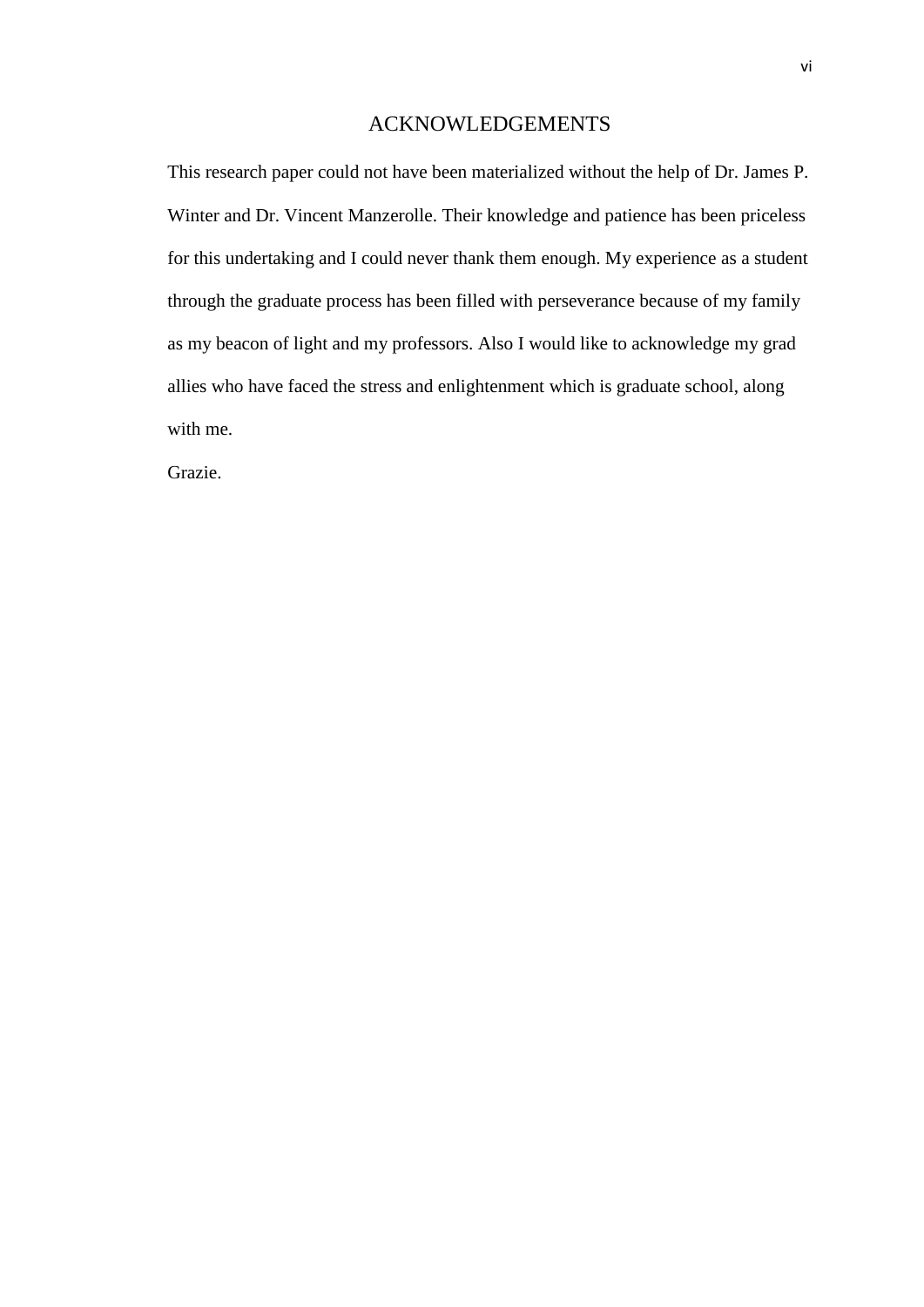# TABLE OF CONTENTS

| AUTHOR'S DECLARATION OF ORIGINALITY |                |                                         | iii          |
|-------------------------------------|----------------|-----------------------------------------|--------------|
| <b>ABSTRACT</b>                     |                |                                         | iv           |
| <b>DEDICATION</b>                   |                |                                         | $\mathbf{V}$ |
| <b>ACKNOWLEDGEMENTS</b>             |                |                                         | vi           |
| <b>INTRODUCTION</b>                 |                |                                         | $\mathbf{1}$ |
| <b>CHAPTER</b>                      |                |                                         |              |
|                                     | $\mathbf{I}$ . | LITERATURE REVIEW                       | 3            |
|                                     | II.            | THEORETICAL FRAMEWORK                   | 27           |
|                                     | III.           | METHODOLOGY: CRITCAL DISCOURSE ANALYSIS | 41           |
|                                     |                | IV. ANALYSIS                            | 46           |
|                                     | V.             | <b>CONCLUSION</b>                       | 69           |
|                                     |                | <b>REFERENCES</b>                       | 75           |
|                                     |                | <b>VITA AUCTORIS</b>                    | 81           |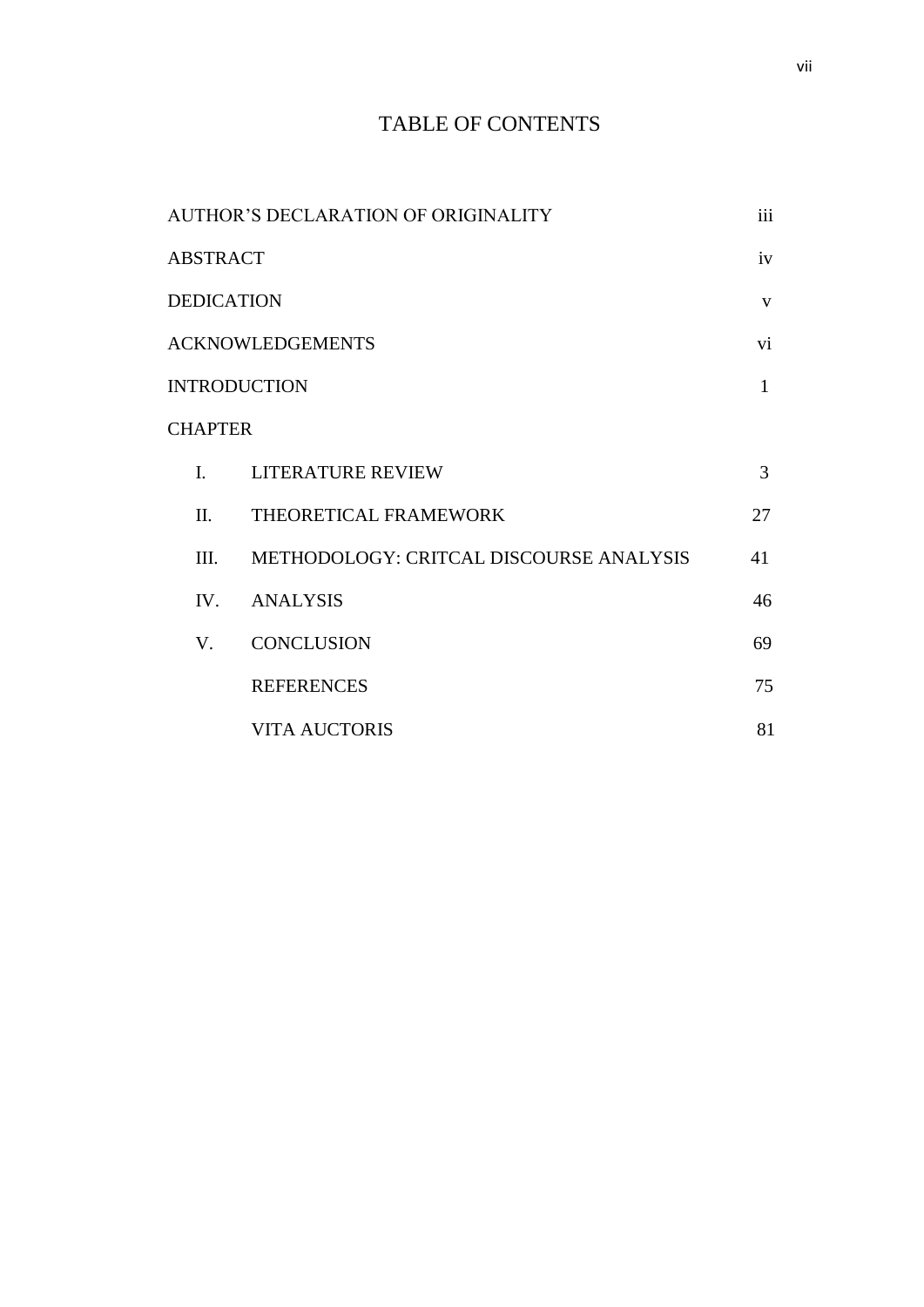#### INTRODUCTION

Conglomerates like Disney are part of a capitalistic mechanism like others in the industry. With six companies like News Corp., Disney, Viacom, GE, Time Warner, and CBS controlling 90% of information, concentration of media is a growing concern (Lutz, 2012). Disney recently has been in the news for buying a majority of Fox's business for \$52 billion in 2017. With the acquisition of Marvel Studios and *Star Wars* as well, it does not intend to stop in its relentless pursuit of expansion. Avengers: *Infinity War* (2018) recently became the fastest film in history to gross \$1 billion worldwide (Mendelson, 2018). The success of the Marvel film is a testament to Disney's successful growth through these acquired established franchises.

Disney has been ingrained in the culture industry and with advent of superhero franchises and *Star Wars* films, the technology to enhance these characters on screen has contributed extensively and it "can no longer be viewed as only one of many threads that form the texture of our civilization; in less than half a century, it has become the prime source of material change and so determines the pattern of the total social fabric" (Kline, Dyer-Witheford & de Peuter, 2014, p. 4). Disney uses these advancements and knows the potential of these franchises, because of their existence in our society in popular culture history. It is molding and updating itself accordingly.

I will be relying on literature tailored to the theme of media concentration and behaviour, and on the business operations of Disney and EA (Electronic Arts), the game publisher of *Star Wars:* Battlefront II (2017). Herman and Chomsky's Propaganda Model also will be relied upon to see how Disney fits within their structure to gain a better understanding of the media giant.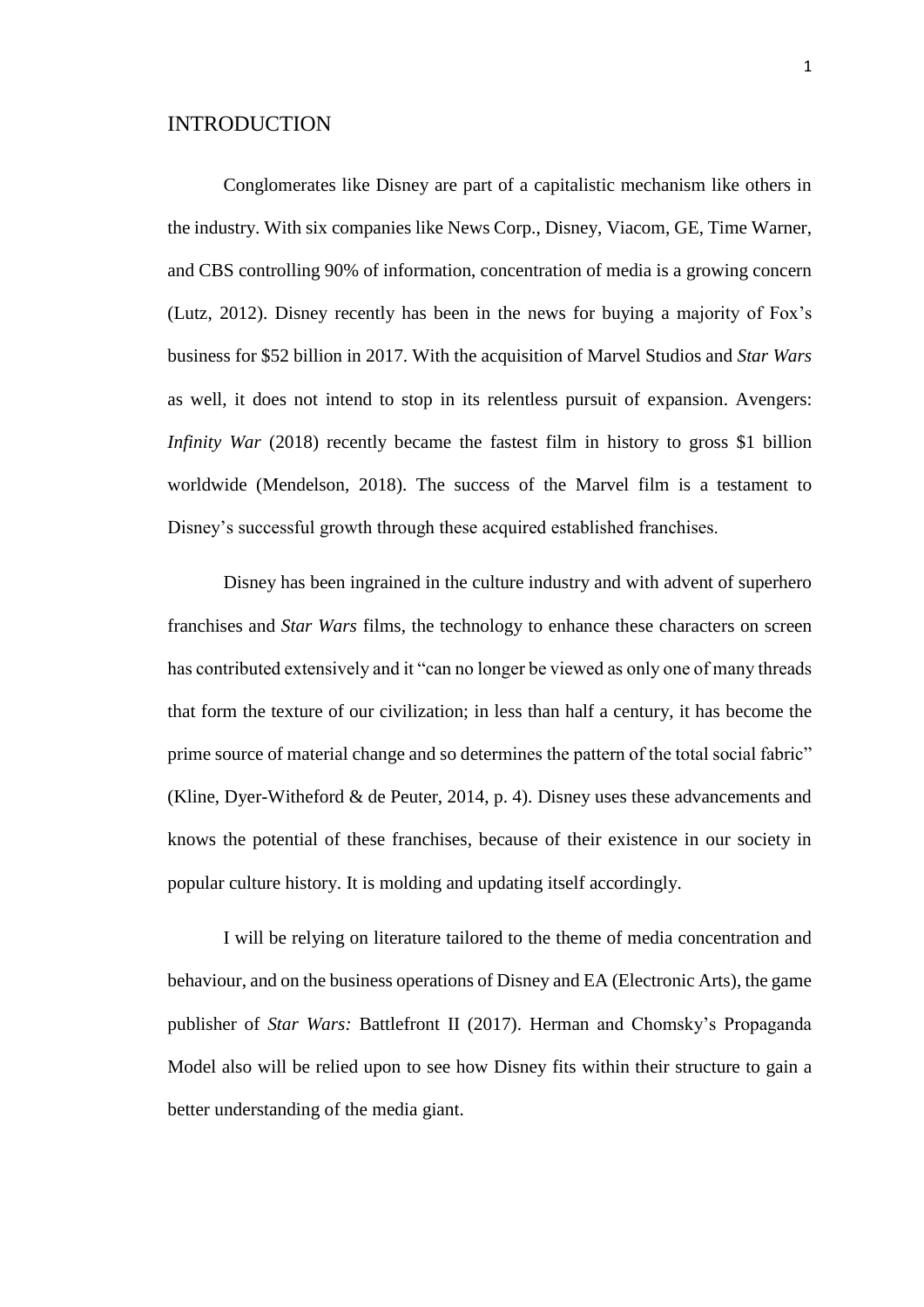For the purpose of my research, Critical Discourse Analysis (CDA) will be employed to derive a conclusion that best serves the question, *how a property like Star Wars, owned by Disney is covered by ABC?*

Disney's relevance in today's times has only grown exponentially, especially with multiple Marvel movies coming out every year along with the sci-fi juggernaut, *Star Wars.* Furthermore, historical acquisitions like that of Fox, Marvel and Lucasfilms adds to the company's evolution to propel it further in regards to making profits. This research tries to seek out how the giant promotes its properties like *Star Wars* through owned mainstream media like *ABC* and also at the same time update the issue of concentration with respect to this case study.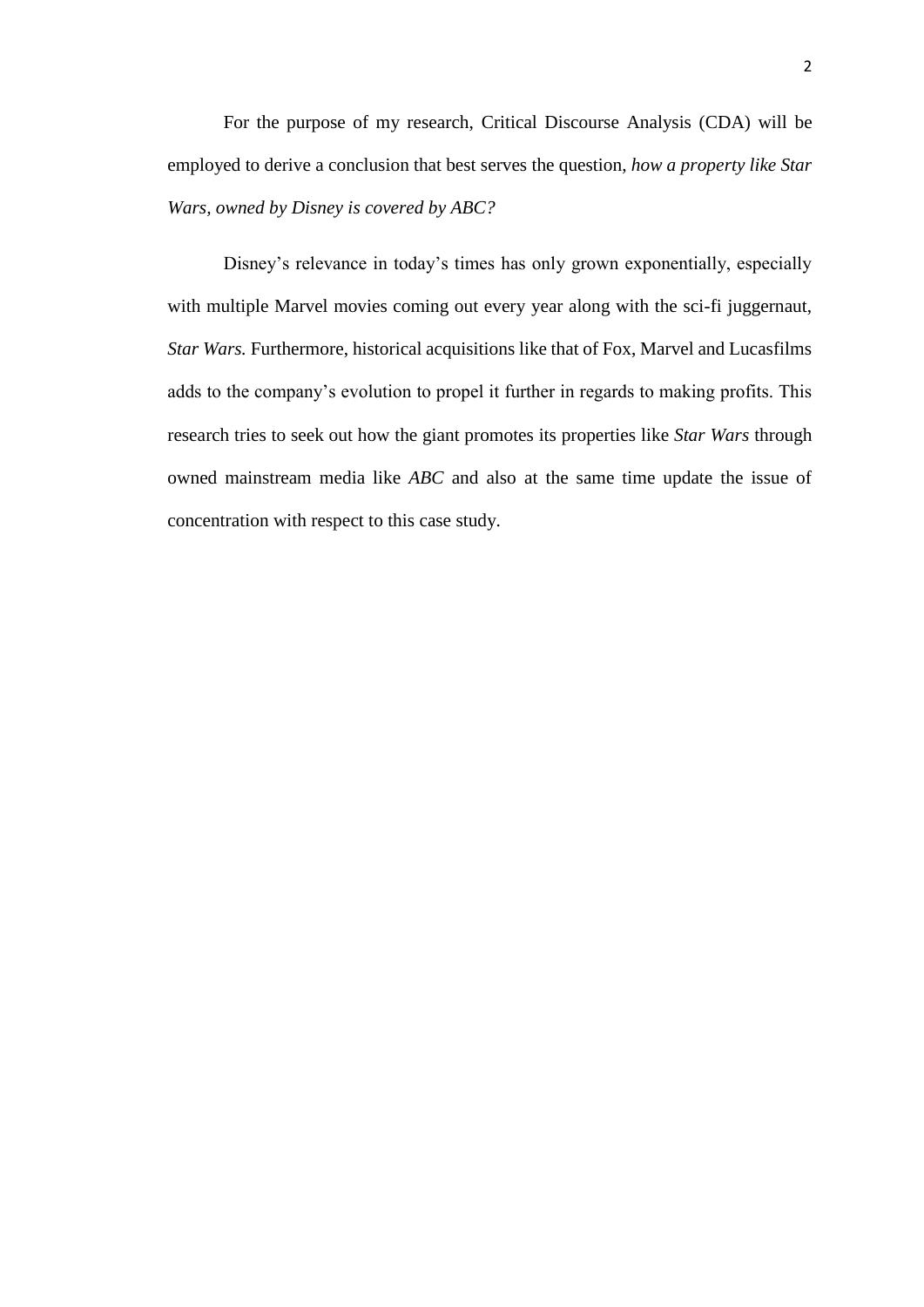#### CHAPTER I: LITERATURE REVIEW

Herman and Chomsky refer to propaganda as the "manufacturing of consent," which functions as an important role of the media. This is elaborated upon through the five filters of The Propaganda Model to have a better understanding of how news is manufactured by the elite for consumption by the people (Herman & Chomsky, 2002, p. ix). The current framework of mass media endorses the fact that news is manufactured by the elite for the masses. Media have adapted as times have changed throughout the years and are a conduit of information for the people.

When it comes to defining mass media, Street (2011) says that communication being a product of politics, economics and law, is structured by decisions about the allocation of access to systems of communication, about the rights (copyright, intellectual property) and constraints (libel, secrecy) attaching to communication; it is determined by the distribution of resources in both the production and consumption of communication (p. 6). Communication via media is intertwined with the economy in order to make it function and with it comes favoritism for the elite, who control such forms of communication, in a capitalistic system. The theme of my research topic is media ownership by conglomerates and how that affects journalism in regards to producing content to serve the interests of corporate owners of media who tap journalism for their advantage.

When it comes to media concentration, there has been a plethora of literature on it. The purpose of this section is to illustrate some of the available literature that tackles the question: "does media bias serve ownership?"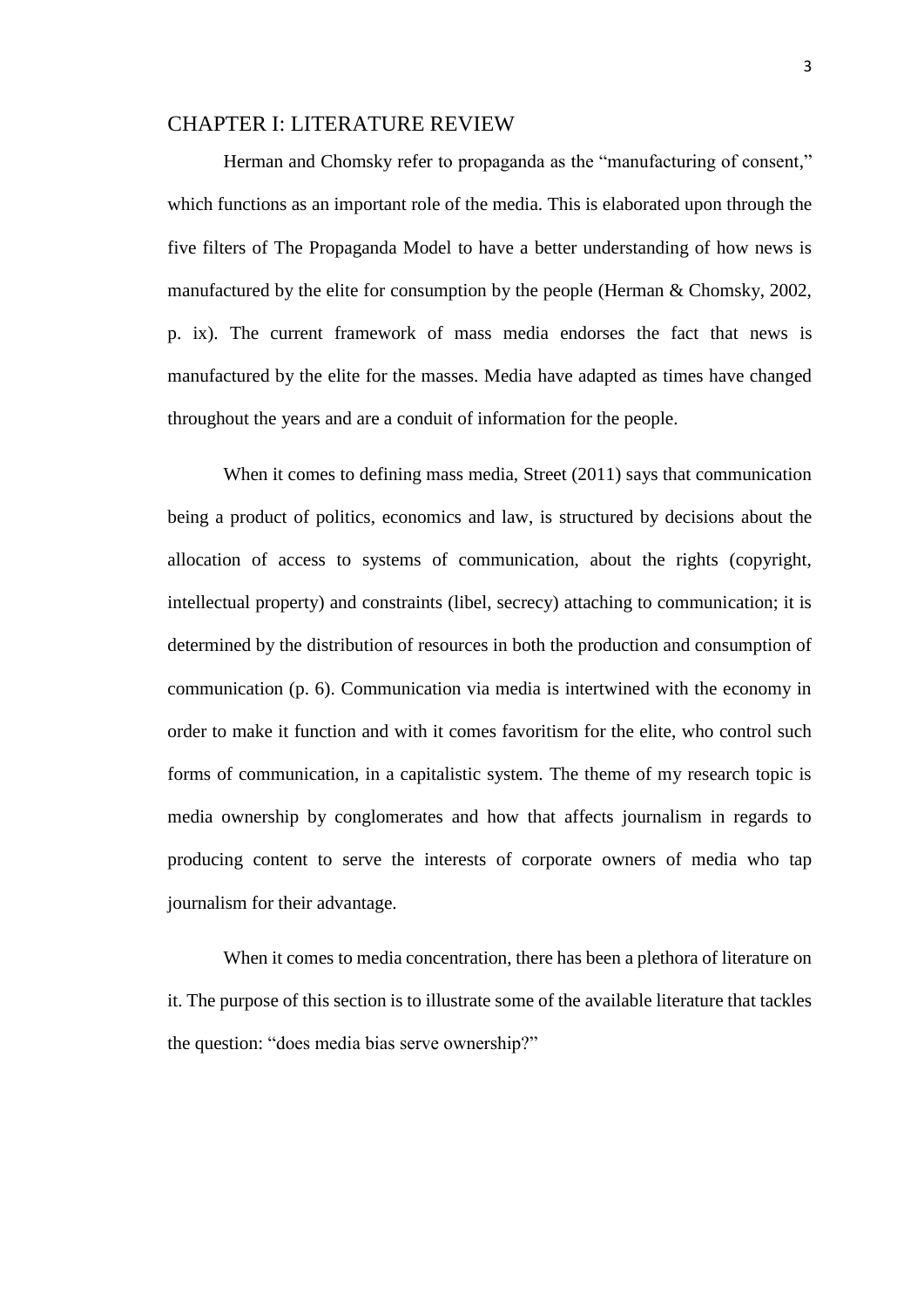#### **Media, tool for propaganda**

When it comes to serving ideologies of the elite, Winter in his book *Common Cents* (1992) goes through eight case studies involving the Gulf War, Oka, the Ontario NDP budget, and the Montreal Massacre to paint a picture of how media operate, undermining the interests of the public all the while promoting the "national interest." Communication is tethered between the public and journalism and the book outlines how media play a vital role in creating a logic of certain perspectives which the audience is exposed to. The book recalls an account that occurred in 1991, in which Baghdad was pulverized by bombs during the air campaign of the Gulf War. There were many casualties including infants and their mothers at Baghdad's Saddam Central Children's Hospital. The incident at the hospital failed to make it in the news coverage as acts by America were ignored. The media never mentioned the United States as being an outlaw nation for violating the Geneva Conventions on chemical warfare by using napalm (Winter, p. 1, 1992).

The actual events were overshadowed by a portrayal of how Saddam Hussein was a hated dictator across the world along with the alleged atrocities of Iraq. In this respect mass media ignored the part played by the US to create information designed to serve corporate interests. The conclusion derived by Winter (1992) emphasizes mainstream media's role in the Gulf war as an important part of the State apparatus, which was the first Bush administration at the time (p.53). This example gives a glimpse as to how mainstream media tend to advocate the motives related to "national interests" and create an image that promotes the 'powers that be' as serving peace to justify their actions.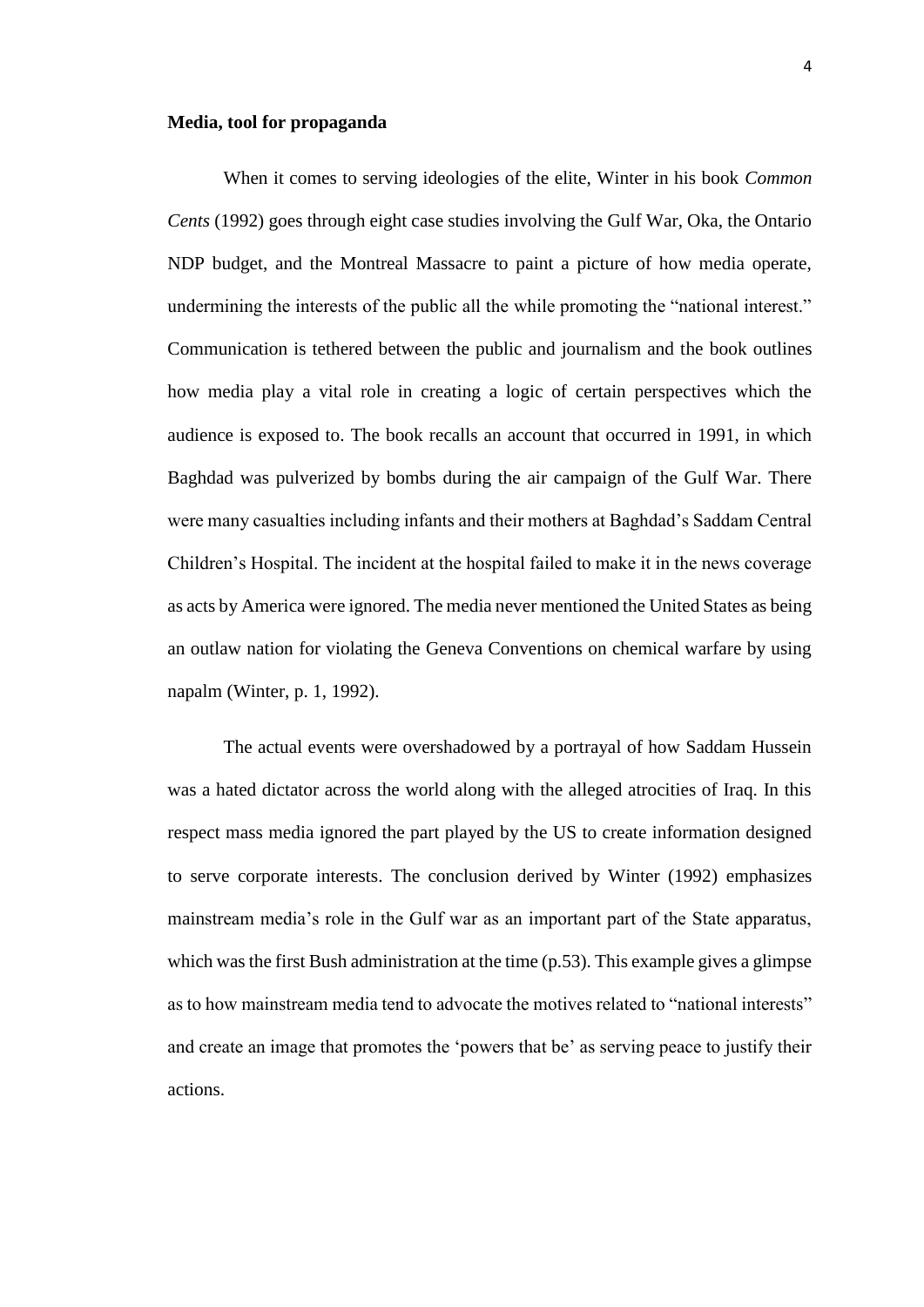The role of media through various case studies is discussed in *Common Cents*  and this solidifies the notion of media reporting of events as 'common sense' (Winter, 1992). It is the media that report on events for the public and working under conditions of control, restrictions, and profits, the results can have ramifications for the democracy of the country. Media concentration and its effects on news reporting have created their own versions of history throughout the course of pivotal events, especially the role of the US in various operations, whose violent acts are justified as a 'war on terror.'

Mainstream media are bound to the economic environment of a country and in the case of the US, conglomerates like The Walt Disney Company (*ABC, ESPN*, etc.), *News Corp.* (Fox Family channels), Comcast (*NBC*), National Amusements (*CBS* brands), Time Warner (*CNN*), *Google*, *Facebook*, *Amazon*, *etcetera* are some of the biggest corporations to own almost all of media. "Recognition of the problems of media concentration has arisen from understanding that economic, as well as social, controls constrain and influence media, just as significantly as governmental/political controls do" (Graber, et al., 1998, p. 193).

Also in his book *Democracy's Oxygen*, Winter (1997) outlines how commercial media distort the reporting of events and that as mentioned before becomes "common sense" for the public (p. xxvi), or in other words, how management controls the news In regards to the research topic for this paper, this ideology resonates with the problematic information distribution on part of mainstream media towards the audience, in this case, the sample reporting the game *Star Wars*: Battlefront II on the *ABC* website, owned by Disney. This 'infotainment' signifies that the rich own the media and in the case of *ABC*, entertainment and information attract diverse readers, congregating on a platform celebrating a *Star Wars* product.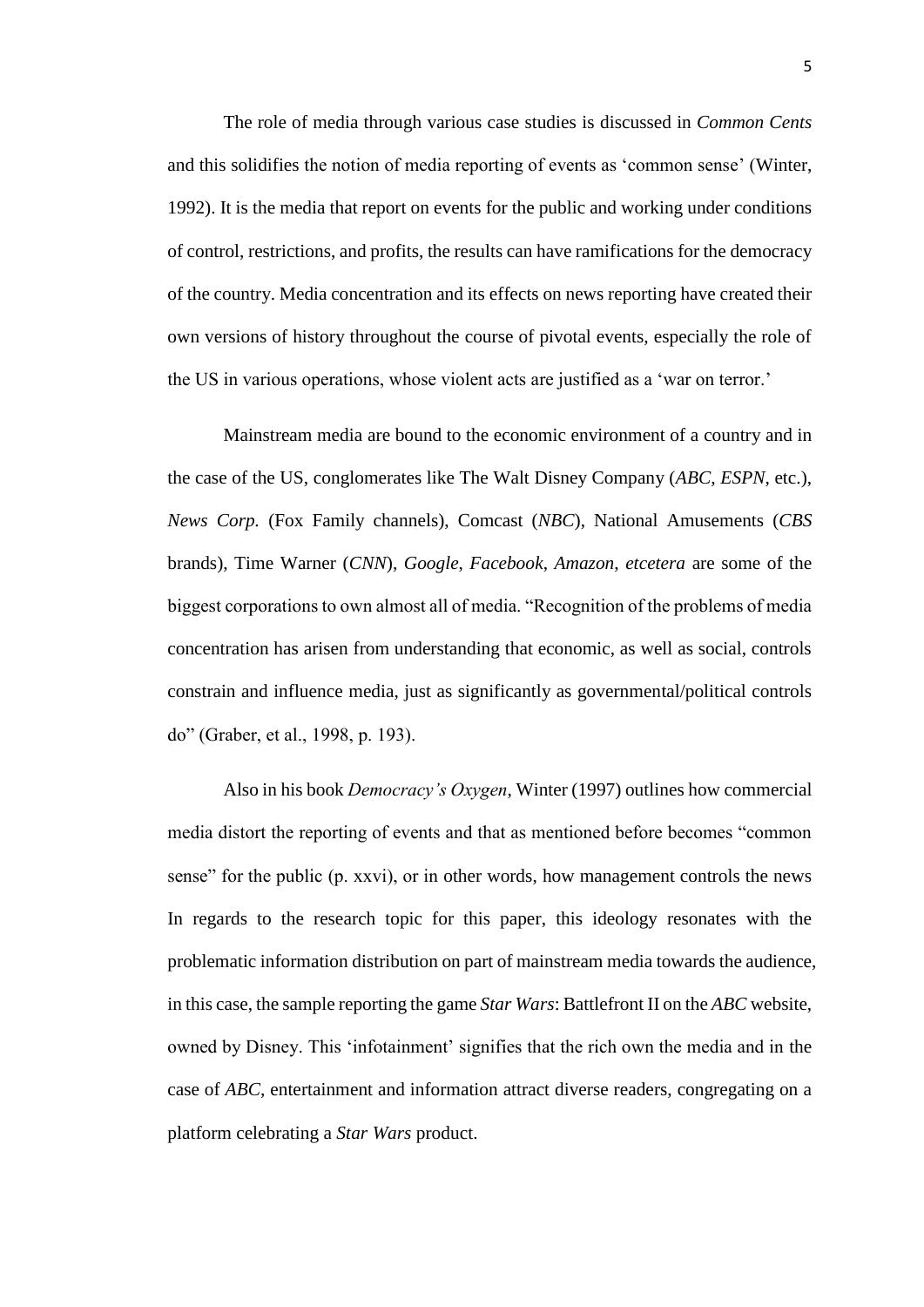#### **Media Concentration**

The hold of corporate power over media has been a much talked about subject among scholars. Eli Noam (2009), a professor of Finance and Economics at the Columbia Business School, inspects how American media are becoming concentrated (p. 4). He talks about how it is necessary to go through a variety of media forms and that people interested in specific forms like television, internet, *etcetera*, will find the industries outside their line of interest as overwhelming, but focusing on specific industries of interest will reveal greater detail.

In one of the articles covered on the *Global Research* (2015) website by Bishop, it is expressed how only six companies control 90% of the media and as a result, what we read, watch and listen, is engulfed in information filtered and distributed to us. The infographic on the webpage illustrates the difference in control by number of companies in 1983 and 2011 by 50 and 6 companies respectively. One can see how the power of fewer corporations controlling the media showcases their presence within our 'democratic' society. General Electric, News Corp., Disney, Viacom, Time Warner and CBS, 'the big six,' control 70% of the cable industry, with 178 million users exposed to Time Warner news and with News Corp owning renowned newspapers on three continents. The statistics validate the amount of global reach these few conglomerates have had over the years and what we perceive, imagine and materialize within our lives, has been influenced by these corporations. Additionally, the article also mentions that when it comes to radio, back in 1995, The FCC (Federal Communications Commission) prohibited companies from owning over than 40 stations and that Clear Channel surpassed that by 1,200 stations. The unprecedented control of radio stations also lead to 80% playlists matching each other in the US (Bishop, 2015). This gives an idea of the interconnectivity of the stations with the few corporations owning them.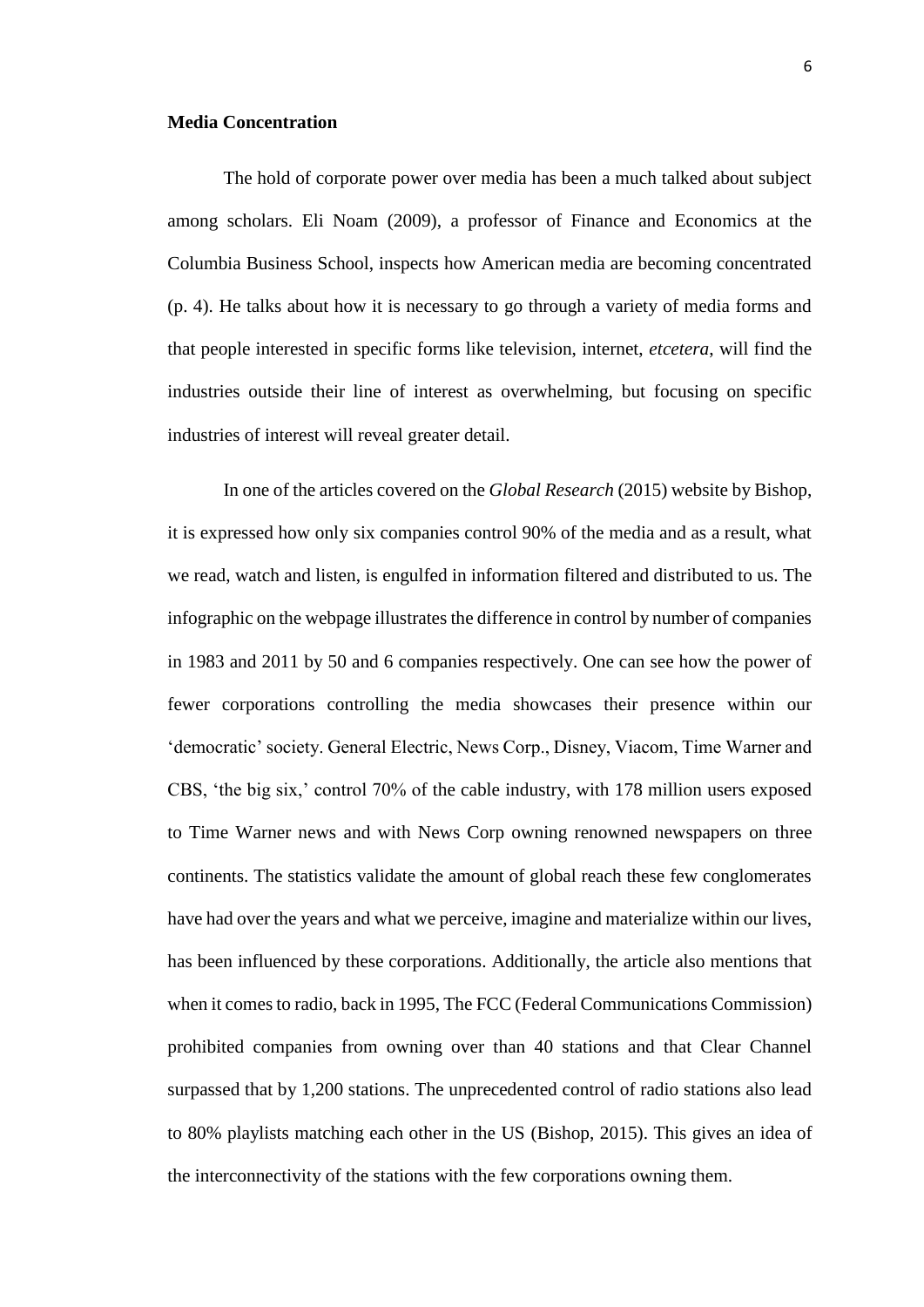Also when it comes to the movie industry, according to *comScore*, an American media analytics company, between Jan-Dec 2017, the domestic box office was at \$11.12 billion, with companies like Disney garnering \$2 billion annually in US/Canada ticket sales (D'Alessandro, 2017). With the current market trend, Chomsky's perception about media in the future increasing in concentration and "dominated by a few relatively focused integrator firms that put together elements provided by numerous smaller specialist firms," is a reality (Noam, 2009, p.6). With evolving technology and high speed internet, people are accessing information through their phones with the press of a button. According to *Comscore,* smartphone users in the US have increased from 2% in 2005 to 81% in 2016 (Lella, 2017). With mobile technology becoming rampant through media app usage and the internet, mass media owners are tapping that sector in this digital revolution. Apps for mainstream media like *BBC* and *ABC* news are reaching out to the audience through the mobile internet. "The internet has become an extension of television, newspaper, and radio, as huge media giants harness its ability to 'push' their commercial messages on the public" (Cooper, 2003, p.93).

On the Canadian front, according to the Canadian Media Concentration Research Project (CMCRP) report in 2017, the "big five" Canadian media companies: Bell, Rogers, Telus, Shaw and Quebecor, rule the roost and are "many times larger than Google and Facebook based on revenue from Canada" (p. 5). When it comes to radio, the report observes that "shuffling of several radio stations between Shaw (Corus) and Cogeco in 2011 helped bring about a long-term decline in concentration," but Bell's acquisition of Astral Media reversed the situation in 2013 and as a result Bell became the biggest radio broadcaster with the addition of 77 stations to the company's roster. Additionally, with newspapers, the report (2017) adds that concentration levels rose from 1984-2000 and dropping for a decade after, then rising eventually. "By 2011, the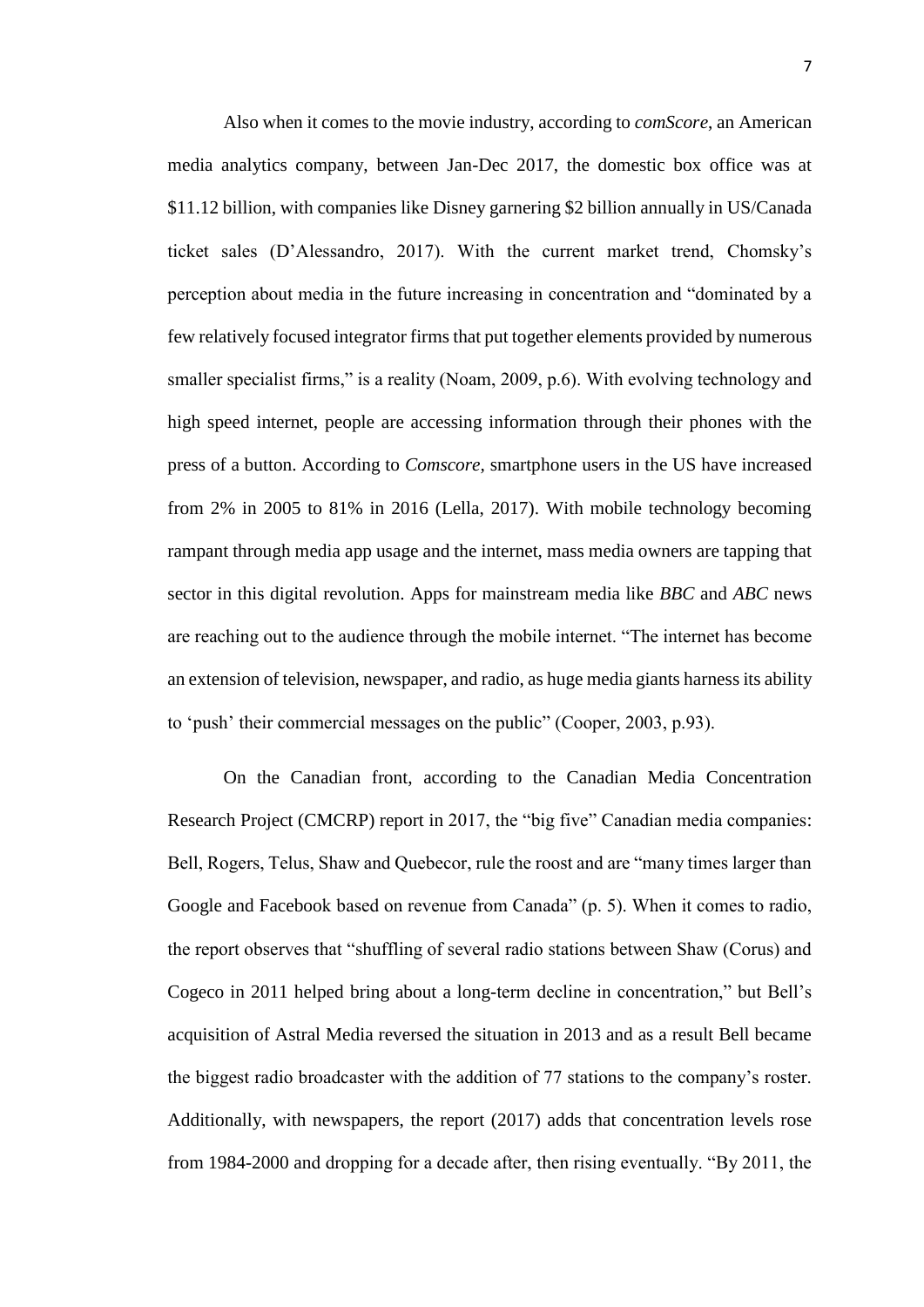four largest newspaper ownership groups accounted for 81.6% of the market: Postmedia (23.7%), Torstar (22.7%), Quebecor (23.7%) and Power Corp / Gesca Media (11.5%): (p. 47). It fell down in 2016 and in the case of Postmedia, its acquisition of Quebecor's Sun newspaper chain, meant it influences about 30% of the Canadian newspaper market (p. 47).

Also "concentration levels are much higher in local retail internet access and cable TV markets, however, where the top two firms generally account for 88% and nearly 100% of the market, respectively" (Canadian Media Concentration Project, 2017, p.2). The digital sector gives the audience many options to choose from to attain information they seek. Mainstream media salvage the potential of the internet to gain access to a wider audience for propaganda. "..…the core elements of the networked digital media may actually be more prone to concentration than was the case for traditional media, because digitization magnifies economies of scale and network effects in many areas: mobile wireless (*Rogers, BCE, Telus*), search engines (*Google, Bing, Yahoo, DuckDuckGo*), Internet access (ISPs), music and book retailing (Apple and Amazon), social media (*Facebook*), browsers, operating systems, and access devices (*Apple, Google, Nokia, Samsung*) (2017, p.13). According to the article by Kemp (2018), Global Digital suite of reports from *We Are Social* and *Hootsuite*, it is revealed there are around 4 billion people around the world using the internet, with a quarter of a billion users coming online for the first time in 2017. In 2018, the number of internet users has risen to 4.021 billion and 3.196 billion social media users. In my opinion, with the 81% smartphone users in the US as mentioned before and the above mentioned statistics, people are being exposed to various media outlets through social media platforms and app usage. The control by 'powers that be' over the news through digital algorithms is inevitable as a result.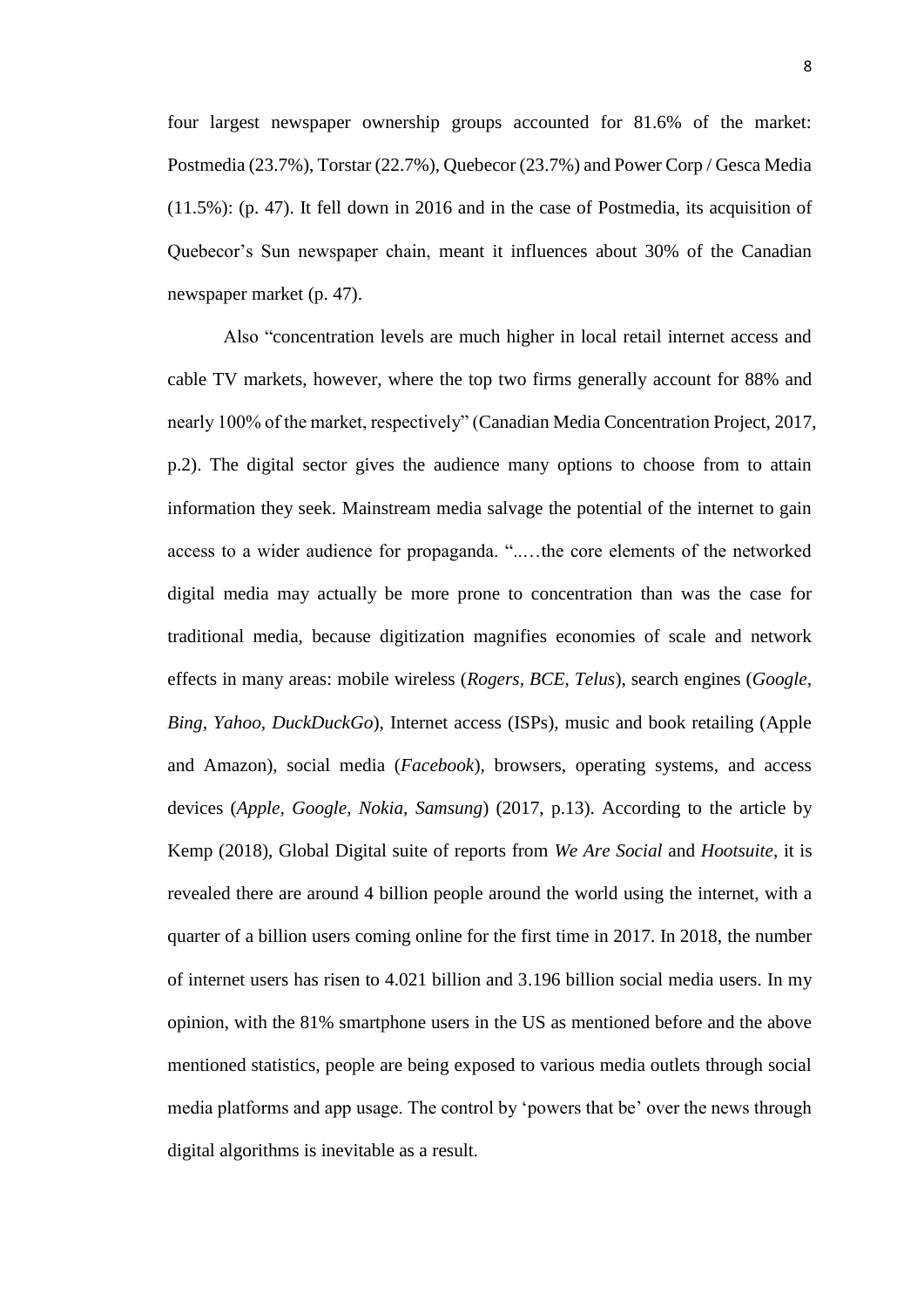#### **Spindoctoring, a discourse for the elite**

With the transition of media towards digital platforms, the control by ownership of the rich and powerful over media remains strong and has transitioned well. While traditional media outlets like television and newspapers still exist in this day and age, the diversity of the internet and its vast digital landscape proves a good resource for media to distribute information, especially with accessibility of internet nowadays and the rising smartphone users downloading various apps to get information, as mentioned earlier. With that in mind, throughout history, these tools have been used to modify events in favour of who the media represent or because of "national interests."

The terminology used for such an act is deemed as spindoctoring and that resonates with the example I had given in the beginning of the literature review regarding the involvement of the US in the Gulf War, and so on (Winter, 1992).

All propagandists—and I mean that in the most general sense of the word—by definition want their side of the story to be the first draft of history, and then to have that first draft used as footnotes for the rest of time. By equal definition, all propagandists—again, neutrally stated—want to de-legitimize anything that contradicts their version of events" (Goltz, 2012, p. 187).

The above quote resonates with the invasions by the US and the country's ideology, if not matched by others, becomes a threat for the US. In the case of the US, mainstream media support the atrocities committed in all parts of the world where the country has been involved as 'supposed' peacemakers. Chomsky refers to the term 'peace process' in the media as "whatever the United States happens to be doing at the moment…so it turns out that the United States is always supporting the peace process, by definition" (Mitchell & Schoeffel, 2002, p. 43).

In such a state, the oppressed is coined as a dictator, while the reality of it does not match up with the facts. Journalists strive to be objective in news reporting, but because of how the economy operates in capitalism, the media and the well-established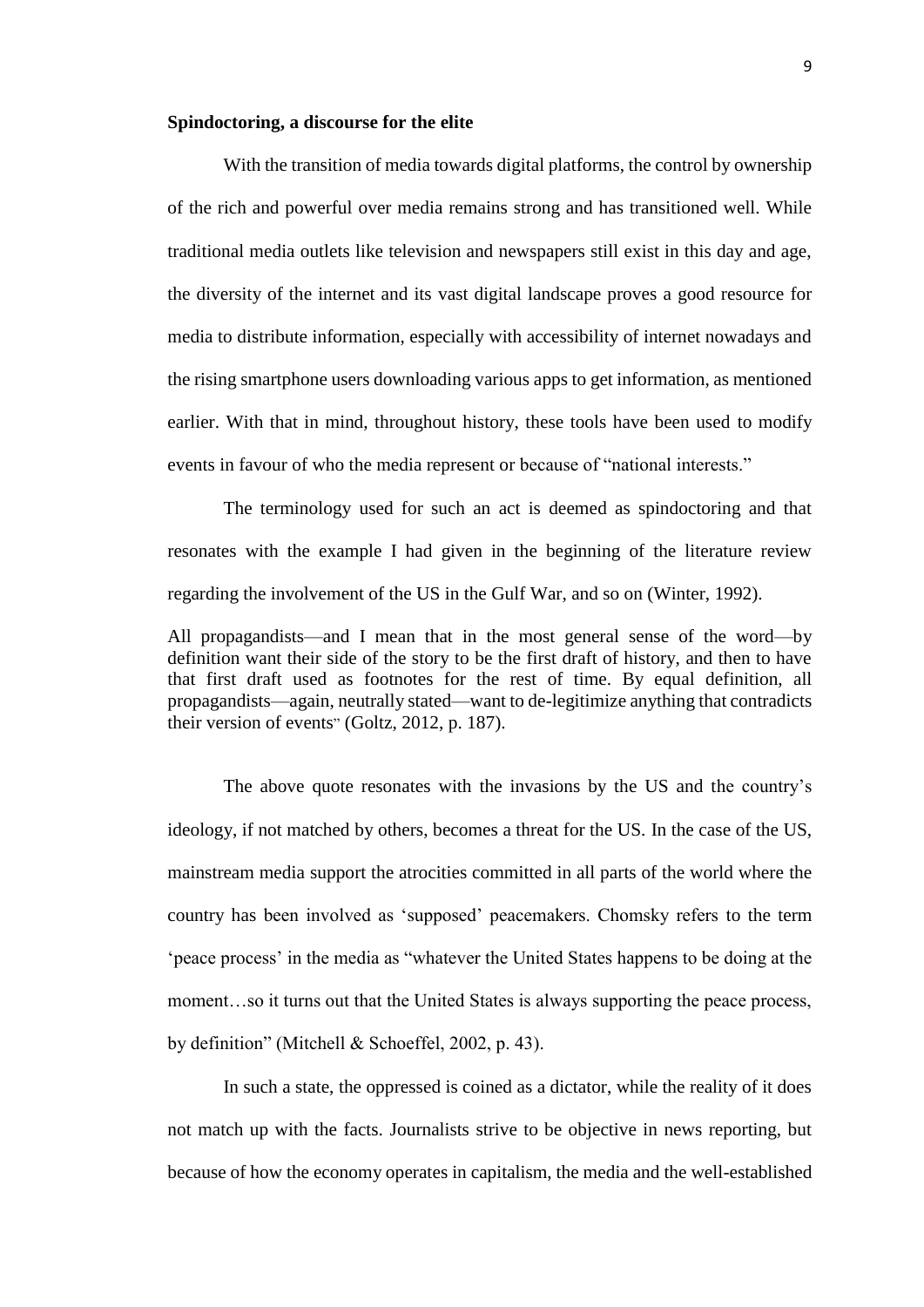feed each other's interests to put across a certain ideology. That mind-set leaves little room for objectivity and because of it the people creating and depending on such media forms fall victim to biased perspectives. As mentioned by McChesney (2015):

The corporate media cement a system whereby the wealthy and powerful few make the most important decisions with virtually no informed public participation. Crucial decisions are barely covered by corporate media, or else are warped to fit the confines of elite debate, stripping ordinary citizens of the tools to be informed, active participants in a democracy" (p.281).

When we talk about that particular aspect, there are many instances throughout history where the media have actively participated in the promotion of ideologies adopted for political interests.

For instance, when it comes to the Bush administration, Kellner (2004) elaborates on how in the Iraq War, the media were tools for the propaganda. He mentions how the so called purpose of the war was to eliminate weapons of mass destruction, but behind that façade, the administration had ulterior motives of adopting a new doctrine of pre-emptive strikes, controlling oil, and aiding Bush in the 2004 presidential election. The invasion is masked by the media as an act of 'peace makers' on behalf of the US government and their interests align with each other for mutual benefits.

In a study of the controversial 'Saddam statue toppling,' the event covered by the US media could have been distorted upon closer analysis (Kellner, 2004, p.335). The 'supposed' cheering crowd exemplified the good cause of the invasive force and portrayed the Bush administration as liberators of tyranny in Iraq, in collaboration with the media. The glorification of war and the spectacle of it, all to promote the image of peacemakers and obliterators of terrorism, only worked in favour of the media and the government it supported. As Kinzer (2006) puts it in his book *Overthrow,* "both McKinley and Bush justified their overthrow of foreign governments by insisting that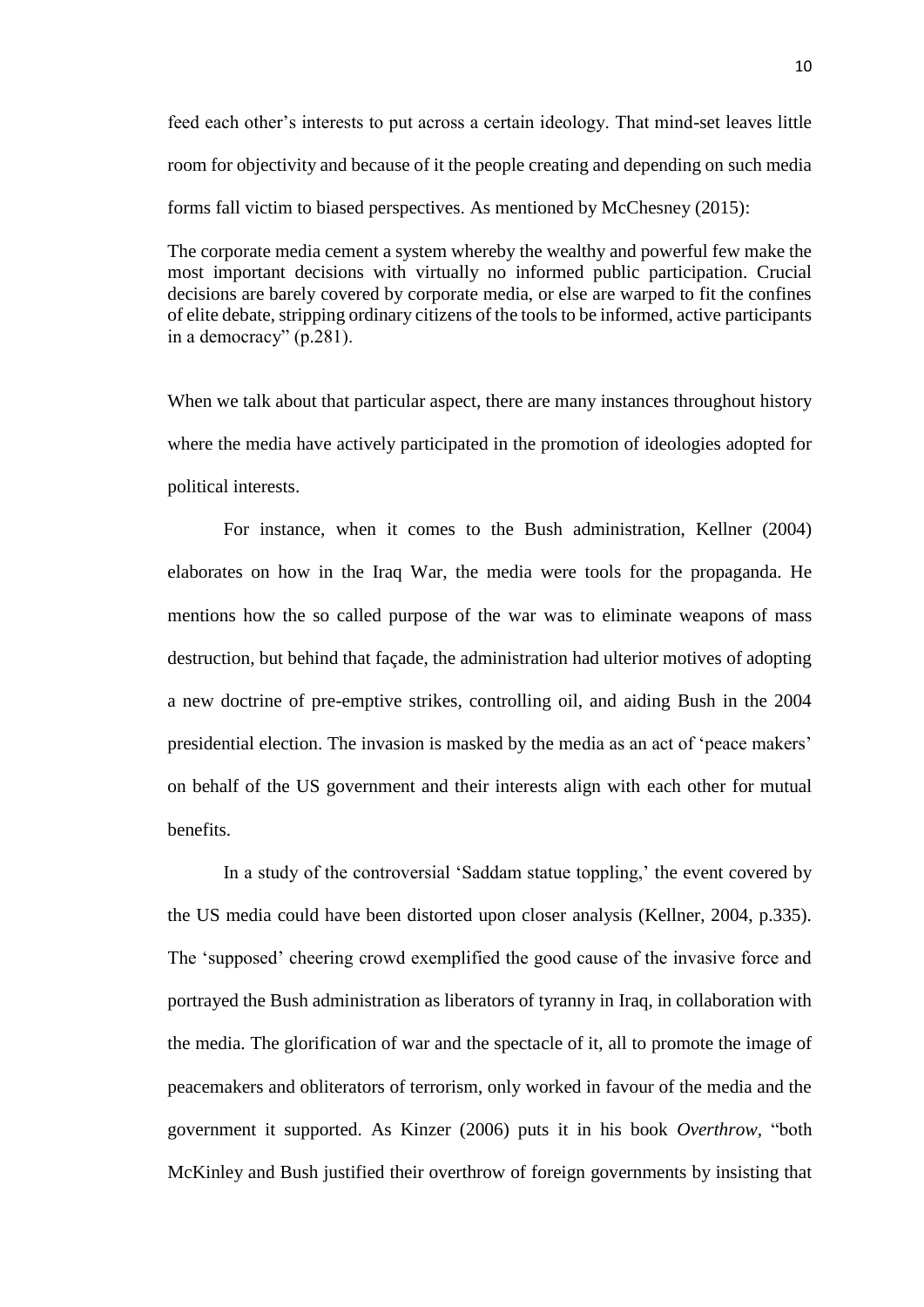the United States sought no advantage for itself and was intervening abroad only 'for humanity's sake to make the world more peaceful and more free'" (p. 301). Kinzer (2006), covers a little over 100 years of modern American history starting with 1893 coup in Hawaii, all the way leading up to the Iraq War in 2003. The book gives the reader a broad spectrum of the various interventions by the US by covering three eras of America's involvement in foreign shores, namely, the imperial, Cold War, and the invasion era. Kinzer's work gives an idea of how the US is unlike previous colonizers and that the country poses as benevolent peacemaker rather than an invasive force occupying foreign territories.

Furthermore, the Cuban Revolution (1953-1959) was steered by Fidel Castro's 26<sup>th</sup> of July Movement in retaliation against the government of the Cuban President Fulgencio Batista. Similar to the regime of Saddam Hussein, so many US mass media stories and reports lay emphasis on the totalitarian government's human rights violations, the affiliation towards communism, the 'dictator' leader Castro's tenacity of power and the disarrayed economy.

Winter (2007) elaborates on how Jimmy Carter's trip to Cuba in 2002 was a conduit for opportunity for the media to deploy all the clichés about Fidel Castro and to showcase their established ideological biases.

The ideologies were "centred primarily around the lack of democracy in Cuba, the communist if not totalitarian nature of Castro's dictatorship, and the natural right of the Bush administration to interfere openly in the affairs of Cuba, even to the point of funding and fomenting the overthrow of a government which does not have Bush's approval" (p. 192).

Adding to Winter's research, Landau says, "mass-media reporters still don't consider in their question formulation the significance of the original goals the revolutionaries had set and therefore don't comprehend Cuban revolutionary leaders' seeming obsession with national independence and social justice" (p.120). Furthermore,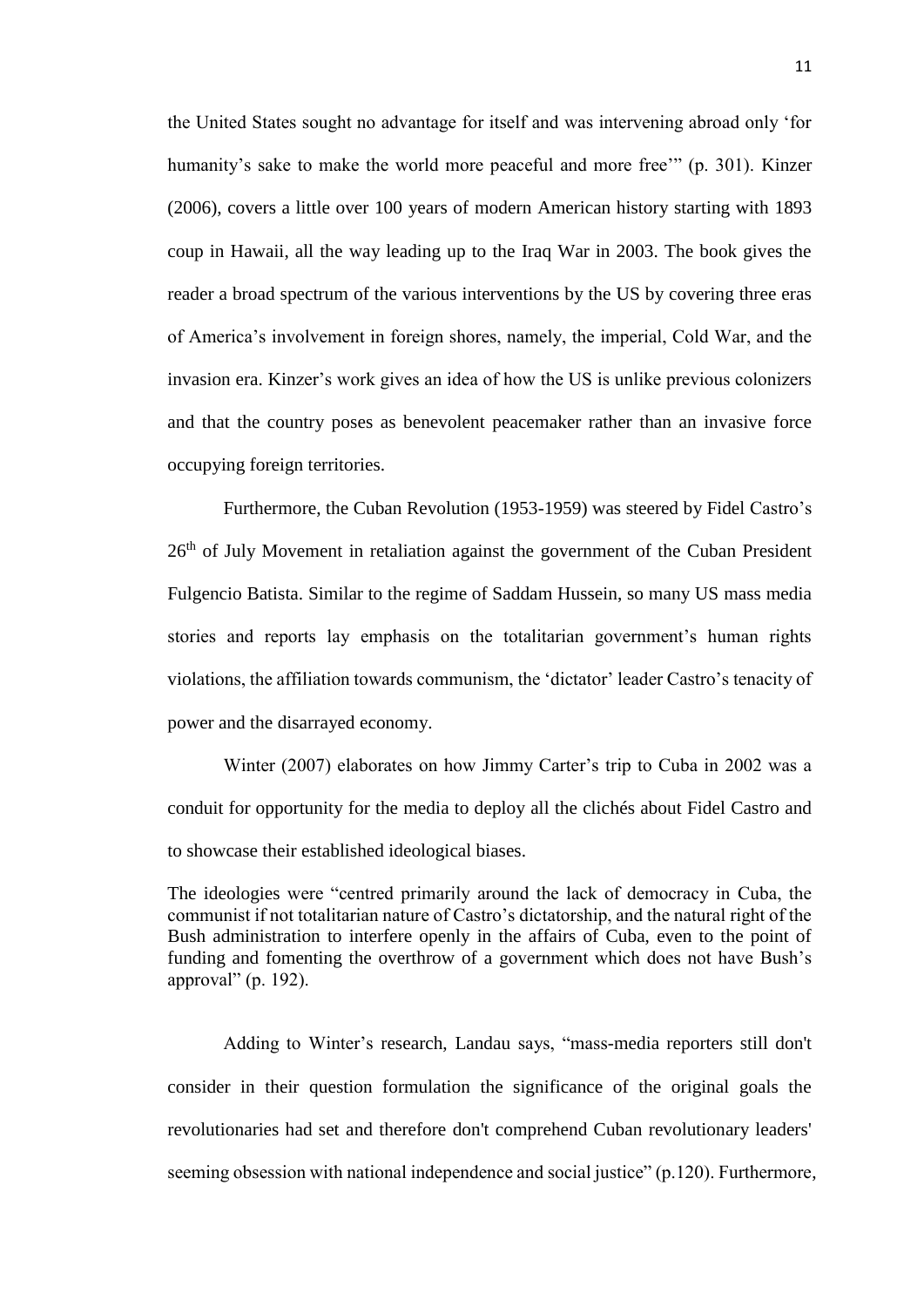it is mentioned that most of the journalists expect the standard US political outlook everywhere and this one can say promotes the language of the US elites, embedded within the perspectives of mass media. This shows how similar interests between media and politicians leads to biased news reporting and its inability to provide journalism rooted in good research and validity. That which does not align with the political framework of the US is alienated and considered an obstruction in the grand scheme of things. Further on the Cuban front, Landau (2006) expresses that a typical story focused on Castro's embrace of Soviet Communism and his 'betrayal' of the revolution's ideals. These reports coincided with US government policy (p. 123).

Also in his book *the media and political process,* Louw (2013) uses an interesting analogy of magicians, smokes and mirrors in context to politicians and the media. The creating of illusions by magicians is just what the elite do in collaboration with media, the spinning of information that is tailored to show them in a positive light. He further puts fourth five sets of players including politicians as performers, the spin doctors, media, audience and policy makers, who especially remain behind the scenes so as not to get directly involved in the smoke and mirrors show (pp. 143-145). This integrated machine then functions to promote elite ideas and interests in that process.

When it comes to spin-doctors, Louw (2013) also adds that "PRs/spin-doctors specialize in supplying the media with smooth talkers – people who can perform and can gloss over problem areas and thereby set agendas. In a situation where different factions of the elite are in competition, within Chomsky's "Bounds of the expressible," spin-doctors increasingly work to ensure that the politicians that they work for say nothing that may offend potential voters" (p. 81). Additionally when it comes to newsroom management:

Hiring, firing and promoting by publishers and management, are only the starting points for content control and effective socialization in the newsroom. Story assignments,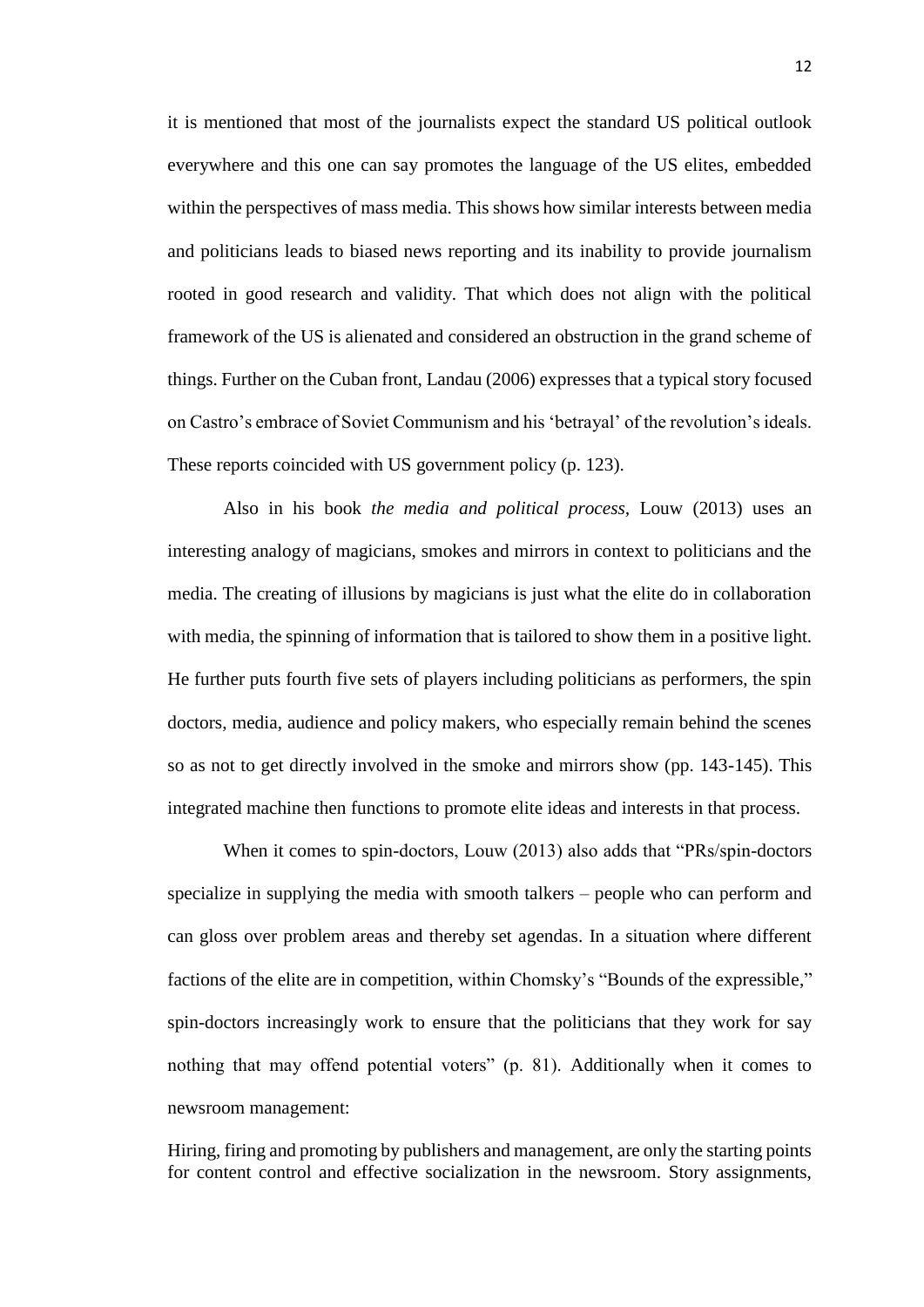deciding what gets covered each day, is a management function. Producers and assignment editors tell reporters what to cover, often indicating how important the story is and how long. Besides owning papers, setting policies, and hiring and promoting employees, management may frame stories with a particular perspective. It also may suggest sources or contacts to interview or leads to follow. Also story can be rewritten once handed in by a reporter. During editing, additional changes can be implemented. Also the placement of the story is decided by the editor and can be dropped altogether. As far as the headline goes, management decides it. If reporters resist changes to the story, newspapers may remove their byline and they have no control over it and no right to insist that the management version, not appear in the paper. (Winter, 1997, pp. 98-99)

This ecosystem comprising of politicians, the media and its management, and PR agents, strive to attain the end goal of promoting the values of the rich and Winter's (1997) elaborate detail on what happens in the newsroom informs us of how information is controlled and edited if need be.

Furthermore, to expand on politicians/elite being performers in this media environment, when we reflect back on the Obama campaign, its success is because of the celebrity status of Obama and his ability to get a hold of the media spectacle through orchestrated performances. The same can be said for Ronald Reagan who performed in his presidency as well. In recent events when we look back at the 2016 US election, Donald Trump is a product of that spectacle as he has had his own reality TV shows and limelight to 'perform' for the news. These staged performances and the wars ensued on part of US for the cause of 'liberation' has been nothing less than spectacles.

I would argue that in recent years U.S. wars have been orchestrated as media spectacle, recalling Bush Jr's 2003 Iraq shock and awe campaign for one example. Likewise, terrorism has been orchestrated as media spectacle since the 9/11 attack that was the most spectacular and deadly attack on the US heartland in history. As we know too well, school and mass shootings which can be seen as a form of domestic terrorism, have become media spectacles with one taking place in 2015 in Virginia on live TV, while the stock market, weather, and every other form of life can become part of a media spectacle (Kellner, 2016, p.5)

It is safe to assume that mass media and the constant headlines kowtowing to Trump's controversial campaign, sensationalizing the antics of Trump, contributed to his victory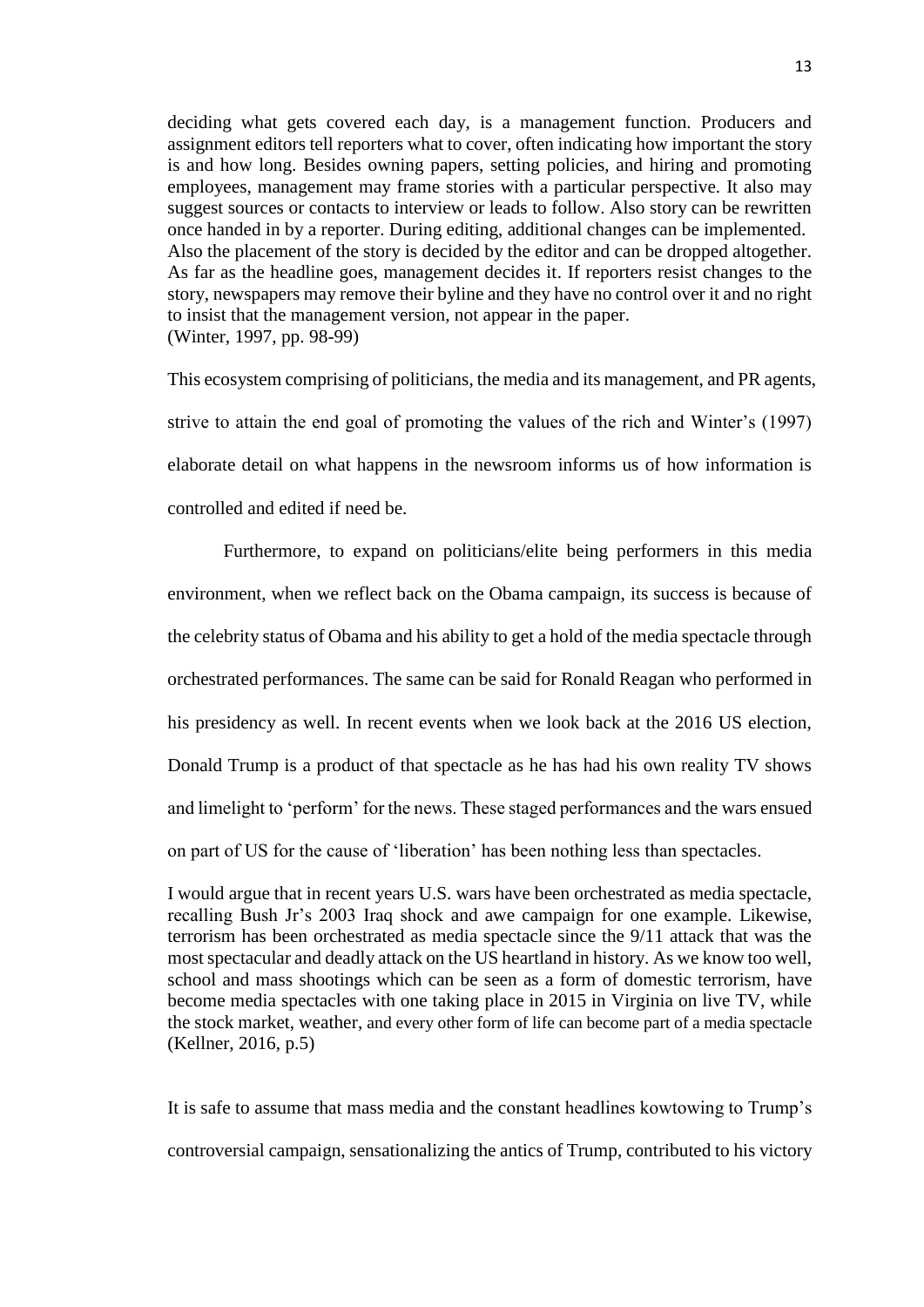in the elections. Also Hillary Clinton's inability to fashion a message as to why exactly she was running added to Trump's victory as well. As Kellner succinctly puts it in the quote above, spectacle has been a tool to achieve the "breaking-news" phenomenon in the politics of spectacle. One can assume that the visual imagery has repeated motifs involving a strong performance from politicians and elites, the rhetoric of discourse only becomes reiterated and congealed with news coverage and goals. In an essay by Ball (1996), various works are reviewed that deal with the intertwined relationships between the presidents, media, spectacle and language. They are useful in understanding the depth of works available on political communication and presidents. Ball points to "the centrality of language, particularly of persuasive discourse, in constituting the presidency (p. 178). Additionally, Ball (1996) adds how according to Liebovich, "Theodore Roosevelt began the policy of giving reporters regular stories from the White House, and the way Herbert Hoover came to view reporters as tools to be manipulated and 'not as independent guardians of the public welfare'" (p. 179).

#### **Existing research**

There have been much critical research so far regarding media ownership and corporate control. For the purpose of this section, we will look at a few of them to reiterate the concept of media ownership, national interests and concentration and my case study on Disney.

#### **i) Terrorism and Islam**

With the events of 9/11 and its aftermath, the fear of the 'other' intensified and the paranoia among the public was endorsed and played upon by the US government and the media. Powell's (2011) analysis is a good example of how media framed 'terrorism' after 9/11. This study proposes how violence through terrorism happening outside the US borders was given more attention as opposed to internal terrorism. The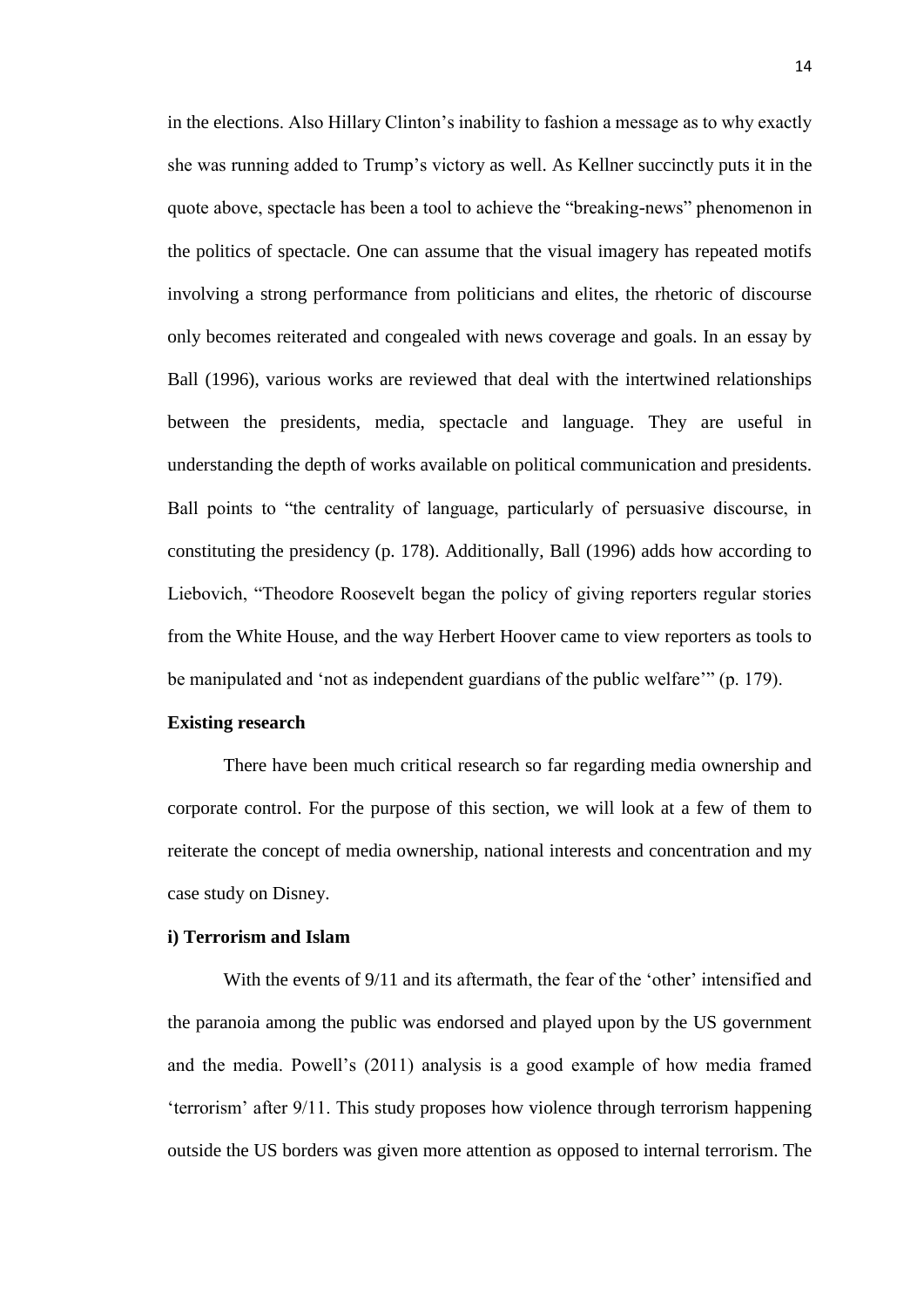image of the 'savage' Arab-Muslims was created by powers that be so as to 'civilize' and to understand, we go back to Islamophobia and reflect on what Said (1978) mentions:

On the one hand there are Westerners, and on the other there are Arab-Orientals; the former are (in no particular order) rational, peaceful, liberal, logical, capable of holding real values, without natural suspicion; the latter are none of these things" (p. 57).

This quote fits with the post 9/11 America and the reign of the Bush administration.

Powell asserts that the Bush administration juxtaposed 9/11 and Iraq in its rhetoric and the repetition of it was intensified by the media as they are owned by the elite, which is why when the Iraq invasion happened, the media were in cahoots with the government. The support for nationalism and the power held by the elite once again triumphed to spread their voices. Thus emerged a US that alienated the East and associated much that transpires within it as terrorism and the media supported it the purpose of 'national interest' and profitable venture. As the research suggests, terms like oil, Islam, Muslims, the control over resources and terrorism became associated with what the East stands for from a Western perspective. "Orientalism is a style of thought based upon an ontological and epistemological distinction made between 'the Orient' and most of the time 'the Occident''' (Said, 1978, p. 2). The ''Occident,'' or the West, is placed in opposition to and as superior to the Orient. As a result, Orientalism can be viewed as ''a Western style for dominating, restructuring, and having authority over the Orient" (Said, 1978, p. 3). To better understand the imagery of the Orient created by Western media, the research focused upon sources such as *The New York Times*, *Washington Post*, *USA Today*, *CNN*, *MSNBC*, and *FOX News* (Powell, 2011, p. 95).

Using content analysis, media frames of terrorism were recognized and National media coverage for the two weeks after each of the 11 terrorist events was collected as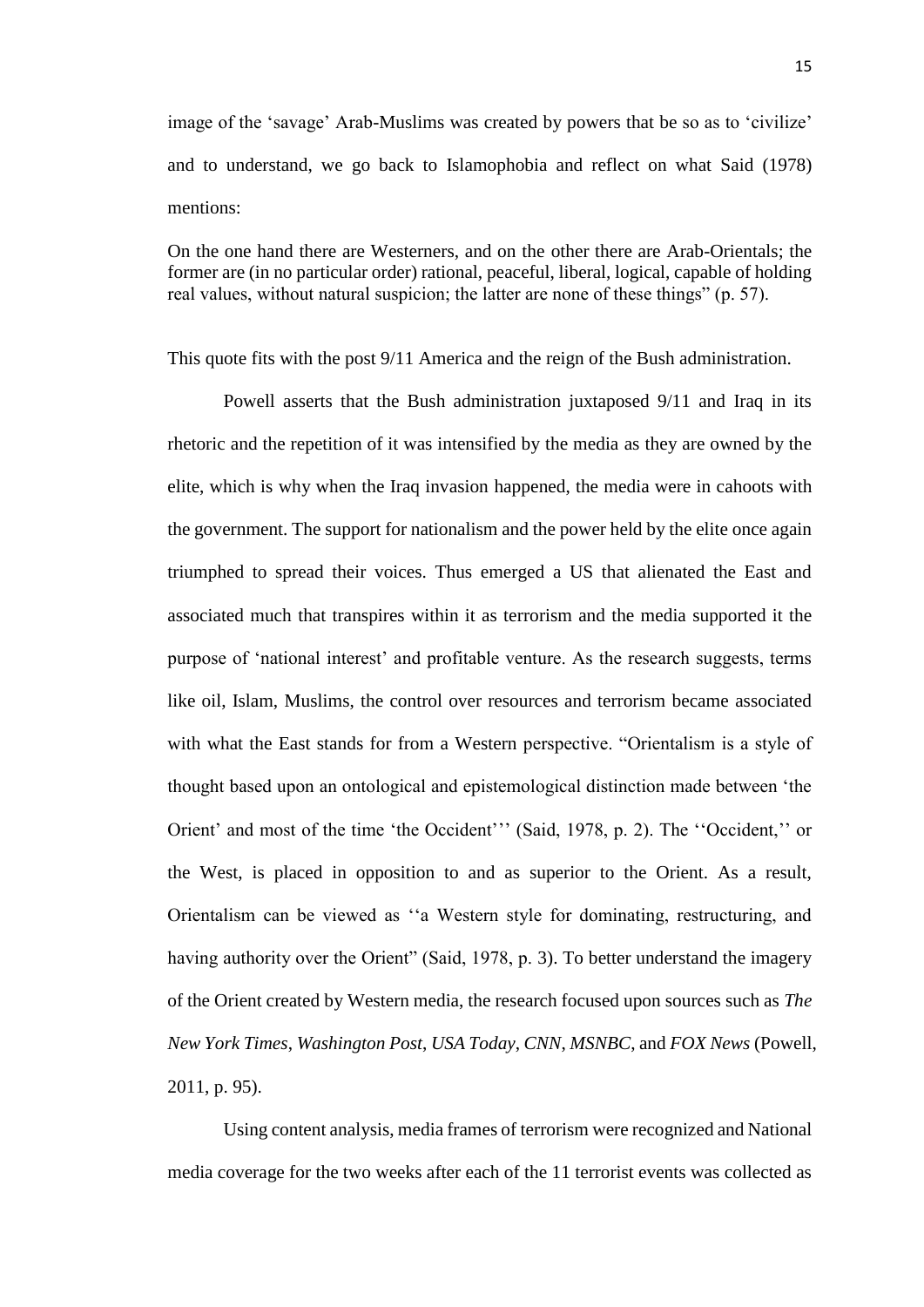data for the purpose of the study. With print and Internet media as sources for the sample, the author came across labelling of Muslims as terrorists and stereotypes. Without further investigation, links between the terrorist Muslim and al-Qaeda were formed by the media. When it came to domestic terrorism, the agent participating in the act was considered as mentally stable, was personalized and was considered intelligent (Powell, 2011, pp. 98-99). Finding drastic differences between the representations of Christians and Muslims involved inside and outside US soil, in violence, reflects back to what I discussed earlier about pro and anti-US sentiments and how they shape the ideology of the country. The Las Vegas mass shooting of people in 2017 by Stephen Paddock is an example of how he was considered as being in physical and mental anguish. Had it been someone who was a Muslim in the same position, things would have been different. The results showed how the media portrayed international terrorists as more violent as opposed to the domestic agents and this is an evident pattern in mainstream media regarding reporting of news involving terrorism. It is interesting to note that when we reflect on the Bush administration, the government wanted to attack Iraq, even though the terrorists involved in the 9/11 attacks mostly came from Saudi Arabia, an ally of the US.

Powell concludes by saying the climate of fear is used as a backdrop by the US to justify their acts of violence in order to eradicate 'violence' and endorse 'freedom.' The notion of the 'in' and 'out' group is seen through this investigation, that is, whoever does not match with the interests of the US are part of the 'out' group and those that align with the country's interests belong to the 'in' group. While the event is current and fresh, media uses the tool of 'breaking news' to sensationalize events and that holds true in this research.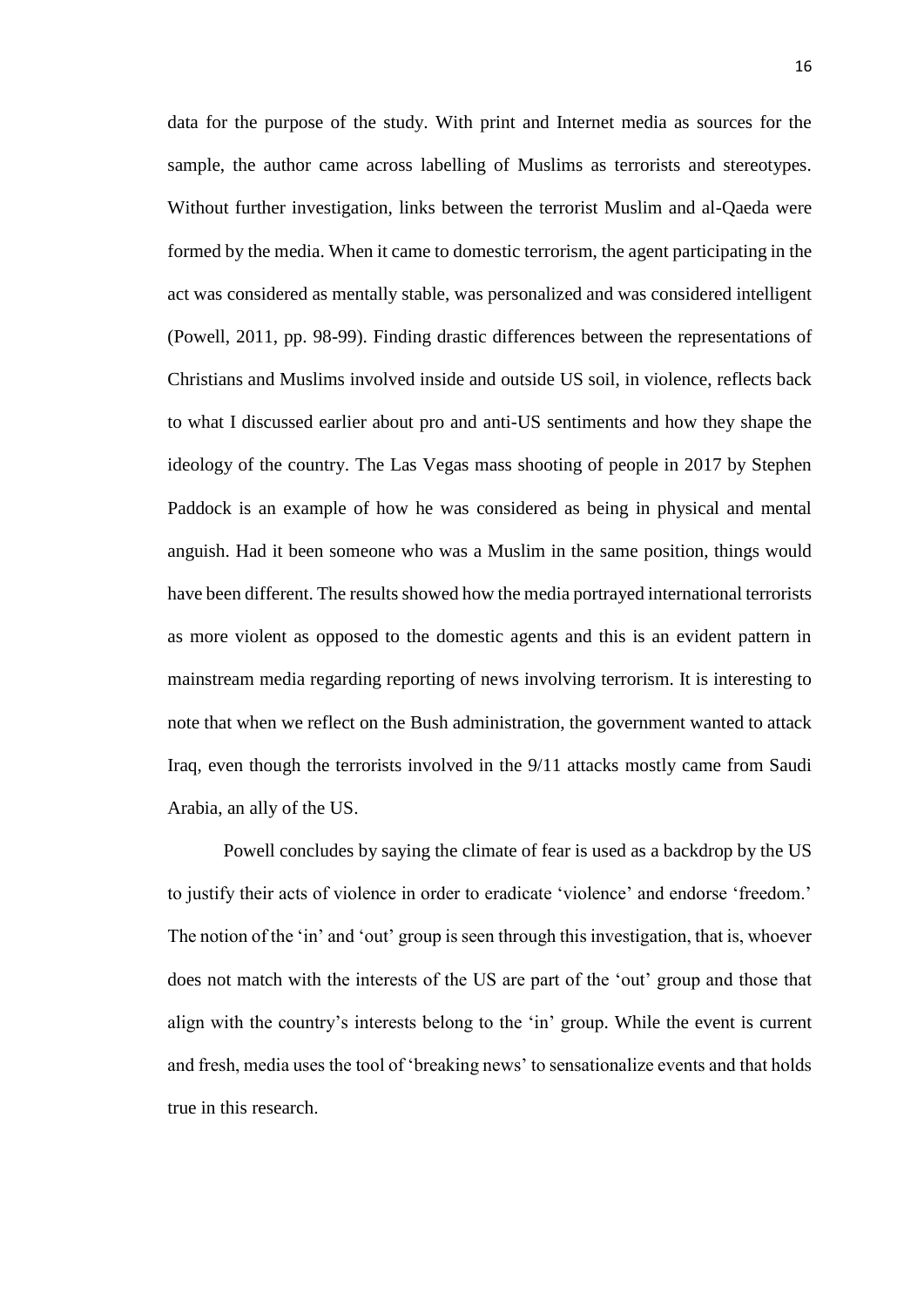The results in my opinion answer 'how Islamophobia serves elites?' as the other justifies domestic fear and instils aggression. With such practices of spindoctoring, the topic of concentration of media and ownership becomes more concerning.

In the context of Disney and politics, "its productions since 9/11 have been more controversial, yet few critics have gone so far as to argue that the messages produced by *The Path to 9/11* (two-part miniseries aired on *ABC* television in 2006) and *The Incredibles* (2004), do not support the status quo as much as they present a reactionary politics, which not only justifies the US military power abroad but also suggests deeply authoritarian ideas and practices are the best way to secure the ongoing domination of American culture identity at home" (Giroux & Pollock, 2010, p. 134). Even if through its products Disney implies that they are a source of entertainment, the above mentioned films "attest to the company's endorsement of, if not active participation in partisan, political issues, especially the "war on terror" (p. 134). Also the films "sacrifice an understanding of systemic causes of war and violence in favour of blaming individuals who (allegedly) exhibit pathological behaviours that go far beyond character flaws or mere cowardice" (pp. 134-135).

#### **ii) Media control, ownership motives**

In a research study about the hypothesis that firms originate and disseminate information to the media to influence their stock prices during corporate events, called *active media management*, Ahern and Sosyura (2014) suggest that information and stock prices can be manipulated by firms seeking to advance their interests through their media coverage (p. 242). The project offers that firms originate and disseminate information to the media to influence their stock prices during vital corporate events and it is also based on recent research which makes claims that media coverage drives market trading and affects prices of valuable and widely followed stocks (Ahern &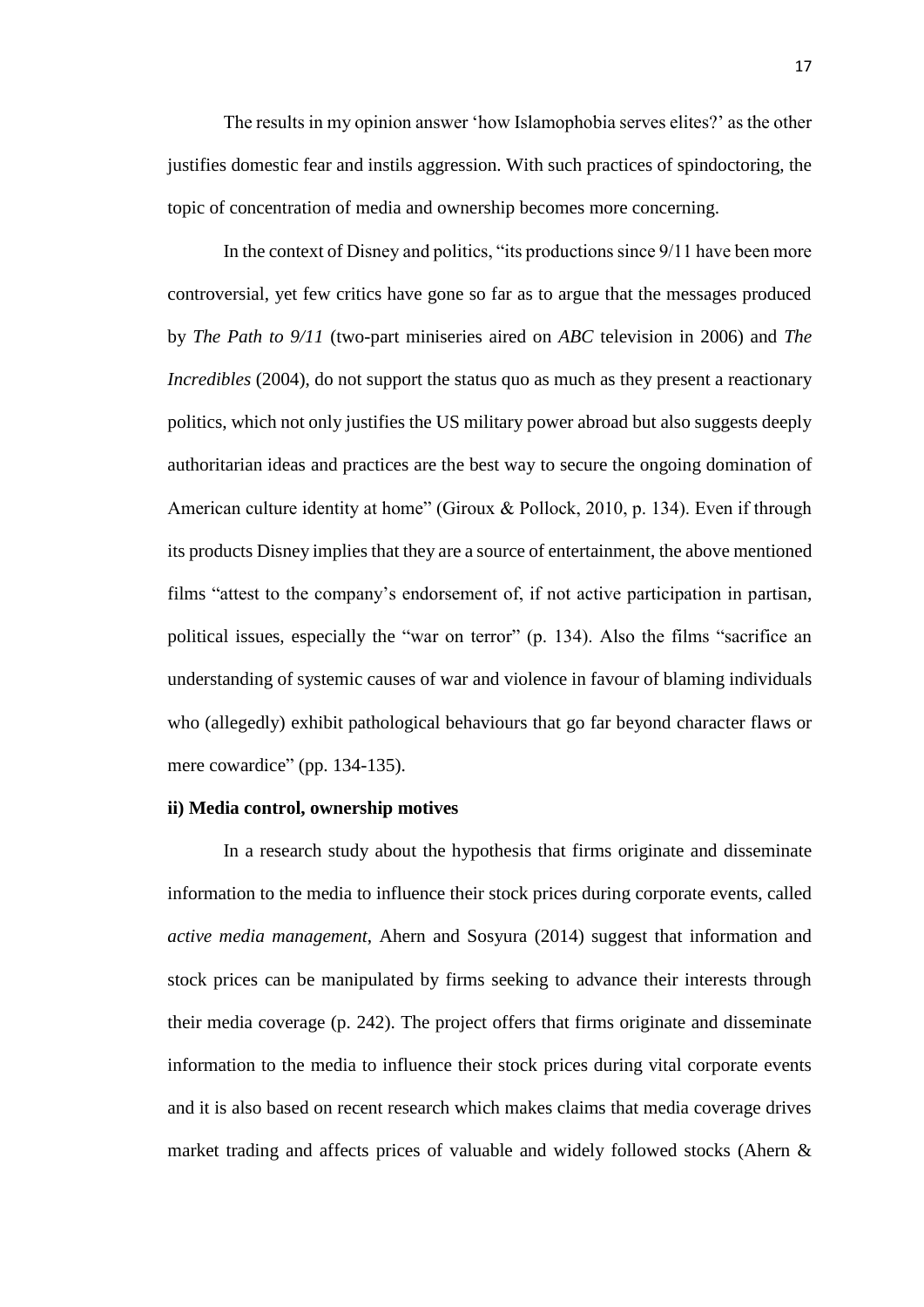Sosyura, 2014, pp. 241-242). In relation to my research on media ownership, different facets of ownership by the elite on media are significant to understand the complexity of control and what that leads to. This investigation gives an idea of how firms manipulate media and information for the purpose of satisfying their capitalistic motives and most importantly adds to literature based on the role of media in the finance sector and economics (p. 247).

By collecting data on the timing of merger negotiations with a wide-ranging data set of media coverage, the research studies press releases, one of the main channels of active corporate communication with investors. In their results, the authors came across a pattern in the communication between firms and investors during the time of favourable valuation. They found out that "fixed exchange ratio bidders increased the number of press releases disseminated to financial media during the private negotiation of a stock merger, compared to floating exchange ratio bidders, who do not have an incentive to manage their media during the merger negotiation" (Ahern & Sosyura, 2014, p.288). Consequently, the press can be used by firms for the nurturing of their interests in exchange for profits, information and perks. Additionally, as per the objective of the research and the *active media management* hypothesis tested by the authors, the results are analogous with the theory, that with excess media coverage during merger discussions, there is subsequently an increase in a firm's share of merger gains (p. 288).

This research as mentioned by the authors could further benefit from looking into other corporate actions besides mergers, like stock issues and repurchases, acquisitions, executive compensation, proxy contests, and product market competition. Since the research is articulated and executed with the acquisition of extensive data sets of articles comprised of such information, the result does give us a sound perspective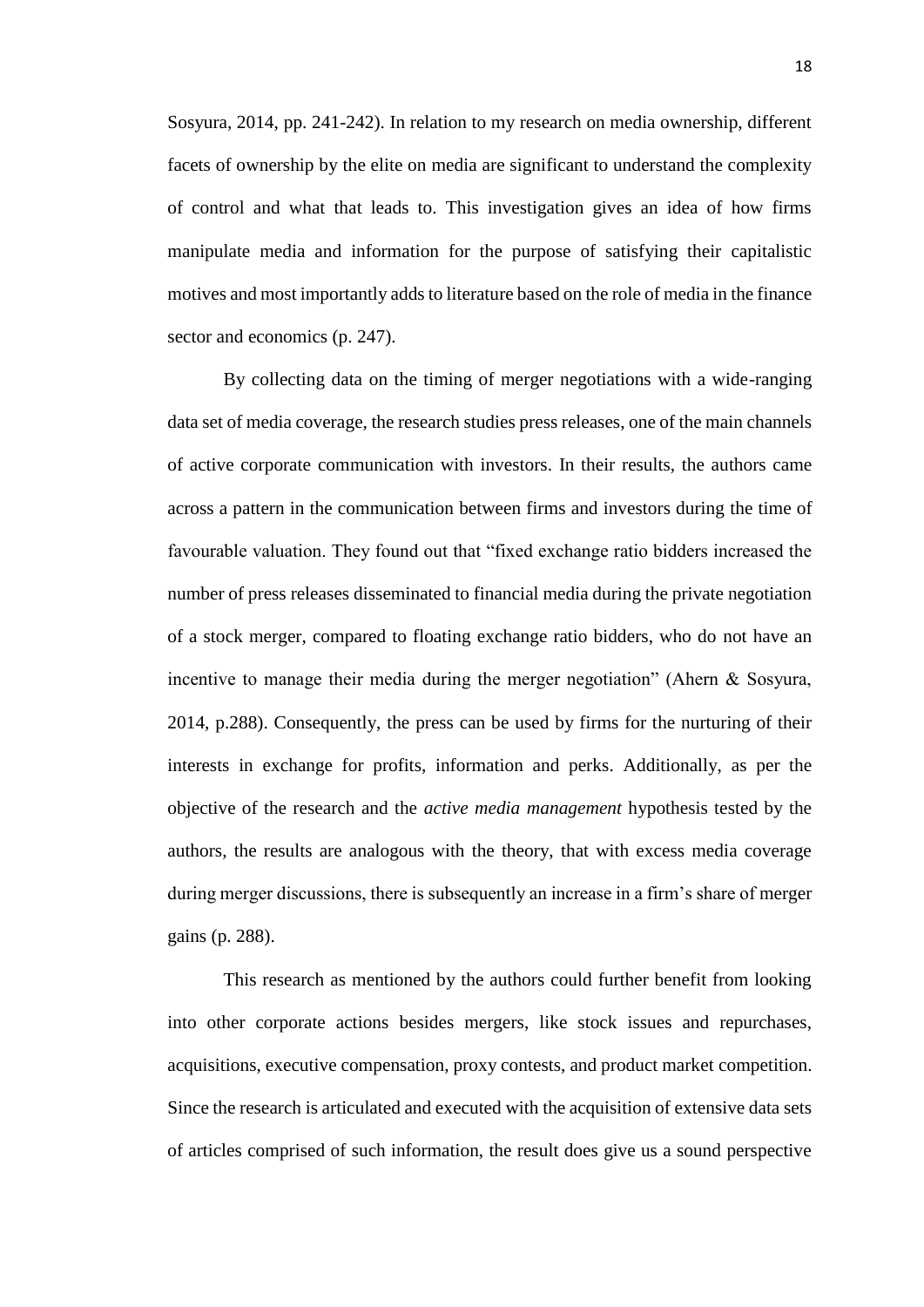of who frames the news and why, especially in the case of mergers. Reitsma's (2012) research, is another example that showcases how in media coverage of organized labour bias in ways in which unions and their workers are presented. His thesis exposes bias in the *Windsor Star's* coverage of a 2009 municipal workers' strike in Windsor, Ontario, Canada; a public-sector strike. Using CDA on 480 texts regarding the strike in 2009, Reitsma found anti-union bias throughout the coverage. The image of public-sector workers was affected, discrediting them in their struggle against neoliberal power structures which minimize their influence in that process (p. iv). Both examples show how ownership leads to imminent bias because of influence by powers that be.

In the context of my case study of Disney, over the years the company has had various mergers with other corporations like Marvel, Pixar, ESPN and recently FOX to name a few. Further research may be conducted on stock behaviour of the company during these deals and what influence it might have had, if any, on information through media coverage. Since the conglomerate has been expanding its territory rapidly, such analysis would prove beneficial to get an understanding of Disney's business structure.

#### **iii) Media concentration and advertising**

In today's media environment, whether it be print, television, or the internet, advertisements plague the information realm, seeking out consumers for their products. According to Smythe (2014), the audience itself is the commodity form of "massproduced, advertiser-supported communications under monopoly capitalism" (pp. 33. 31). In the capitalist economy, the media make audiences to sell to advertisers, also known as 'audience commodity.' As Herman and Chomsky (2002) comment, "the mass media are interested in attracting audiences with buying power, not audiences per se; it is affluent audiences that spark advertiser interest today, as in the nineteenth century, and that the power of advertisers over media like television programming stems from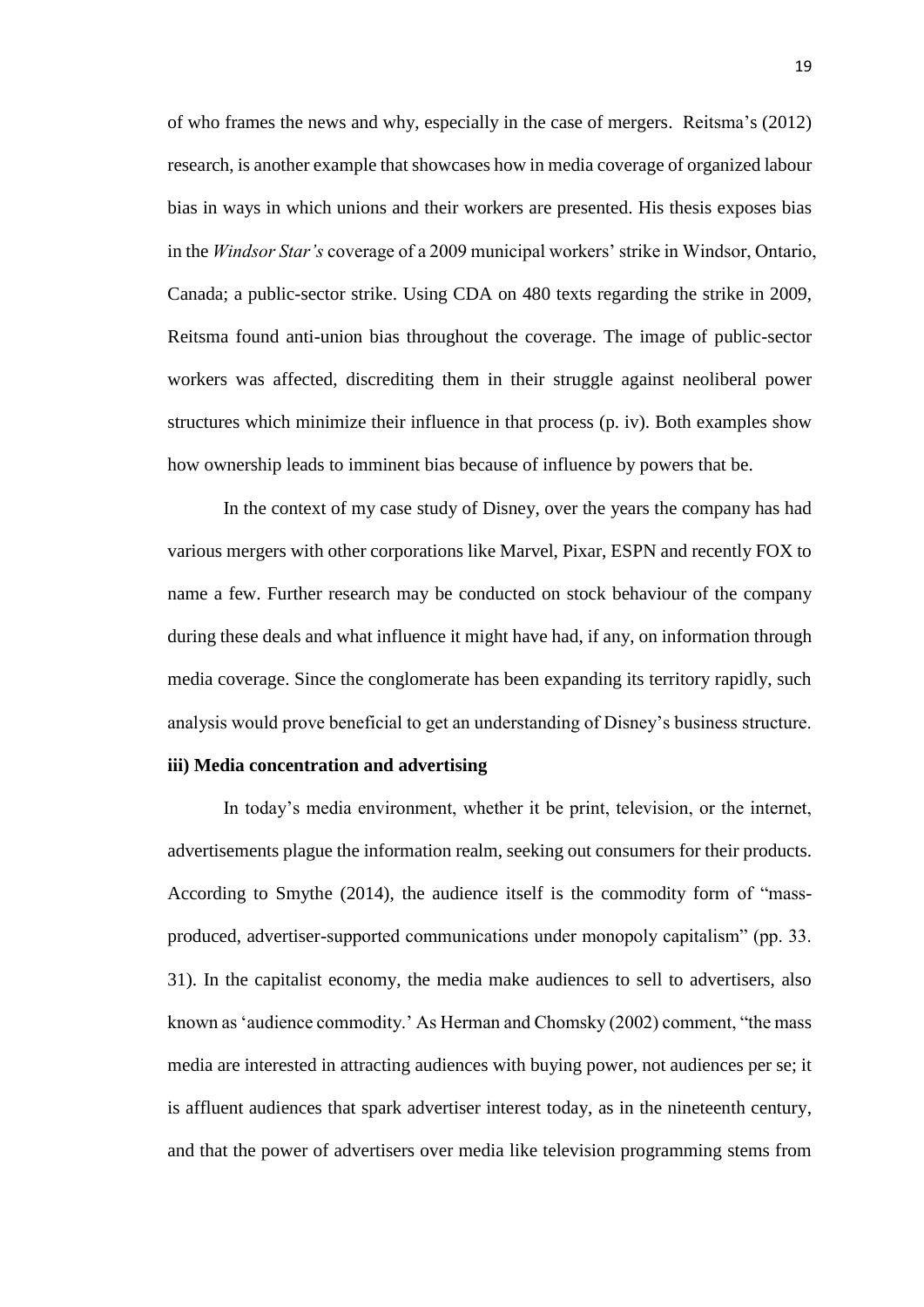the simple fact that they buy and pay for the programs-they are 'patrons' who provide the media subsidy" (p. 16). The absorption of media through ownership and the selling off of customer information is part and parcel for the system if it has to work efficiently.

Duke's research (2006) explores how media concentration is a benefit for producers of branded products despite high advertising prices, because of economy of scale. He challenges the common intuition that advertisers should object to concentration in media industry as it leads to higher prices for advertising in return. As a result, the analysis tends to examine not just the relationship between commercial media and advertisers through advertising market, but also the audience for the media and advertisers who make choices both in media and product markets (Dukes, 2006, p. 128). Media are conduits to produce and promote products and audiences for advertisers and this is an attractive venture for both parties.

Events in media markets have been inspired by the desire to make media more attractive to advertisers by offering economies of scale in advertising's ability to reach desired consumers. Examples, such as the merger of CBS and Viacom and Clear Channel Communication's acquisition of over 1,200 radio stations, were inspired by the improved ability to reach and target potential customers, making the media firm more attractive to advertisers (Dukes, 2006, p. 130).

The potential for reaching mass audiences and strategic product placements within print, television or internet media gives the advertising space more potential. Through execution of an equilibrium model of the media industry, media firms (news, music, entertainment etc.), also referred to as *stations* by Dukes, give service to consumers and sell advertising space to the advertisers. The results of the research lead to the fact that advertisers through media differentiate their products from rivals and despite paying higher prices to obtain advertising space, they still end up gaining more profits due to access to larger markets/audiences/sales, all when the media market is more concentrated.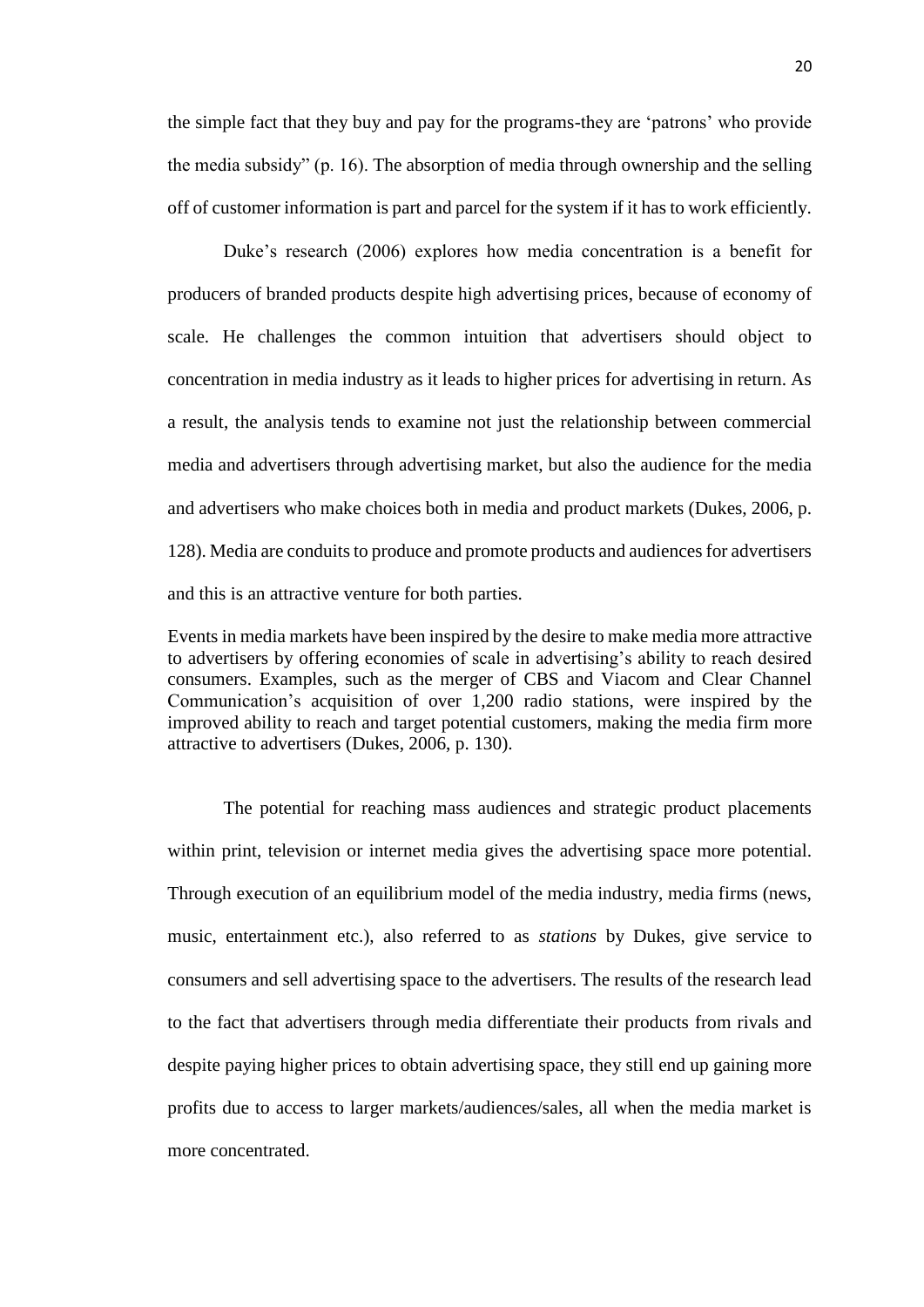To sum it up, the focus of this investigation is another addition to the narrative of media control and ownership. Reflecting on the literature I have covered on the themes of ownership and how that affects information, my case study on the *ABC* news sample for the game *Star Wars:* Battlefront II, will give insight into how iconic popular culture icons of Star Wars 'pose' as advertisements to report on the game and will also open a window for further research to explore videogames, which are now implementing pay walls (locked in-game content that requires a fee to unlock) and loot boxes within games that the customer has already purchased; *Star Wars:* Battlefront II has been part of that capitalistic endeavour. My research will focus on Disney advertising their products through owned media to serve their bottom line without giving full specifics of features and locked content within the game and capitalising and promoting it on the basis of the *Star Wars* franchise.

Furthermore, the research through the chosen method of Critical Discourse Analysis (CDA) will help to answer my research question '*how a property like Star Wars, owned by Disney is covered by ABC*,' and analyse the language presented in the chosen sample so as to answer it. The established literature on this subject matter by Herman and Chomsky (1988) in their book *Manufacturing Content* will aid in conducting my research through the use of the Propaganda Model and its five filters (*ownership*, *advertising*, *information sourcing*, and *covering fire of flak*) and I will be discussing that in the following section in detail as mentioned, with respect to my case study. As I observe from my research, the catalyst of this problem does not completely reside in the hands of the elite, but also the information providers, the media, who also rest in the hands of the elite. Hence, one, not two.

As Herman and Chomsky (2002) say, "the mass media serve as a system for communicating messages and symbols to the general populace. It is their function to amuse, entertain, and inform, and to inculcate individuals with the values, beliefs, and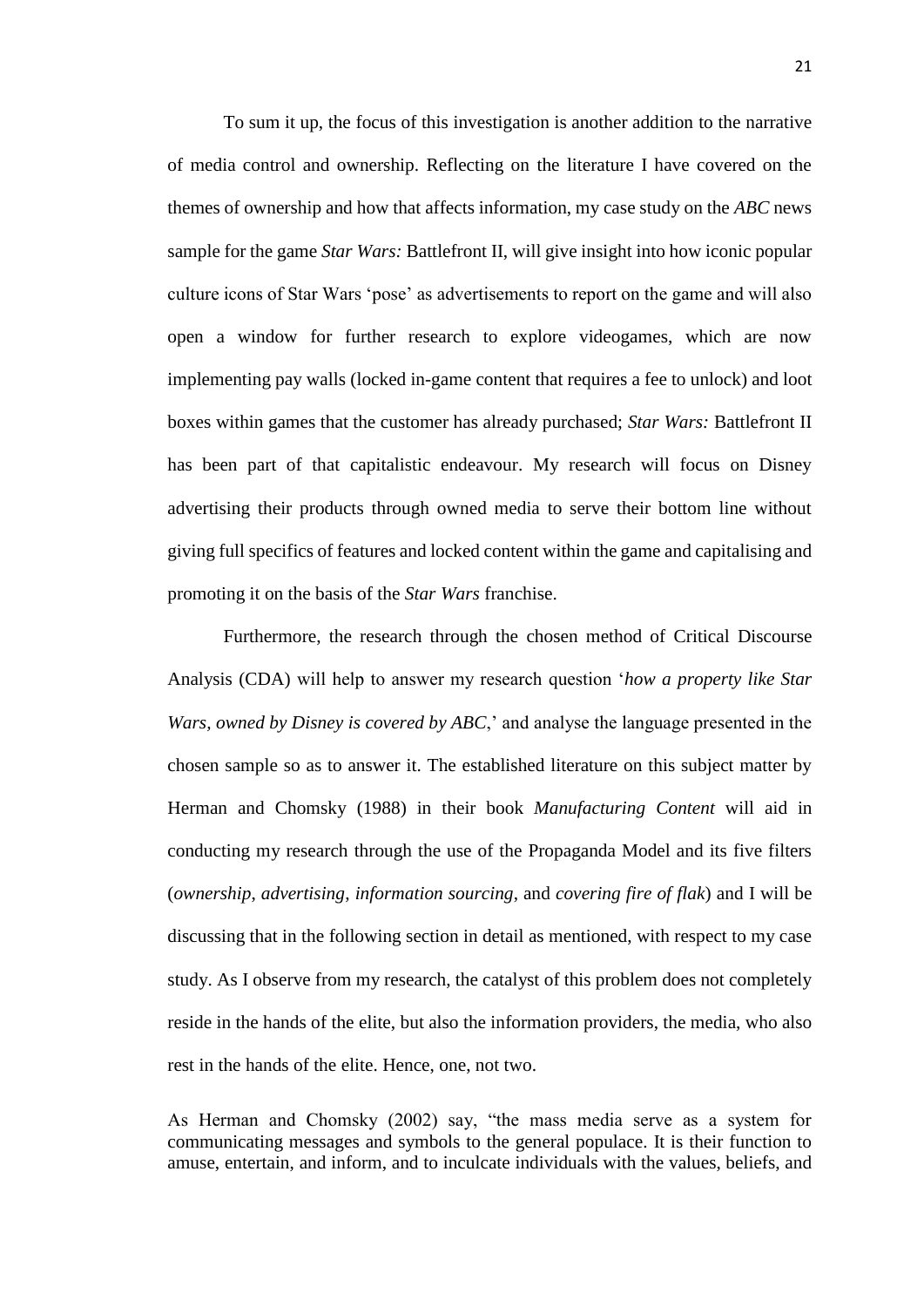codes of behaviour that will integrate them into the institutional structures of the larger society"  $(p. 1)$ .

It is through them that we receive information, be it through print or digital. Because of that, biased news which strives to fit within the ideological framework of the elite and the media, the seriousness of the issue becomes more alarming and with each research into it, the people have to be informed of the consequences that come with it. There is always room for further exploration in this territory and this research investigates this ongoing issue through digital media. This allows for a broader perspective on whether concentration affects language of information, or if the media report their stories without any bias.

#### **iv) Disney, a conglomerate strategy**

In recent years Disney has made various deals to expand their empire. The conglomerate did acquisition of ABC in 1995 for \$19 billion, the media platform (Carillo et al., 2012, p. 2). Additionally the purchase of Pixar in 2006 and Marvel Entertainment in 2009, LucasFilm in 2012, along with the 2017 deal with FOX are some of the recent exploits of the corporation to increase its growth exponentially. Because of the acquisition of these companies Disney has managed to salvage franchises that come with the deals. With the recent flood of *Marvel* and *Star Wars*  films dominating cinema, the company has evolved rapidly. "It represents a diversified, global corporation that is motivated by profit and many of its synergies have been in place for decades" (Birkinbine, Gomez, & Wasko, 2017, p. 17). The film releases are accompanied by "sale of merchandise, videogames, music, and books" (Birkinbine, Gomez, & Wasko, 2017, p. 17). With diversification in corporate expansion and using various media to use promotional activities for the profitable films, *Star Wars*: Battlefront II, the game that incorporated paywalls within the game mechanics, fits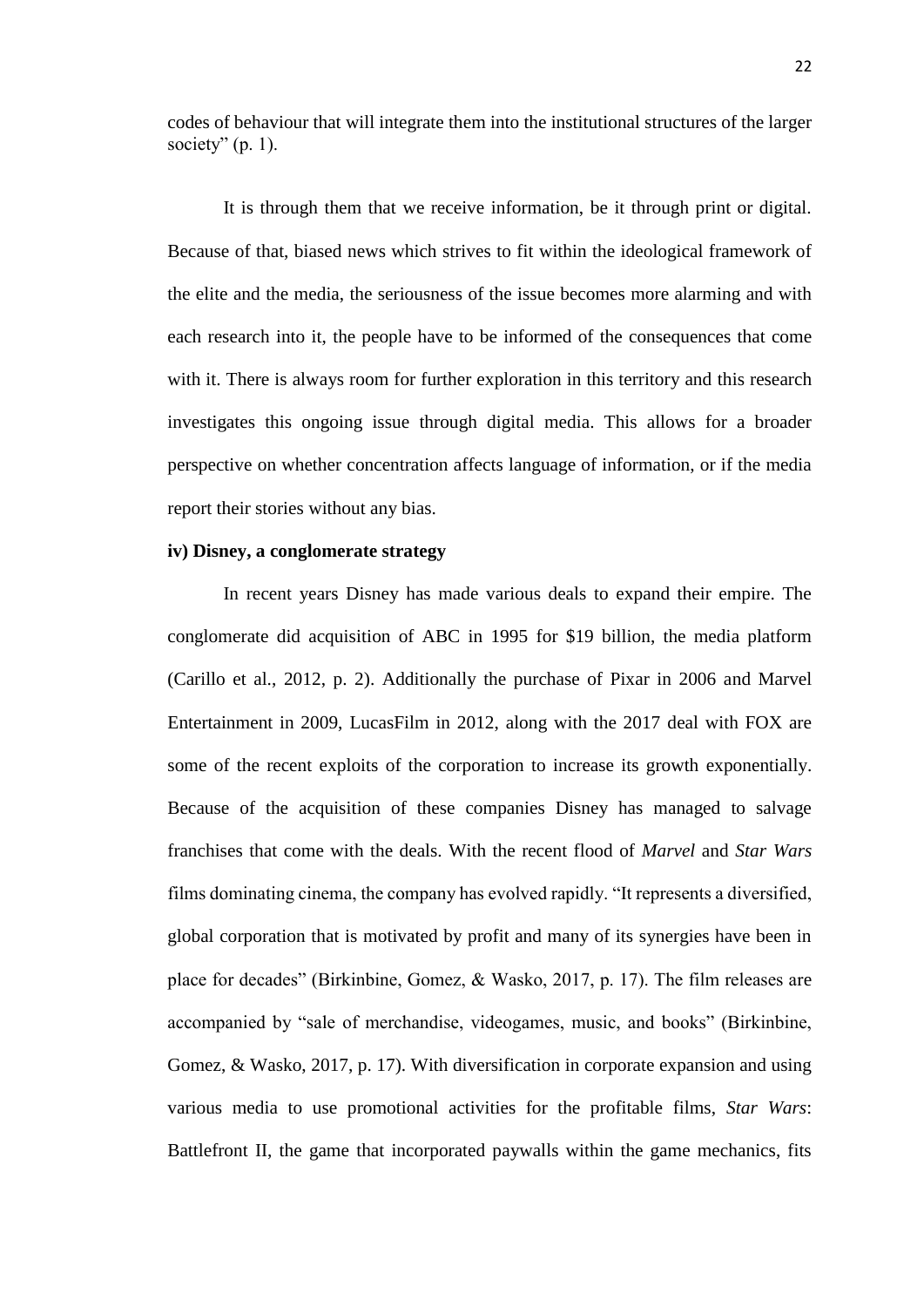perfectly within that ideology. With cultural influences like *Star Wars* and superheroes, Disney has recently managed to bring these icons under its banner and channel their reputation through synergistic promotional strategies. "Disney has understood the crucial connection between profits and selling cultures to mass audiences. But Disney has mastered an understanding of how people learn through media consumption and how this grants a corporation overwhelming power to shape people, politics, and the larger culture" (Giroux & Pollock, 2010, p. 208). Furthermore, when it comes to synergy, Disney "claims to be especially suited to such a strategy" (Wasko, 2001, p. 71). As one executive explained:

It's a unique attribute of the Disney Company, the ability to create synergy between divisions, whether it's interactive games, Buena Vista television, or the Disney Channel. We all work together and we do it on a year-round basis and we do it aggressively. The success of those ongoing roles makes everything in the company work better. We actually have people in every division that are responsible for the synergy relationships of the company and every division has that. We take it very seriously. Disney CEO Michael Eisner takes it very seriously (pp. 71-72).

With top brands like *ABC*, *Lucasfilm*, *Pixar*, *ESPN*, *FOX*, *etcetera* under their belt, we have to understand that these acquisitions showcase Disney's 'diversification for profits' strategy. With the adoption of three strategies that of investing in creative content, international expansion, and technological innovation, the company has created strong investments for itself over the years. With takeovers of various corporations, the Disney brand has reinforced (Pixar), and has expanded to various hitherto un-Disney type products (comic book heroes) and the franchises obtained in these purchases have huge carryover value in the company's parks and merchandise business (*Star Wars*, Marvel) (Birkinbine, Gomez, & Wasko, 2017, p. 17). The strategy helps the company to further increase the owned franchises' growth with the Disney brand. With new *Star Wars* and Marvel films hitting theatres every year, Disney uses horizontal integration by acquiring such properties and dominating markets through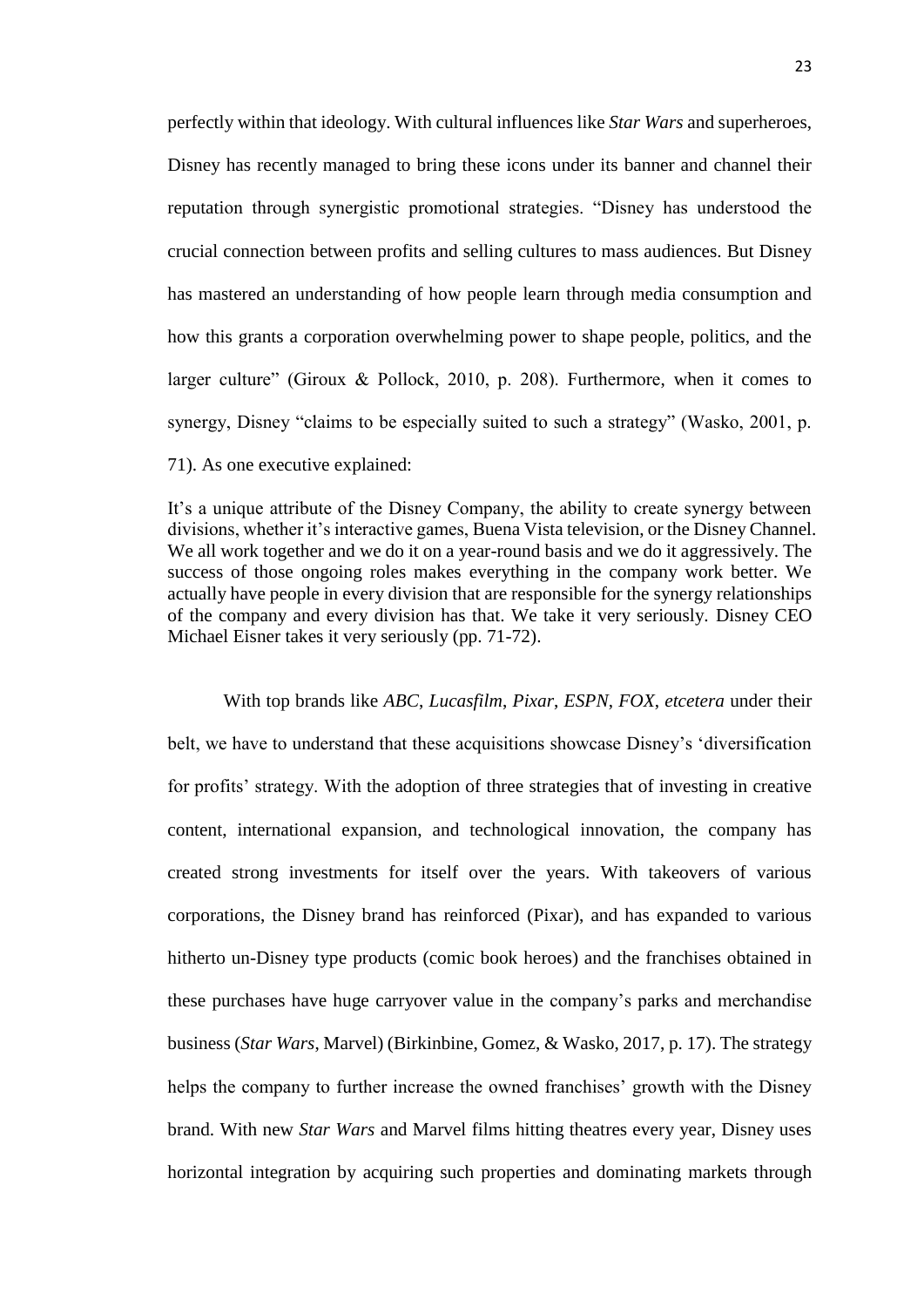merchandise practices, thus getting profits. Videogames, toys, clothing, books, *etcetera*  become outlets for the profitable films. An example of this would be *Star Wars*: Battlefront II, which is part of the case study. The game was released on November 17, 2017, a month before the film *The Last Jedi.* The close proximity of the release dates of the game and the film shows the intentions of the corporation to maximize profits for the movie and also tap the games industry at the same time, to create a buzz for the franchise. Furthermore, when we look at the *High School Musical series*, the production of the brand is in Disney studios and marketed on their channel and ABC. Here vertical integration can be witnessed as the company creates, distributes and markets the various merchandise associated with the series. It is one of the largest corporations in the world and through diverse practices their scope and size are significant. As Birkinbine, Gomez and Wasko (2017) put it, "it is a strong influence on the building and reinforcement of consumer culture, producing and distributing massive numbers of commodities, promoting and marketing them effectively, and aggressively protecting their ownership rights. It is an active player in the concentrated media business and thus is active in shaping our cultural universe" (p. 24).

#### **v) "EA Spouse": Crisis in videogame labour**

In 2004, under an anonymous handle 'EA Spouse,' Erin Hoffman, author and wife of an EA (Electronic Arts) developer, posted a Live Journal account of the brutal working conditions and forced overtime at EA. The letter mentioned how initial enthusiasm for a job with the company "had evaporated, as seven-day, 85-hour work weeks, uncompensated either by overtime or time off, became routine. It told of EA's 'put up or shut up and leave…human resources policy" (Dyer-Witheford & de Peuter, 2006, p. 600). Dyer-Witheford and de Peuter examine the conditions producing the crisis in videogame labour, exposed by EA Spouse. In terms of the sources for the paper,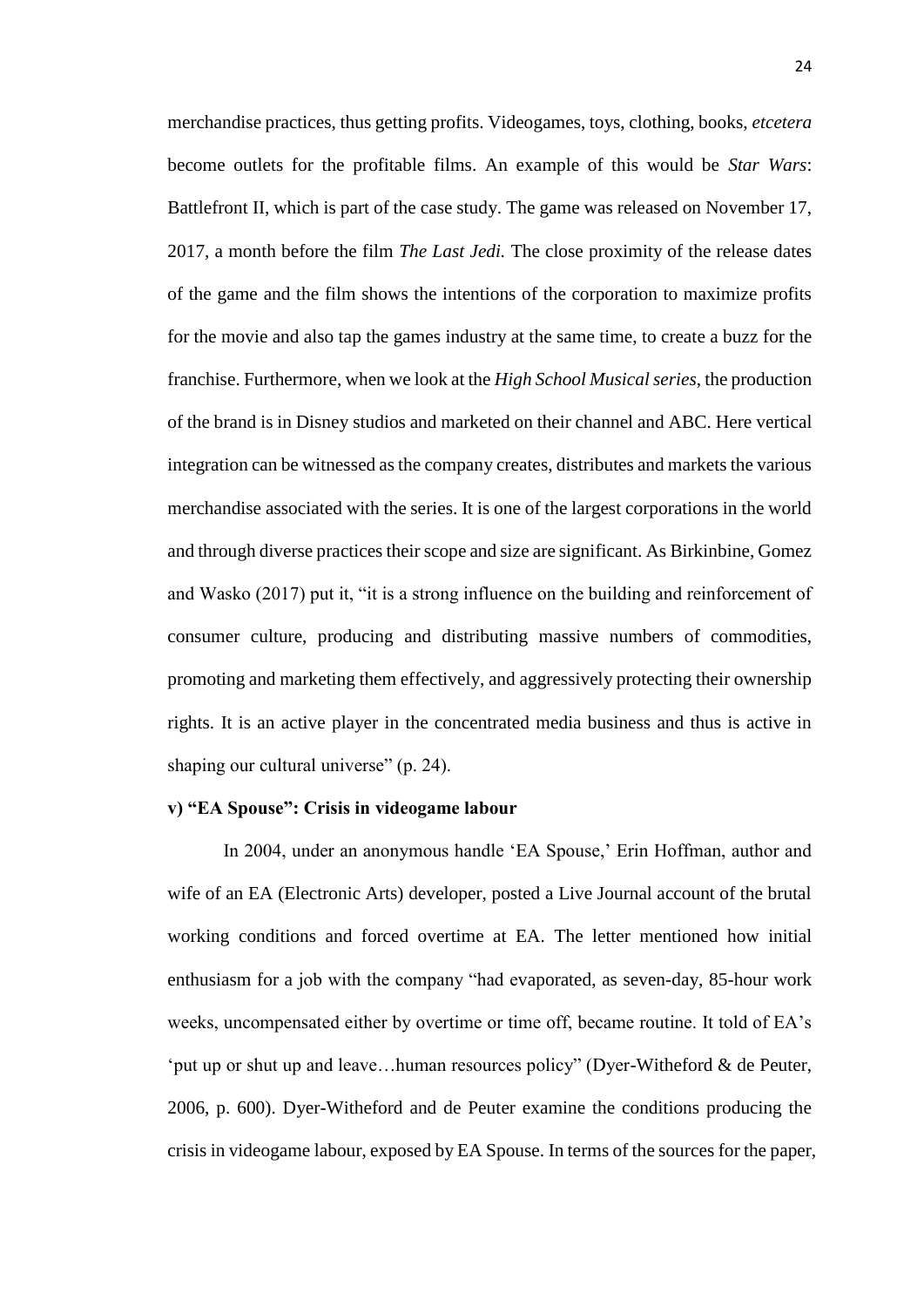the authors looked at online discussions in forums, game-industry publications and mainstream press generated by EA Spouse's post. Also studies on "quality of life" in the industry by IGDA (International Game Developers Association), academic literature on video game industry and its gendered division of labour was taken into account. Lastly, in-depth interviews with game workers were conducted between 2002 and 2004 in the context of a larger study of the political economy of the Canadian games industry. The paper mentions that Canada is broadly representative of industry norms in North America in terms of workplace conditions (p. 603).

Furthermore, the struggle between game capital and game labour is analysed critically under four headings, enjoyment, exclusion, exploitation, and exodus (p. 601). Upon observations and survey based studies, the authors found gender imbalance. Additionally, according to IGDA survey reports, the research found that 60% work 46 hours or more a week. During 'crunch time' (industry term indicating unusual period of crisis in production schedule) more than 35% of respondents reported working 65- 80 hours a week, with 13% doing more than 80 hours, with reports of 100 hour weeks also not unheard of (p. 607). The research mentions the reasons for such circumstances as due to design changes by publishers, delay in licensed assets, and late, buggy libraries (game glitches). Apart from this, the developers also have to face unforgiving deadlines.

This research gives an idea of the work ethics involved in the games industry in general and release date deadlines and working overtime are part and parcel of the ecosystem. In context to deadlines, EA's Patrick Soderlund had acknowledged that the reason *Star Wars*: Battlefront (2015) abandoned the single player format because of time constraints as the intention was to launch the game in time for *The Force Awakens*  and that the 2017 sequel will "cure" the previous games poor critical reception (Cooper, 2016). As mentioned earlier, it can be said that this was an attempt by Disney to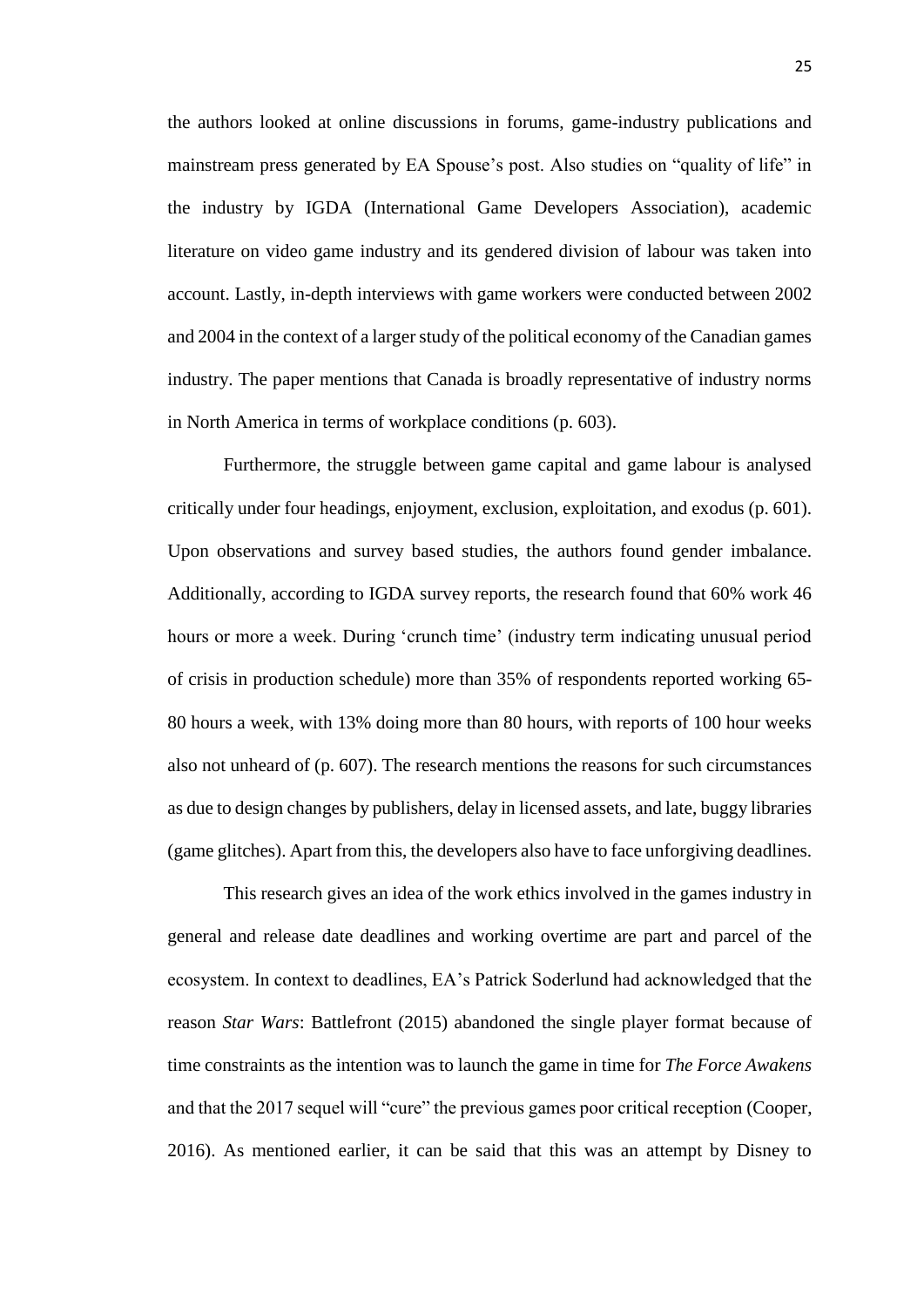synergise promotional activities for the movie, thus the restricted time for the game. The 2017 sequel, which is reported on by *ABC* (case study) makes the single player component of the game prominent, because of a lack of it in its predecessor (2015).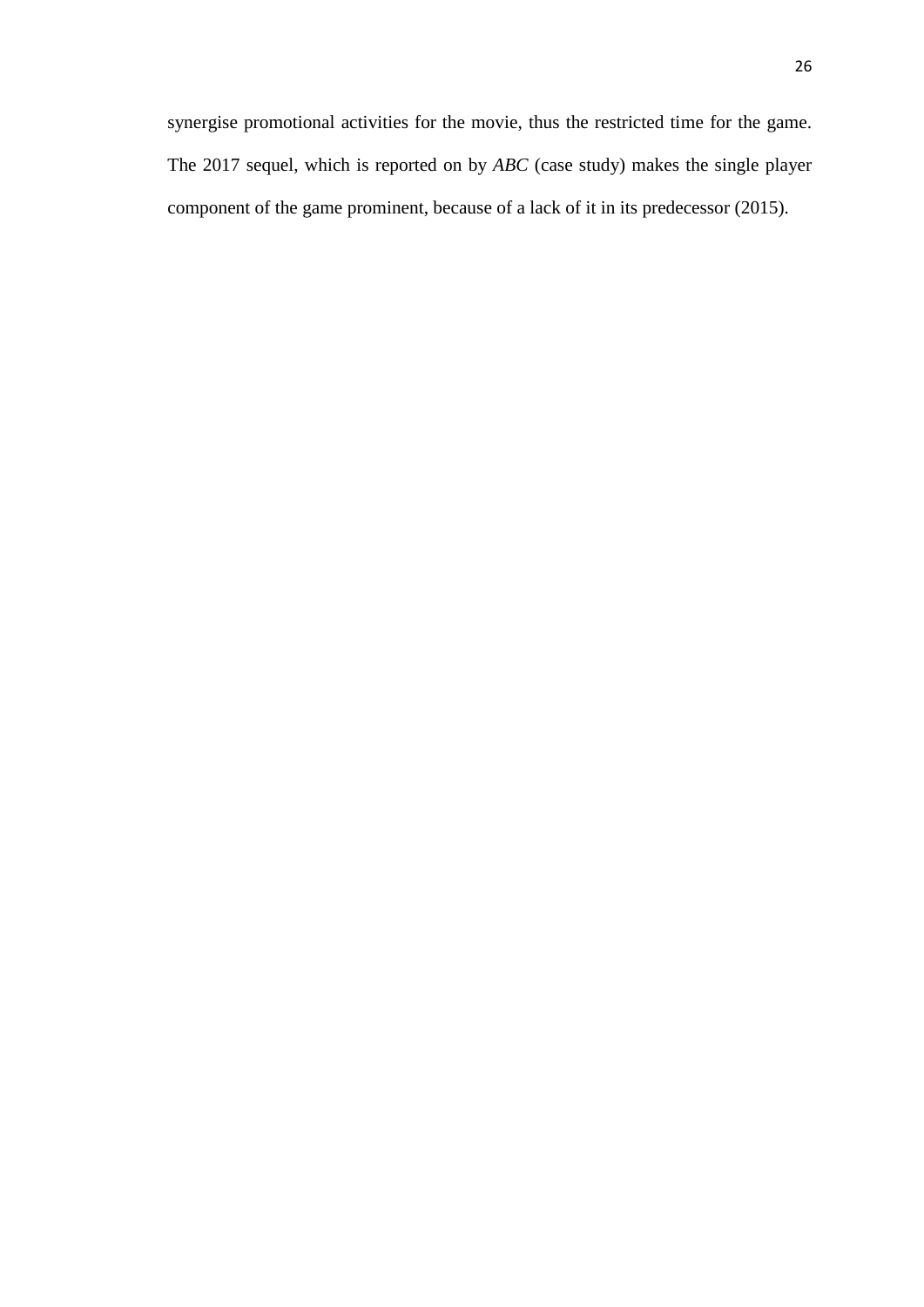#### CHAPTER II: THEORETICAL FRAMEWORK

This research is situated within Herman and Chomsky's Propaganda Model and in order to understand how the various elements work within the media world, it becomes imperative to describe my case study with respect to the PM. The PM was presented in the 1988 book, *Manufacturing Consent: The Political Economy of the Mass Media* by Edward S. Herman and Noam Chomsky. They argued that "money and power are able to filter out the news fit to print, marginalize dissent, and allow the government to nurture their private interests to manufacture the consent of the public for the elite agenda" (Lukin, 2012, p. 99). The model implies that "media function as central mechanisms of propaganda in the capitalist democracies"" (Klaehn, 2002, p. 148). My case study resonates with the structure of the PM and as Herman and Chomsky (2002) mention, "a PM helps us to understand how media personel adapt, and are adapted, to systemic demands. Given the imperatives of corporate organization and the workings of the various filters (*ownership, advertising, information sourcing, nationalism, and covering fire of flak*), conformity to the needs and interests of privileged sectors is essential to success (p. 304). The gargantuan popularity of *Star Wars*, the merchandising of the brand through a multibillion dollar game industry and the hype generated by information distributed by the controversial game, is a perfect mix of a good business strategy.

Furthermore in Herman and Chomsky's account, the media 'manufacture consent' because they 'serve, and propagandize on behalf of, the powerful societal interests that control and finance them'; these powerful interests, thus, 'play a key role in fixing basic principles and the dominant ideologies' (Herman and Chomsky, 2002[1988]: xi); 'the powerful' are able to 'fix the premises of discourse', and in so doing they '"manage" public opinion' (p. lix). With the popularity of Disney and the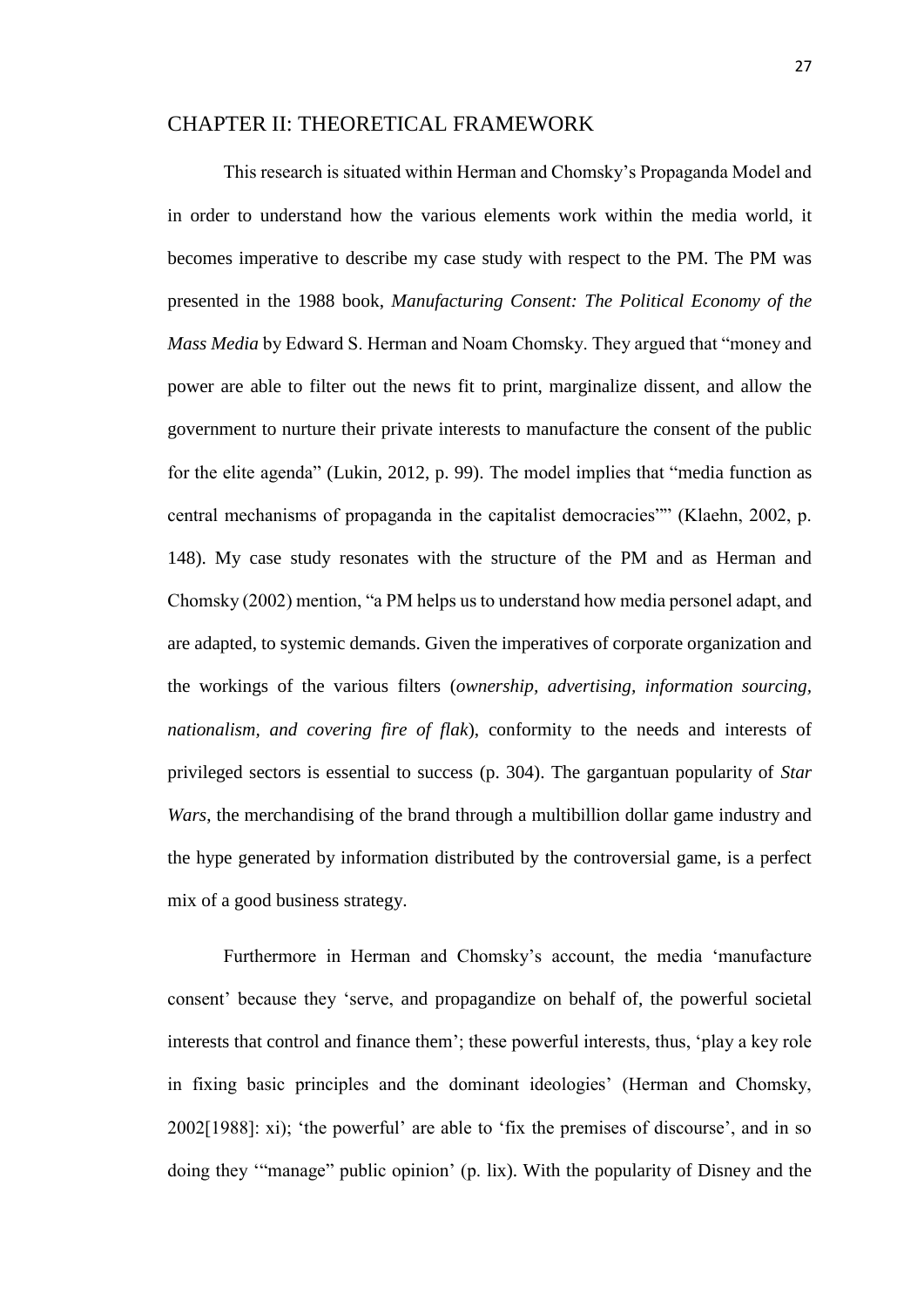mass audience following their properties like *Star Wars*, *Marvel*, animated films, merchandising and other business ventures, "managing" public opinion and shaping them through their platforms is a perception that could fit within what Herman and Chomsky assert.

In terms of the shortcomings of the model, Herman and Chomsky state that "the PM cannot account 'for every detail of such a complex matter as the working of the national mass media' and that several secondary effects are left unanalysed and also the PM is not concerned to analyse practical, organizational or mundane aspects of newsroom work" (Klaehn, 2002, p. 149). Furthermore, the authors assert how the model focuses primarily on the patterns of media behaviour, thereby neglecting the effects of it. The five filters of the PM which will be discussed with respect to the research topic, tend to find those patterns within the chosen samples. Also the model assumes that the "the processes of control are often unconscious and meanings are 'filtered' by the constraints built into the system (Klaehn, 2002, p. 150). Also Herman and Chomsky do not propose that media only distribute propaganda. However, the PM is concerned with the forces that propel the media to play a propaganda role (Herman and Chomsky, 1988, pp. xi–xii). Furthermore, Klaehn and Mullen (2010a, 2010b) have contextualized and framed the PM within the tradition of critical sociological theory, highlighting the centrality of the concept of power in regards to conglomerates, for both sociology and the PM. According to the authors, the PM offers a way of understanding the relationships between media and society in capitalist, liberal-democratic systems that is firmly rooted within the Marxist-radical tradition, especially in the political economy approach based on a structuralist-conflict perspective.

Additionally, according to the PM, "the filter constraints are the most dominant elements in the news production process, and they continuously interact with one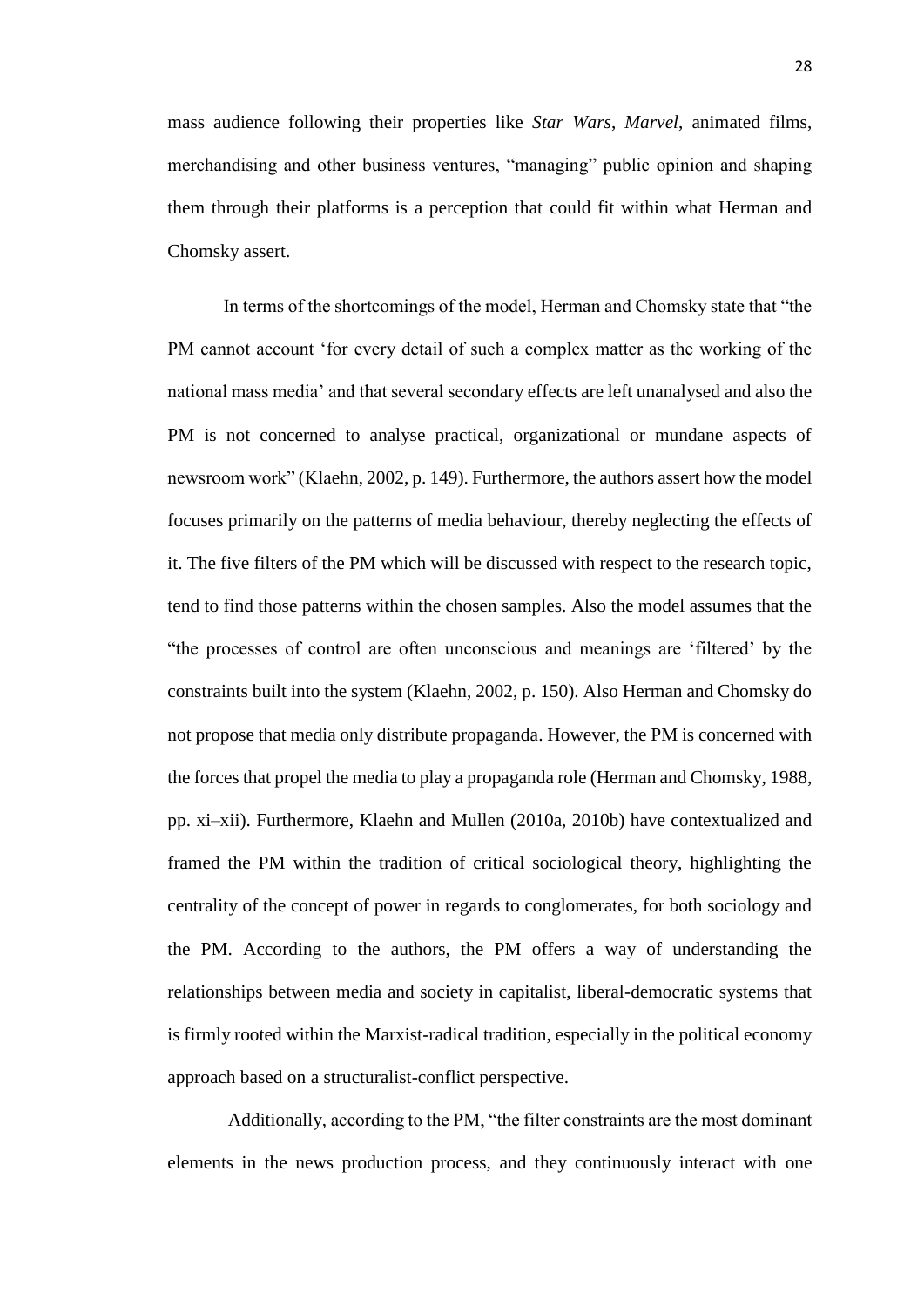another and operate on an individual and institutional basis (Herman and Chomsky,

1988, p. 2; Rai, 1995, p. 40).

Klaehn's (2002) assessment of the various critiques aimed at the PM concludes by avowing that:

The thesis put forth in *Manufacturing Consent,* that consent in a 'free society' is manufactured through manipulation of public opinion, perhaps even more now than when their book was originally published, bespeaks journalistic self-censorship in an era in which corporate ownership of media has never been as concentrated, right-wing pressure on public radio and television is increasing, the public relations industries are expanding exponentially, and advertising values dominate the news production process. If ever there was a time for the PM to be included in scholarly debates on media performance, it is now. (p. 174)

## **i) Size, Ownership, and Profit Orientation of the Mass Media**

According to the first filter of the PM, mass media corporations are part of bigger conglomerates and their primary motive is to earn profits. They serve the rich to reach out to people and the complexity and gravitas of concentration is a concerning issue that needs attention for the purpose of social justice.

With the aid of the media firms, the elite do whatever it takes to push their interests through media to achieve their end goals of gaining wealth. As Herman and Chomsky mention, "the dominant media firms are quite large businesses; they are controlled by very wealthy people or by managers who are subject to sharp constraints by owners and other market-profit-oriented forces" (Herman and Chomsky, 1988, p. 14). In the context of ABC/Disney, in an article in *The New York Times* from August, 1995, it is stated how Disney announced the acquisition of *Capital Cities/ ABC* Inc. for \$19 billion. By owning ABC it can be safely assumed that with the deal, Disney would use the media platform to promote their interests with the audience.

With ownership comes a responsibility to cater to the interests of Disney and with the sample which is supposed to be analysed for the research, the framing of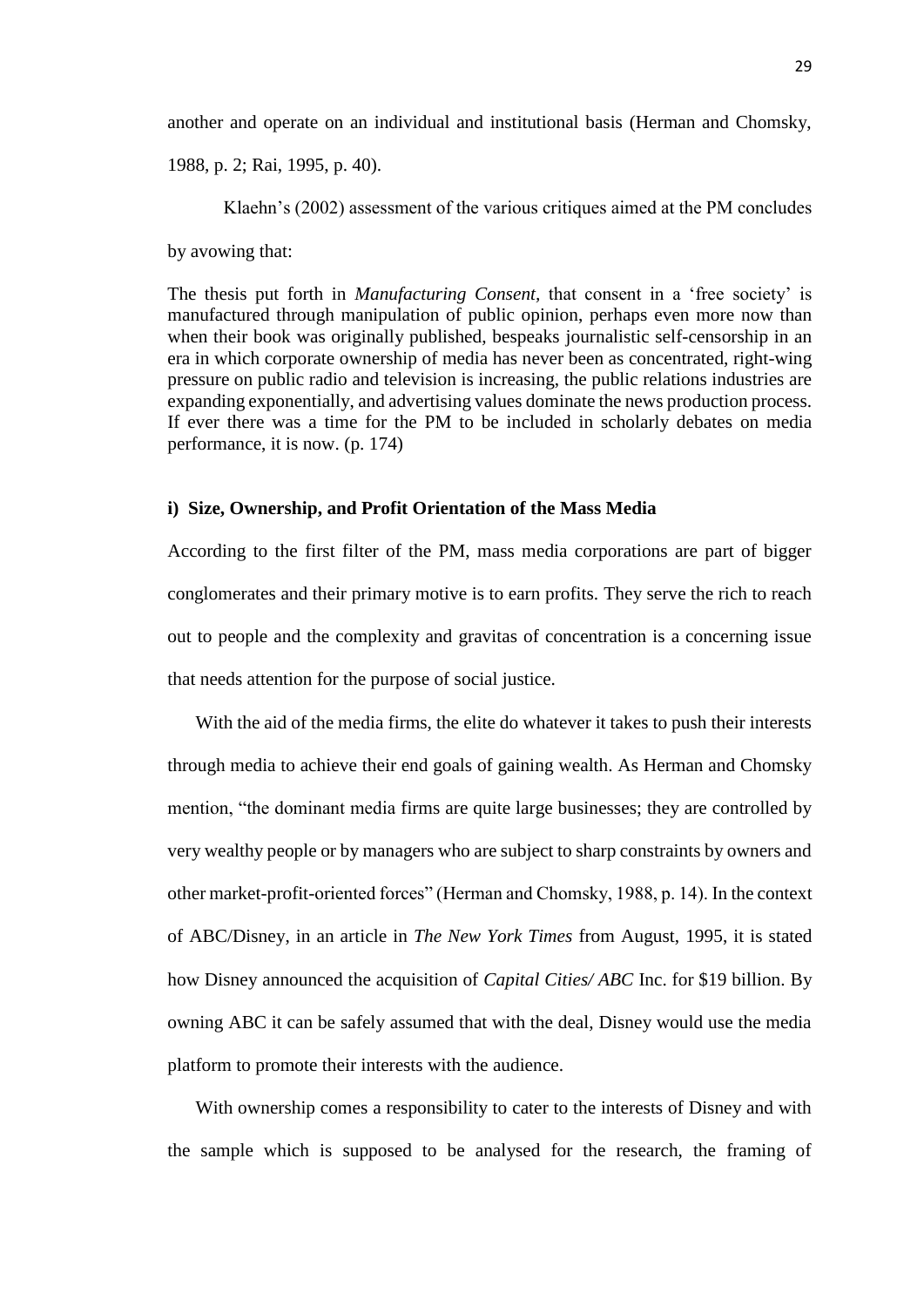information without mentioning the controversial game mechanics of *Star Wars*, it comes as no surprise that serving dominant interests are is a priority for media. We can look at ownership by businesses as the golden rule of he who owns the gold, makes the rules. With companies like Disney controlling and channelling information through ABC, "media would serve 'political ends' by patterning news choices, marginalizing dissent, by allowing 'the government and dominant private interests to get their messages across to the public'" (Herman and Chomsky, 1988, p. 2). Reflecting on the acquisition of ABC in 1995 and Lucasfilm in 2012, the approach to make franchises like *Star Wars* grow through media like EA's (Electronic Arts) videogame, Disney showcase a business standard that they want to exploit through profitable franchises.

When we look at *Star Wars*: Battlefront II, the coverage of the game by *ABC* is strategic as the sample is published around the time frame of the game's release, November 17, 2017. Also with the film *The Last Jedi* that came out in December 2017, a month after the launch of the game, it would become a conduit to gain profits for the film, as a result. The game is part of the merchandise machine that creates hype and curiosity for the film counterparts. As Pedro (2011) mentions:

Media products are merchandise, and as such, their value and capacity to yield a profit depends on the laws of the market—not on public interest, democratic value, or the satisfaction of needs. It is the exchange value that predominates over the use value. Audiences must consume content designed in such a way that the time and attention they dedicate make the product profitable in terms of advertising investment. Media products must therefore be geared toward creating an audience that constitutes a group of potential consumers, rather than a group of individuals with diverse media needs or members of a democratic society. (p. 1875).

Then with respect to ownership, the 'powers that be' use mergers to take control of media firms and make calculated decisions of accessing an audience and creating profitable outcomes in that process.

Furthermore, as Bagdikian "has thoroughly documented, the number of dominant major corporations in the U.S. media market dropped from 50 in 1984 to 26 in 1987, to 10 in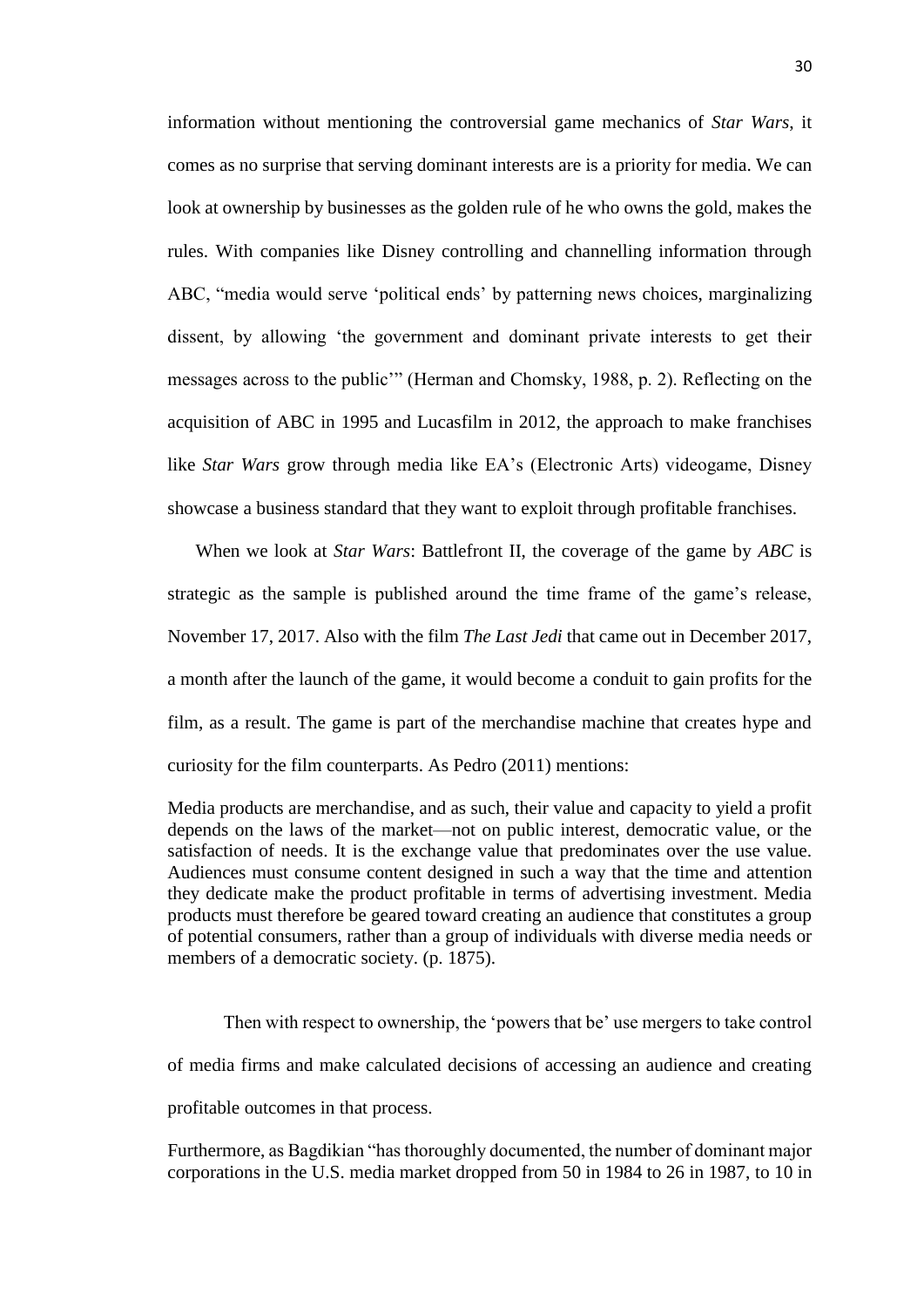1996, and finally to 5 in 2004. Added to these *Big Five* is another group of around 100 second-tier firms that also operate internationally, and which collectively handle the majority of the world's mass media (McChesney, 2008, pp. 318–320).

Because of how a capitalist market operates, Pedro (2011) points out that as corporations need to expand, evolve and take risks with diversity, there has been an urgency towards more mergers, "resulting in a greater concentration of ownership in the industry" (p. 1877). With the recent attainment of a majority of  $21<sup>st</sup>$  Century Fox's business for \$52.4 billion by Disney, the company is growing with these acquisitions.

## **ii) Advertising, medium for business/profit**

May the 4<sup>th</sup> signifies the enduring legacy of *Star Wars* and fans across the world celebrate the day to recall the franchise's enigmatic presence it has managed to establish since its infancy. In today's times, with accessibility of the internet and the variety that is displayed by technology, people are more connected to the cultural phenomenon than ever before. GIFS, memes, images of iconic characters of *Star Wars*, whether officially by Disney or through fan art, the brand has risen exponentially because of this connectivity. In this ecosystem, visuals of *Star Wars* have become advertisements representing the icon as a whole, in a metaphorical sense. The reputation of *Star Wars* has proved beneficial to make the science fiction adventure become part of people of all ages. When we look at *ABC news.go.com* and their YouTube channel, the articles and the videos are embedded with images of iconic characters like Boba Fett, storm troopers, and *Darth Vader*, to name a few. They represent the cultural impact of the franchise and because of their familiarity, people identify with their physical persona quickly, thus *Darth Vader* posing as advertisement for the game, comes as no surprise. The readers exposed to this information are attracted by the visuals accompanied with text, and they manage to grab the attention of the reader, which according to Clark (1994) functions, "to regulate the amount of additional processing effort a stimulus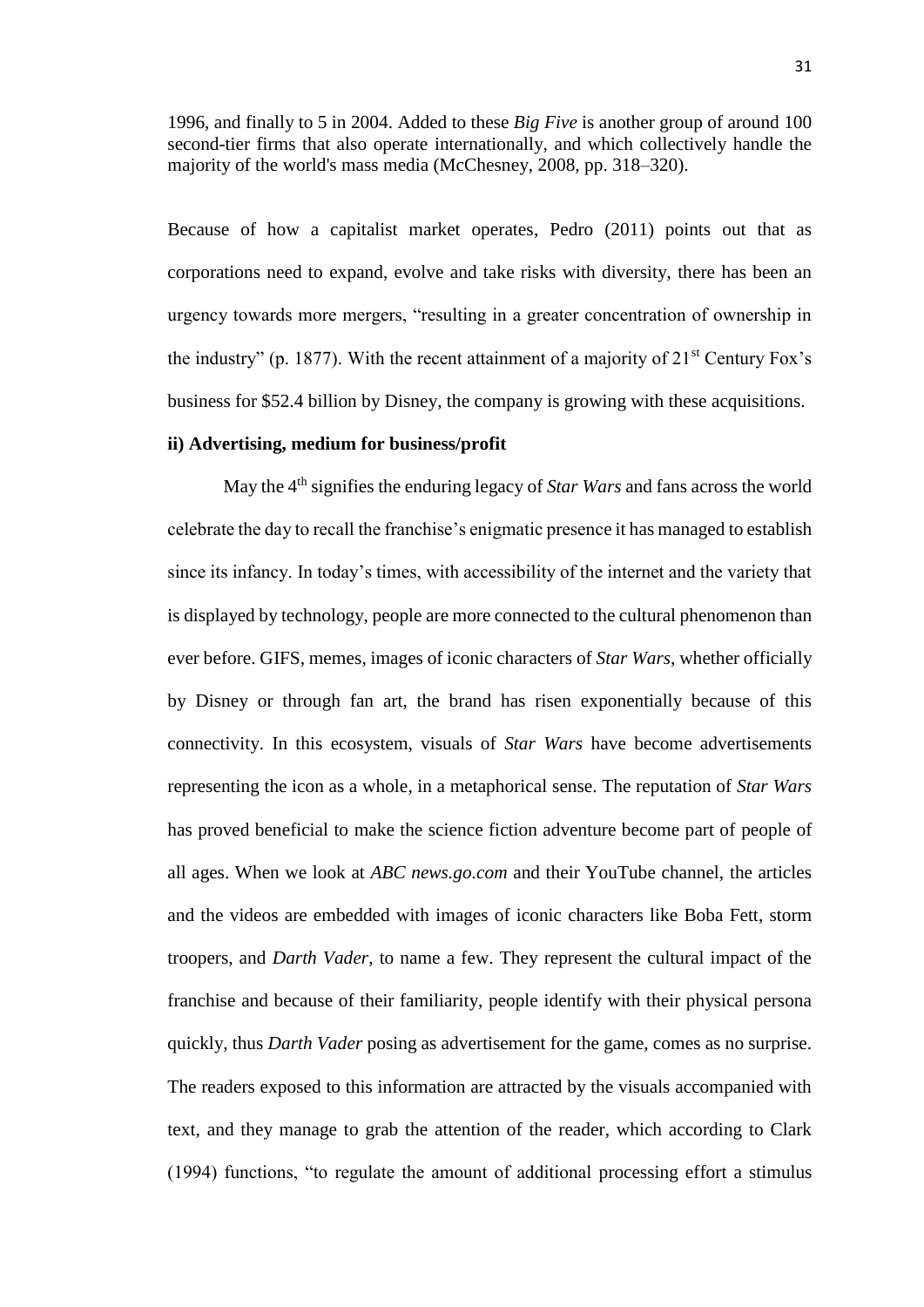receives (p. 70). Even though in context to the advertising filter, this does not directly relate, as Herman and Chomsky (2002) remark that "ad-based media receive an advertising subsidy that gives them a price-marketing- quality edge" (pp. 14-15), it does though have symbolic significance with respect to how advertisements attract people and what they mean. With images of *Star Wars* saturating the digital realms of the internet and spreading its popularity, the audience is becoming part of this inadvertently; they are the consumers the brand is subjecting its 'image' to.

Furthermore, with the changing technology, media are adapting with it. Also Herman (2000) reflects that the first and the second filters of the PM are now more enhanced than ever in his retrospective. He says that because of the changes in the economy, the communications industries and the politics have inclined on balance to enhance the applicability of the PM. Furthermore, the first two filters of ownership and advertising have become even more important. This perspective resonates with the digital era and the ability of advertisements and mass media platforms to make their ventures more profitable as a result of diversity of the internet.

When it comes to lack of criticism of advertisers in media, in *Lies the Media tell us,*  Winter (2007) covers an incident of the *Windsor Star* involving James Bruce, the former editor of the paper and publisher. The book mentions how on February 5, 1996, the *Star* ran a story which slightly criticized car dealers. In response to the story, James Bruce rendered an apology through a letter on page 4 claiming that sometimes stories come out that do not meet the high ethical and journalistic standards of 'balance,' 'fairness,' and 'factual accuracy,' for which the *Star* endeavours. Also he claimed that the story discredits the dealers and employees of members of the Windsor Essex County Dealers Association, who "adhere to the highest of ethical standards and provide their customers with first rate standards of service" (pp. 24-25). Winter questions James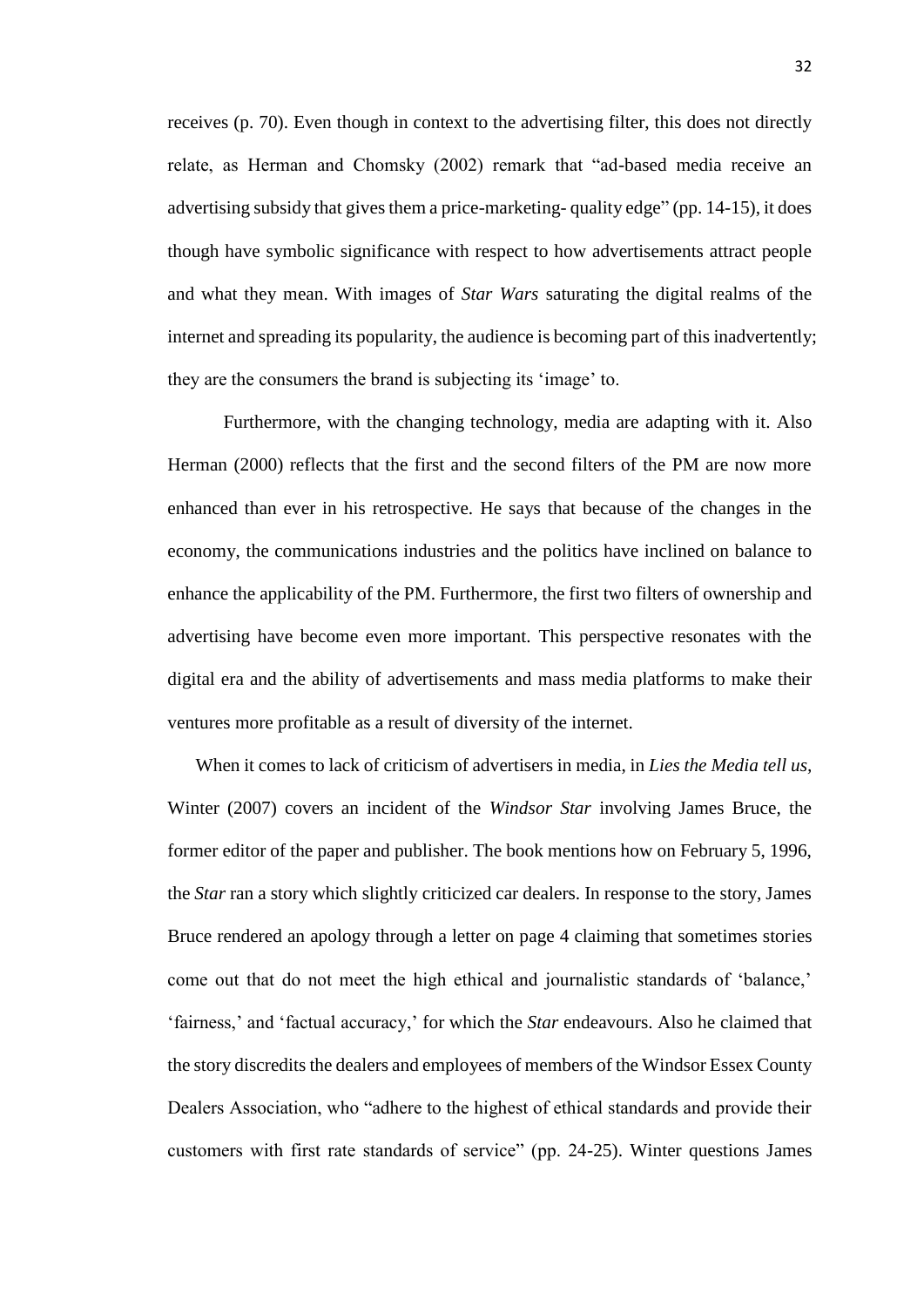Bruce's authority for making this claim of vouching for 'all' local car dealers. One could say his letter of apology contradicts standards of balance, fairness and accuracy because of taking a defensive stance for the dealers. Furthermore, Winter mentions that James Bruce's generalization appears to be based upon car dealer advertisements in his own newspaper.

When we look at this example and the ideology of media and advertisements, its goal of gaining profits and the integrated working mechanism of how news media work with advertisers becomes more problematic, especially in the digital age. With regards to *ABC* and visuals of the game appearing on the webpages, their persona is powerful to attract the attention of the reader because of the legacy constructed by *Star Wars* over the years, compelling the people to pay heed to information regarding the franchise in any shape or form.

## **iii) Information Sourcing**

According to the third filter, the dominant elites provide media with information for news. Media get admittance to buzz reporting and sections directly from those in power and, sources that cannot be questioned for their reliability. Studies show media print press releases from buzz unedited and also show sources as being official in regards to their credibility. Adding to that, Herman and Chomsky (1988) mention:

The relation between power and sourcing extends beyond official and corporate provisions of day-to-day news to shaping the supply of "experts." The dominance of official sources is weakened by the existence of highly respectable unofficial sources that give dissident views with great authority" (p. 23).

Additionally, Herman and Chomsky (2002) express how "mass media are drawn into a symbiotic relationship with powerful sources of information by economic necessity and reciprocity of interest and that the media need a steady reliable flow of the raw material of news" (p. 18).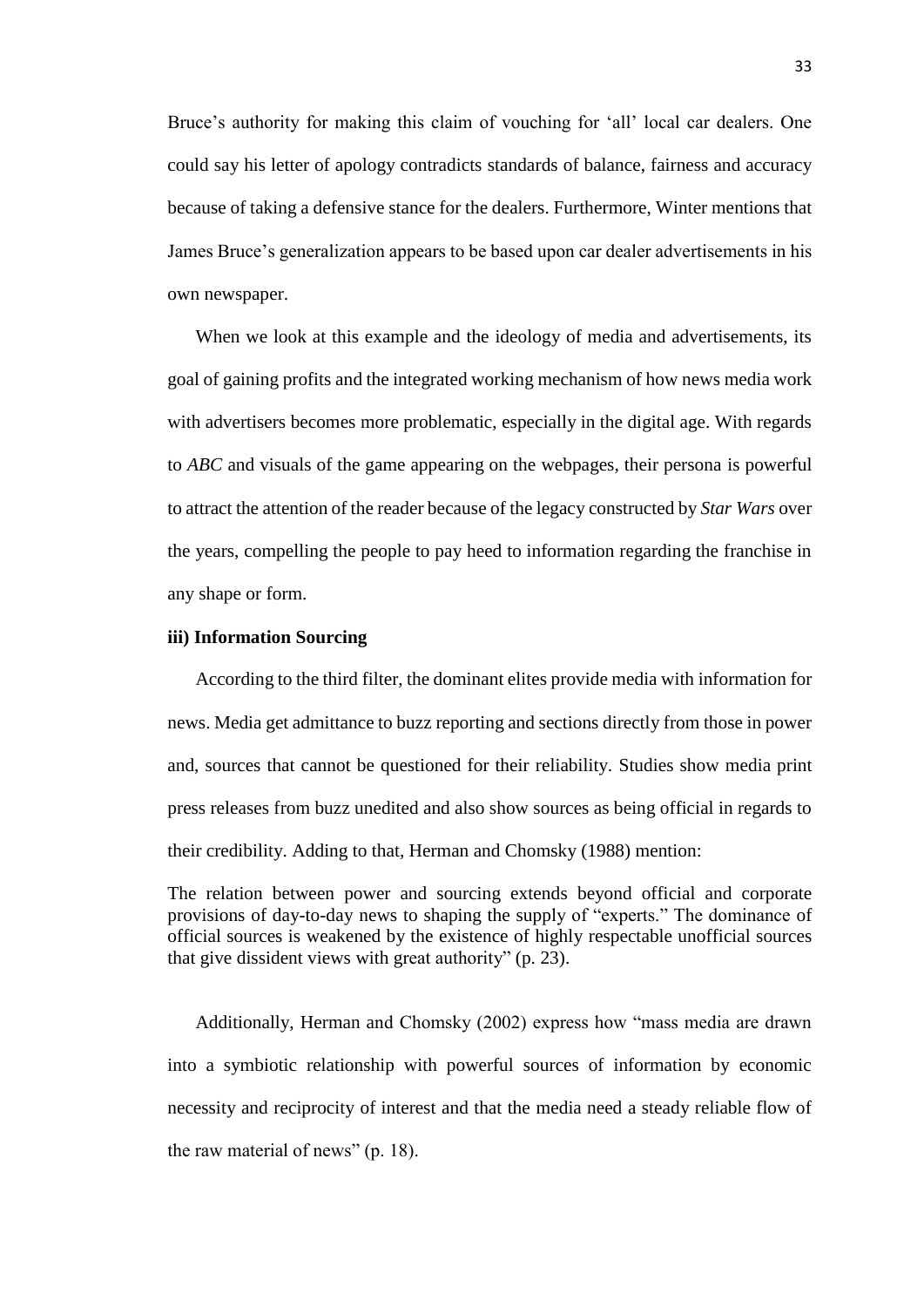In addition, the third filter "stresses that the opinions and analyses that are expounded by corporate and state sources are adapted to dominant class interests and market forces" (Klaehn, 2002, p. 159). With that constraint, it can be said that media would have bias towards those providing them with information. In the literature review section, I had given an example of the research done by Ahern and Sosyura (2014) on the merger deals and the press releases forwarded by firms during mergers to influence their stock prices during corporate events. It indicates how much of an influence corporations can have over media and the favouritism towards corporations giving information for headlines, comes naturally from the media. Constant deadlines and gaining breaking news headlines to be in the top spot in a competitive environment, government and corporate information sourcing create an inevitable synergetic relationship as implied by Herman and Chomsky. The bias of news then cedes to the interests of the rich and therefore succumb to their ideology, disregarding public interests and credibility in that process.

With respect to my case study, *ABC*'s reliability on Disney for information and access to the game before launch reflects the information sourcing aspect, which is why 'bias by omission' is bound to happen in their coverage for the game.

# **iv) Covering Fire of Flak**

According to Herman and Chomsky (2002), Flak refers to "negative responses to a media statement or program. It may take the form of letters, telegrams, phone calls, petitions, law suits, speeches and bills before Congress, and other modes of complaint, threat, and punitive action" (p. 26). The goal of corporate interests in this case is to manage public opinion so as not let it stray from their own established interests of profit making or permissible boundaries of expression. Discrediting sources, trashing stories and diverting conversation is part of the Flak machine. It is interesting how popular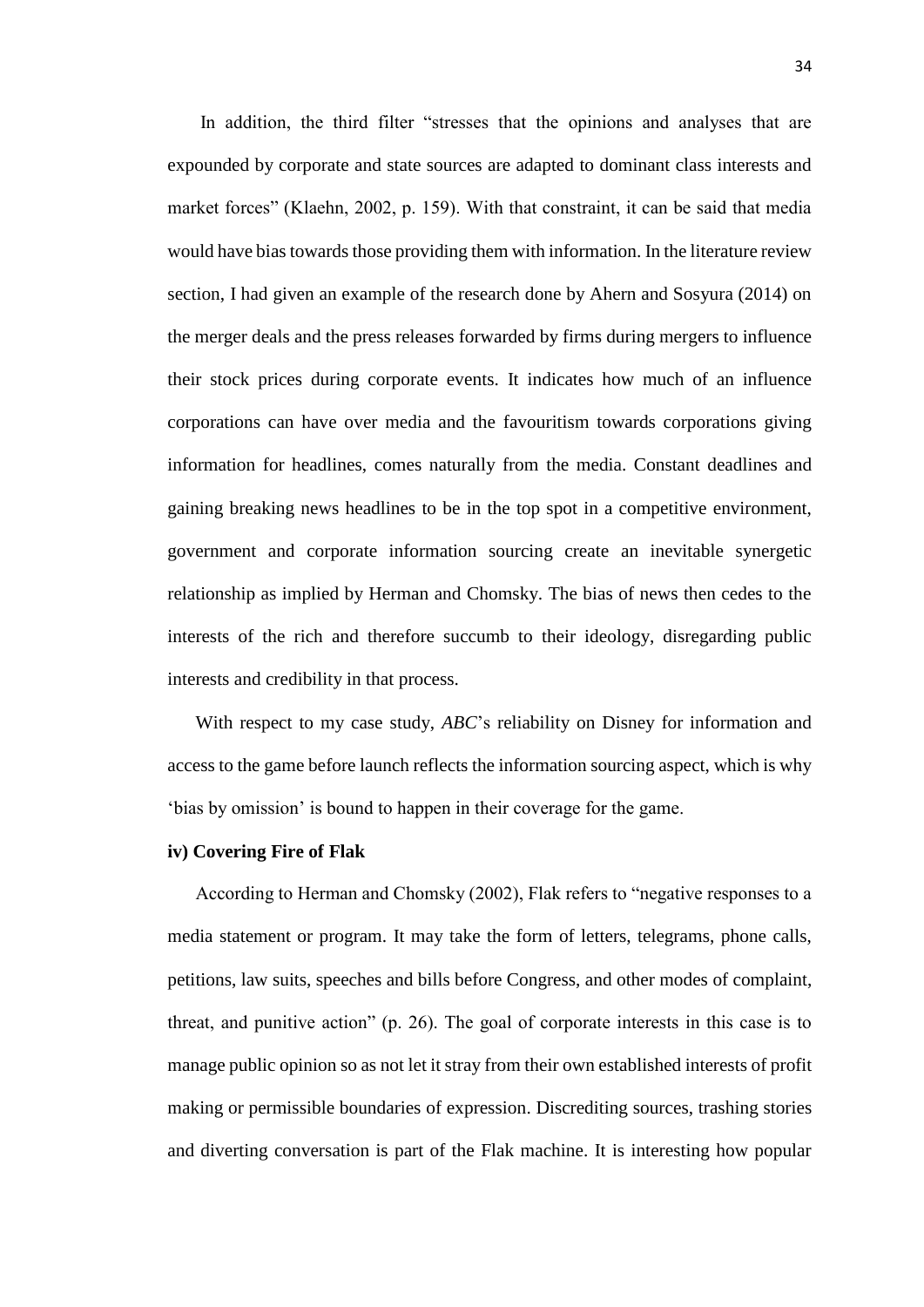game websites like *Polygon* and *Eurogamer* were vocal about the loot box issue leading up to the launch of the game on November 17, 2017. Mainstream media like *Forbes* in one of its articles (published on November 14, 2017, the same time frame my sample was published on *ABC* and its YouTube channel on October 19, November 13, and November 17) mentions:

I realize that voting with your wallet is itself an imperfect solution. It's no fun to miss out on a new game, especially a new *Star Wars* game. But enough is enough. If we ever want this kind of terrible business practice to end, we need to put our collective feet down. Ultimately, this will benefit everyone including EA, by making video games better and healthier and putting an end to this kind of self-defeating revenue scheme. (Kain, 2017).

Following closely behind on one of *CBC*'s (2017) audio podcast on November 17, one commentator regarding the game said that, "this is the dirtiest pay-to-win trash that we have ever seen" (CBC.ca). If we look at the timeline and how the game's loot box controversy started, the October 2017 multiplayer beta version (refers to the first publicly available version of a game. Public betas are effective because thousands of people may find bugs that the developer's testers did not) revealed to players about loot boxes and how the progression system encouraged them to purchase loot boxes with real money to advance more quickly in the game.

On the Star Wars Battlefront II *Reddit* page, a user voiced frustration after taking advantage of one of the micro-transaction options, purchasing 12000 Crystals for \$80 (with 10% EA Access discount). Unbeknownst to the player, the Crystals could not be used to purchase the various hero characters, which are only available to buy in the form of Credits. This user wanted to purchase the *Darth Vader* hero, who at the time cost 60,000 credits (*Gamespot*, 2017)

If we look at the timeline of the controversy, as mentioned, it started in October with the release of the beta version of the game and the *Reddit* post by a player further escalated the issue (*Gamespot*, 2017). With mainstream media like *CBC* and *Forbes*  voicing strong opinions about the game's economic system, especially around the time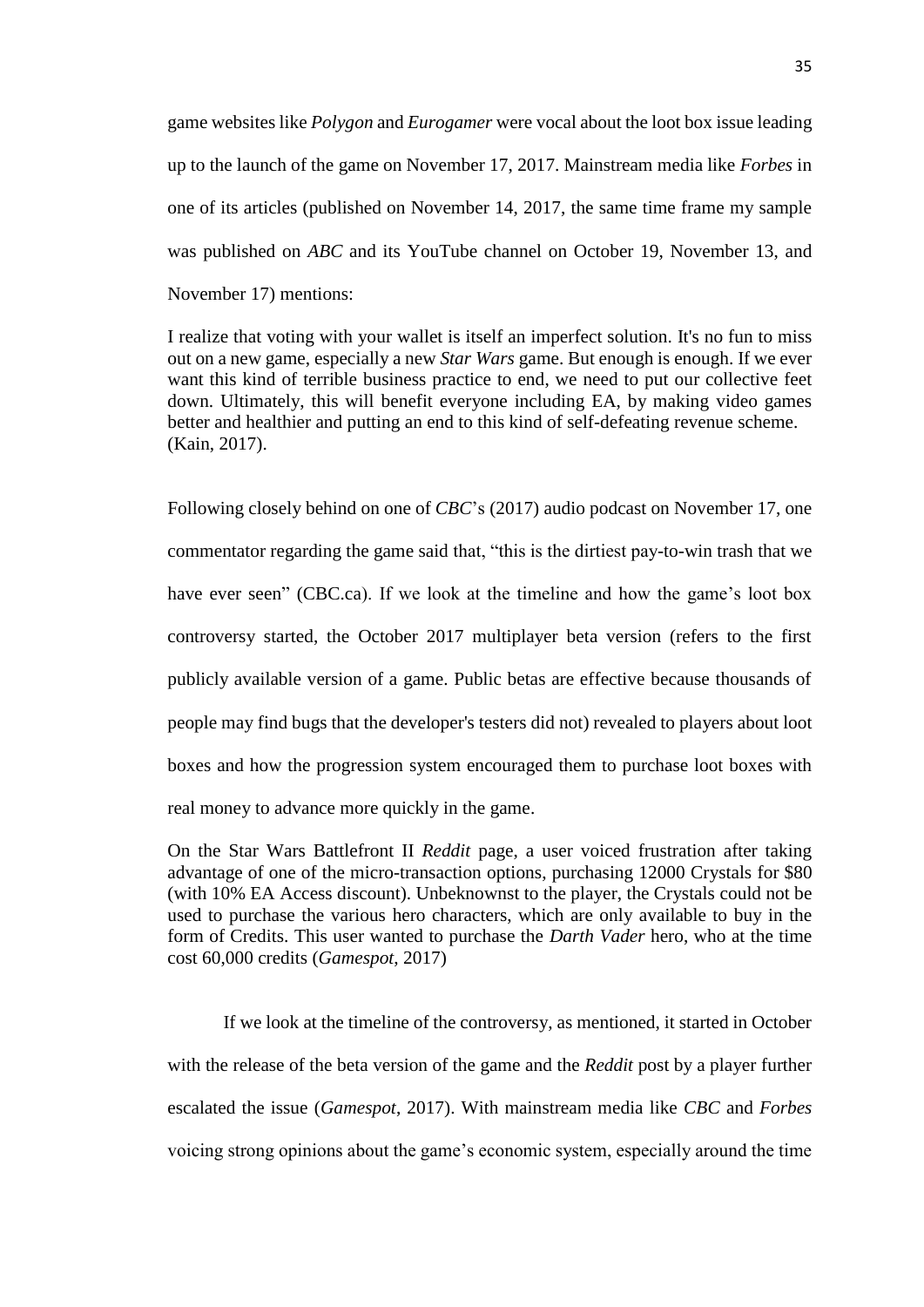the sample was published, *ABC*'s stance to report good things about the game, thus discrediting what was happening before and after the launch, reflects on the *flak* filter. It showcases how *ABC* was avoiding what was happening around them in regards to various media talking about the paywall feature of the game at the time.

Furthermore, within the concept of the Flak filter, the corporate sponsored research centre like The Fraser Institute in Vancouver, B.C. is also a good example. Gutstein (2005) in an article about the Donner Canadian Foundation and their contribution of half a million dollars to the institute along with \$200,000 for Donner Awards in the Delivery of Social Services. The author also mentions this as a move to undermine the government and implying that the voluntary sector is doing better than the public sector in delivering social services. Donner has had a history of giving out large sums of money to right-wing causes. The article states how without Donner, the Right would have made little progress in Canada. The work handled by the division includes people who have no affiliation with science or statistics. This fits organically within the fourth filter and gives a sense of how control of opinion can be manipulated, in this case criticizing reportage of media and favouring the right inevitably.

Furthermore, Gutstein (2014) revisits the Tobacco papers which shatters former executive director of Fraser Institute Michael Walker's denial that the people funding the institute have authority over the researchers. The documents comprised letters written by Walker and Sherry Stein, the Fraser Institute's chief fundraiser. They revealed the institute setting up free-market solutions to social policy problems like drug use, poverty, *etcetera*. To achieve this, tobacco company Rothman International was giving \$ 50,000 a year. As if the institute backing such corporations was not enough, a book was published to coincide with bylaws enacted by municipalities to regulate smoking in public places. The book was aimed at thwarting the bylaws, thus rescuing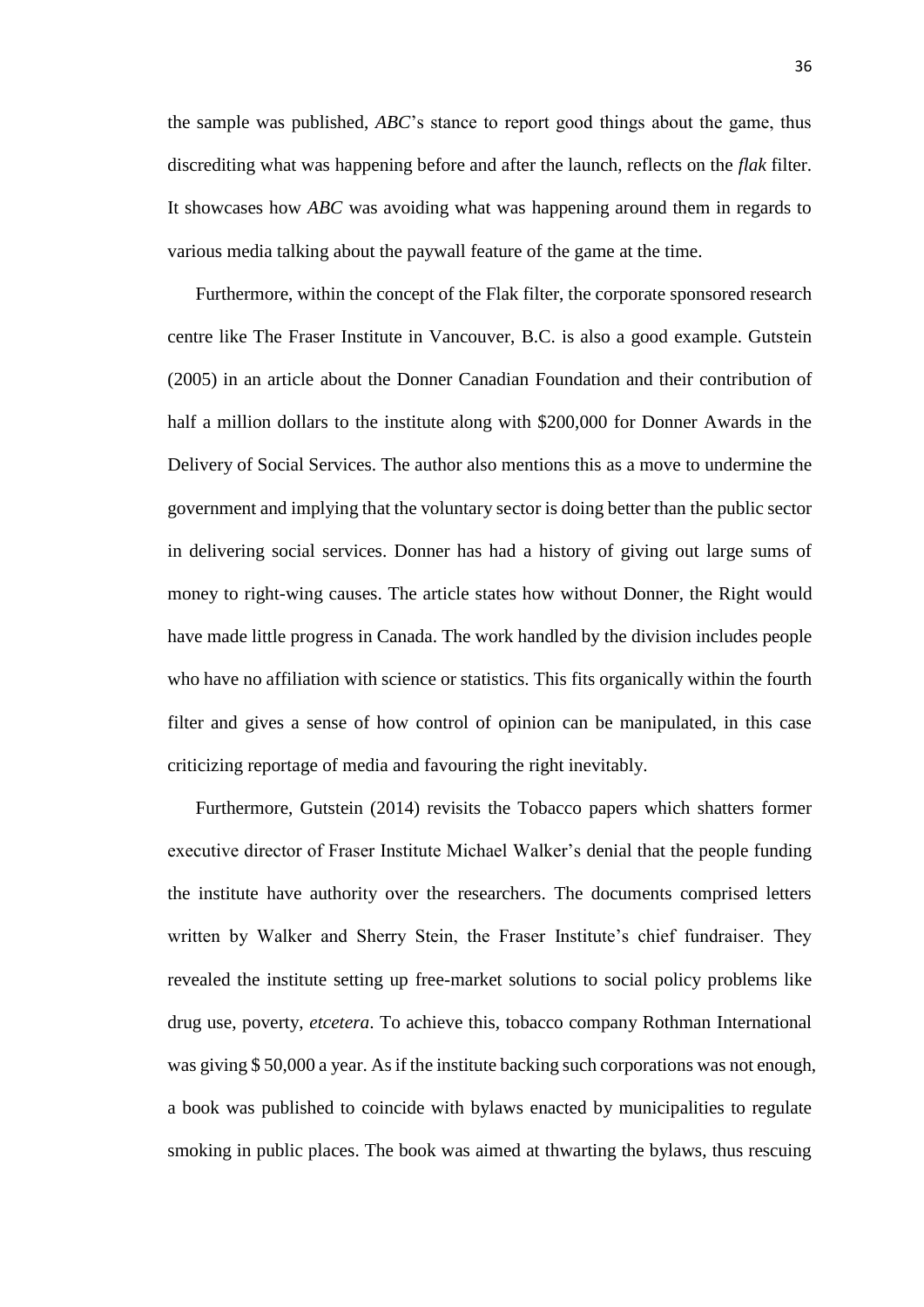the tobacco company. With Rothman's takeover by British American Tobacco (BAT), the Fraser Institute proposed to reiterate the funding as well that was being provided by Rothman initially. With further proposals consisting of large sums of money for the cause of BAT's support, the transparency of the documents emphasize the institute's role in eliminating threats against corporations who fund it. The flak machine does its job in discrediting valid concerns regarding smoking as a result (Gutstein, 2014).

Additionally, the monthly *On Balance* (OB) newsletter was a part of the National Media Archive (NMA), a division of the Fraser Institute. The first issue of the journal was published in 1988 and included articles that were critical of the media coverage of the free trade debate. The results were taken from the NMA's archive of CBC and CTV, through the method of content analysis (CA). Hackett, Gilsdorf & Savage (1992), analysed the first fourteen issues of OB and found that the "rhetorical mode of reporting results implied a politicized interpretation of news (p. 1). Study deconstructs false claims of bias by *CBC,* from the Fraser Institute. The authors found contradiction in findings along with vagueness and inaccuracies. With many loopholes within the results, it is problematic how the claim was considered "newsworthy" by columnists, thus leading to CBC director John Crispo calling the study "definitive" (Hackett *et al*, 1992, p. 2). The rhetoric of the results can be considered as an indirect gesture of being watched and to mould the decisions of newsmakers so as to benefit the elite.

The lack of freedom of thought in my opinion gives no room for objective reporting and the example of James Bruce of the *Windsor Star* as well gives us a sense of how ultimately power controls and validates information and "that there are powerful interests that routinely encourage right-wing bias in media (Herman and Chomsky, 1988, pp. 27-28).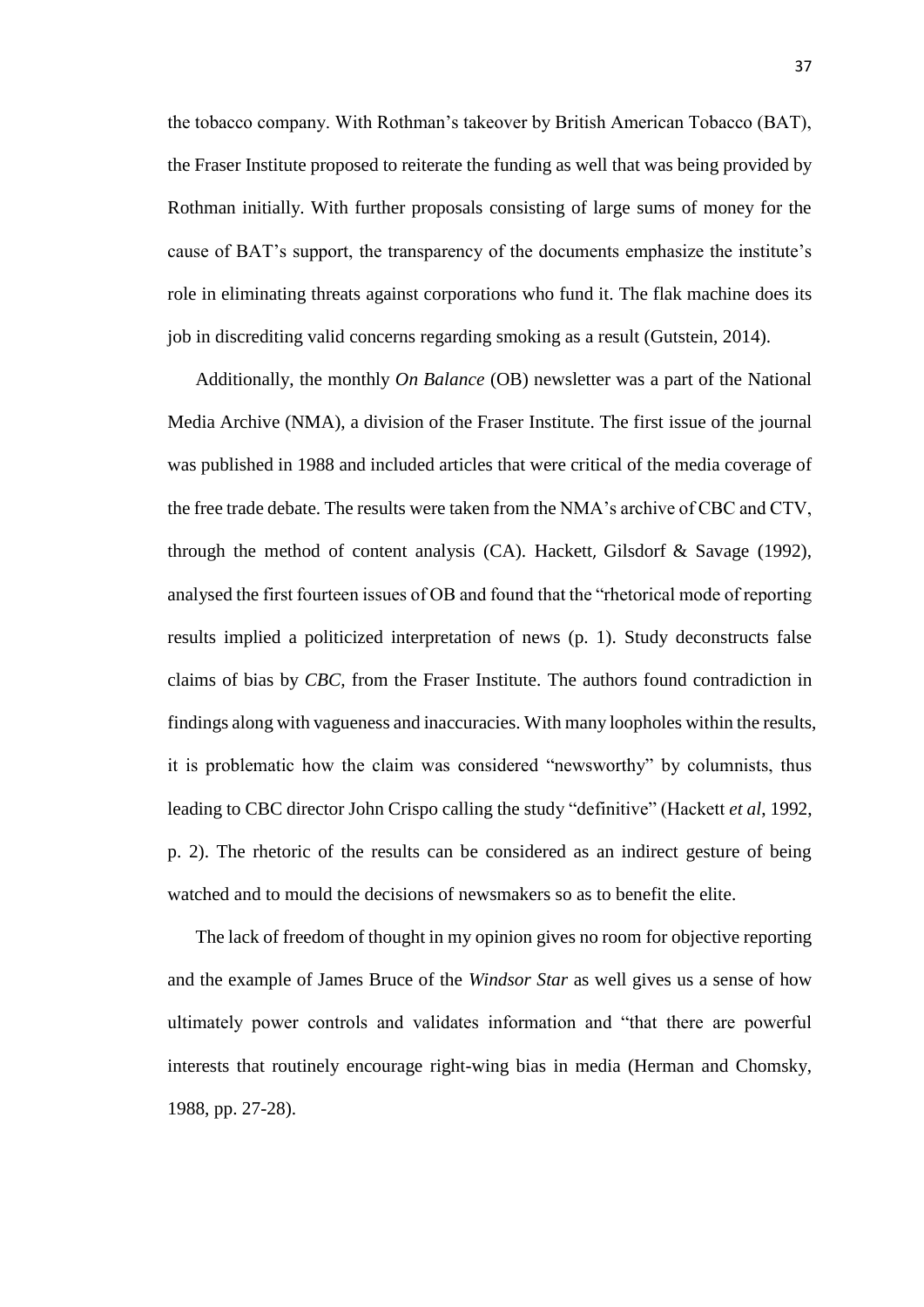## **v) Nationalism**

Post 9/11, the slogan 'war on terrorism' has become the ideal perspective of the West towards the oriental/East. The US government has had a history of invasions based on the slogan to 'purify' the 'oppressed' lands outside their territory. Communism or what was often nationalism then and now, are ingredients to foil the plans of the elite in amassing wealth. The constraint suggests that the media, in league with the elite, generate the fear of the 'other' and that is a way of diverting the attention of the public from more pressing matters. To manufacture consent you need a common enemy and that notion has never been more applicable than now, post the US terror attacks. The propaganda for patriotism and nationalism is used to catch the attention of the people and escalate fear of terrorists, immigrants, *etcetera*. That rhetoric was also used by now US President Donald Trump in the presidential elections to create a false sense of patriotism. As expressed in the literature review, the US government has been using the baton of 'peacekeepers' to invade the Middle East and the media has played along spreading nationalism along the way. In his assessment of the PM, Klaehn (2002) points out to what Chomsky mentions regarding the filter:

With respect to *ABC* and my case study, even though the fifth filter does not directly intervene with the game coverage, the idea of the common enemy/terrorist is embedded in the pop culture phenomena, such as *Star Wars*. The dark side/evil empire can be interpreted as the US, whereas the rebel forces led by Princess Leia, Hans Solo and Luke Skywalker can be assumed as nationalists, fighting against the empire. They can be compared to terrorists, immigrants, and the ninety nine percent fighting against

<sup>…</sup>it's the idea that grave enemies are about to attack us and we need to huddle under the protection of domestic power. You need something to frighten people with, to prevent them from paying attention to what's really happening to them. You have to somehow engender fear and hatred, to channel the kind of fear and rage – or even just discontent – that's being aroused by social and economic conditions (p. 161).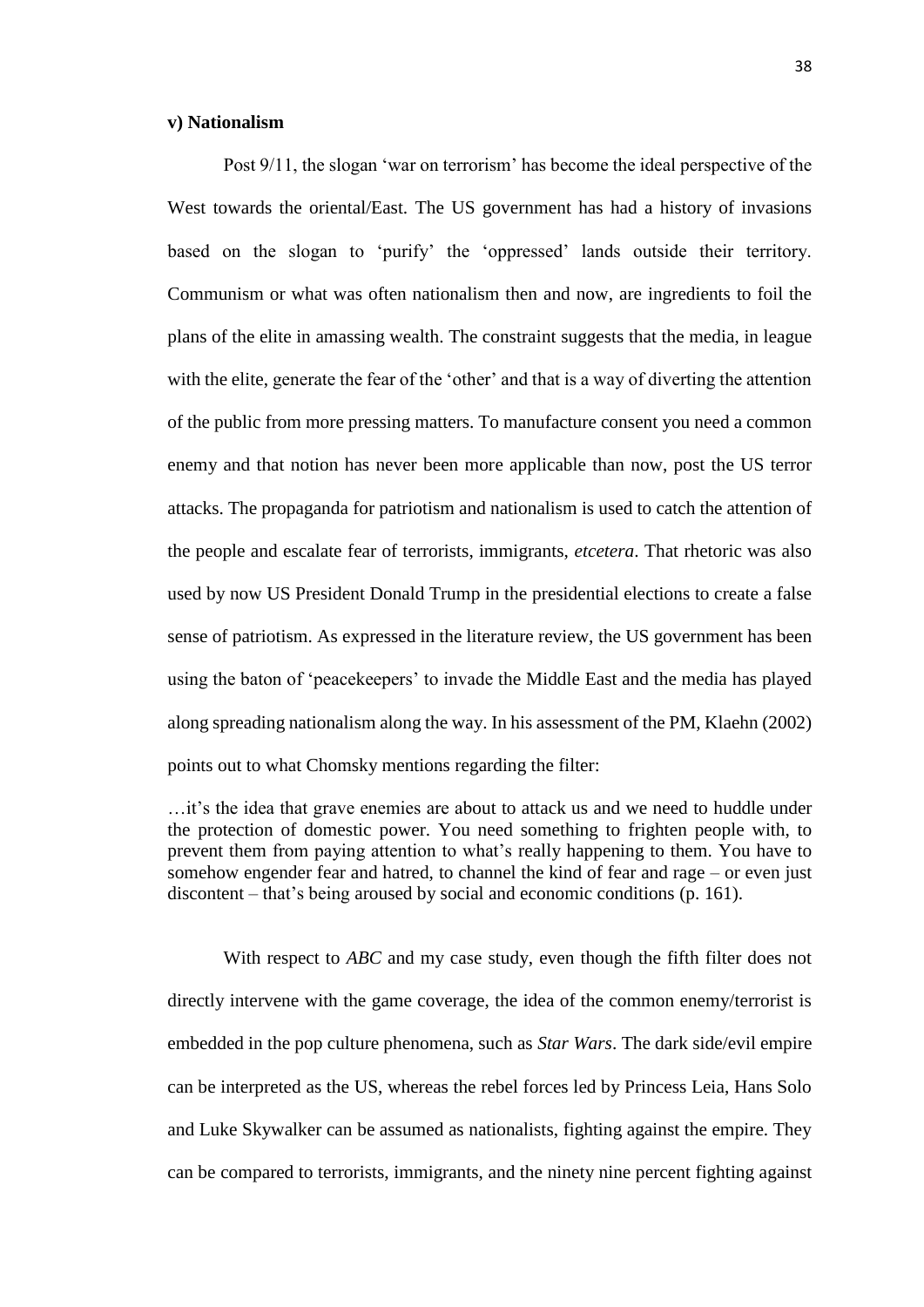the dark side/conglomerates. Since the *Star Wars* brand is famous across the world, such prevailing themes in the stories can help corral public opinion. Fantasy is conjured as an inspiration from reality and the *Star Wars* franchise is no exception in that context. The message that describes foreign affairs by the media conjures violent images of terrorism to rile up the sentiments of the people, thus sparking a propaganda of patriotism and the urgency of uniting for a common cause of 'overthrowing' those who oppose US elite ideologies; that motive works for the people in power, thus eliminating constraints threatening their position at the upper echelon. Furthermore Chomsky (1987) mentions:

The central concern, with regard to the Third World, is to defend the right to rob and to exploit, to protect "our" raw materials. More generally, the concern is to maintain the Grand Area subordinated to the needs of US elites and to ensure that other powers are limited to their "regional interests" within the "overall framework of order" maintained and controlled by the United States. In the words of George Kennan, the leading dove among early post-war planners, we must put aside "vague and ... unreal objectives such as human rights, the raising of the living standards, and democratization," and be prepared to use violence if necessary to achieve our objectives, not "hampered by idealistic slogans. The main enemy is the indigenous population who attempt to steal our resources that happen to be in their countries, who are concerned with vague and idealistic objectives such as human rights, the raising of the living standards, and democratization, and who, in their backwardness and folly, find it difficult to understand that their "function" is to "complement the industrial economies of the West" (including Japan) and to serve the needs of the privileged groups that dominate these societies (p. 27).

The above quote by Chomsky aligns with the ideology of the dark side in *Star* 

*Wars.* The US like the Empire has dominated and spread its influence and in its quest to attain profits, like the dark side, it expects the people to not question its motives. Throughout its invasions in history, it has implied the 'right' to 'their' resources salvaged from the oppressed and this perception is analogous to the dark side's quest for acquiring power by control.

To sum it up in the words of Herman and Chomsky (1988):

The five filters narrow the range of news that passes through the gates, and even more sharply limit what can become 'big news,' subject to sustained news campaigns. By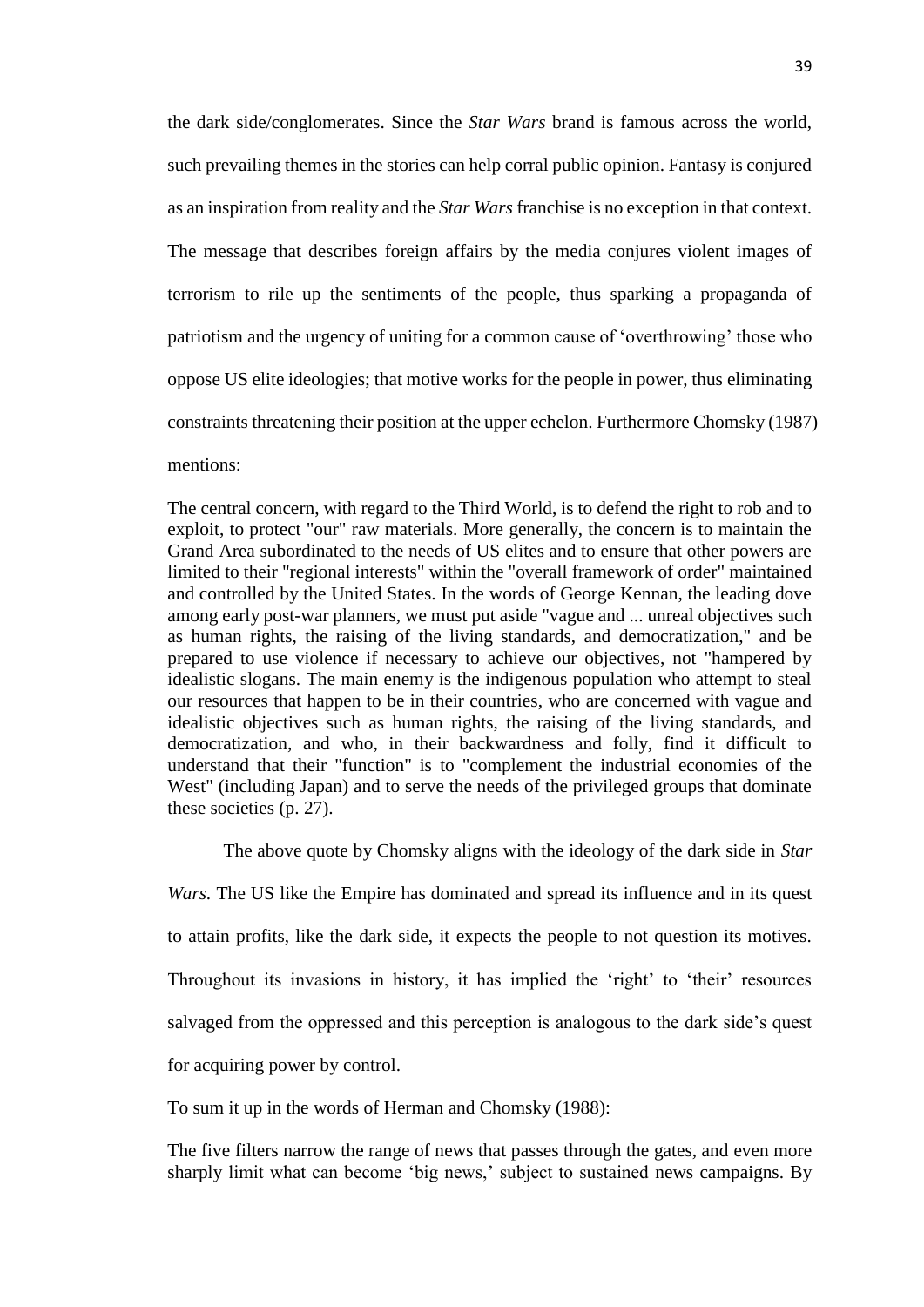definition, news from primary establishment sources meets one major filter requirement and is readily accommodated by the mass media. Messages from and about dissidents and weak, unorganized individuals and groups, domestic and foreign, are at an initial disadvantage in sourcing costs and credibility, and they often do not comport with the ideology or interests of the gatekeepers and other powerful parties that influence the filtering process. (p. 31)

These five filters will help me to understand how mainstream media like ABC under the influence of the elite, frame information that is restricted in objective opinion and contradicts the ethics of news reporting. The PM dismantles the messages of mass media and Critical Discourse Analysis (CDA) will help to better elaborate on that in the next section.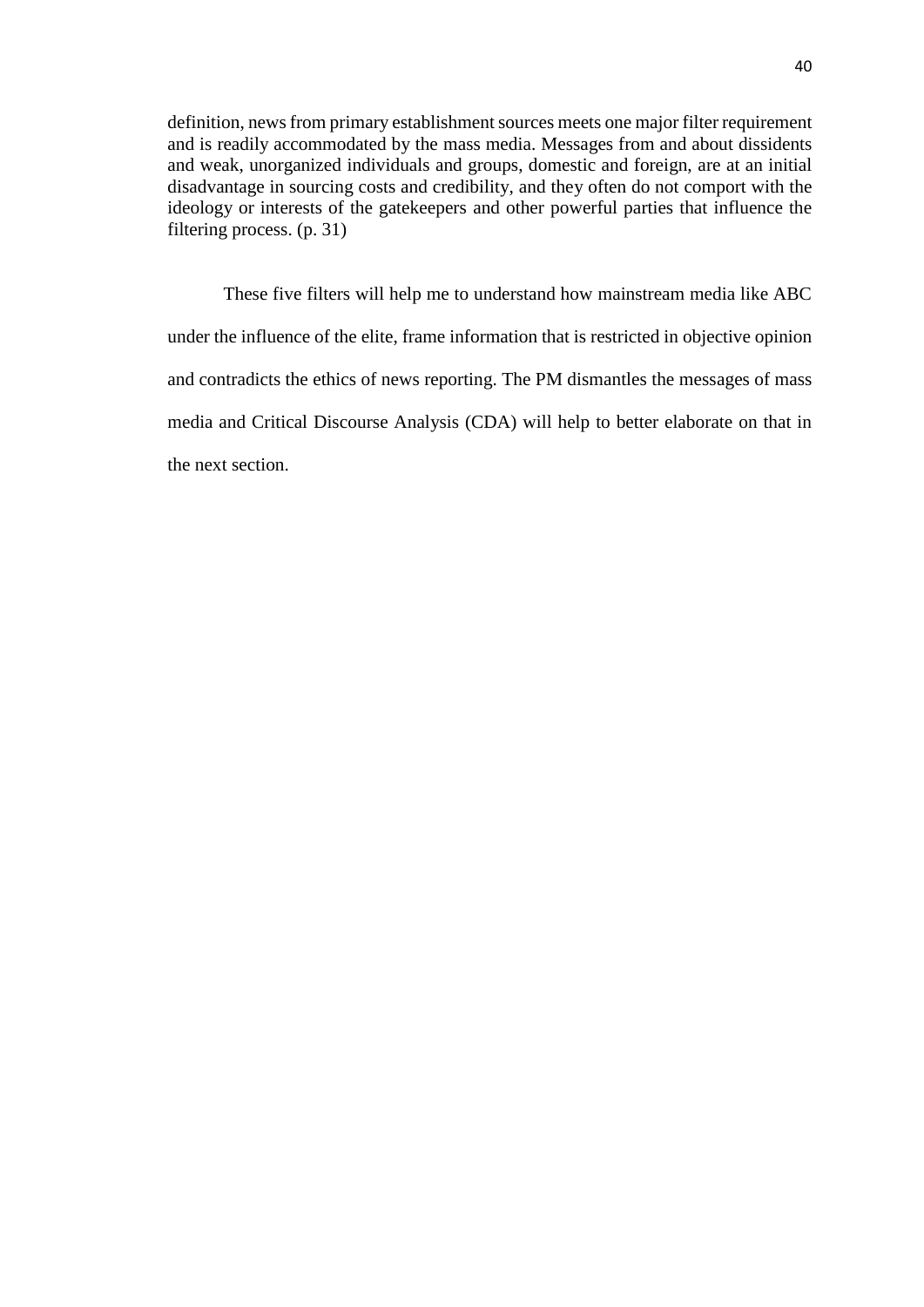# CHAPTER III: CRITICAL DISCOURSE ANALYSIS (CDA)

For the purpose of my research, I will be using Critical Discourse Analysis (CDA) to analyze the chosen sample articles of *ABC*, covering *Star Wars*: Battlefront II. I lay stress on the decision of selecting this method because it aims at "dealing with an oppositional study of the structures and strategies of elite discourse and their cognitive and social conditions and consequences, as well as with discourse of resistance against domination" (Van Dijk, 1995, p.19).The language and the connotations that come from it are imperative to comprehend the themes of linguistics framed and distributed by media for the people and CDA is a creative tool that situates itself within the philosophy of interpreting texts and also, "the primary activity of CDA is the close analysis of written and oral texts that are deemed to be politically or culturally influential to a given society" (Miller, 1997, p. 80). For the purpose of my research, I intend to use Huckin's perspective on CDA. He mentions that even though CDA interprets texts, it does not give exhaustive details of any particular text. It focuses on texts that stand out from a critical perspective and are interwoven within discourse as manipulative and non-democratic in nature (Huckin, 1997, p. 81).

When it comes to the implementation of the method, he expects the user to look at a given text in two stages. The first stage involves an uncritical approach while reading a text. In my opinion, this tactic helps one to get familiarized with the theme of the text from the general reader perspective. The second stage asks for a critical attitude towards the text and according to Huckin (1997), "it involves revisiting the text at different levels, raising questions about it, imagining how it could have been constructed differently, mentally comparing it to related texts, *etcetera*" (p.82). While in this stage, an emphasis is also laid on not losing sight of the first stage and as I had mentioned before, the ordinary reader viewpoint then becomes essential so as to critique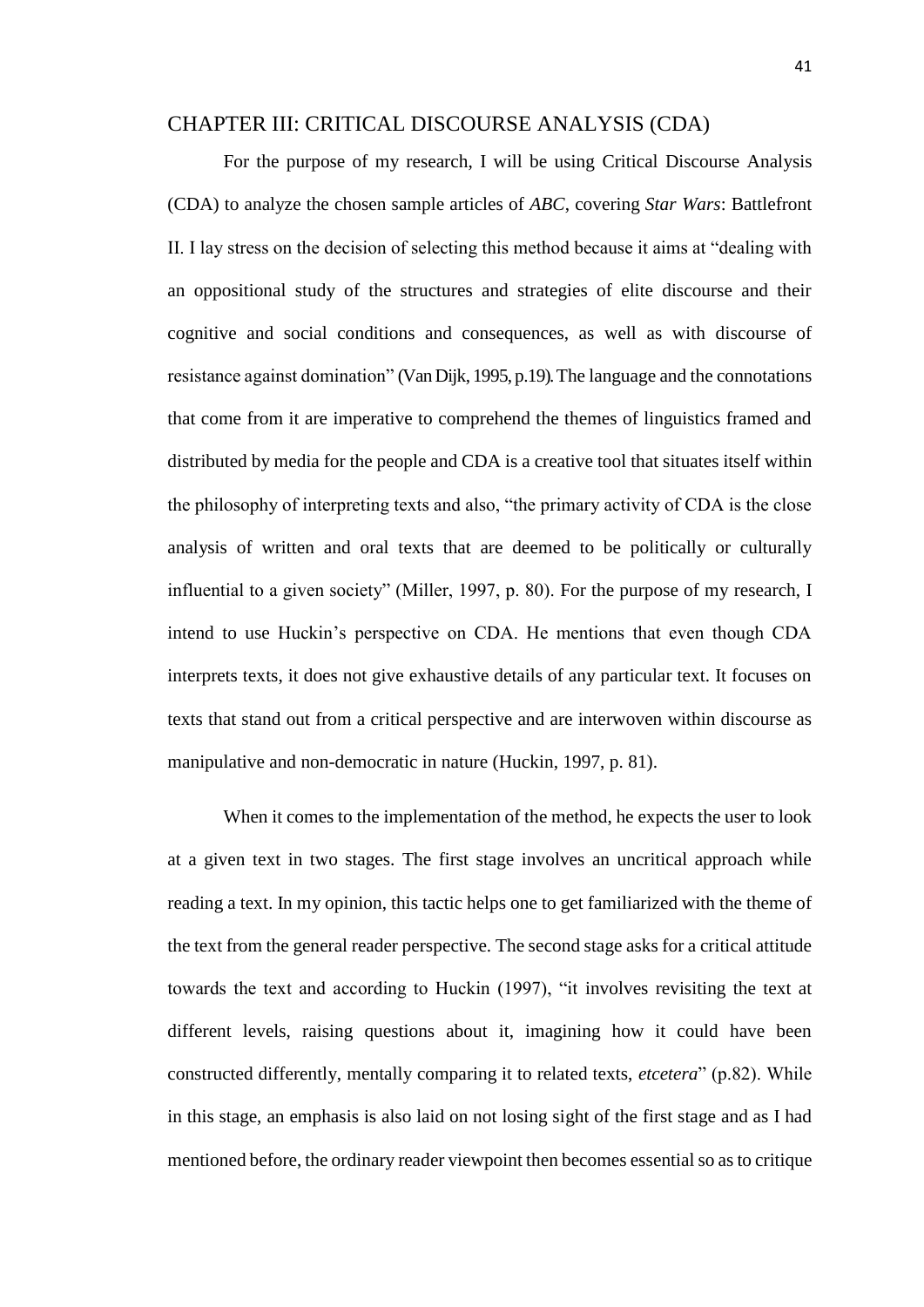and point out elements that are manipulative and misinform the reader. Furthermore elaborating on the second stage, Huckin deploys three sub-categories consisting of reading the text as a whole, sentence by sentence and words and phrases. These three components would help to detect the various connotations imbued within the body of the text, which are generally overlooked by the reader.

When it comes to reading the text as whole. Huckin (1997) suggests the genre:

Allows the analyst to see why certain kinds of statements appear in the text and how they might serve the purposes of the text-producer, as encoded in that genre. It can also help the analyst imagine what has been left out--what could have been said, but was not (p. 83).

If we categorize the text within a certain genre, a style of writing, it would help to locate what is usually expected from the identified genre and if that information is included or not. In my chosen samples of the *ABC* coverage of the Star Wars game, it is *informative* in nature as it is an accumulation of interviews and reporting of the game. With locating the style of writing for my case study, I will be able to analyse the text as a whole, critically and efficiently and see whether the associated signifiers that should be included in the genre are present or entirely omitted.

Transitioning from going through the overall body of text critically, the next step according to Huckin is framing. It lays stress on the presentation of the body of text, its style and importantly, what perspective the author has taken. Questions like how has the author framed the information and why, what sort of perspective does the author have while writing the text and what that entails, are some of the questions that I intend to pursue while analysing my samples. In context to the game coverage by *ABC* on their website and Youtube, I would look for information and if it consists of a unified whole or not, as Huckin says that, "a text cannot simply be a collection of details" (p. 83). Also, as mentioned by Huckin, "one particularly powerful way of framing a text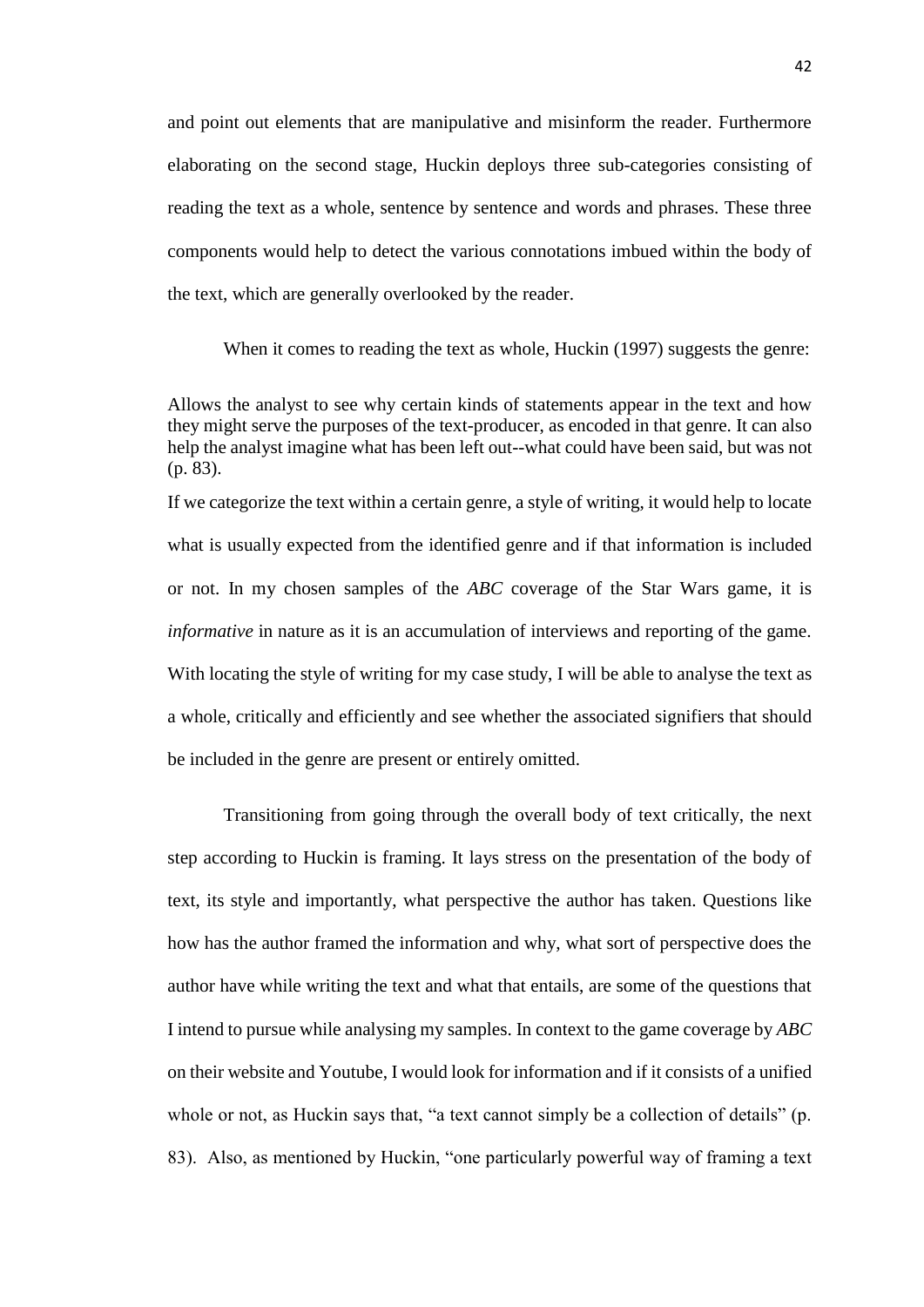is through the use of *visual aids*" (p. 83). I believe images are powerful conduits that attract people the way they are presented within any medium, in this instance, my case study. They have been significant throughout history as a source of language and information to attract us and there is a universality that revolves around them. We are saturated with images because of the accessibility of the internet and the evolution of technology and incorporating them within news coverage is part and parcel of the information highway.

Additionally in relation to *framing*, *foregrounding* and *backgrounding* are part of CDA and they focus on what is being emphasized more or less in a text, resulting in giving more relevance to information which the author wants to make prominent for the reader as opposed to information situated near the end of an article. "The top-down orientation of news reports decrees that sentences occurring early in the report will be foregrounded while those occurring later will be backgrounded" (Huckin, 1997, p. 84). I can use this tool to see what has more prominence in the game coverage and what does not. It will help to unravel meanings associated with game coverage by *ABC* and what bias, if any comes with it. Furthermore a component of backgrounding is omission, and this is important for my case study as it directs towards information not being present in the body of text, thus possibly never being realized by the reader. It insinuates that material omitted is not worthy of the audience's time in my opinion. Also as the sample gives information about the game, the author(s) infers it as media to attain an experience that is immersive and has a relationship to *Star Wars* canon (officially part of the fictional universe of a story, in this case, Star *Wars*) material. This presupposition is also an aspect of the method and will be used in my analysis.

Also Huckin asserts that the second sub category is going through the text sentence by sentence. It is an intricate look at sentences which are topics in themselves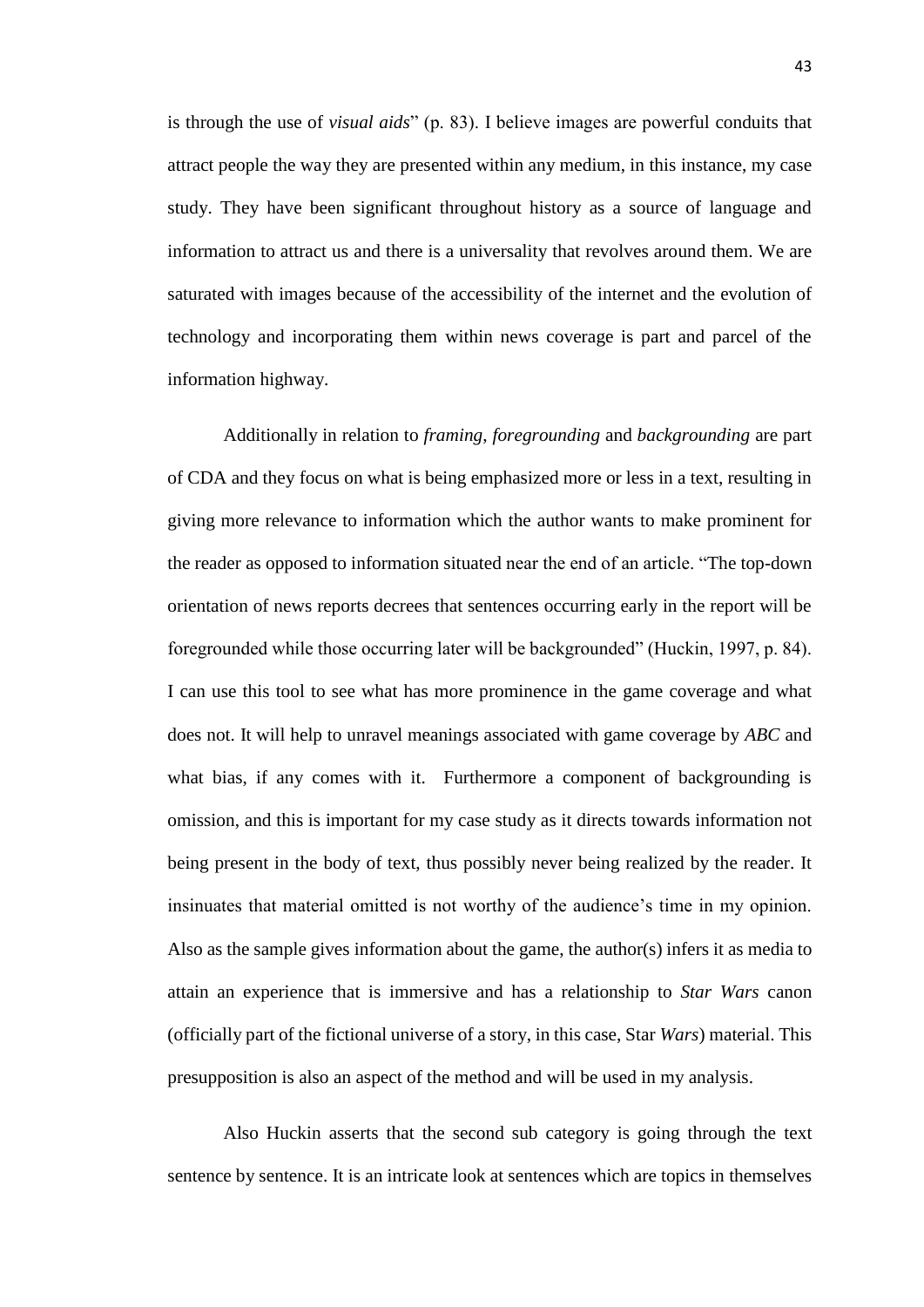and if those themes linger on in the next set of sentences, it leads to reinforcing the theme through the pattern for the reader, thus making it more prominent. In case of this research, this feature will be integrated to see what game features are given more relevance at the sentence level and does that sustain throughout. According to Huckin (1997), "often the topic of one sentence continues as the topic of the next, reinforcing its importance in the text. *Topicalization* is thus a form of sentence-level foregrounding: In choosing what to put in the topic position, writers create a perspective, or slant, that influences the reader's perception" (p. 85). Huckin also argues that there are *agentpatient* relations in sentences which connote agents who are active, initiating action. Contrary to that there are passive agents lacking activeness and being receivers to actions of agents in charge. Questions thus arise as to who are those agents? What motivations are being insinuated by them? To whom are the actions being addressed? Who is the audience? These associate with my samples as in my opinion the sample's informative nature cajoles the researcher to seek answers to the questions.

Similar to reading a text as a whole, at the sentence level also there is the agent*deletion/omission* component. In context to my study, it helps focus on repetitive elements within the samples and omission of information within sentences, necessary for the purpose of informing the audience about the game and marketing the product. Furthermore, *presupposition* also occurs at the sentence level and that too is an important tool to use for the samples. It would help reveal certain inferences that could tell where the author is coming from.

Lastly, Huckins (1997) suggests going through *words and phrases* to seek "additional, special meanings (or connotations) that certain words and phrases carry" (p. 86). Metaphorical meanings can be derived on this level because of words structured within the text by the author.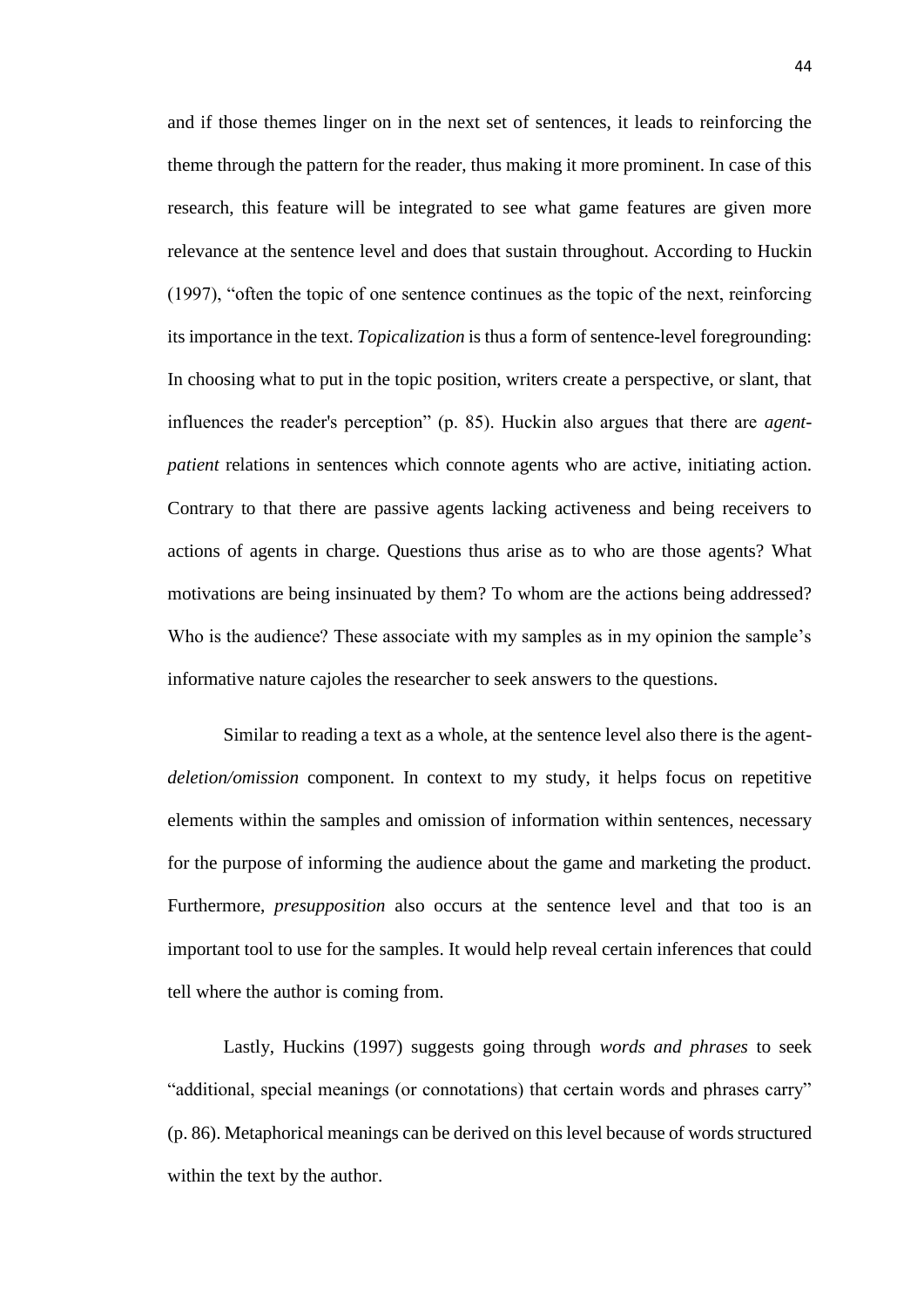Using Huckin's CDA, his perspective and application of the method, I can use the various components for the purpose of perceiving my sample critically. The outcomes of the analysis and things that could have been framed and added to provide the reader/consumer with complete information would arise as a result of using CDA. *Star Wars*: Battlefront II videogame is a valuable franchise for both Disney and the game developers making the game. The strategic marketing through *ABC* coverage and creating the hype for it through the brand and the movie released during the time of the game's launch, all are a part of a conglomerate that wants to garner profits without being questioned and the discourse that ensues in such a promotion has to have a significant rhetoric to get the attention of the audience. In an ecosystem that revolves around the manufacture of dialogue by the elite, my analysis through CDA aims to analyse it and go beyond the traditional meaning that is usually attained by the audience/reader to whom it is being targeted. Elements like foregrounding/backgrounding, omission/deletion, presuppositions, metaphors, *etcetera* then become vital to interpret the signifiers that the elite incorporate within the dialogue, usually unbeknownst to the audience. I intend to point them out and give opinions on improving on such discourse so that it is fair for the people consuming such content, in that process.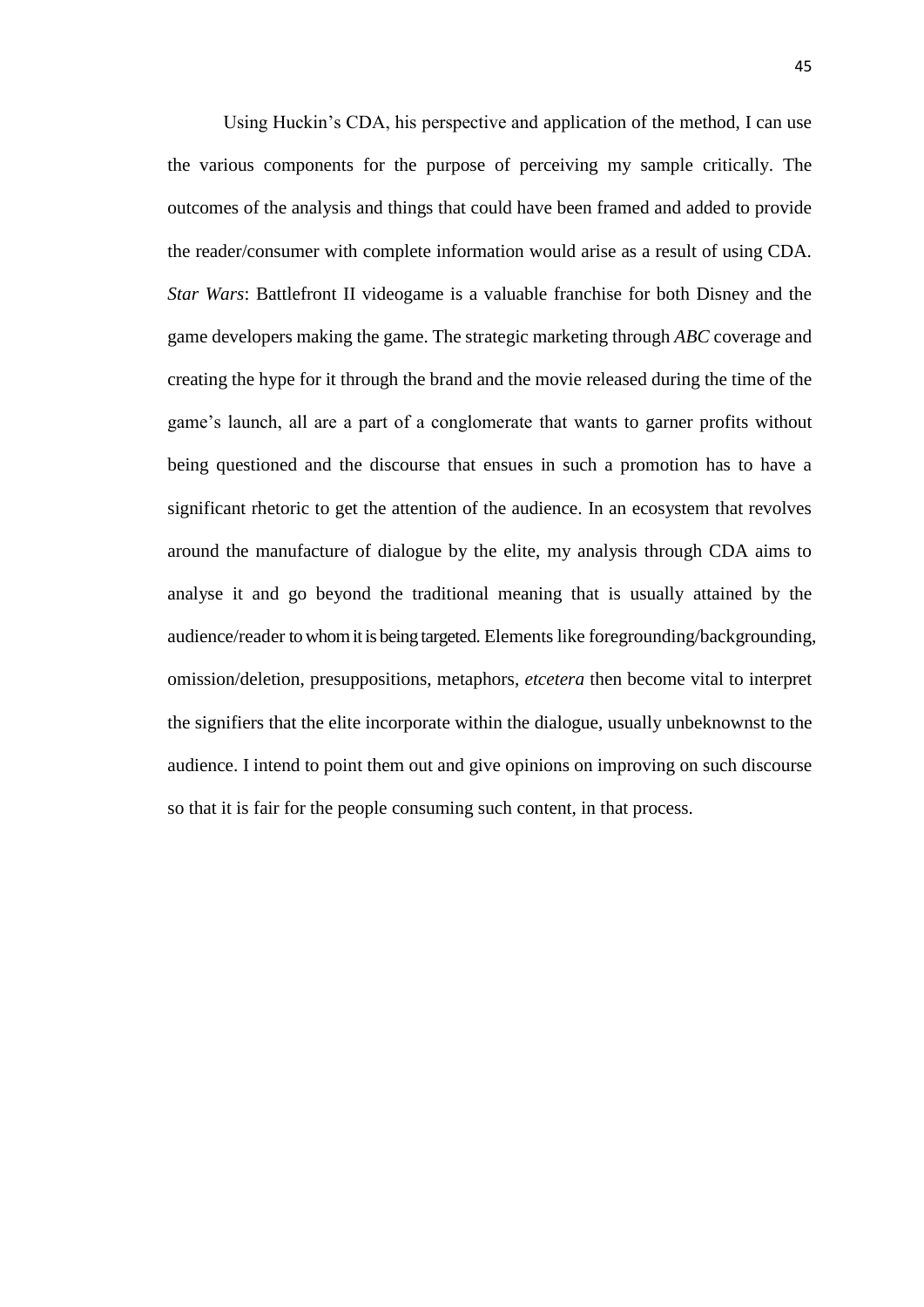# CHAPTER IV: ANALYSIS OF ABC COVERAGE OF STAR WARS: BATTLEFRONT II

The sample under review for this paper consists of two online articles written by the same author Michael Rothman, who is an entertainment reporter for ABC. There is also a video talking about the game *Star Wars:* Battlefront II. The sample under analysis is from the second half of 2017, at the time of the game's release. Based on Huckin's work on CDA and the varied tools at my disposal, this sample will be studied in order to answer my research question; *how a property like Star Wars, owned by Disney is covered by ABC?* It was important to keep in mind that texts cannot be just read on a surface level. In fact, it was imperative to decipher the intentionally-embedded meanings which the authors place within texts and the video. The signifiers within language are tethered together in relation to other words to create meaning as a whole from the texts, in my opinion, and as a result:

"Meaning of texts is inseparable from surrounding texts, be they illustrations, footnotes, conversations or teacher or student talk. The resonance that texts have to one another, both those that are close and those that are distant in time and space, have generated what the French philosopher Kristeva calls "intertextuality." We are often not aware of the extent to which our discourse is filled with the words and voices of others and how texts echo other texts. Texts attempt to position their readers in quite specific ways by evoking worlds, mental representations, or schemata that they assume are shared between them and their readers" (Miller, 1997, p. 52).

With the background of the five filters of Herman and Chomsky's propaganda model,

the results from CDA will give insight to how words have been constructed by *ABC* to

report about *Star Wars*: Battlefront II.

# **Motivation for study**

*ABC*, which is owned by Disney reported on *Star Wars*: Battlefront II at the time of launch in 2017. During its release, while other game websites and mainstream news were talking about the controversial paywalls and loot boxes, the coverage of the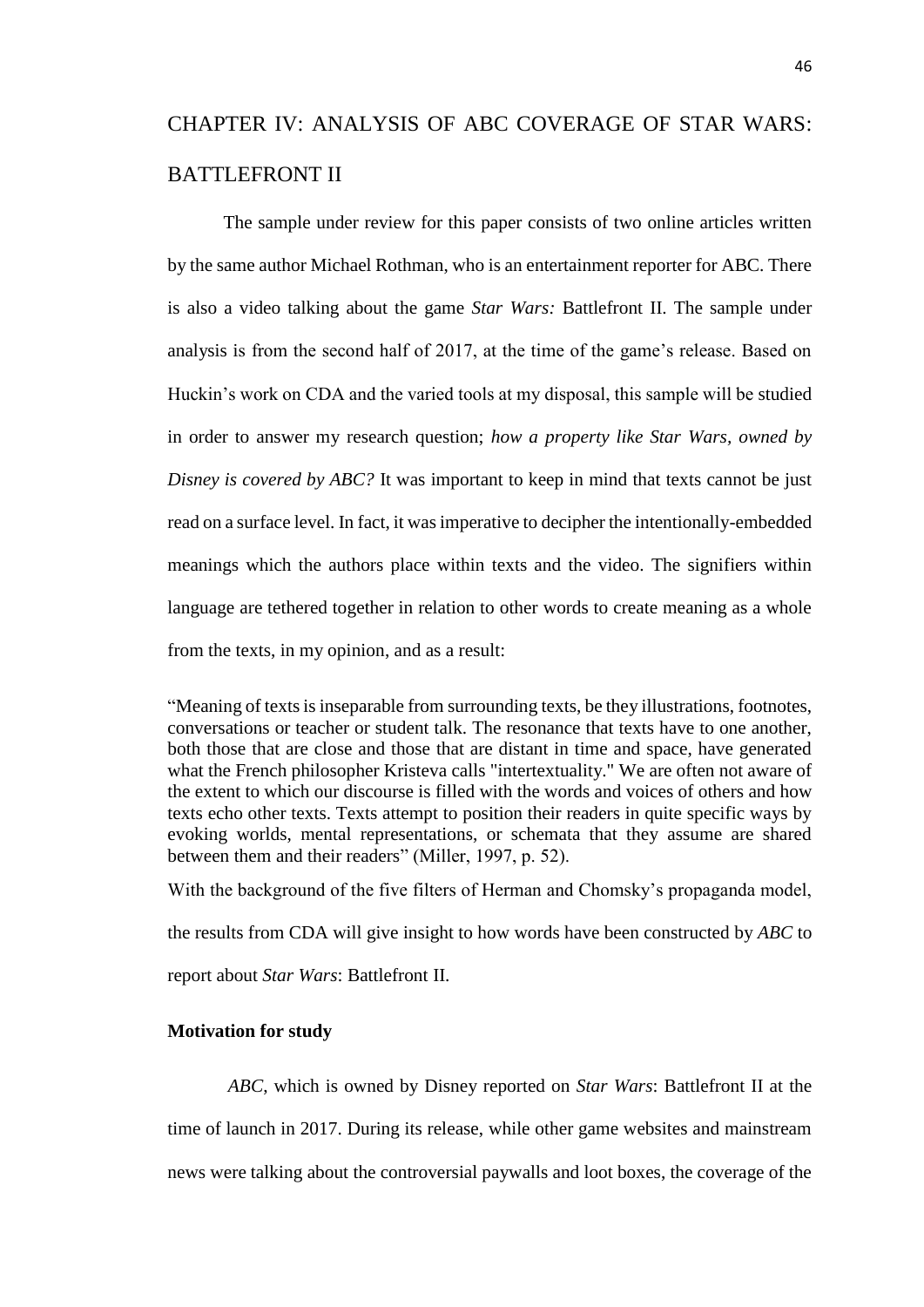game by *ABC* seemed problematic because of the 'omission' of this vital information. With the evolving gaming industry, the incorporation of loot boxes and in-game economy is similar to the mobile gaming framework. Titles like Middle Earth: *Shadow of War*, Destiny, *Star Wars*: Battlefront II *etcetera* are part of this shifting ecosystem. Since the gameplay relies on these paywalls and encourages its use, its absence encouraged me to pursue the concept of media concentration with respect to these recent events. Also looking at *ABC* and their audience/readers who consume information, we have to understand where the website traffic comes from. *Alexa*, Amazon's virtual assistant calculates website traffic and the results show that the United States with 81.8% of visitors, dominates as opposed to other countries visiting the website, with 99.5% traffic visiting the subdomain *ABC*.go.com (alexa.com). Also according to Nielsen Digital Ratings (2017), *ABC* witnessed approximately 5.2 million audience in November 2017, the month *Star Wars*: Battlefront II was launched for all gaming platforms (Wallbank, 2018).

Such demographics consisting primarily of United States traffic, one can predict that the content on the media website is popular among visitors and the population would include people consuming information for entertainment/news purposes, depending on the subject matter they prefer.

### **Disney and EA relationship**

Before venturing into the territory of inspecting the sample, we have to first understand the relationship between Disney and EA, the game publisher for *Star Wars*: Battlefront (2015) and *Star Wars* Battlefront II (2017). According to *Polygon* (2013), EA and Disney signed a multi-year licensing deal for the publisher to create *Star Wars*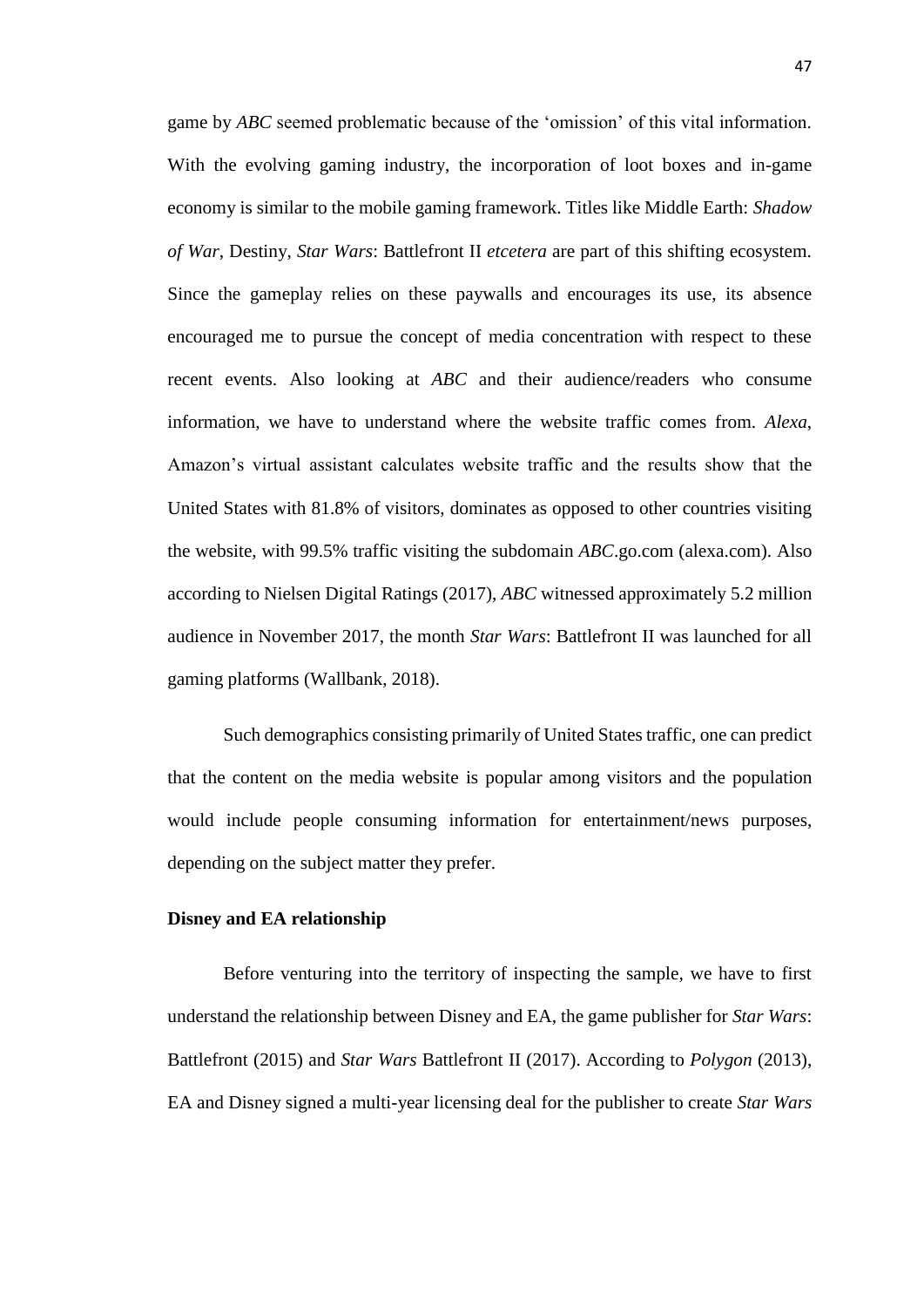games for the conglomerate. Frank Gibeau, the president of EA labels quoted *Star Wars* as saying:

"An epic world that had a powerful influence on my life." He added, "The magic of *Star Wars* is interwoven into the worlds, characters, planets and amazing battles. It is a universe that lends itself perfectly to gaming. Our agreement unlocks a whole new future of *Star Wars* games that will span consoles, PCs, tablets, mobile and more." Further in the article, Lucasfilm president Kathleen Kennedy inspects the deal stating, "When we looked at the talent of the teams that EA was committing to our games and the quality of their vision for *Star Wars*, the choice was clear."(Sarkar, 2013).

Examining EA's history in the games industry, they have been notorious for using micro-transactions, lacking creativity, employing DRM's (Digital-rights management) in games leading to purchased titles not working, making DLC (Downloadable content) for games which should have been available in the retail versions from the start, *etcetera*  (Gesualdi, 2013). With such a track record of the game publisher and the controversial EA Spouse (live journal post by Erin Hoffman in 2004, wife of EA developer) that questioned the labour practices of EA studios, elaborated in detail in the literature, the deal between Disney and EA does not give promise for good game content on part of EA resulting in the motives being questionable on the part of both companies.

#### **Restrictions of study**

Because of the limited study sample, my analysis is restricted to three data sources. This is the reason why a video will also be analyzed through CDA, even though the method primarily focuses on text. I believe the components of the method can be used in a visual medium like video as well. It consists of actor Janina Gavankar (voice for protagonist of the game, Iden Versio), being interviewed by an ABC journalist. It will give further insight into my research question, *how a property like Star Wars, owned by Disney is covered by ABC?* The themes from the two online articles will be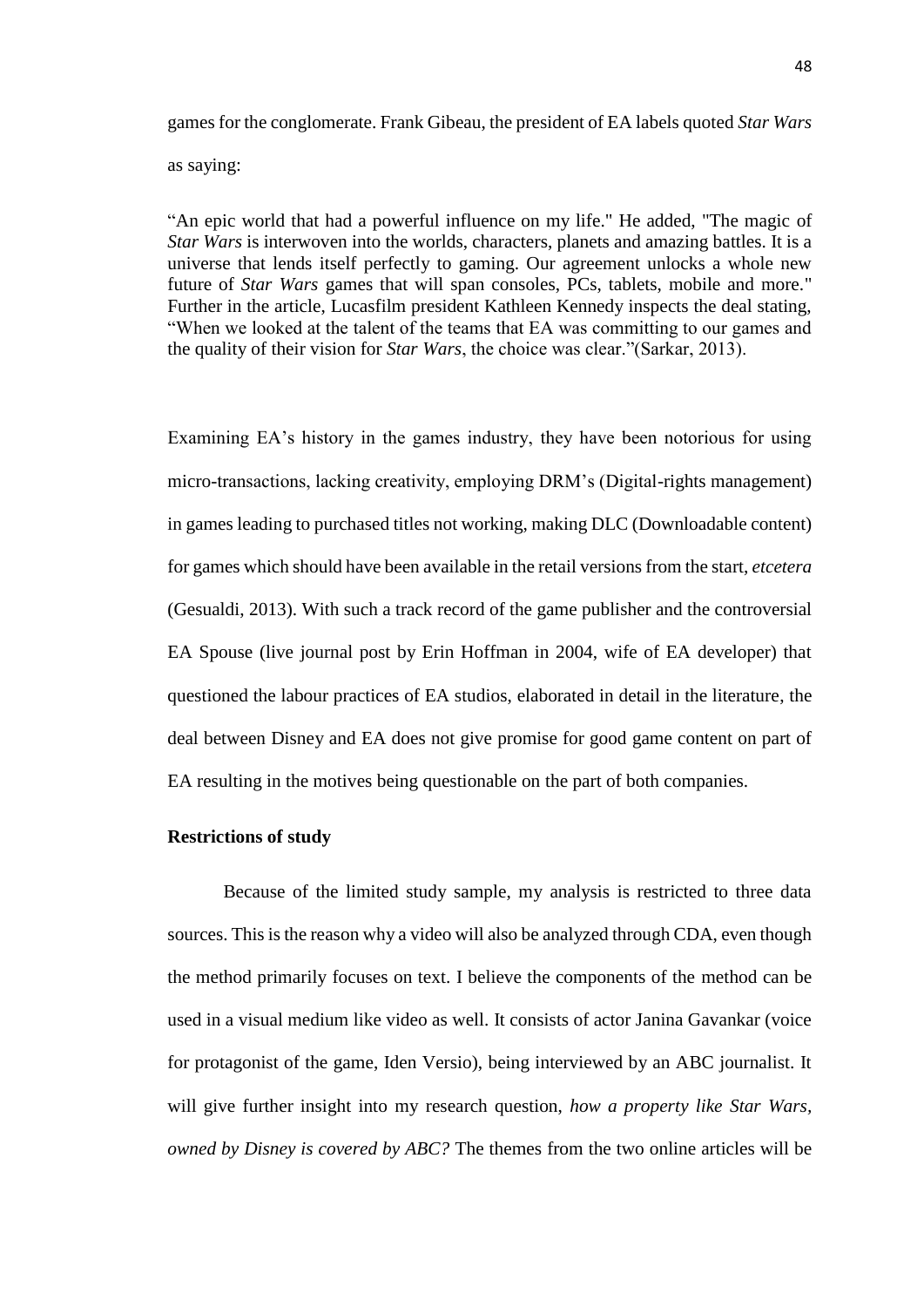correlated with the video interview for the purpose of interlinking them and finding patterns and meanings embedded in them. This is also what CDA strives for and thus will be incorporated in my research.

For the purpose of the research as mentioned before, the two articles written by Michael Rothman, published on October 19 and November 13, 2017, along with the video, streamed on November 17, 2017 on YouTube, will be analyzed with the CDA tools to form a conclusion.

### **i) Body of text**

The article "*'Star Wars': Battlefront II: New story takes place from Imperial perspective,"* was published on October 19, 2017 by Michael Rothman. It is short in text, comprising 198 words. At a first glance, one can notice the implementation of visual images and videos of the game, adorning the article. This shows how the author depends on it to attract the attention of the reader. The two embedded videos consist of the single player campaign trailer and a brief 4:45 minute overview of different aspects of the game. Whatever lacks in written content is made up through visual imagery. The title engulfs the bad guy perspective the developers have undertaken to arouse the curiosity of the reader. Tailored specifically to give importance to the single player story, which was incorporated in this game as opposed to the first title, *Star Wars: Battlefront* (2015) which only had a multiplayer component because of time constraints, the videos and imagery in the article give snippets of the story (Cooper, 2016). This move was made so as to launch the game just in time of the *Force Awakens* (December 18, 2015). In my opinion this gives an idea of how Disney wants to use interactive media game hype for the profitable *Force Awakens* film.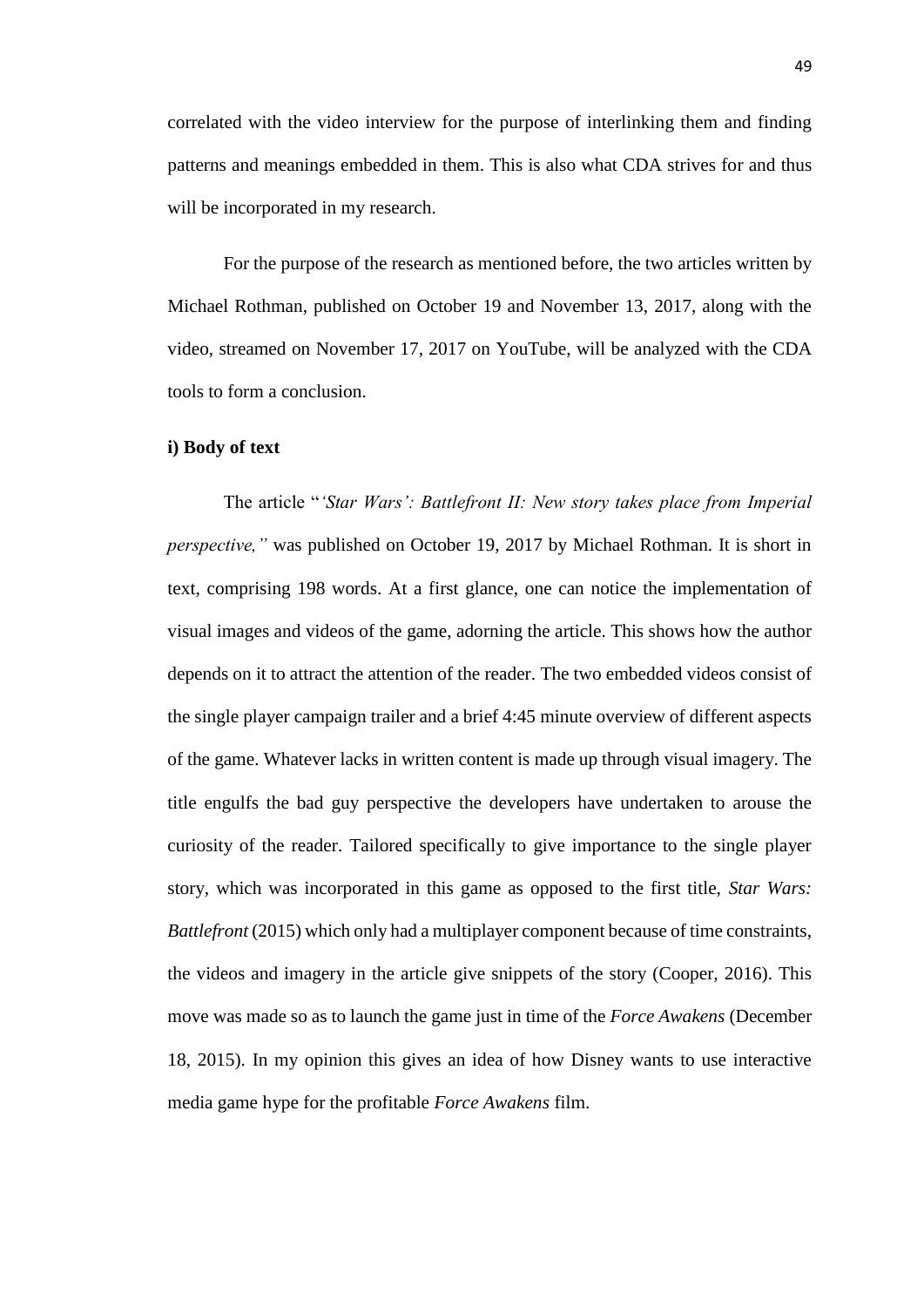Also the article expands on what the trailers showcase. The author brings about a sense of hype for the game and tries to be informative by writing about the trailer and reporting about the game, an opinion piece. In regards to *genre*, the piece uses the inverted pyramid structure, which means what the reporter places first, will be considered important by the reader, as suggested by Huckin and Miller. This is achieved through the visual medium deployed by the author and the inclusion of text talking about the story and the launch trailer for the game.

Similarly, when we look at his other article, *"'Star Wars: Battlefront II' aims to appeal to all ages, genders and Evil Empire supporters,"* published on November 13, 2017, that too uses *visuals* comprised of a live action trailer for the game and in game screenshots and GIFS, supporting the text of the article. There is a similar pattern here used by the author like the previous article. Also he writes about the game in terms of the single player campaign and its female protagonist Iden Versio, through the perspective of her voice actress Janina Gavankar. Here the author again fits important information at top, stating the release of the game and how it differs from its predecessor, *Star Wars: Battlefront* (2015), because of the single player story this time.

"What that means is the game comes equipped with a new tale that fits into the official main "Star Wars" storyline, in which fans will be able to see the after-effects of "Return of the Jedi" from the perspective of the Imperial forces." (Rothman)

"We listened to the fans after the first 'Battlefront' that having a single-player campaign and story element was important," Reilly said. "We gave [EA, the developer of the game] the freedom to come to us with a story that inspired them." (Lucasfilm Games Vice President Douglas Reilly)

The above quotes imply the significance of the story and the feature of the narrative this time gains relevance because of the lack of it in the previous game (2015). Right after mentioning the single player, focus shifts to the single player ad campaign, the live action trailer imitating the story events of the game, which as a result also gains importance because of its position in the inverted pyramid structure.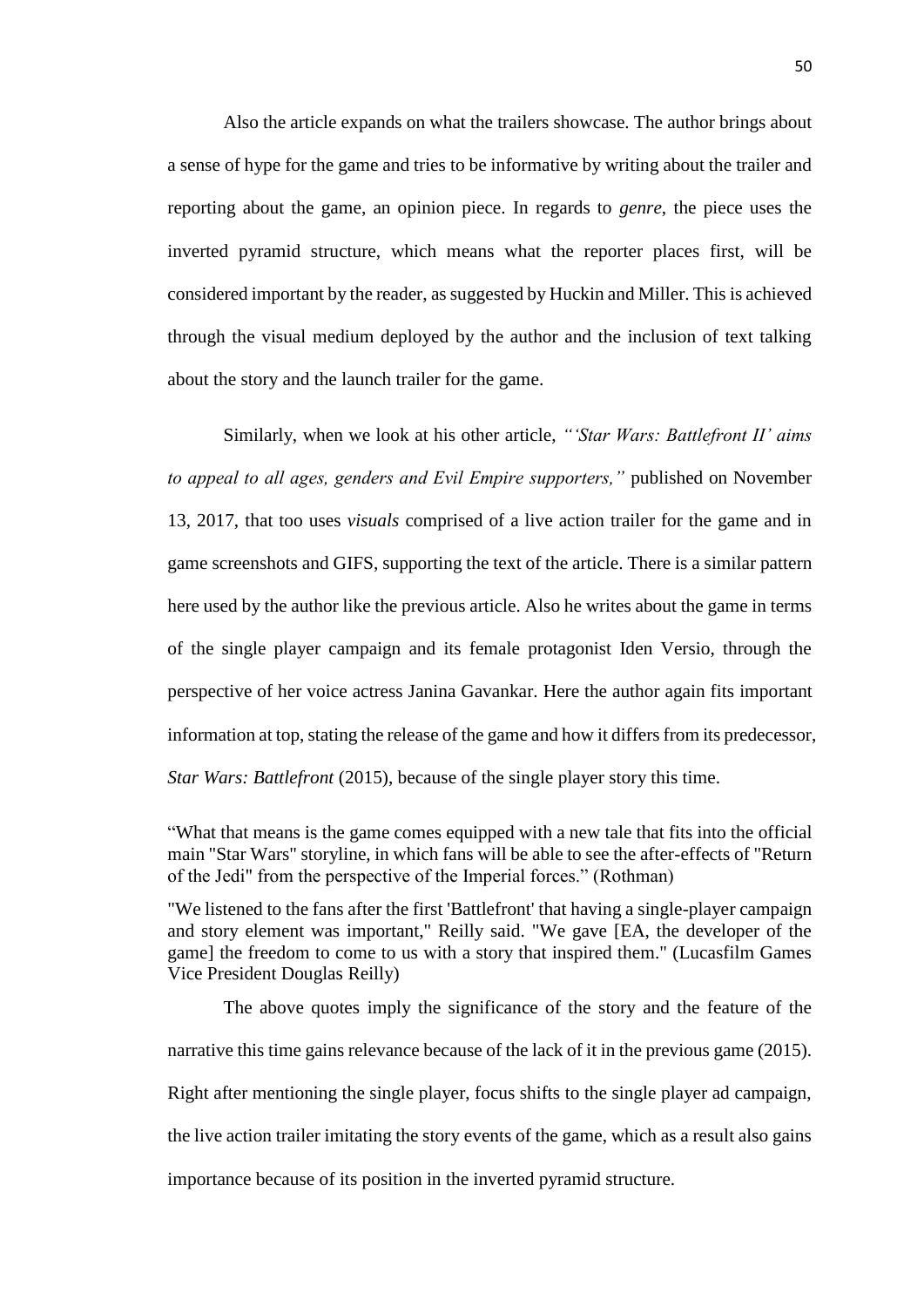Like the two examples, the video, *"Star Wars: Battlefront II" video game demo with star Janina Gavankar,* enhances the reporting on the game through the casual setup of the interview, covering the actress's experience with the game and her thoughts on it. It aims to be informative in the context of what people can expect from the game. This is achieved through the actress playing a small section of the game, while being interviewed. Clocking in at 21 minutes 33 seconds, in my opinion, it embodies a prolonged advertisement stunt, promoting the game and most importantly Disney's franchise *Star Wars.* Looking at the three examples, the underlying theme of the story mode and the integration of visuals complementing the texts and in case of the video, the enthusiasm generated by the host and the actress playing the game, generate hype. Furthermore, it is an attempt by Disney to leverage its acquired property *Star Wars*, through interactive media and synergize promotional activities for the profitable movies of the brand, in this case, *Star Wars: The Last Jedi*, which came out on December 15, 2017, approximately a month after the game's launch, November 17. It speaks of the company strategy to capitalize on the *Star Wars* brand through the evolving game industry and create further hype for the profitable film market because of it.

Furthermore, since *ABC* produces television programming, distributing it through its network comprising of 239 local stations (99% US television households), including eight stations owned by Disney, it only gives validity to glamorizing of the game by the *ABC* website, resulting in 'promotional tactics' of the examples of this research (Birkinbine, Gomez & Wasko, p. 14).

When it comes to *framing*, in regards to the October 19<sup>th</sup> article there are excerpts like:

A new "Star Wars" game lets you watch certain classic events from the perspective of the Evil Empire. (Rothman)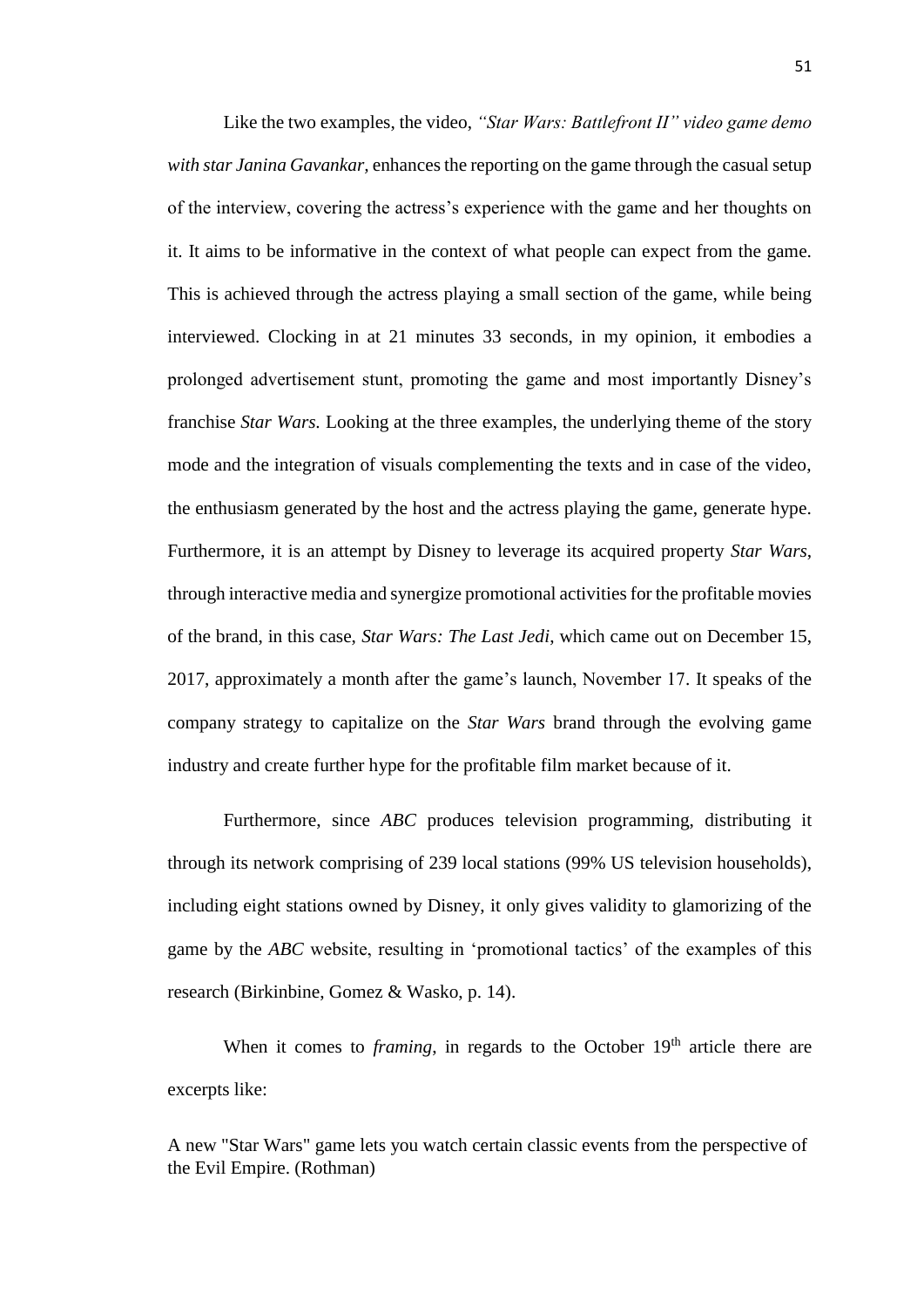"Battlefront II" just dropped a new trailer for the EA game out next month and its single player-story mode actually takes place from the perspective of the Imperial forces. (Rothman)

This is the sequel to 2015's very successful "Battlefront" and it features a story that, much like the new books, shows and movies, is canon material. (Rothman)

The author introduces the 'new' game and emphasizes the single player trailer that came out for it. He generates curiosity in his readers by positioning words like 'classic events' and 'perspective of the Evil Empire,' to gain attention. He uses the game's 'unique' bad guy perspective in the initial sentence and can be noticed in the heading "Star Wars: Battlefront II: New story from Imperial perspective," as well. The feature of a story in the game is at the forefront and Rothman makes that important for the readers to know. Similar to this example, the November 13 article by Rothman emphasizes the inclusion of the story in the game. This is shown in:

To the delight of "Star Wars" fans everywhere, EA's "Battlefront II" is out later this week and will differ from its 2015 original in that there's now a single-player story mode. (Rothman)

They reiterate about the single player and the initial section with the announcement of the release date of the title, sets the tone for the article. Also it gives a short summary about the PlayStation ad campaign, a marketing of the title through the console platform, despite the game also coming out on Microsoft XBOX and PC. Also mentioning the ad campaign sounds like a 'news scoop,' giving it importance and generating excitement for it. It helps focus on how EA, the game publisher, has heard the people who were disappointed by the lack of story in the previous game (2015). It

<sup>&</sup>quot;….the game comes equipped with a new tale that fits into the official main "Star Wars" storyline, in which fans will be able to see the after-effects of "Return of the Jedi" from the perspective of the Imperial forces." (Rothman)

<sup>&</sup>quot;There's also a PlayStation ad campaign that mirrors the new story, one of the first commercial spots brought to you here exclusively by ABC News." (Rothman)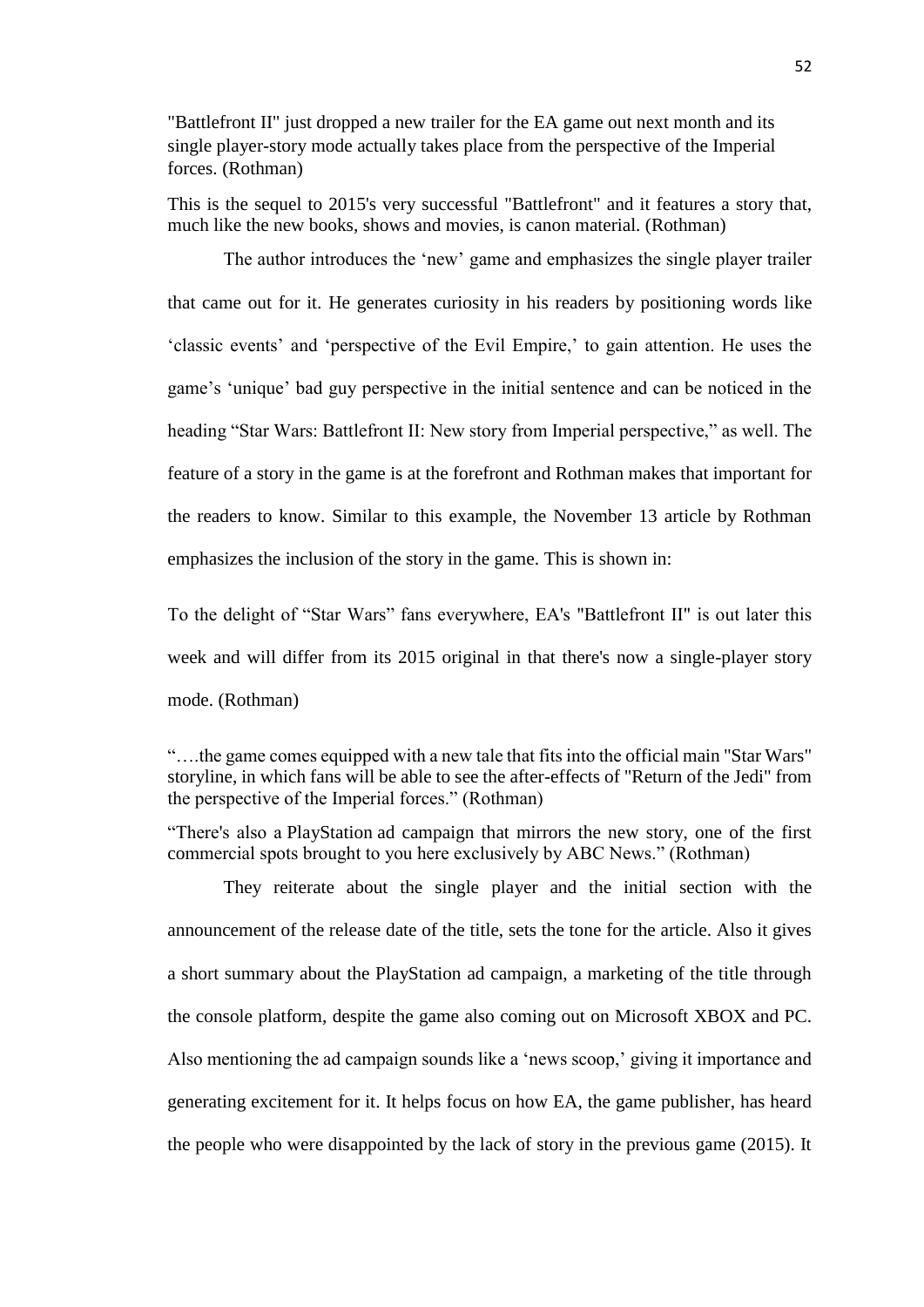also states that they listen to the fans and thus their image is shown in a good light. The quote "listening to the fans" appears midway through the article and is cited as a subheading. It connotes the importance of implementing a single player campaign within the new game. When its predecessor (2015) came out, various review outlets and people on forums alike felt that the game should have had a story, because of the graphical prowess the game showcased and the promise it had, which is why in context to the new game (2017), the existence of story became important for EA and Disney. This act by EA aims for a broader appeal for the people, thus leading to more profits.

Furthermore, "for everyone," "personal connections," and "take experiences and hand them down to their kids," are used to create depth for the game and the franchise too. These perspectives by Rothman decide the overall *framing*, thus imbuing opinions of people associated with the game and the franchise to indicate experience that comes, if one is affiliated with the brand *Star Wars*.

As far as the video goes, it is an exclusive look at the game through the perspective of the actress Janina Gavankar. How the interviewer and the actress converse about the game and sometimes deviate to the actress's personal gaming tastes, is all orchestrated to catch the attention of the people. The host and the actress dominate the centre stage, with a television set displaying the game in the background. Like the articles, the host announces the launch of the game as the video is uploaded on the same day as that of the game, November 17, 2017, eventually leading in to the actress talking about her character Iden Versio, thus implying the importance of the story aspect. All three examples promote this extensively and the single player feature dominates the sample analysed.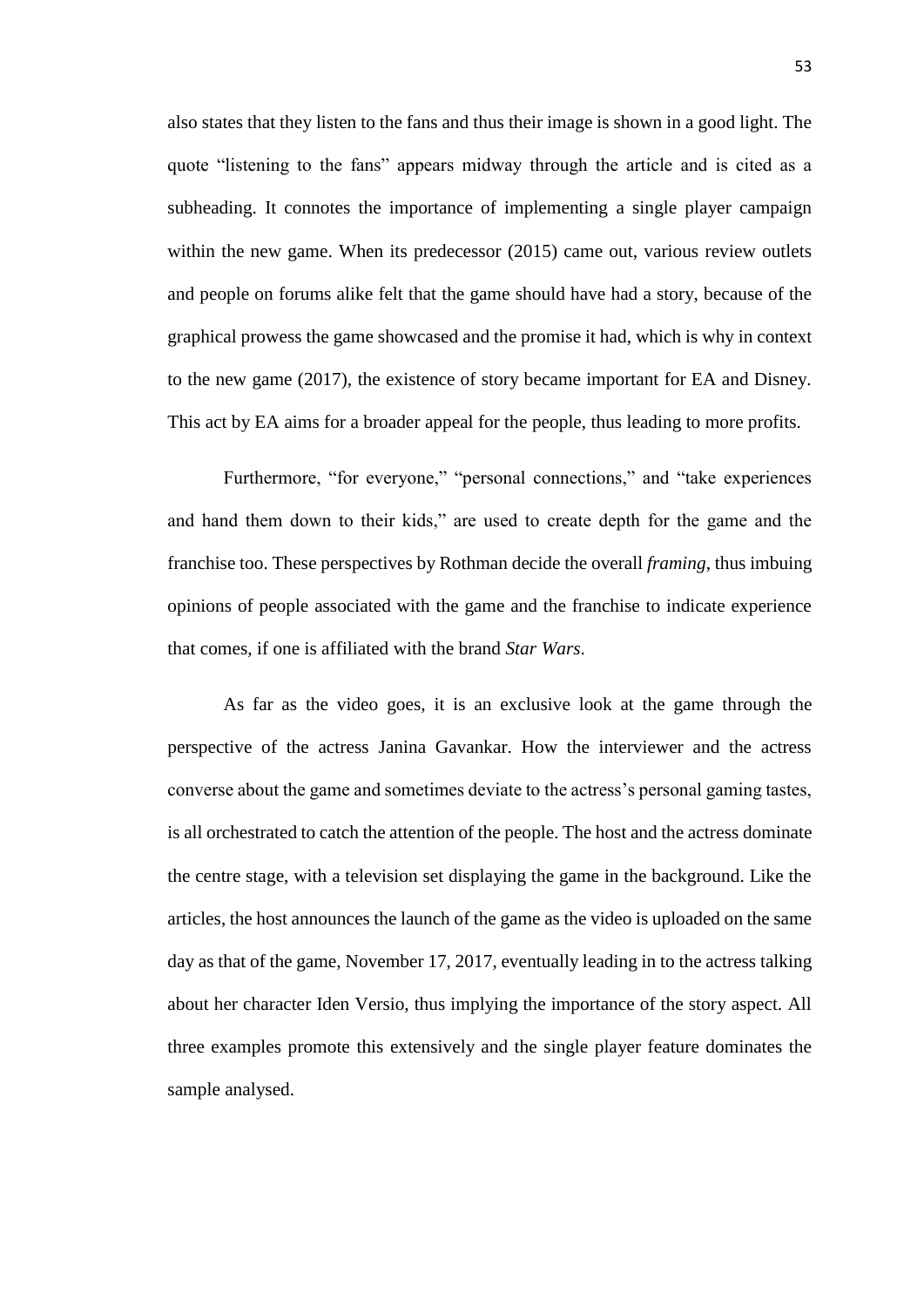In context to *visuals*, the single player trailer and the brief feature overview video are part of the October 19<sup>th</sup> article. Also iconic *Star Wars* characters like Han Solo, Luke Skywalker, and the game's protagonist Iden Versio decorate the text in the form of GIF images. This approach is synonymous with advertisements too as in marketing in order to sell any product, the visuals accentuate the purpose of the product information and consumers might react to it favourably. Furthermore, it relates to the *advertising filter* of the Propaganda Model as the goal of any advertisement is to attract consumers to sell products. The visuals of the game compliment the text to attract readers and provoke them into checking out the article. The game includes popular characters and events, and the author uses visuals to add weight to the information. This similar approach can also be witnessed in Rothman's November  $13<sup>th</sup>$  piece as well. Images and videos accompany the frame of the story. The visual aids comprising of the ad campaign, short interview with the voice artist with gamers playing in the background, and trailer for the story coincide, implying the intention of the article, to sell the product to the reader. The alleged excitement for the game throughout the interview with the actress conjures hype and that visual aspect is crucial for ABC and Disney's message. Additionally, screenshots of the main character and other iconic characters adorn the article. All these tactics are employed to create positivity for the product. The images are positioned in the centre like the previous example and are large in size. This gives weight to the story aspect of the game, the selling point for the game publishers and Disney alike.

Looking at *Star Wars* from a franchise perspective, the images of popular characters may tend to appear as mascots for the brand. Storm troopers, Darth Vader and the main protagonist can then become symbols that promote meaning for the brand they are part of and their widespread acceptance in popular culture helps to make words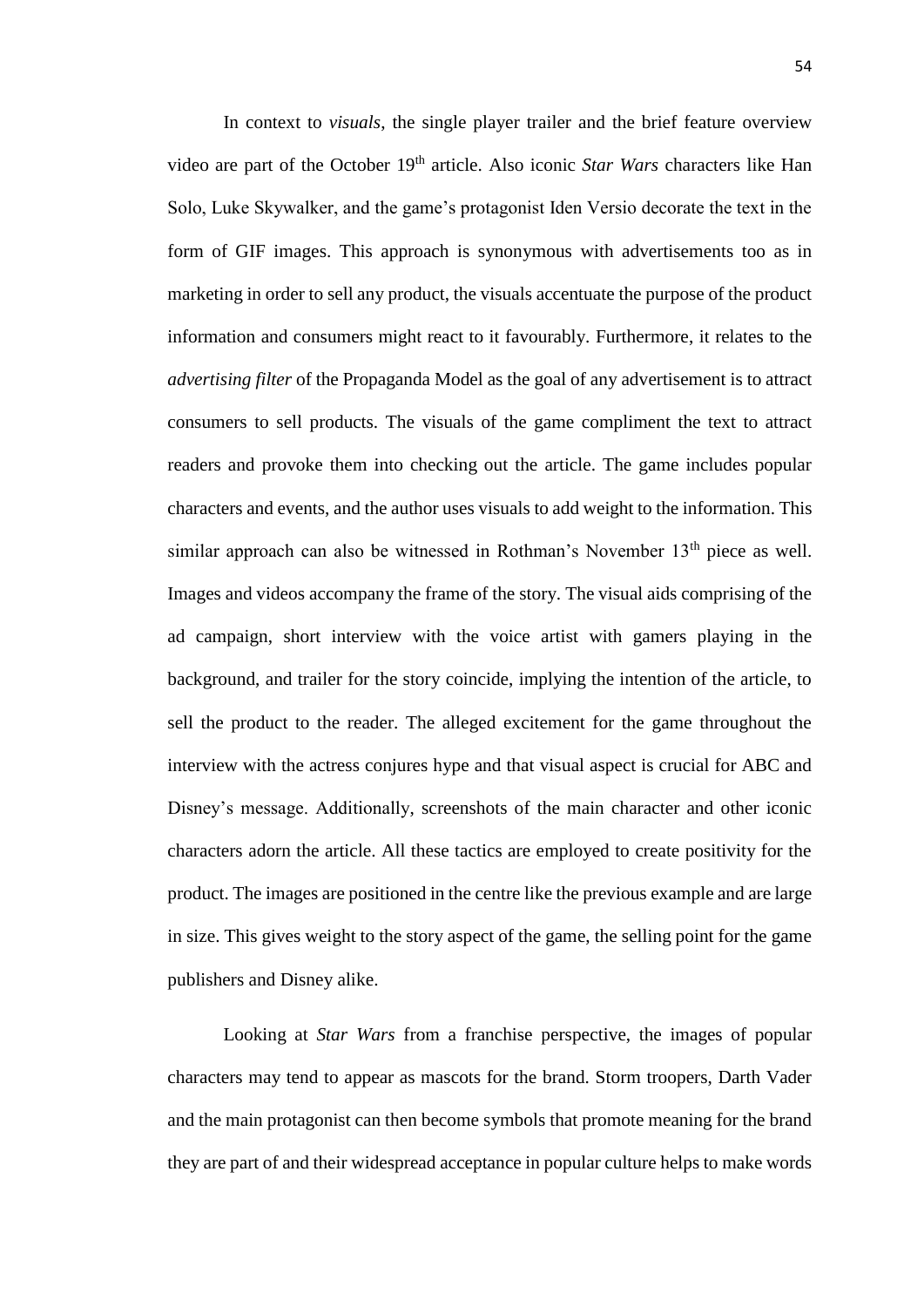more pronounced through images of these characters, which the words of the author evoke. According to Kahle and Kim (2008), "for businesses a powerful brand image created by strong brand associations can to some extent influence consumer buying behaviour. More importantly, image has the ability to evoke unique psychological patterns of behaviour in consumers and influence information processing individuals" (Kahle & Chung-hyun, 2008, p. xv). In this regard, *Star Wars* has had a long merchandizing history consisting of toys, videogames, clothing apparel, *etcetera*. The presence of the franchise reverberates through different mediums to reach out to the people and induce psychological patterns in behaviour because of its popularity, as the quote implies.

When it comes to the video interview with the actress, the third example, the set is engulfed in *visual* imagery that also, like the articles, heightens the theme of the interview. With game characters displayed during the interview, along with Janina Gavankar playing the game, the audience is exposed to the 'excitement' for the game. The visuals enhance texts and like the articles by Rothman, the video is no exception as it follows suit, thus repeating the pattern of visual aids to assist in informing the people about the game.

Furthermore, through the tools of f*oregrounding*, *backgrounding* and *omission*, further light is shed in regards to how information is relayed in the sample. When it comes to the October  $19<sup>th</sup>$  piece, the information of the newly released trailer for the game is foregrounded along with the story, the details for the mechanics (loot boxes) of the game are backgrounded into omission, specifically in the text. In the brief overview of 'this is *Star Wars*: Battlefront II trailer,' the information on the paywall system is non-existent. The narrator mentions obtaining characters, vehicles and gear through loot crates in the trailer, but never states their true purpose and leaves out that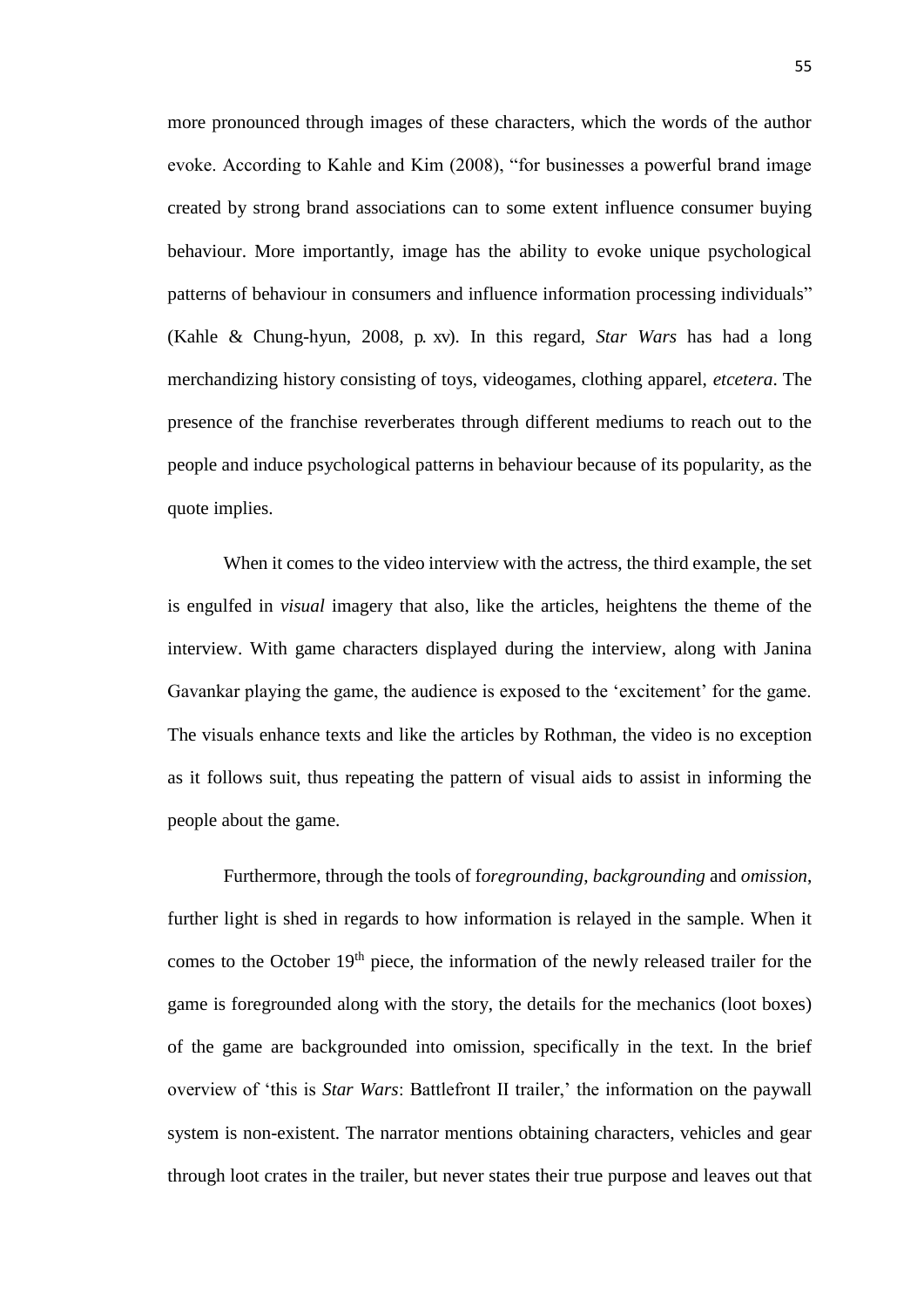information, thus also leading to omission. The intention of the video is to give a summary of all elements of the game, but excluding the controversial economic system is suspicious on the part of EA, the game publisher and also importantly by the author of the article. The loot box is briefly mentioned in the video and its role in the game is never touched upon. Transitioning to the second article by Rothman (November 13), like the previous example, the single player narrative and the PlayStation ad campaign are foregrounded. Themes of 'female empowerment are touched upon midway in the article and are not elaborated in detail. The quote:

"I think there's this perception that we are suddenly now bringing female protagonists to this universe," he said. "I want to remind people that maybe the first empowered female protagonist, at least in this genre, started 40 years ago in 1977 with Carrie and Leia." (Reilly)

This quote comes under the sub heading *"'Star Wars'" and female empowerment,"* and it is interesting to note how the author foregrounds this particular theme. It states how this promotional campaign emphasizes an appeal to female gamers (and *Star Wars* fans) through the theme of female empowerment, which fits with the inclusion of female protagonists in the movie franchises, especially *Star Wars*. It resonates with the character of Rey from the new *Star Wars* films, *The Force Awakens* (2015) and *The Last Jedi* (2017) and also Jyn Erso from *Rogue One* (2016). Also the appeal to female gamers is important because they are a growing, yet still underserved market where Disney and EA see potential growth in a saturated market space of largely male gamers. According to *Statista* (2017), it was calculated that women accounted for nearly 42 percent of all gamers in the United States, a slight increase over the previous year. This gives an indication of the growing female gaming audience and why this motive of companies like Disney and EA to encourage female-centric characters would prove beneficial for the companies, especially in regards to videogames. In the age of the post-Gamer Gate (movement concerning issues of sexism and progressivism in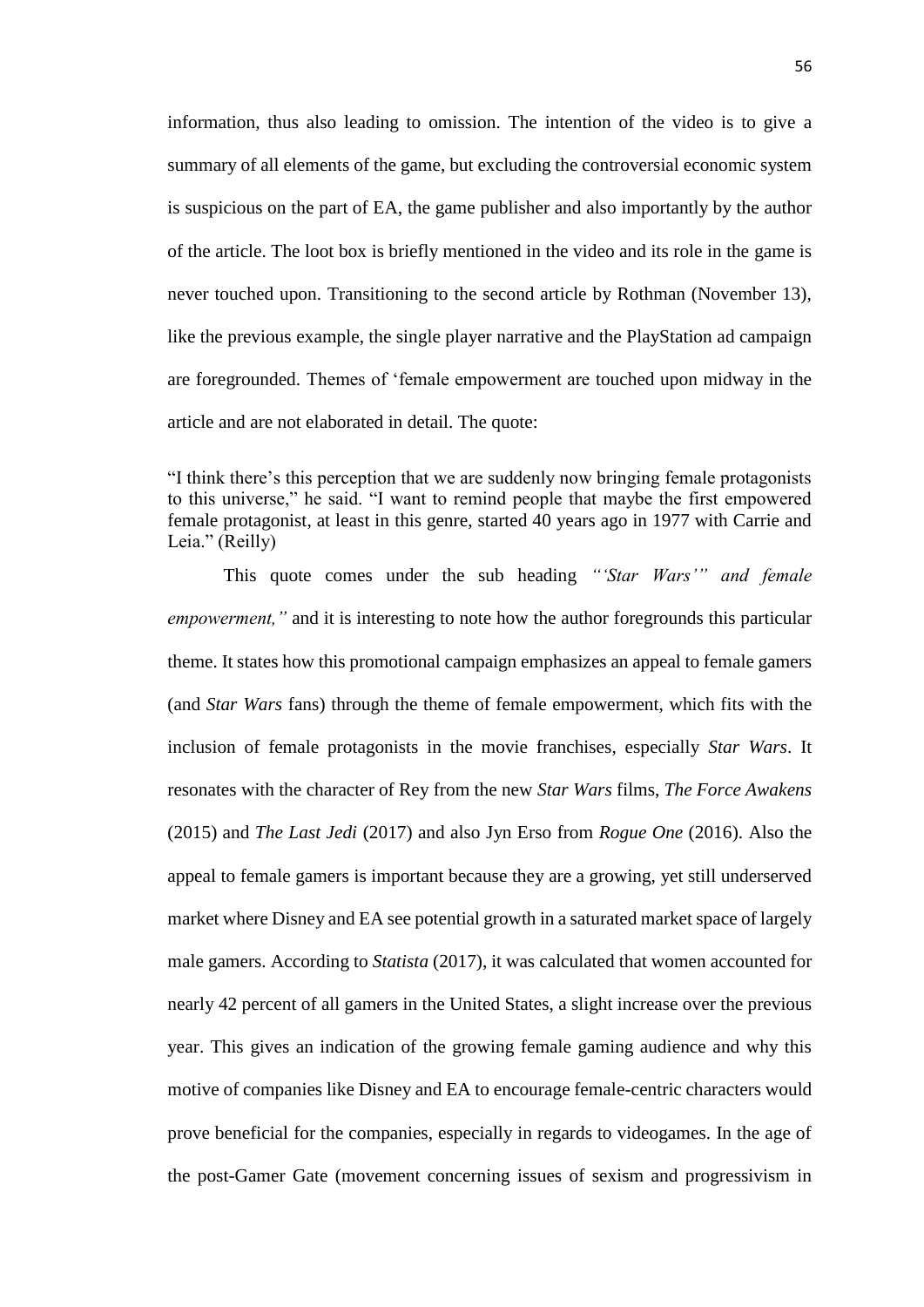videogame culture), beginning in 2014, the quote by Reilly, the foregrounding of Iden Versio and her implied comparisons to Carrie Fisher and Leia, connotes the ideology of Disney and EA to market the game and importantly films at the same time towards females for company goodwill and brand positivity.

Also as Reilly remarks about Leia as the earliest sci-fi heroine, we have to remember that despite her having pivotal roles in the films, she is clad in a bikini in the *Return of the Jedi* (1983) and is sexualized in a compromised position. This facet is backgrounded into omission. The article fails to take note of that and the allegation is therefore questionable. According to the *Bechdel Test,* its three criterias are: that of two named women in a movie, they talk to each other, and about something other than men. Films like *Return of the Jedi* (1983), only passes one of the three rules, *Empire Strikes back* (1980) fails to meet any criteria and *A New Hope* (1977), manages to meet one criterion (Bechdel Test.com). Popularized by Alson Bechdel in 1985, it implies how female characters like Leia are not the 'female empowered' characters as Reilly indicates in his comments in the article. Also gameplay elements of the title are pushed into omission and are not fleshed out to inform the reader as it should have been. Films have always included women, but including Leia and promoting feminism are two different things.

But in addition to the new story, fans can still play with some of their other favourites in multiplayer modes with Luke Skywalker, Han Solo and newbies like Rey and Kylo Ren. There's also Darth Vader. (Reilly)

Looking at the above quote, in the game, the iconic *Darth Vader* are locked behind the game paywall system and here the way the author uses Reilly's quote, it implies the mention of *Vader* as an afterthought by him. Adding to this further, the audience read the article without seeing information on the game's subject on microtransactions which ask the player to spend real world money to acquire locked content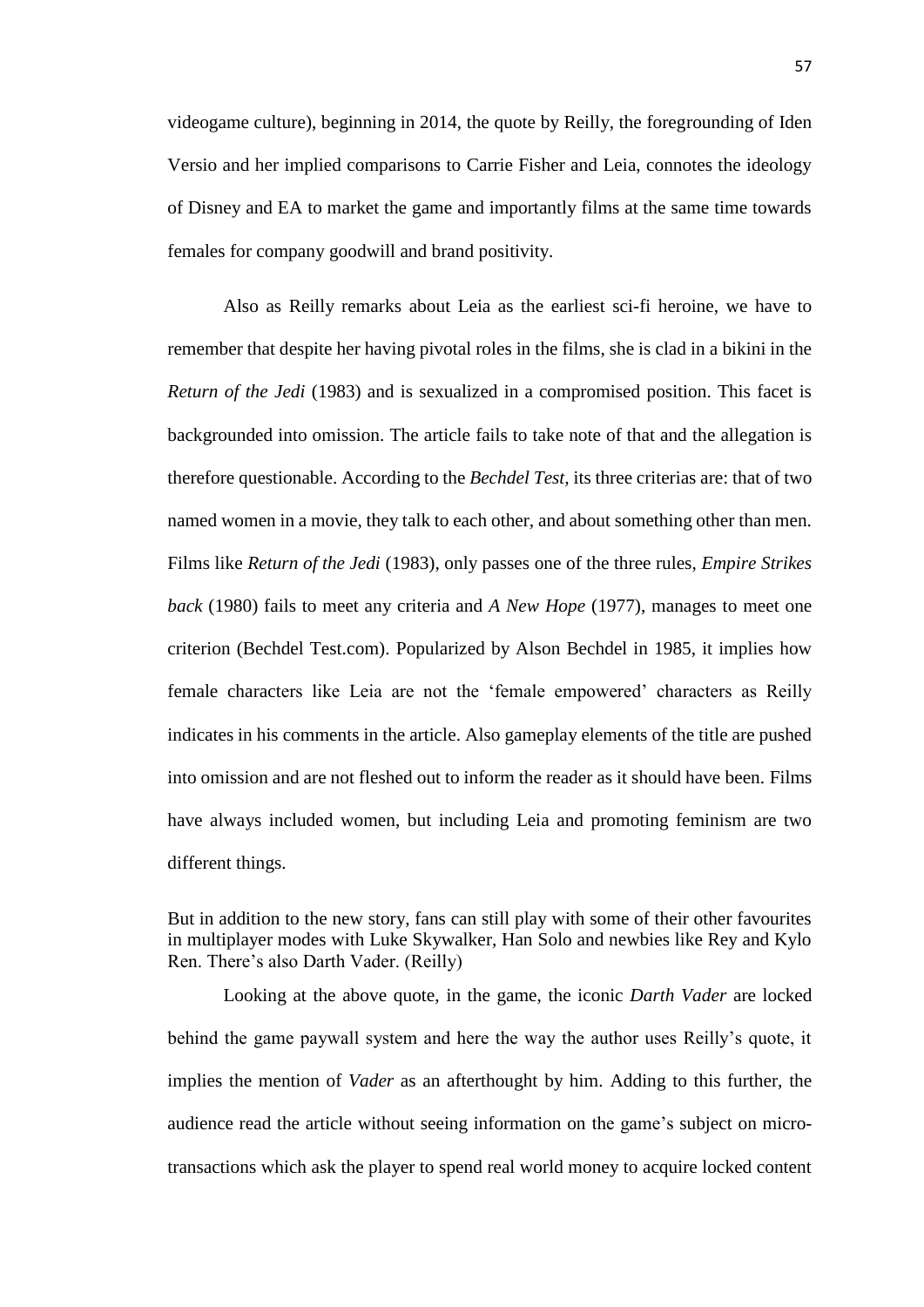is excluded and the reader. It is omitted as well. It could have been mentioned to inform the reader of what they can expect if they purchased the game. The absence of this information only speaks about the author's lack of transparency. The commercial and single player are given more importance and the mechanics that drive the game topography are absent from the article.

Furthermore, looking closely at the third example of the video interview of actress Janina Gavankar (November 17), the single player again is foregrounded and thus again nothing is shown regarding the acquisition of hero characters and the gear, similar to what I observed in the two articles. Janina Gavankar is playing throughout the interview and the viewer does not see her accessing loot boxes. This is subtly omitted. The environment is controlled and only two levels are played by the actress and none of them contribute to giving information about the various game mechanics. In between there are snippets of the actress doing motion capture, but then again that does not tell much to the viewer about the paywalls embedded within the mechanics. Also the semi-formal setting could have allowed for the opinions of the players situated in the background, but their lack of involvement in the interview only works against the article, when it comes to transparency.

Unlike *ABC*, mainstream media like *CBC* discusses the consumer backlash against the game because of micro transactions on their website through podcast, the same day the video of the actress was streamed, November 17, 2017, calling it "dirtiest pay-to-win trash, as I had mentioned earlier (CBC.ca). It gives one an idea of how ABC glorifies the game, resonating with Chomsky's propaganda model, specifically the three filters as that of ownership, advertising and sourcing, when we look at what the examples have offered to the reader so far, through CDA. The symbiotic relationship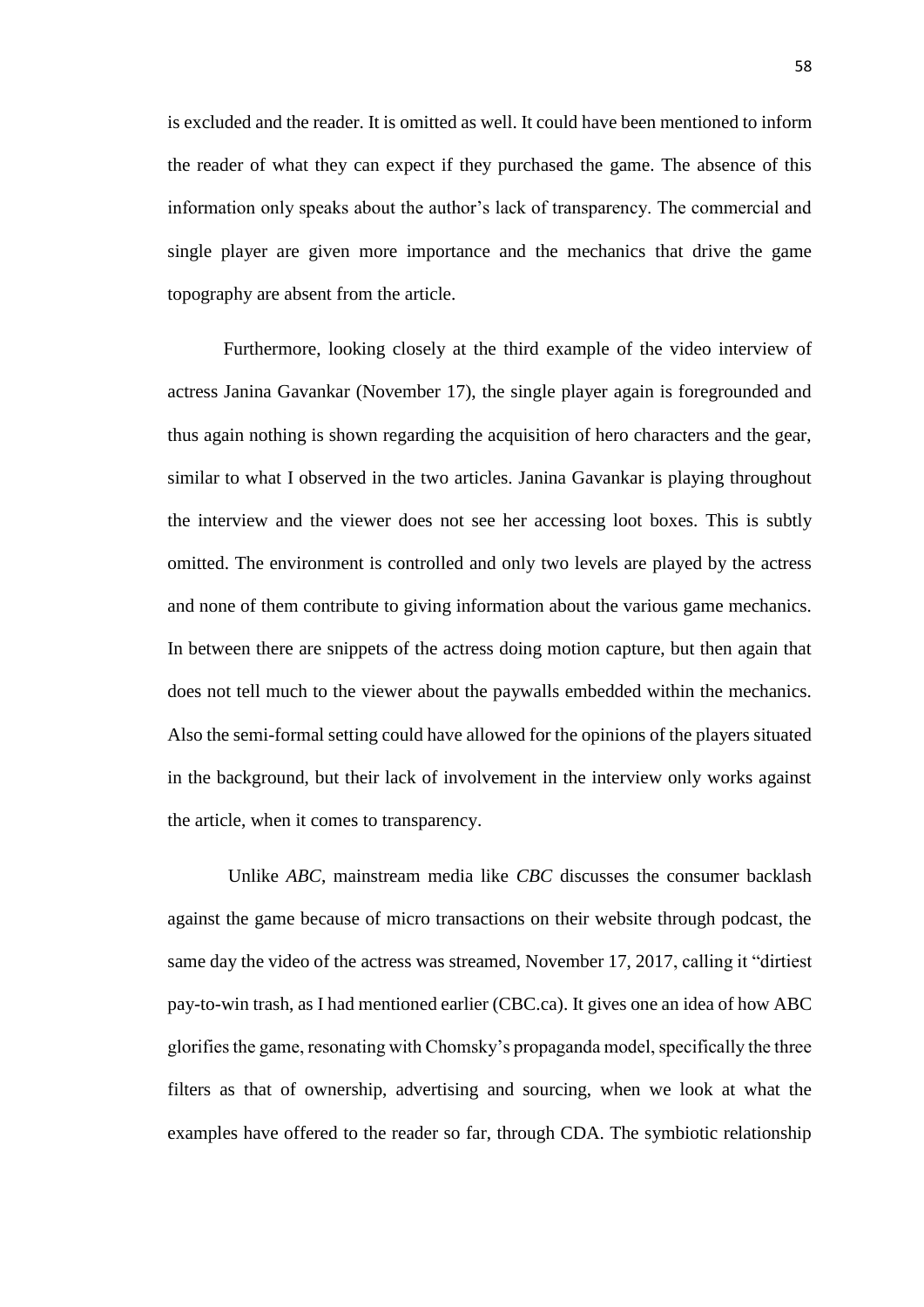between *ABC* and Disney can be observed through the examples so far, especially how the interests of *ABC* are tethered with that of its elite owner.

When we talk about *presupposition*, words like 'canon material' in the article (October 19), tend to portray the game as revolutionary and the only interactive medium through which fans and consumers alike can get the best immersive *Star Wars* experience. This again harkens back to how Disney and EA synergize promotional activities for the profitable movies. The words used by Rothman then imply the importance of movies and how their essence within the game makes it a conduit to 'experience' *Star Wars*. Looking closely at the November 13<sup>th</sup> article, the heading *"'Star Wars: Battlefront II' aims to appeal to all ages, genders and Evil Empire supporters"* and also the content, presupposes the fact that because of the inclusion of a female protagonist, the publisher understands the importance of gender diversity and because of the appeal of *Star Wars*, people of different ages, sex and aficionados of games and the franchise will have an experience like no other. It is an attempt by the author to aim for a broader appeal, which would lead to more sales and eventual profit earnings. Following along the same lines as these two examples, the video (November 17) presupposes the game being ground-breaking. This is implied through numerous dialogue exchanges between Gavankar and the host and the depiction of the game throughout the process adds to that presupposition. Furthermore, the title of the article, especially "Evil Empire supporters" is analogous in implication to the fifth filter of the Propaganda Model, *nationalism*. U.S. President Ronald Reagan had used the phrase 'evil empire' in the context of the Soviet Union during his presidency and recalling this aspect in relation to the heading of Rothman's article, does resemble the filter as a result. As I had said in the theoretical framework, the dark side of the *Star Wars* narrative relates to the US and the country's exploits throughout history in terms of occupation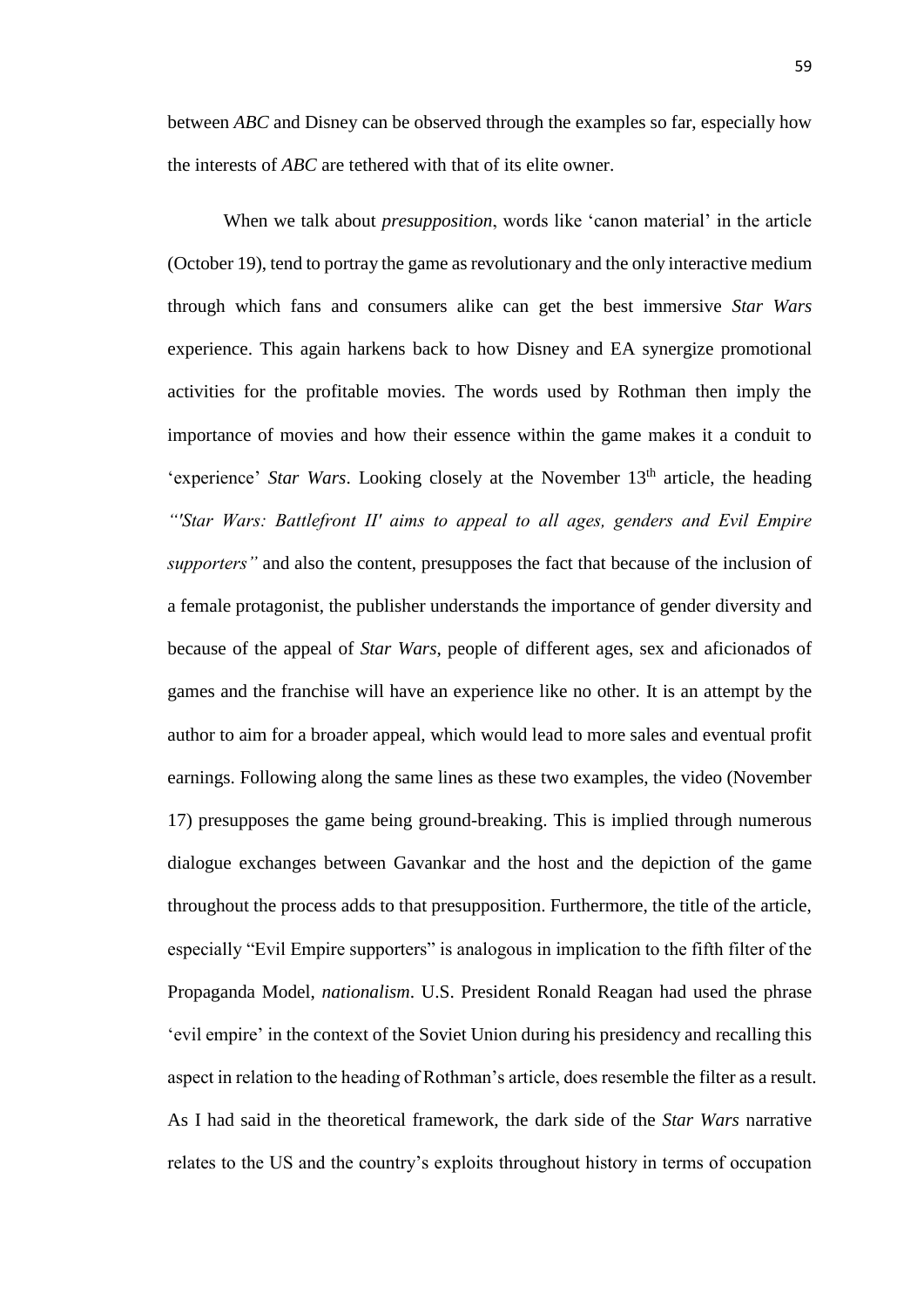of other countries. Reagan's view on the Soviet Union being an evil empire does spark a similarity between the heading of the example and the filter in that respect as the Soviet Union then metaphorically takes the place of the rebels in the *Star Wars* narrative, people to be feared and who do not follow 'the Empire's'/US ideology .

# **ii) Sentence level analysis**

For the purpose of *topicalization* in the article (October 19), I would like to point out

quotes like:

A new "Star Wars" game lets you watch certain classic events from the perspective of the Evil Empire. (Rothman)

"Battlefront II" just dropped a new trailer for the EA game out next month and single player story mode actually takes place from the perspective of the Imperial forces. (Rothman)

The trailer for the game features Iden Versio, played by "True Blood" and "The League" actress Janina Gavankar, as she watches the Empire crumble at the hands of Luke Skywalker and the Rebel army. (Rothman)

"…the story will span several years between the events of "Episode VI" and "The Force Awakens." That means there could be tie-ins for the upcoming "Last Jedi" out in December. (Rothman)

From a text perspective, these sentences imbue Rothman's implementation of

repetitiveness so as to reemphasize the story element of the game. The topicalization

here is evident as one can notice how he introduces the game in the first sentence and

transitions towards the single player trailer, eventually expanding on the story and how

it fits within film narrative version of *Star Wars,* promotional synergy tactic for the

movies through the medium of videogames. The theme of the story is present in the sentences.

*"…step into the boots of Iden Versio in the new single player campaign" (video)*

In the trailer that is a brief overview of the game, the aspect of the story is presented in the beginning. It has to be noted how within text, the author comments about nothing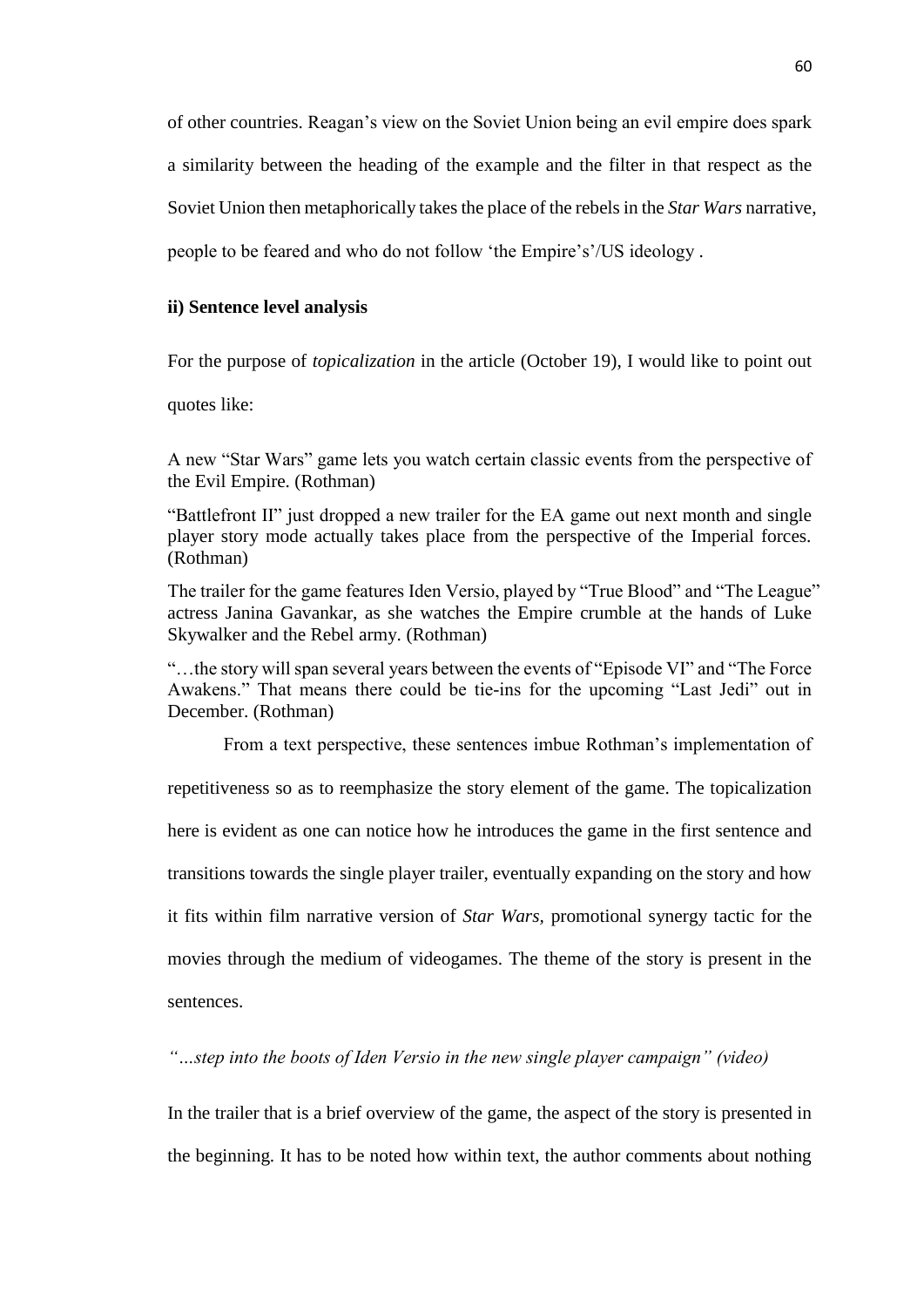but the star attraction of the game, the narrative of the single player. The inclusion of the actress and her affiliation to 'True Blood' and 'The League' is used by the author to create further hype. This is further accentuated in the video of the overview, which starts off with actor John Boyega's introduction, the actor playing Finn in the cinematic versions. The accessibility of the actors in this medium speaks of the power displayed by Disney through various properties they own and most importantly fits within the *information sourcing* filter of the propaganda model, which in this case is the roping in of the actors of the film to talk about EA's game and *ABC* eventually using that material for reporting on the game. With such resources available to media like *ABC*, the existence of bias only becomes apparent in my opinion.

This particular quote catches the curiosity of the reader and fans alike, because of its association with the films. Rothman places this quote of the voice actress within the article to highlight the importance of the game narrative. Employing the story as canon to the film gives the game a form of validity within the franchise universe in my opinion. Also it speaks of the synergy of promotional strategies for the profitable movies for Disney as mentioned before. As Jenkins (2006) comments, "extension, synergy, and franchising are pushing media industries to embrace convergence" (p. 19). On that note, it then only becomes credible for the repeated connection of the game with the films in the examples to achieve more profits for conglomerates like Disney.

We receive information from the author and also through Disney, sourcing it. It is important to ask the opinions of the players and what they feel about the game, but they have no agency, compared to the host and Janina

According to Gavankar, the story will span several years between the events of "Episode VI" and "The Force Awakens." That means there could be tie-ins for the upcoming "Last Jedi" out in December. (Rothman)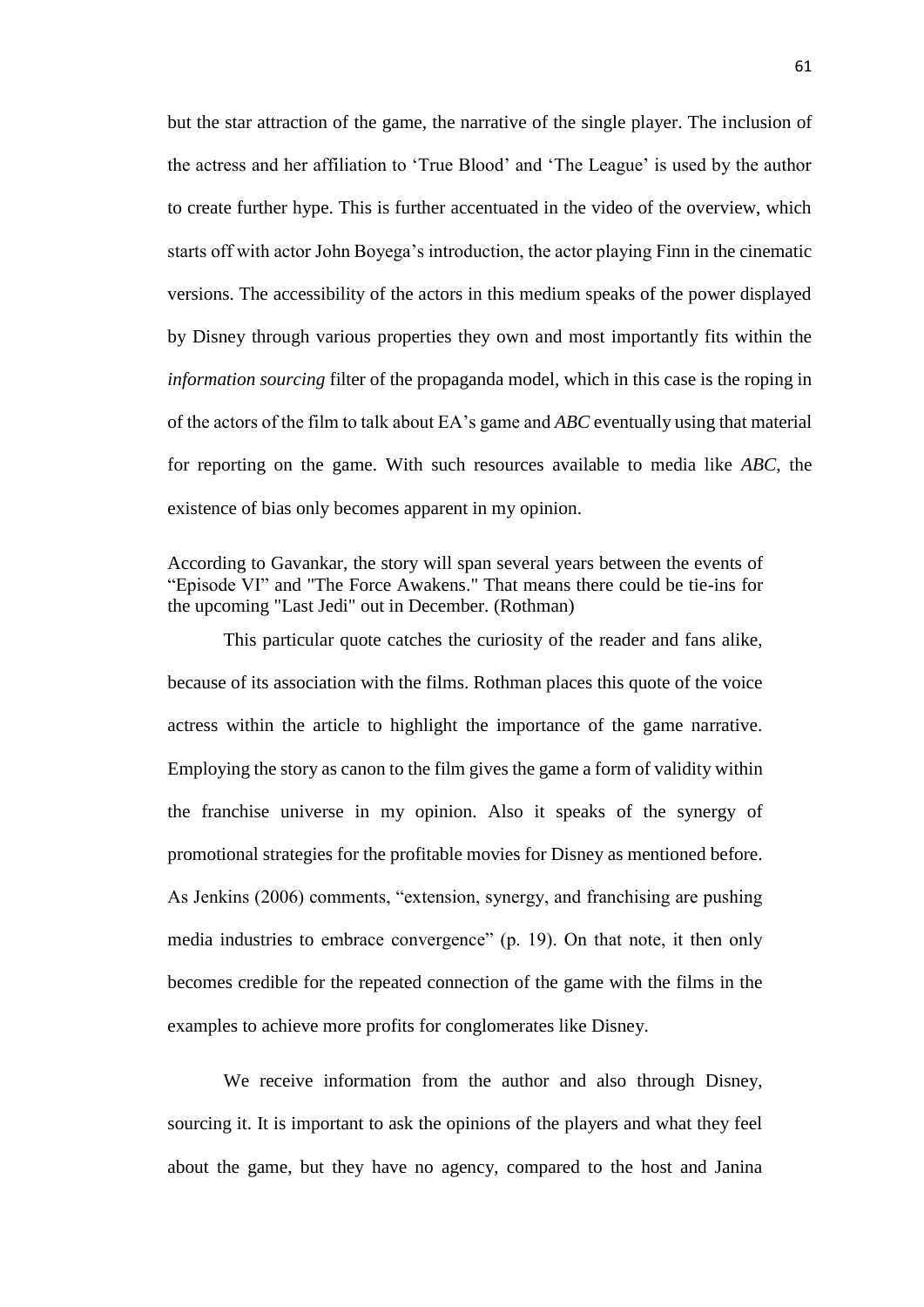Gavankar. Also the game is aimed at people to buy for the *Star Wars* 'experience' and they are the recipients of the information given by ABC. They are exposed to it with a flair of universal positivity through colourful visuals, juxtaposed with the brand. Additionally, when we factor in the omission component, the article again fails to specify the multiplayer aspect in the text. It confirms in regards to this case study how convergent media have failed in providing the people with 'complete' information for the game. Also we do however get to see some facets of the multiplayer through the overview trailer and how that ties in with the game. But I observed here as well that the narrator of the video only mentions the availability of iconic vehicles, gear and characters from loot crates and in doing so omits the in-game economic system.

*"…be it a trooper, a vehicle, reinforcements or Hero (characters). You can find them in crates or craft and upgrade them using parts."* (Video)

The above quote reflects the adamant marketing campaign in the context of leaving out information that could be controversial and incorporating other elements like story and actors to divert the attention of the reader. It mentions how various gear can be crafted by using specific items in the game and does not expand on 'crates,' as they are the controversial loot boxes. Also iconic characters like Finn and Captain Phasma are introduced in the overview trailer and how they can be obtained is presented in a vague fashion, thus not giving the reader a complete picture of what to expect. Certain elements related to obtaining items in the game are backgrounded extensively.

Also when we look at the video, at the sentence level, quotes like "this is a *Star Wars* experience like none other with greater depth and progression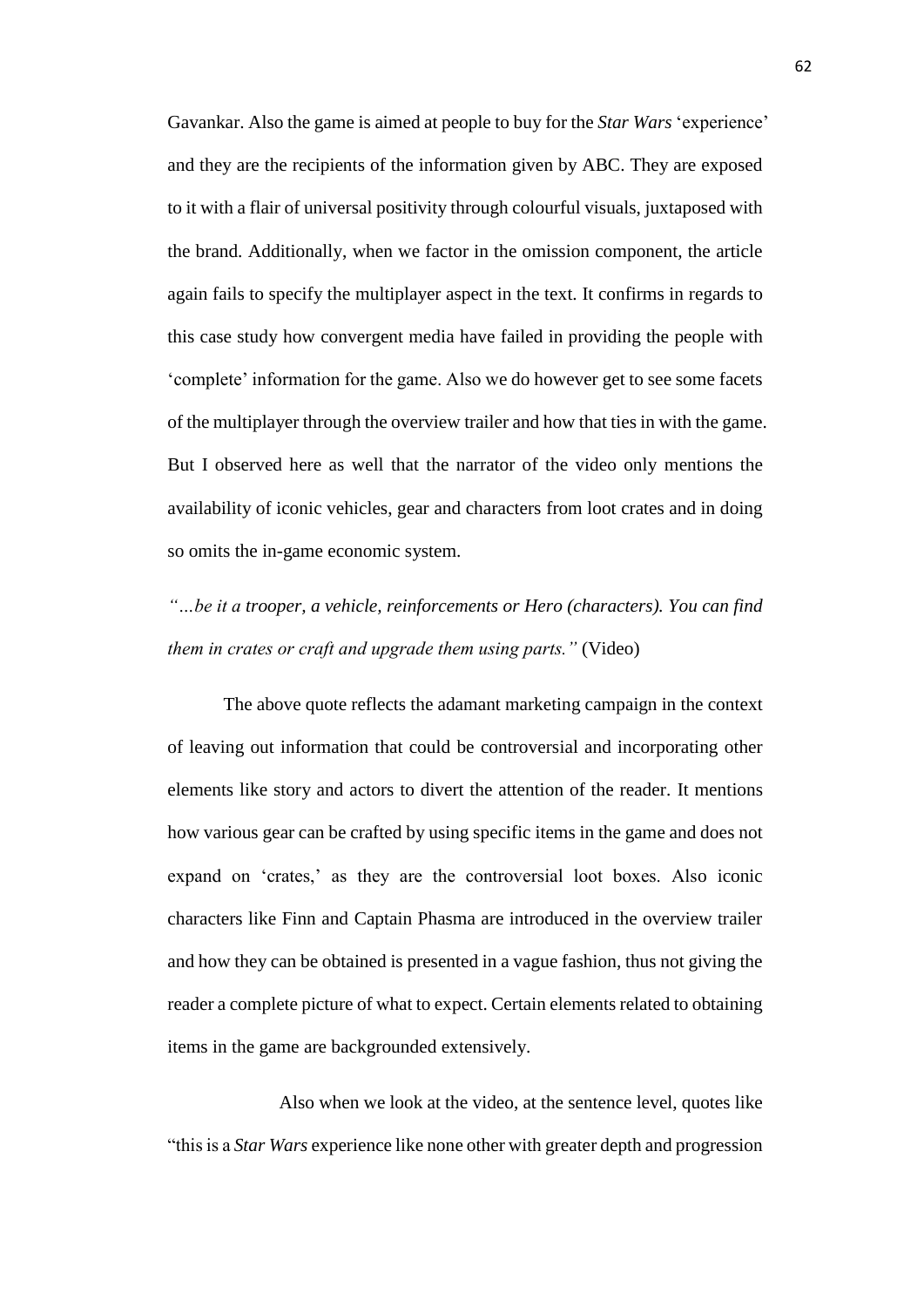like never before," implies a tone that portrays the game as an interactive media that gives players an unrivalled experience. This presupposition of the fact that this title is the only conduit to 'be part' of the brand concerns me. Unbeknownst to the reader, it generates a hype for the product, which escalates further, in this case with the *Last Jedi* film released a month after the game's launch on December 15, 2017.

Like the previous example, the other article (November 13) on the sentence level also showcases repeated motifs.

EA's "Battlefront II" is out later this week and will differ from its 2015 original in that there's now a single-player story mode. (Rothman)

"What that means is the game comes equipped with a new tale that fits…"(Rothman)

"The game and story also follow in the footsteps..."(Rothman)

"Reilly said having Versio at the forefront of this story…" (Rothman)

"The story from this game is just one of the more recent pushes from the Lucasfilm Story Group to fill in…" (Rothman)

"We listened to the fans after the first 'Battlefront' that having a single-player campaign and story element…" (Reilly)

But in addition to the new story, fans can still play with some of their other favorites in multiplayer modes with Luke Skywalker, Han Solo and newbies like Rey and Kylo Ren. There's even Darth Vader. (Rothman)

There are numerous times when the single player campaign topic is prominent in the story and is topicalized. It is repeated like the other article by Rothman, to accentuate the importance of its creation just for the game. Rothman reiterates that unlike the first game (2015), which only had a multiplayer component to it, *Star Wars*: Battlefront II has a single player narrative that exists within the movie universe, thus making it canon. The story feature is repeated to give it importance. Additionally, one interesting thing to note about the last quote above is that the multiplayer element is a huge part of the game and it is cited in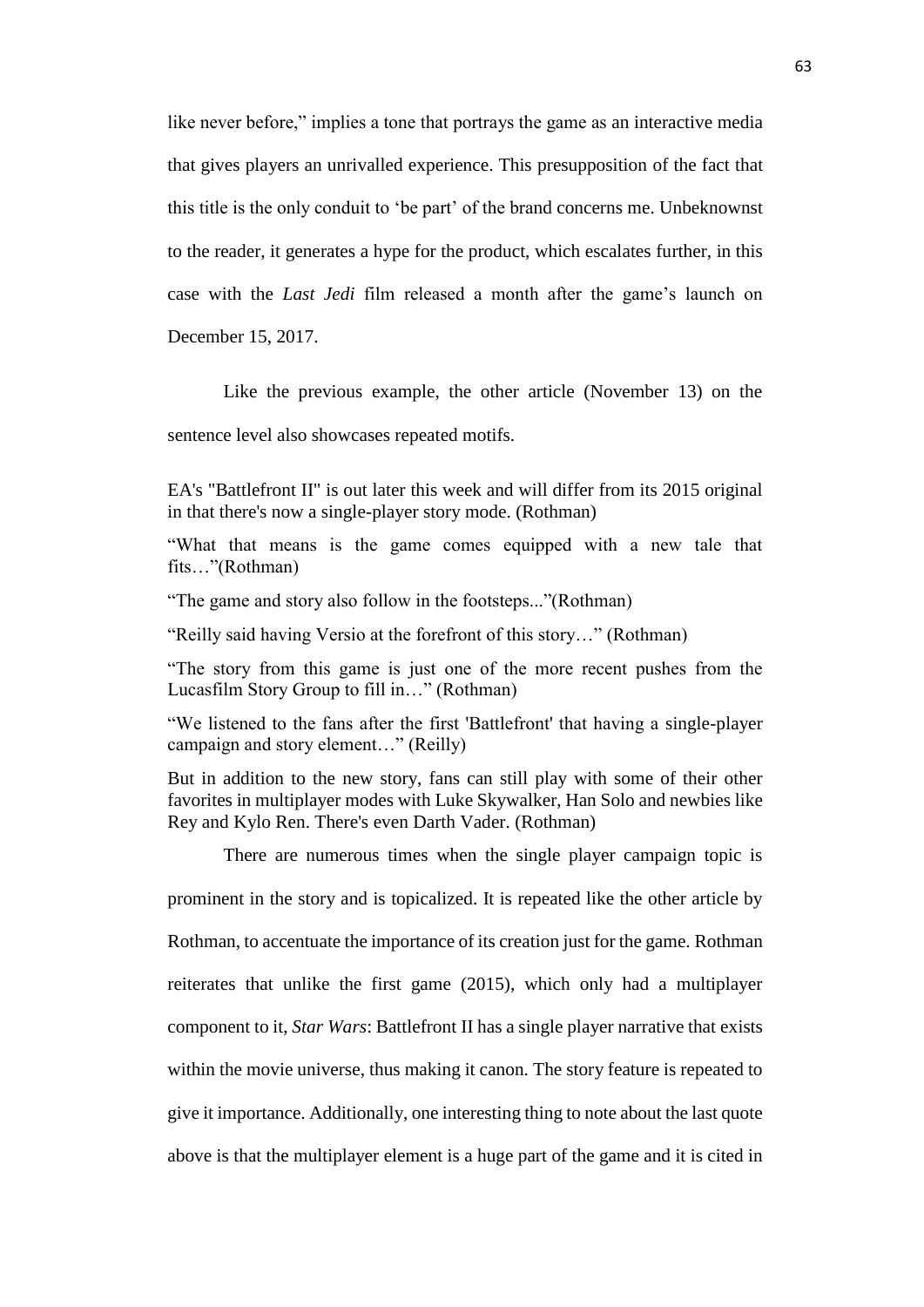one sentence versus two for the single player, despite being a prominent part of the game. Because of the integration of economic system within the multiplayer, this motive signifies the backgrounding of the component to avoid bring up the topic of micro-transactions. Furthermore, I will point to some quotes to reiterate how conglomerates like Disney and EA would like to tap the female audience through their products:

"Reilly said having Versio at the forefront of this story shouldn't surprise "Star Wars" fans…" (Rothman)

"I want to remind people that maybe the first empowered female protagonist, at least in this genre, started 40 years ago in 1977…" (Reilly)

"Janina is just an extension of that legacy," Reilly said. (Reilly)

To recall what I had observed earlier regarding the 'female empowerment' stance that Douglas Reilly implies and Rothman includes in his article, looking at the sentence level, it is obvious how the above quotes signify strong female characters in *Star Wars* and that creates a good image for the company encouraging gender diversity. The author forgets that there have been characters like Lisa Carol (Grace Kelly), from *Rear Window* by Hitchcock in 1954 and she had important role in the film. When we observe the franchise revenue comprising of all *Star Wars* films so far, it is \$42,850,000,000 (statisticbrain.com). With that in mind, it becomes imperative for the company to adopt approaches that lead to efficient growth for the franchise. Furthermore there are quotes:

"And that was the idea behind the new PlayStation campaign and commercial…"

<sup>&</sup>quot;There's also a PlayStation ad campaign that mirrors the new story, one of the first commercial spots brought to you here exclusively by *ABC* News." (Rothman)

<sup>&</sup>quot;Reilly and Yee said it took months to film the new spot…" (Rothman)

Yee said the idea of the campaign and the game…(Rothman)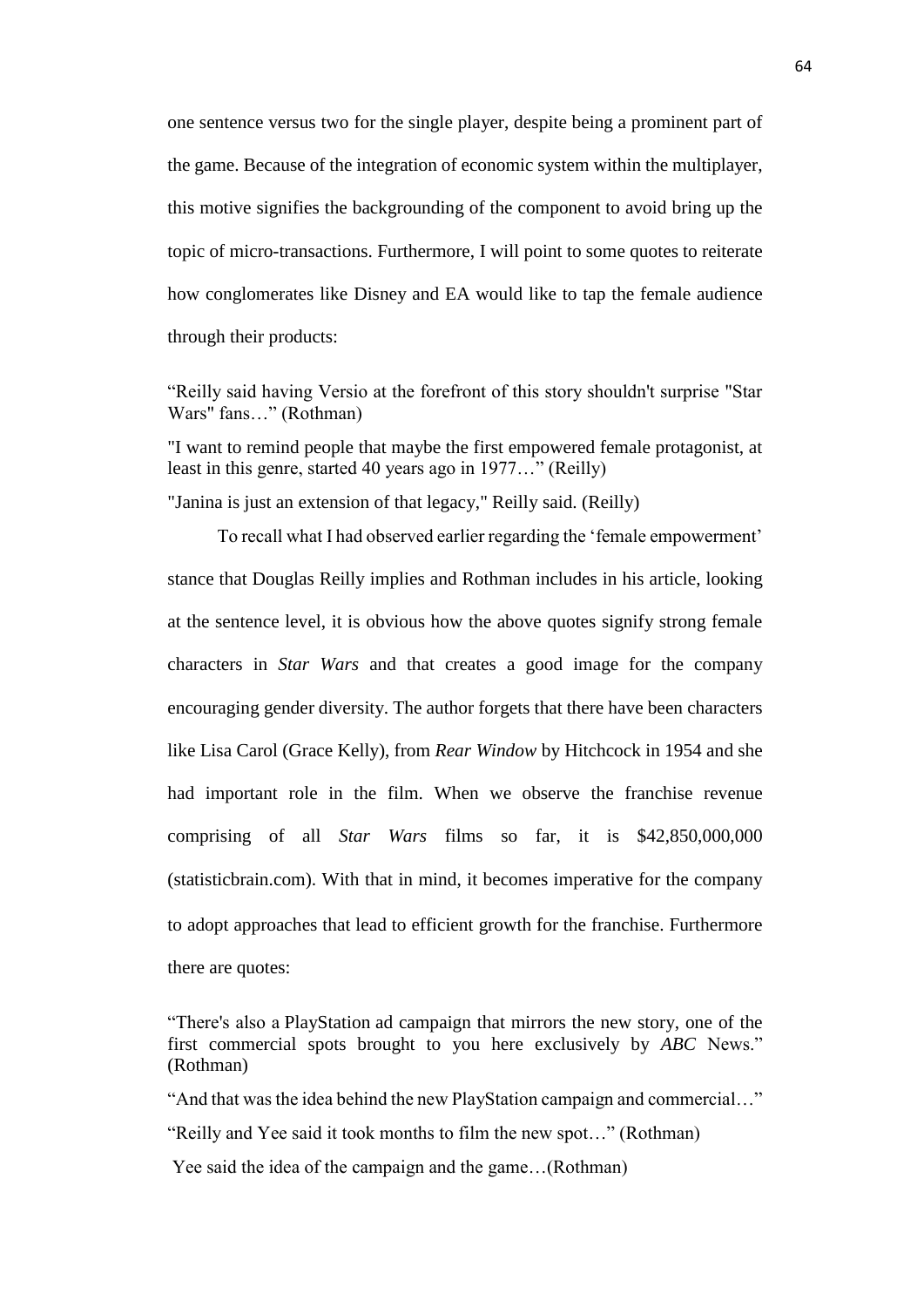*"It really gave the piece heart,"* Reilly said of the concept. (Reilly)

The ad campaign is given importance by the author and it imitates the story of the game. As a result, this directs us yet again to the repetitiveness of the narrative element introduced for the game and constant stating of that fact overshadows facets of micro transactions in the game leading to omission/deletion of the gameplay mechanic. Also "brought to you hare exclusively by *ABC* news," gives a sense of uniqueness, implying that the information given on the website makes *ABC* distinct from other media in that context. Comparable to the above mentioned articles in context to sentence level analysis, the video (November 17), of the actress interviewed by the host falls victim to the receptiveness of the introduction of a story and themes of relationship the game has with the films, to reemphasize Disney's profitable ventures in the film market, through the videogame medium of the franchise. We see that in quotes like:

"I play Commander Iden Versio. She is a commander for special ops Imperial team." (Actress)

"There is a book, which is a prequel and has all of the backstory on this character and the dawn of the Inferno squad which takes you right into this game which starts on the moon of Endor." (Actress)

"…in that beautiful forest, which they scanned for the game. So they went and scanned the actual forest that is in the movie. It is crazy stunning to look at." (Actress)

"This picks up where Return of the Jedi left off. You are playing here from the perspective of the Empire, you are the bad guys." (Host)

The initial set of dialogues between the host and Gavankar revolve around the story. From one conversation leading to another, the story takes the centre stage yet again. The repeated pattern like the previous examples can be witnessed here as well. The theme of the conversation is restricted to what to expect from the story and the part where the actress compares the forest of the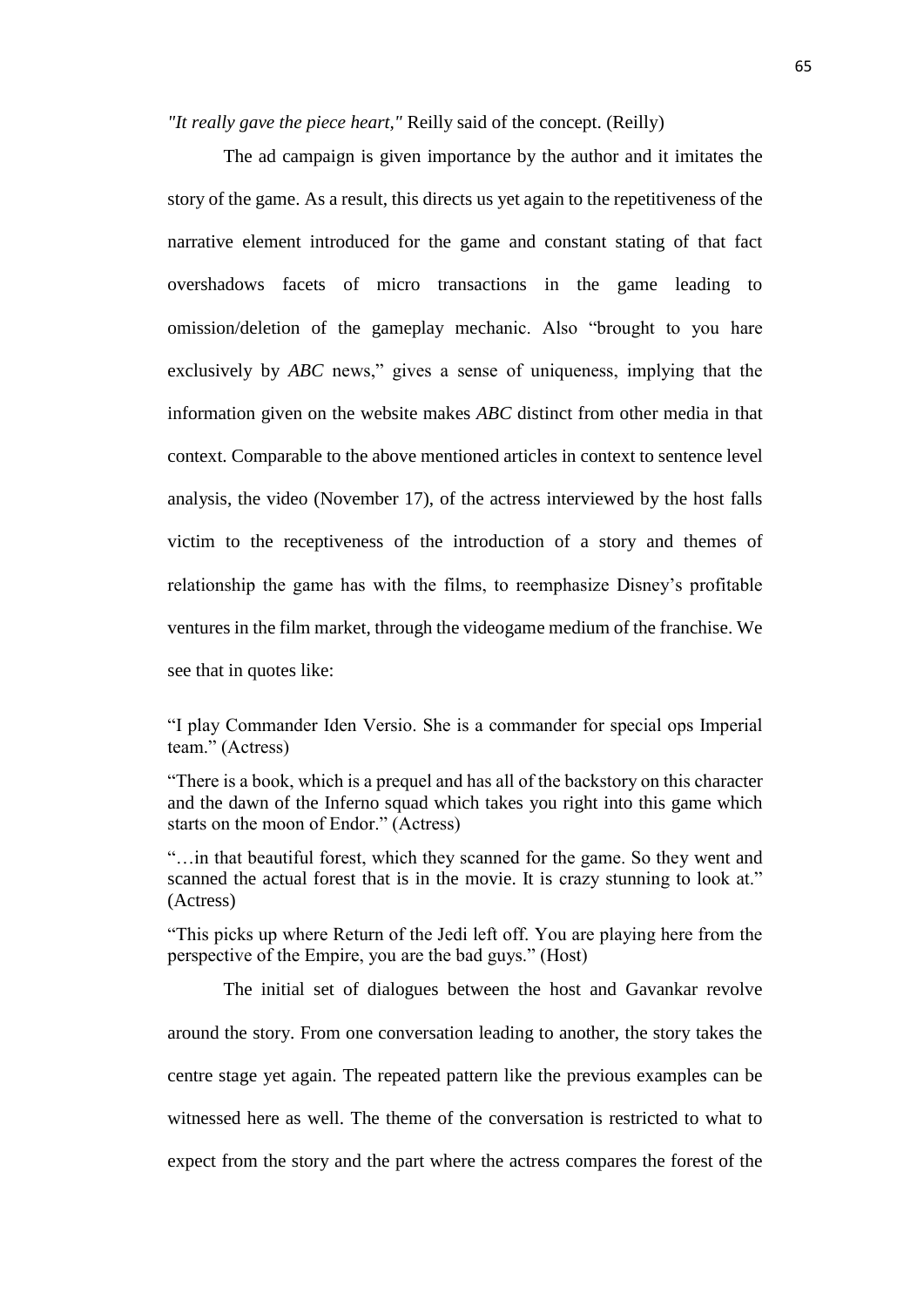game as "stunning" displays the game in positive light from the actress giving voice to the character. Also she tries to add intrigue to the narrative by connecting it with the films. Furthermore looking at the last quote, "…from the perspective of the Empire, you are the bad guys," I would like to remind how the Empire's perception and activities resemble that of the US and this particular quote reiterates that notion. I can say that because of the highlighting of the story at the start of the interview, it is *topicalized* at the *sentence level*. At the 5 minute 20 second mark, the actress mentions a "third act to the story" which implies about the story as well. Quotes like "So you have always been a huge gamer" by the host asking about the actresses' gaming background insinuates that it is a way to appeal to the female gamer in my opinion. She is pictured as someone who has a gaming background to justify her perceptions of the game as important for the viewers. The conversation between these two people implies that they are in charge and that they are the ones initiating the action, what with promoting the game and playing it on stage. The whole segment does not mention micro transactions and loot boxes, which are thus omitted entirely. The video had a chance of showcasing different parts of the game, but that is a missed opportunity in this case. Additionally, close to the end of the interview Gavankar describes the game as "it's great," "super beautiful," and "it took so many people to make this thing." Her words presuppose the game as something that needs to be bought because of its unrivalled essence and also because of the devotion invested by the developers to realize it. In the midst of the interview the host also expresses how she can just watch the actress play the game as it looks good and "compelling," cementing my opinion of portraying it in a fashion that puts the game on a pedestal and as a must-buy. Also when the host mentions in the middle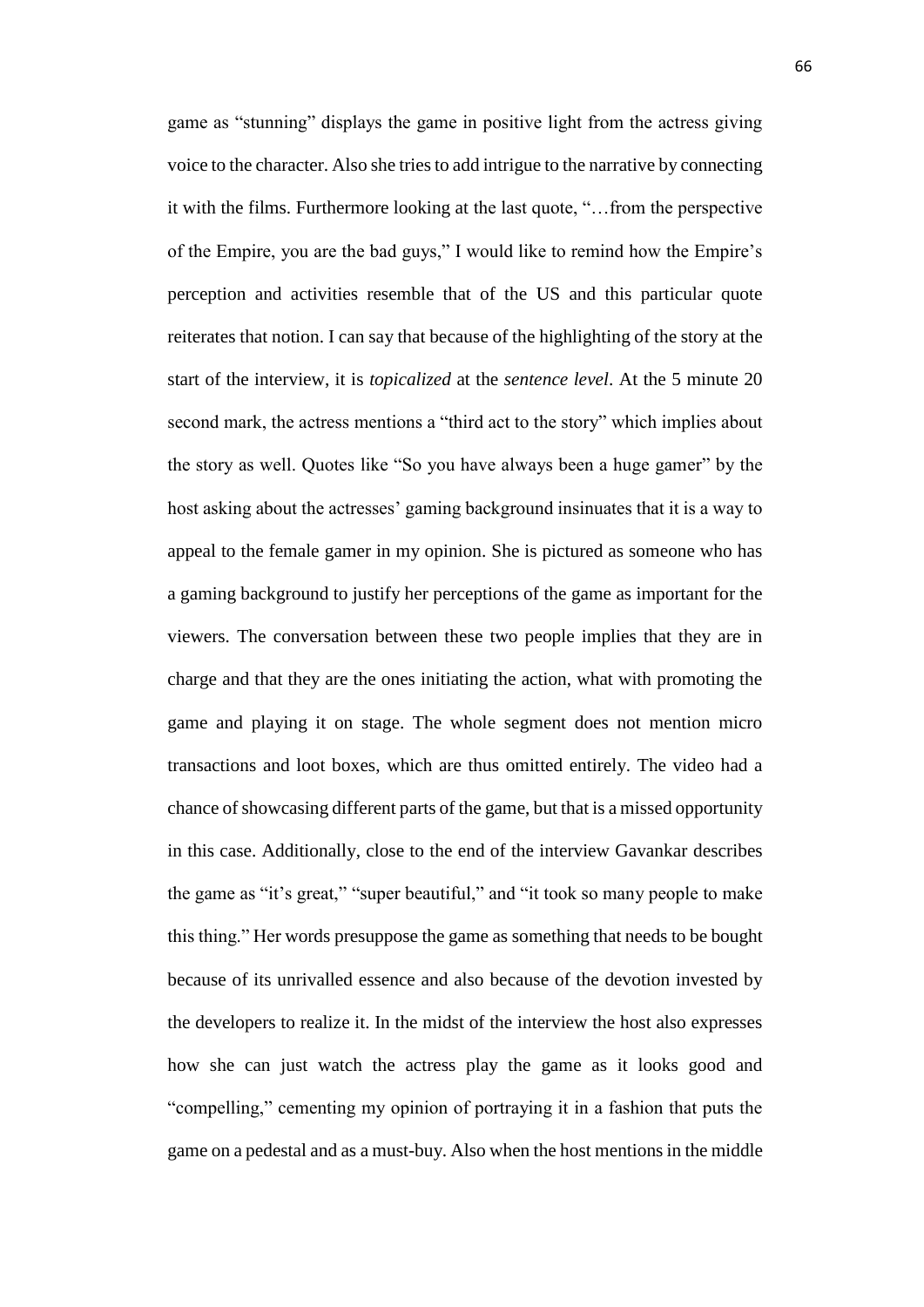of the interview that "everyone out there who plays it, gets to be a part of it" implies that in order to celebrate *Star Wars* and embrace the pop culture icon, the game is a conduit just for that.

## **iii) Words and Phrases**

In this level of analyses, the article (October 19) brings forth *connotations* by incorporating words/phrases having deeper meanings. I noticed how through words like 'canon material' and 'very successful,' the author exploits the brand name's popularity to infuse hype for the game in the article. When I looked further at the overview video explaining the different facets of the game, I observed through words like 'experience like no other,' 'thrilling,' and 'greater depth and progression' the narrator for that does what the author does in his article, he creates bombastic propaganda. Additionally, phrase like "*Star Wars* icons" in context to the game only reaffirm the author's intentions of using popular characters to sustain the interest of the reader in this short article. The November 13<sup>th</sup> article is analogous to the Rothman's previous piece in word/phrase context as it gives prominence to the *Star Wars* brand. Phrases like "we listened to the fans…," and "we gave EA the freedom to come to us…," by Reilly, gives off connotations of how a company like EA, were given creative 'freedom' especially knowing their background and the hate towards them among the gaming community in general. It also leads to suspicion on Disney's part to encourage them to make the games, implying how both companies strive for profits. Such quotes dominate most of the column. The supposed factual information regarding what the game is about is only minimal in nature. It is layered with rhetoric of what *Star Wars* means to people and the participation of developers and Disney alike towards bringing diversity of gender through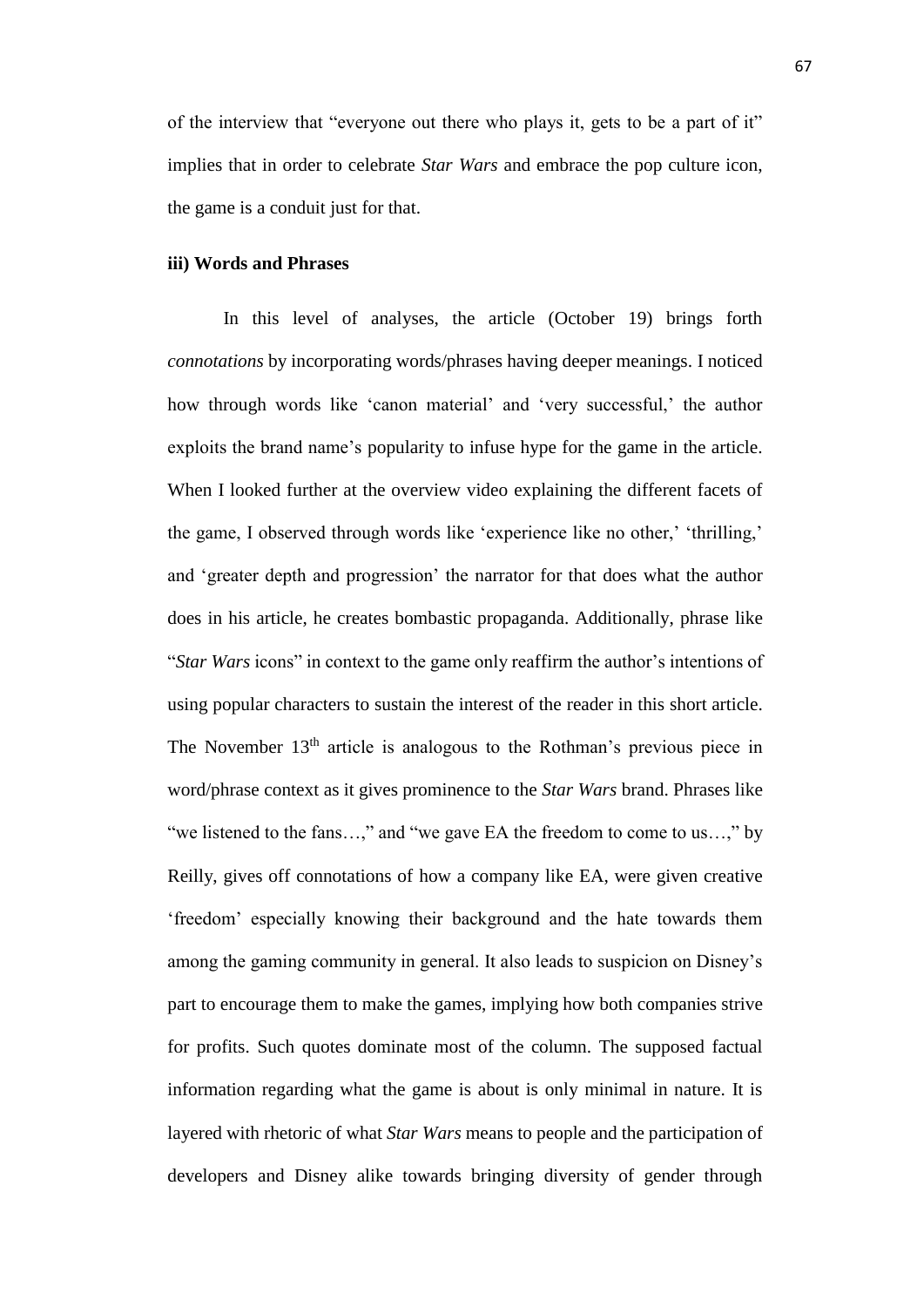videogames through the medium. It is a medium that nurtures those people who love *Star Wars* and allegedly also those who seek strong progressive female characters in games and really, any living, breathing potential consumer. Game websites like *IGN* in its review mentions how Iden Versio is given a "decent job" of introducing her, but fails to have a "believable arc" because of the fragmented story (Marks, 2017). This gives an idea of how the character does not reach her full potential because the 'story' is lacking in cohesiveness. Adding to the idea of character development, in my opinion the roles played by female characters should be central to the narrative depending on where they are situated and how they serve the plot, whether games or films, but because of the story holding back the main protagonist, Iden Versio's character growth is hindered as a result.

Lastly, closely following behind the themes of Rothman's articles, the video (November 17), employs words like 'it's beautiful,' 'I get to be a part of *Star Wars*,' and 'it's super emotional' are part of the rhetoric from the discourse. The focus of the presentation aligns with the positivity of the game, using persuasive rhetoric in the process. '…you enjoy this so much,' 'great' and 'beautiful' are foregrounded explicitly. They act as metaphors indicating a digital realized world of a popular culture icon that nurtures the fan base and at the same time enlisting the people to be part of the world, which is *Star Wars.* Within this realm created by the discourse, there is no room for controversies regarding micro transactions and that is what could be highlighted through *ABC*, as was done by *CBC*, but Disney controls the strings from above.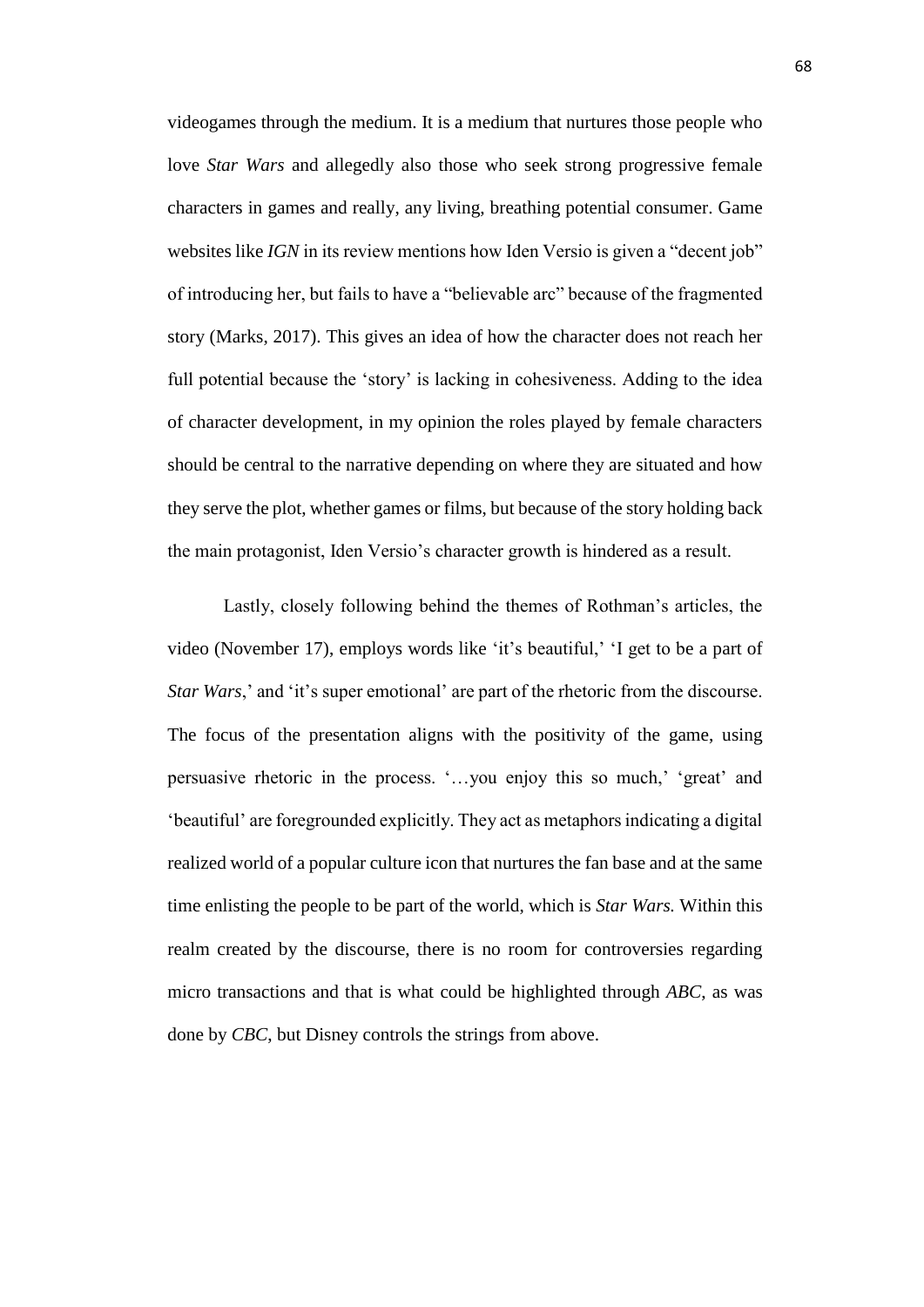## CHAPTER V: CONCLUSION

*ABC*/Disney, *Star Wars:* Battlefront II report is a quintessential example of how Disney uses their media platform to inform about the game partially (micro-transactions and loot boxes) and at the same time use interactive media to create hype for the profitable films in that process. The results obtained from the analysis of the *ABC* articles and YouTube video align with ideas stated in the literature section. With the help of a Critical Discourse Analysis (CDA), the themes of media concentration and ownership are realized in this research as well, but what it brings new to the table is that conglomerates like Disney do not want to have missed opportunities in regards to *Star Wars* as a profitable medium, especially after its acquisition by the corporation in 2012. Upon close inspection of the sample through CDA, it is clear that the company wants to exploit its *Star Wars* property to synergize promotional tactics for the profit oriented films, especially now when the films are released on a yearly basis. The study shows how the sample wants to also appeal to the female audience through videogames as they are male dominated still. It signifies Disney's criteria to use films and games as outlets promoting diversification, thus creating a symbiotic rapport between both films and games in that context. Additionally, with the information about the game on the ABC platform and the exclusion of information relating to paywall features in the game, the *ownership* filter of the propaganda model comes into perspective. This is so because of *ABC*'s responsibility to 'serve' the interests of the corporation that owns them, especially with the relationship between them in terms of getting access to information and revenues from Disney. Further adding to that, when I look at the conclusion, the existence of implicit flak, the fourth filter of the model does come into perspective too.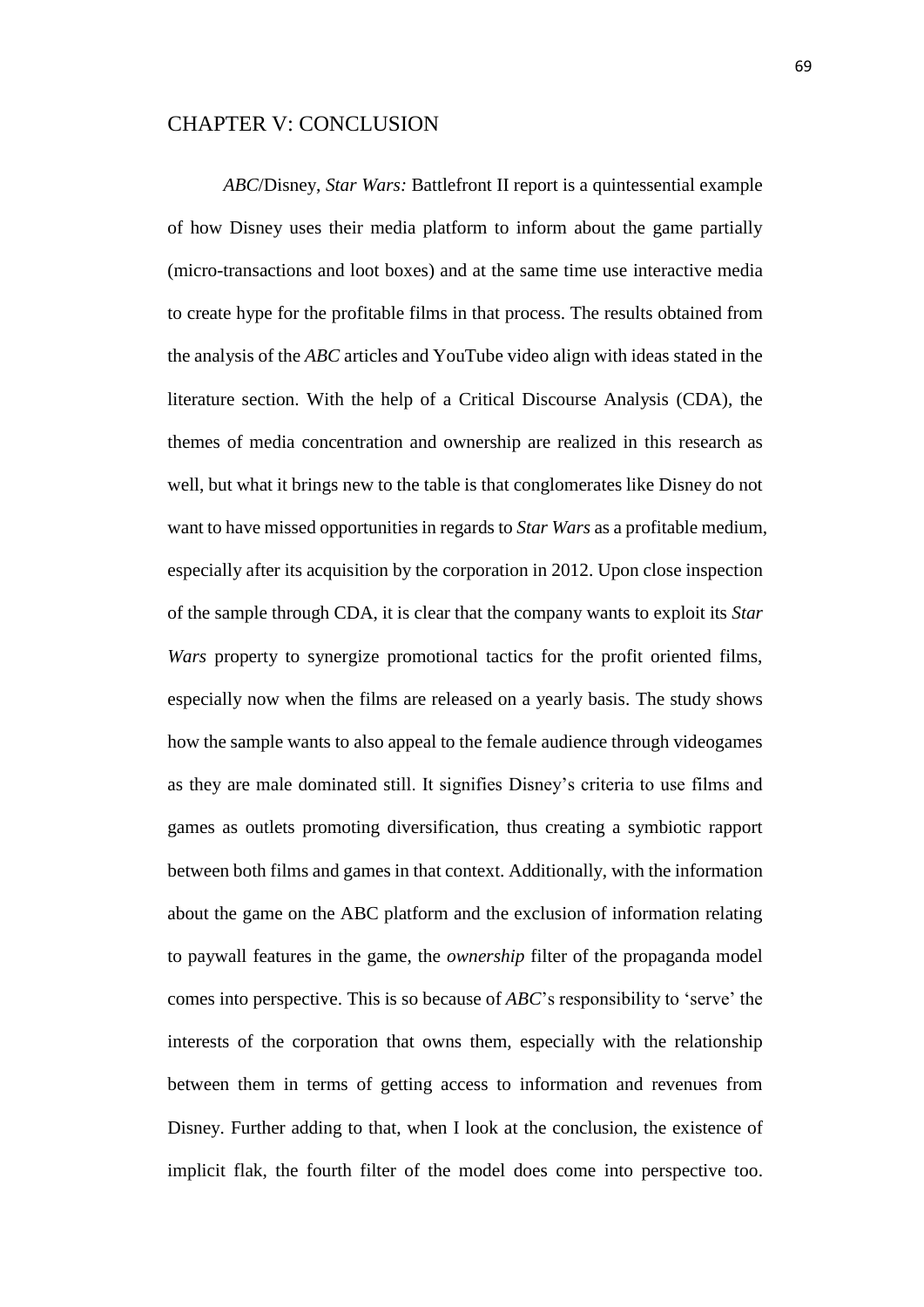Although another aspect of flak is when other media criticize Disney/*ABC* for their coverage, but such is not the case regarding this case study. Although the coverage by *Forbes* and *CBC* criticise the incorporation of loot boxes in the game, along with game journalism websites like *Polygon* and *Eurogamer* talking about it before, during and even after the launch of the game, ABC ignores it by not mentioning the paywall feature of the game and instead primarily focusing on the 'newly' introduced story component for the title. Information about in-game paywalls and the economic system that prohibits players from accessing iconic game characters is simply discredited by 'omission,' when it comes to reporting it on their website and the YouTube video.

With changing times, the videogame industry has adopted certain questionable motives that serve capitalist agendas. Battlefront II is like many other existing games nowadays that have adapted to the shifts within the game industry to use micro-transactions and paywalls so as to generate revenue sources for companies and game developers. It is similar to mobile games and MMORPGs (Massively Multiplayer Online Role Playing Games) like World of Warcraft, Destiny, *etcetera.* The analysed examples exclude the incorporation of this controversial element, which is a vital part of the game's mechanic structure, thus further adding to what the literature implies in terms of media concentration and its adverse effects on information distribution by media.

With *ABC* owned by Disney, like other media the motivation to give 'complete' information to the public has been lacklustre on the part of the company. The results of the research speak for themselves in that sense. All three examples promote *Star Wars*: Battlefront II in a good light and there is no criticism or defects in the coverage.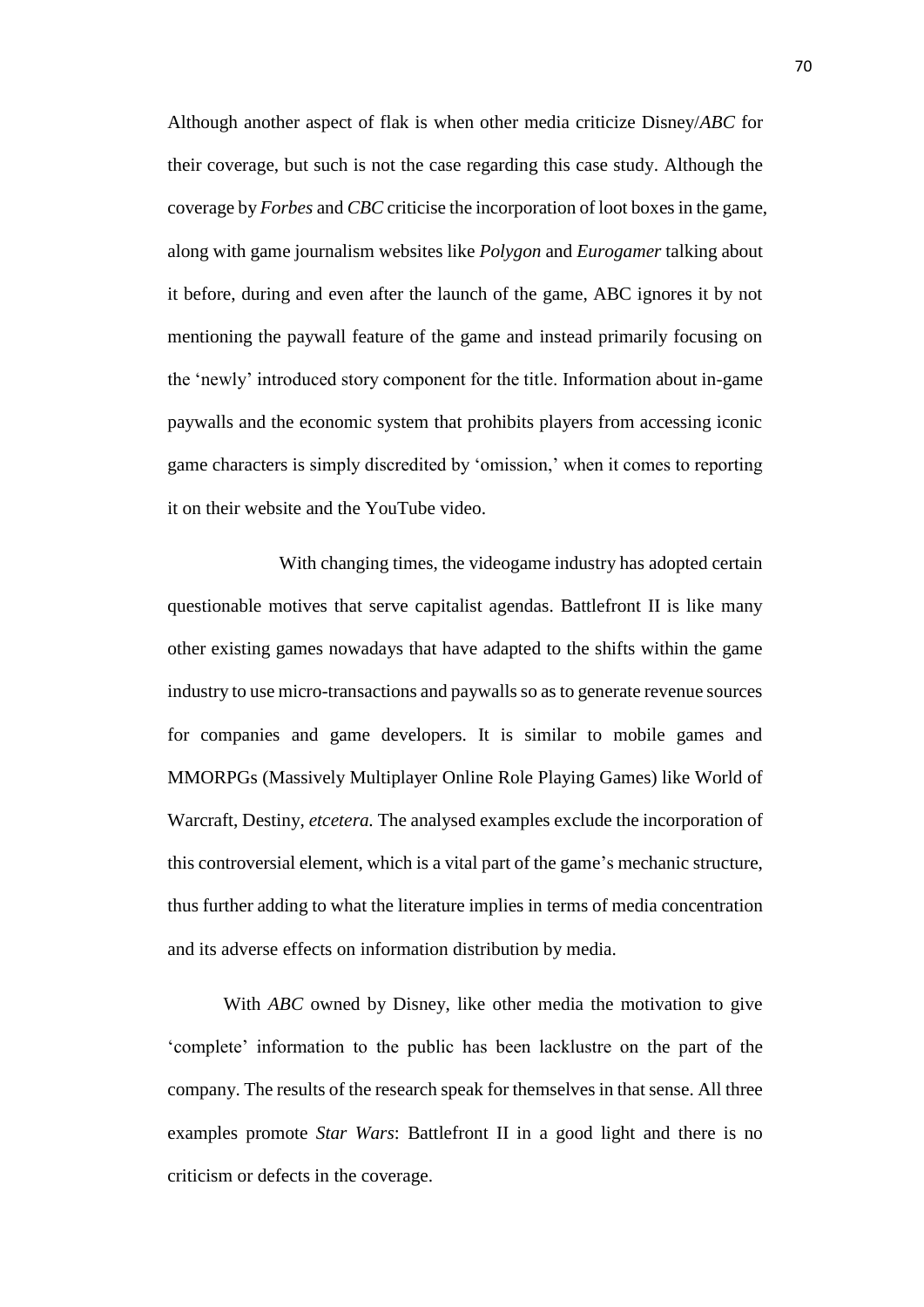With no mention of the controversial micro-transactions and loot boxes, it only shows the absence of honesty by *ABC* in its coverage of the game. It reiterates that concentration of media and Disney's profitable ventures from its costly properties gives hype but does not justify as legitimate information for the readers/viewers, specifically in regards to 'complete' product details.

Disney and *ABC* want to reach out to readers through sheer brand goodwill like that of *Star Wars* and market it through means of gender 'diversity' and importantly, the inclusion of a story in the game this time around, unlike its 2015 predecessor, *Star Wars*: Battlefront.

The questionable practices of Disney in regard to media concentration becomes more prominent as a result. *The Propaganda model* and the five filters elaborate how media operate and the hierarchy of power in the capitalism ecosystem and my study supports the notion of elite control. The literature illustrates the role of media during pivotal moments in recent history and how it has been tightly controlled by the government to express propaganda, whether the post 9/11 events, the topic of terrorism, the image of the east through the lens of the west, Disney's conglomerate strategy and EA's controversial history of making developers work like slaves and meet arduous deadlines. The research might be limited because of the only available three examples from *ABC*, it does though give an insight into the workings of the media in relation to Disney and what that means in terms of corporate influence. Future research in this area along with a separate analysis of micro-transactions in videogames could shed light on the current game industry business trend and add to this research.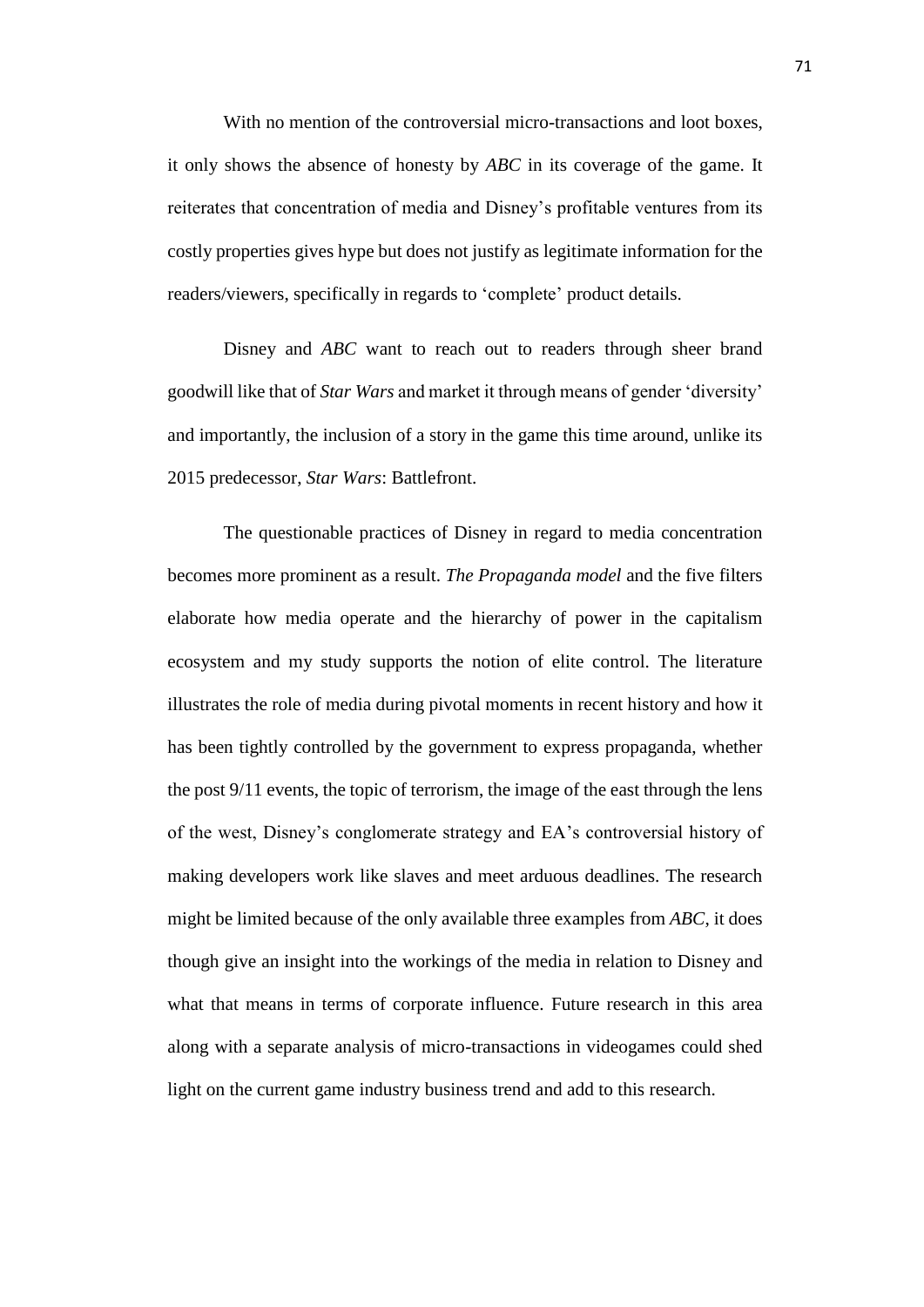As Winter (2007) puts it, "media help us to formulate our views, ideas, beliefs, and oftentimes they actually shape our views because what they tell us is all we know about an issue" (p. 2). His thought resonates with what is going on recently and in relation to information about the game and how it has been relayed by *ABC*. Readers following *Star Wars* or ABC are susceptible because of the rhetoric. As a result, they inadvertently are victims in this grand exploitative motive on the part of conglomerates like Disney. In *The Mickey Mouse Monopoly*, former Walt Disney CEO Michael Eisner is quoted as saying, "We have no obligation to make history. We have no obligation to make art. We have no obligation to make a statement. To make money is our only objective" (Sun, Picker, Fordham, Mizell, Berkower & Inouye, 2002). The quote reflects Disney's capitalistic tenets like every other major corporation. With the recent acquisition of brands like *Marvel* and *Star Wars*, the profit machine for Disney is churning rapidly.

The day the game was launched on November 17, 2017, EA decided to remove the micro-transactions from the game amidst the backlash from the people. This does give hope to the fact that people will not succumb to such practices despite brand names or culture industry icons. EA decided to remove micro-transactions from the game. Patrick Söderlund, the chief design officer of EA was quoted as saying, "I'd be lying to you if I said that what's happened with Battlefront and what's happened with everything surrounding loot boxes and these things haven't had an effect on EA as a company and an effect on us as management. We can shy away from it and pretend like it didn't happen, or we can act responsibly and realize that we made some mistakes, and try to rectify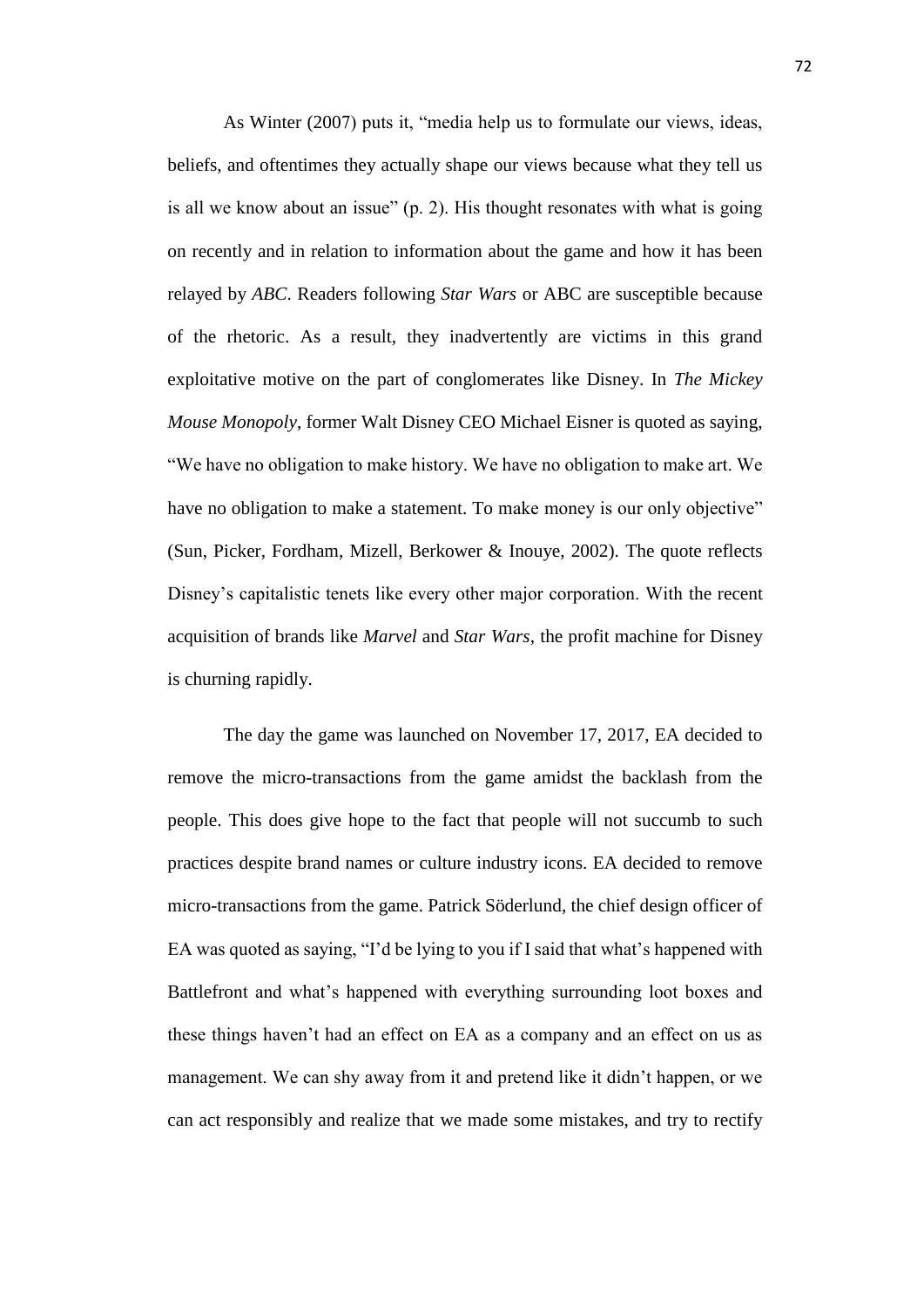those mistakes and learn from them." (Webster, 2018). Chomsky (2002) mentions:

"The public has become drastically more dissident and sceptical. The reality is that people either know or can quickly be convinced that *they* are not involved in policy-making, that policy is being made by powerful interests which don't have much to do with them" (pp. 67-68).

Adding to the above quote, Chomsky (2002) mentions how Haiti, an impoverished country, during the late 1980s, created an organized civil society. The slum-dwellers and peasants succeeded in creating unions, grassroots organizations, and network of popular groupings that managed to take over the government, despite lack of resources (p. 386). He implies that ultimately the people have power to overthrow corporations looking out to nurture their own profit making endeavours. Looking at how the gaming community responded to the loot box fiasco of *Star Wars*: Battlefront II, ultimately leading to its shutdown by EA, the gaming movement against such notorious business practice is a good example of how change can be instigated under such odds. So, despite the propaganda of Disney/*ABC,* the collective intolerance of the people and the coverage by other media regarding the controversy, forced EA to give up the feature in the game.

This can be considered as an ineffective propaganda, but only temporarily as it is only a small fish in a big pond. If we reflect on the beginnings of micro-transactions, they have been a huge component of mobile games like *Candy Crush* and The Elder Scrolls IV: *Oblivion*, which came out back in 2006 for Xbox 360 and PC. Over the years with the transitions in the game industry, it has led to game publishers and developers alike adopting such practice more frequently when it comes to console gaming. With the current trend, it can be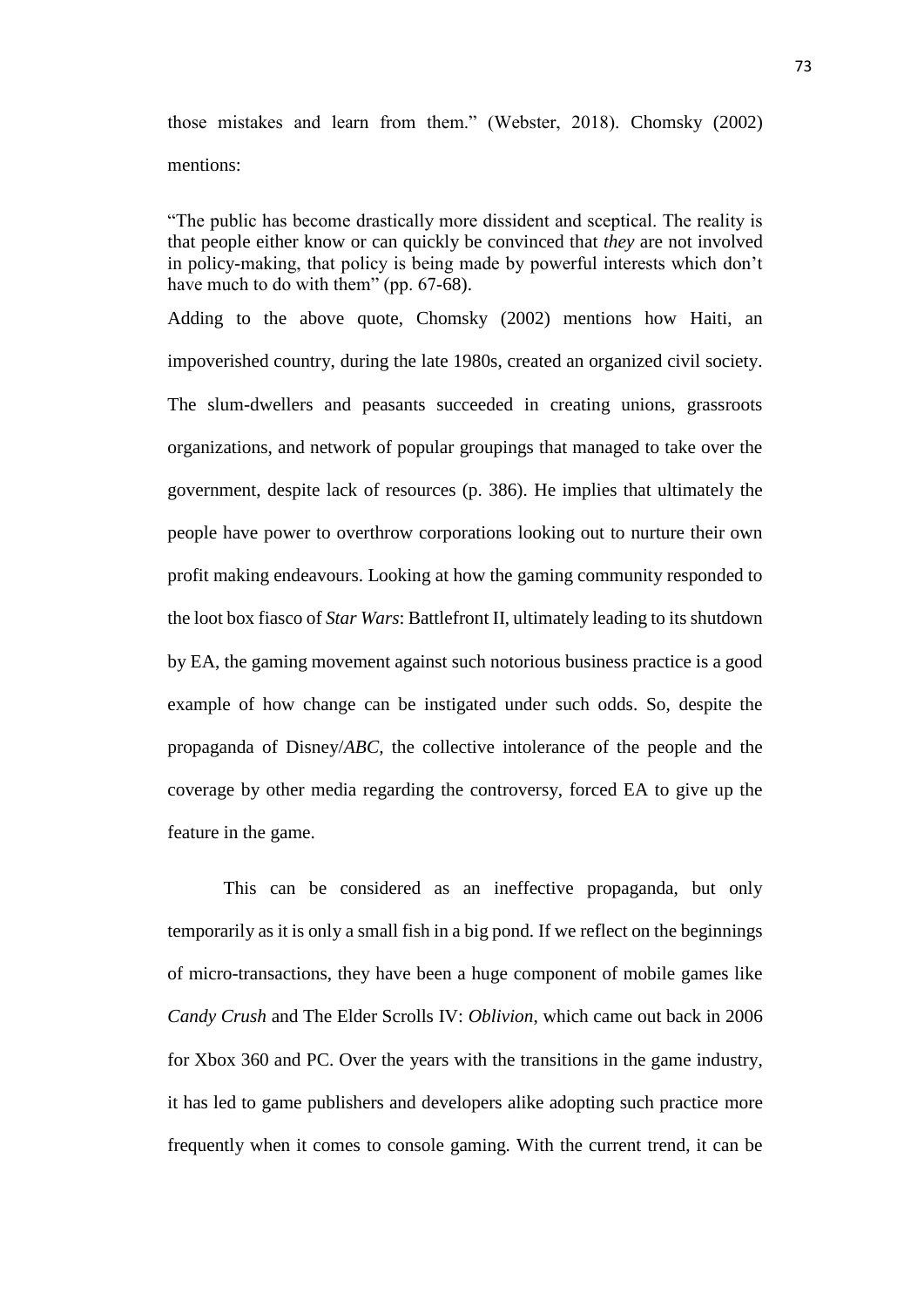assumed that at present micro-transactions are here to stay despite the small victory attained over Battlefront II. Future investigation regarding the pattern in this trend could update this research and also shed light on the notorious business practice and how other media cover that trend, similar to *ABC* on *Star Wars*: Battlefront II.

Lastly, I want to emphasize on the central problem here, which is both Disney and EA's goal to maximize profits through greed. This motive keeps with the predictions of the PM. The corporate greed of EA led to loot boxes and the eventual public protests. The failure to rein in EA by Disney exasperated the problem. Unfettered neoliberalism is at fault and the incorporation of such business practice in games for children, which imitate casino gambling, is a serious issue that needs to be looked into further.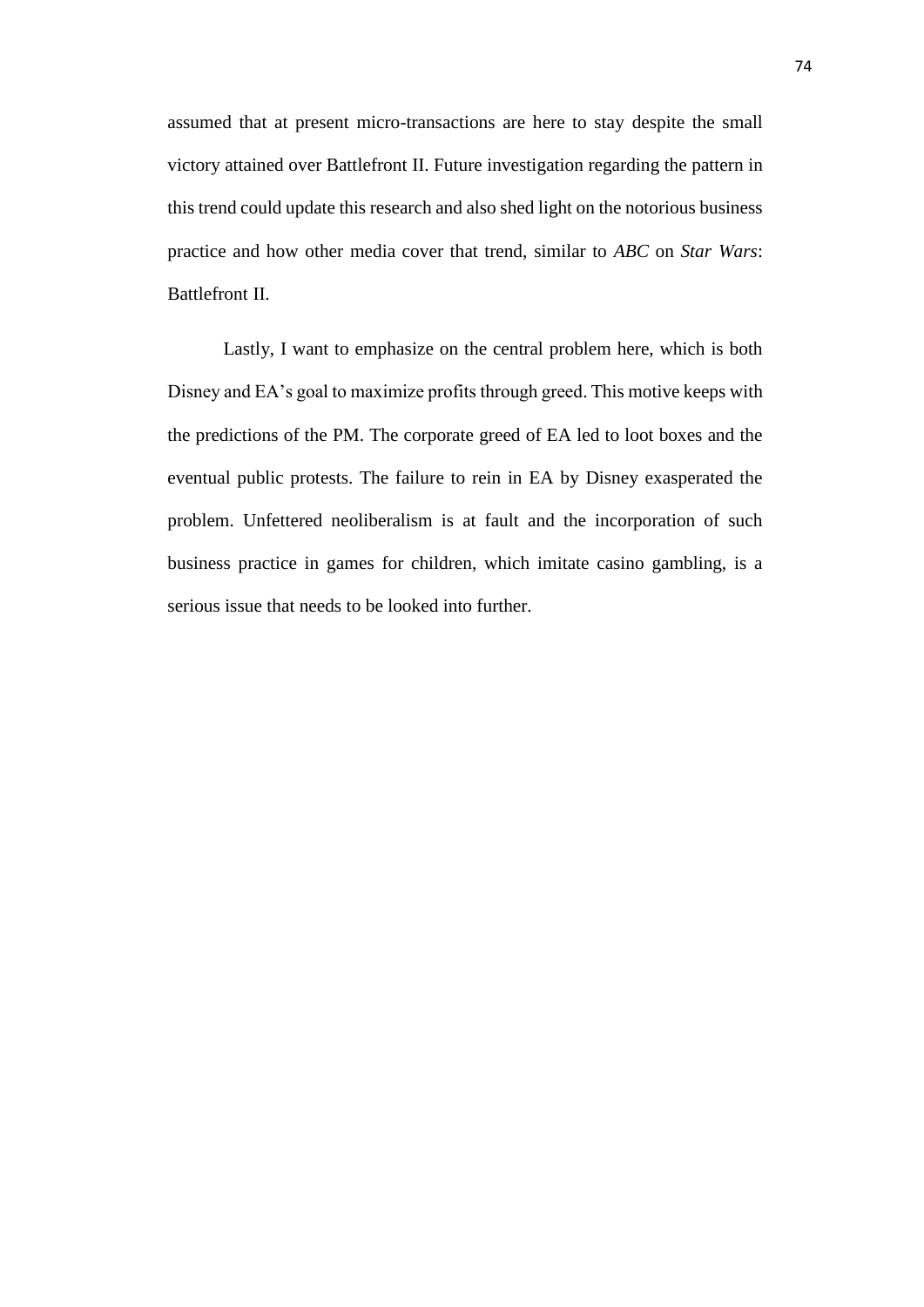## **REFERENCES**

- Ahern, K. R., & Sosyura, D. (2014). Who Writes the News? *Corporate Press Releases During Merger Negotiations*. *SSRN Electronic Journal.*
- Avalos , G. (2006). Disney purchases longtime partner Pixar for \$7.4 billion, bringing together blockbuster movie powers, *Knight Ridder Tribune Business News*, January 25.
- Ball, M. A. (1996). The Role of Language, Media, and Spectacle in Constituting a Presidency. *Journal of Communication*, 46(3), 176-182.
- Bechdel Test Movie List. (n.d.). Retrieved from<https://bechdeltest.com/>
- Birkinbine, B. J., Gómez, R., & Wasko, J. (2017). *Global media giants*. New York: Routledge.
- Bishop, V. (2015). The Illusion of Choice: *Ninety-Percent of American Media Controlled by Six Corporations*. Retrieved March 21, 2018, from [https://www.globalresearch.ca/the-illusion-of-choice-ninety-percent-of](https://www.globalresearch.ca/the-illusion-of-choice-ninety-percent-of-american-media-controlled-by-six-corporations/5472690)[american-media-controlled-by-six-corporations/5472690](https://www.globalresearch.ca/the-illusion-of-choice-ninety-percent-of-american-media-controlled-by-six-corporations/5472690)
- Business Wire. (1995). Disney, Capital Cities/ABC agrees to merge; \$19 billion transaction will enhance shareholder values by creating world's leading entertainment and communications company, *Business Wire*, July 31.
- Canadian Media Concentration Research Project. (n.d.). Retrieved January 18, 2018, from<http://www.cmcrp.org/>
- Carillo, C., Crumley, J., Thieringer, K. & Harrison. J.S. (2012). The Walt Disney Company: *A Corporate Strategy Analysis*. Robins School of Business. Virginia: United States.
- CBC (2017). *Inside the huge consumer backlash against Star Wars Battlefront II*. |Retrieved from<http://www.cbc.ca/radio/>
- Chomsky, N. (1987). On power and ideology: *The Managua lectures*. US: South End Press.

Chomsky, N. (1988) *Language and Politics*. Montreal: Black Rose.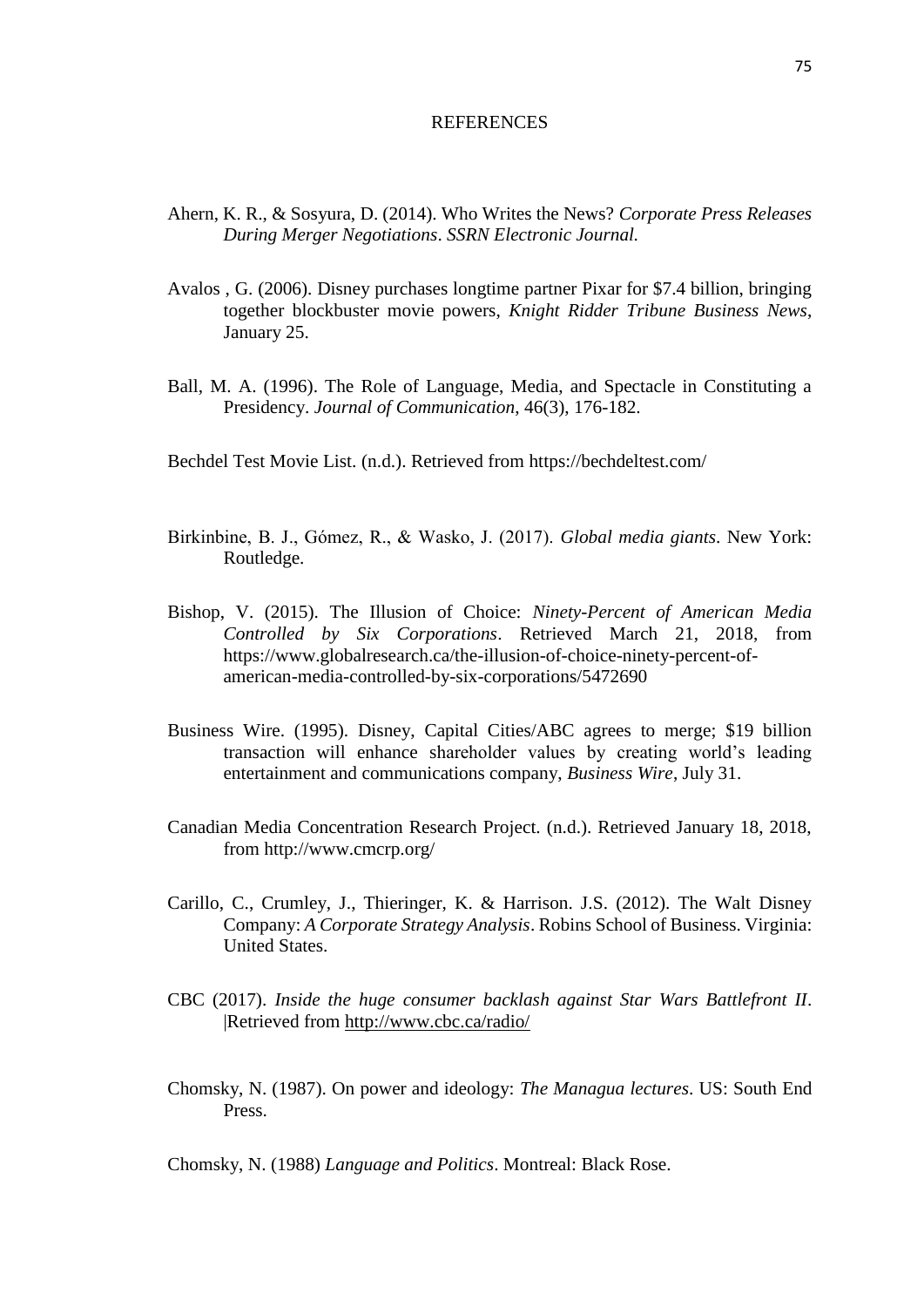- Clark, Eddie M., Brock, Timothy C., and Stewart, David W (1994). *Attention, Attitude, and Affect in Response to Advertising*. Hillsdale, New Jersey: Erlbaum, Associates.
- Cooper, D. (2016). *Why Star Wars Battlefront Didn't Have Single Player*. Retrieved from https://gamerant.com/why-star-wars-battlefront-no-singleplayer/
- Cooper, M. (2003). *Media ownership and democracy in the digital information age: promoting diversity with first amendment principles and market structure analysis*. Stanford, CA: Center for Internet & Society, Stanford Law School.
- D'Alessandro, A. (2018). 2017 Domestic Box Office Share Postmortem: *What Went Right & Wrong Among The Majors In \$11B+Year*. Retrieved from http://deadline.com/2017/12/disney-fox-2017-domestic-box-office-majorstudios-year-end-1202233892/
- Dukes, A. J. (2006). Media Concentration And Consumer Product Prices. *Economic Inquiry*, 44(1), 128-141.
- Dyer-Witheford, N., & Peuter, G. S. (2006). "EA Spouse" and the Crisis of Video Game Labour: Enjoyment, Exclusion, Exploitation, and Exodus. Canadian Journal of Communication, 31(3). doi:10.22230/cjc.2006v31n3a1771
- Fabrikant, G. (1995). "The Media Business: The Merger; Walt Disney to acquire ABC in \$19 billion deal to build a giant for entertainment." *The New York Times*. August 1, 1995.
- Gesualdi, V. (2013). *Why Star Wars Battlefront Didn't Have a Single-player Campaign*. Retrieved from [http://www.denofgeek.com/us/games/star-wars/255628/why](http://www.denofgeek.com/us/games/star-wars/255628/why-star-wars-battlefront-didnt-have-a-single-player-campaign)[star-wars-battlefront-didnt-have-a-single-player-campaign](http://www.denofgeek.com/us/games/star-wars/255628/why-star-wars-battlefront-didnt-have-a-single-player-campaign)
- Gesualdi, V. (2013). *Why people hate Electronic Arts*. Retrieved May 8, 2018, https://www.destructoid.com/why-people-hate-electronic-arts-251899.phtml
- Giroux, H. & Pollock, G. (2010). The Mouse That Roared: *Disney and the End of Innocence*. Roman & Littlefield, Inc. United States.
- Goltz, T. (2012). The Successes of the Spin Doctors: *Western Media Reporting on the Nagorno Karabakh Conflict*. Journal of Muslim Minority Affairs, 32(2), 186- 195.
- Graber, D. A., McQuail, D., & Norris, P. (2008). *The politics of news: the news of politics*. Washington, D.C.: CQ Press.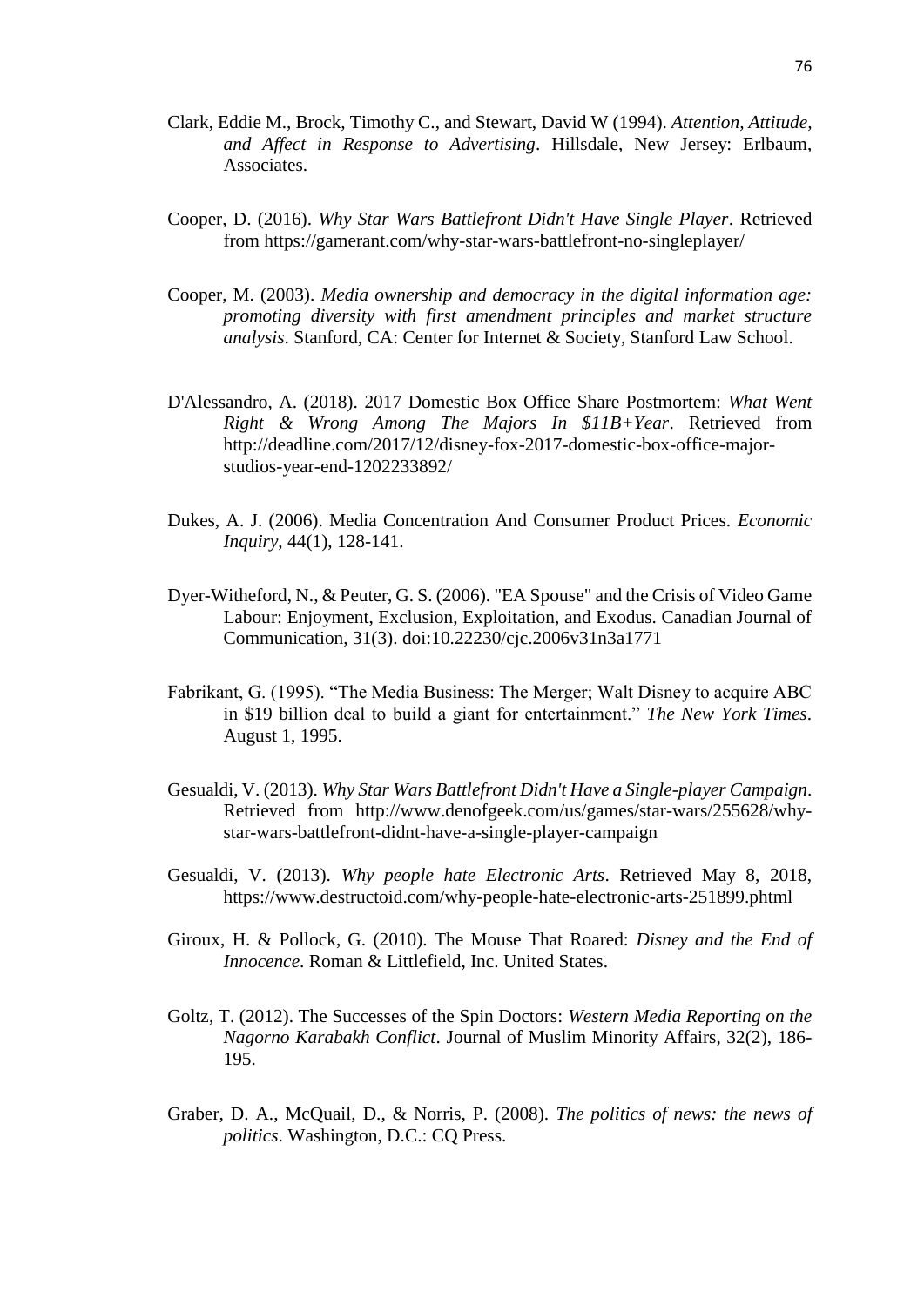- Gutstein, D. (2005). *Who funds the Fraser Institute?* Retrieved from <https://bctf.ca/publications/NewsmagArticle.aspx?id=7914>
- Gutstein, D. (2014). Follow the Money, Part 5 The Tobacco Papers revisited. CA: *rabble.ca*
- Hackett, R. A., Gilsdorf, W. O., & Savage, P. (1992). News Balance Rhetoric: The Fraser Institutes Political Appropriation of Content Analysis. *Canadian Journal of Communication*, *17*(1).
- Herman, Edward S. (2000) 'The Propaganda Model: A Retrospective', *Journalism Studies* 1(1): 101–12.
- Herman, E.S., & Noam, C. (1988). *Manufacturing consent*. New York: Pantheon books.
- Herman, E. S., & Chomsky, N. (2002). Manufacturing Consent: *The Political Economy of Mass Media*. New York: Pantheon Books.
- Huckin, T. N. (1997). Critical discourse analysis. In T. Miller (Ed.), *Functional approaches to written text (pp. 78-92).* Washington, CD: US Department of State.
- Jenkins, H. (2006). *Convergence culture: Where old and new media collide*. New York: New York University Press.
- Kahle, Lynn R., & Chung-hyun Kim (2008). Creating images and the psychology of marketing communication. London: Routledge.
- Kain, E. (2017). *Don't Buy 'Star Wars: Battlefront II' If You Don't Want To Support Pay-To-Win*. Retrieved from https://www.forbes.com
- Kellner, D. (2004). Media Propaganda and Spectacle in the War on Iraq: *A Critique of U.S. Broadcasting Networks.* Cultural Studies  $\leftrightarrow$  Critical Methodologies, 4(3), 329-338.
- Kellner, D. (2016). *American nightmare Donald Trump, media spectacle, and authoritarian populism*. Rotterdam: Sense.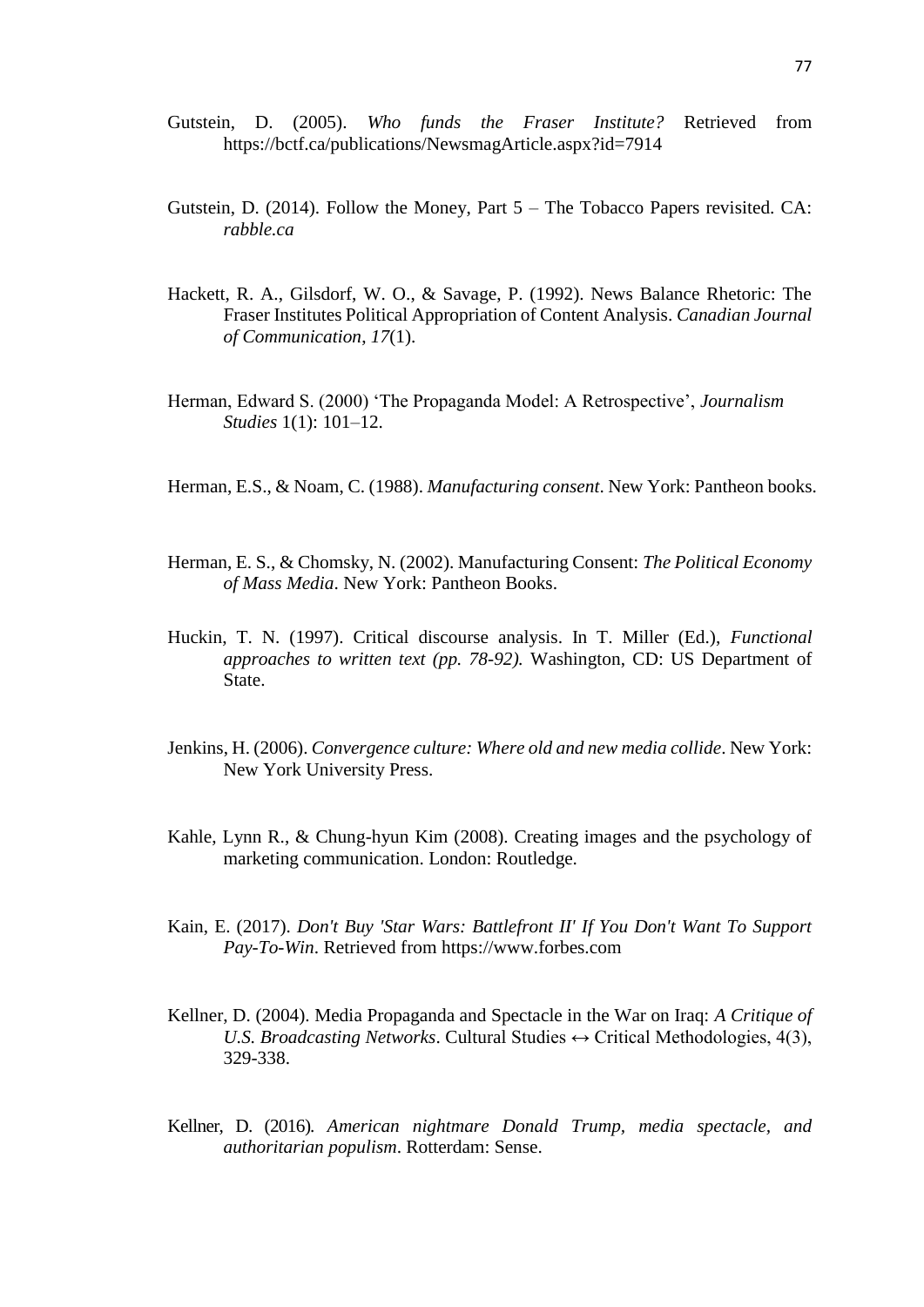- Kemp, S. (2018). Digital in 2018: *World's internet users pass the 4 billion mark*. Retrieved from https://wearesocial.com/blog/2018/01/global-digital-report-2018
- Keyword Research, Competitor Analysis, & Website Ranking | Alexa. (n.d.). Retrieved from https://www.alexa.com/
- Kinzer, S. (2006). *Overthrown.* New York: Henry Holt and Company, LLC.
- Kim, K. H. (2014). Examining US news media discourses about North Korea: A corpus-based critical discourse analysis. *Discourse & Society*, 25(2), 221-244.
- Klaehn, J. (2002). A Critical Review and Assessment of Herman and Chomskys`PropagandaModel. *European Journal of Communication*, 17(2), 147-182.
- Kline, S., Dyer-Witheford, N., & Peuter, G. D. (2014). Digital play: *The interaction of technology, culture and marketing*. Montréal: McGill-Queens University Press.

Landau, S. (2006). U.S. Media Images of Postrevolutionary Cuba. *Latin American Perspectives*, 33(5), 118-127.

- Lella, A. (2017). U.S. Smartphone Penetration Surpassed 80 Percent in 2016. Retrieved January 18, 2018 from [https://www.comscore.com/Insights/Blog/US-](https://www.comscore.com/Insights/Blog/US-Smartphone-Penetration-Surpassed-80-Percent-in-2016)[Smartphone-Penetration-Surpassed-80-Percent-in-2016](https://www.comscore.com/Insights/Blog/US-Smartphone-Penetration-Surpassed-80-Percent-in-2016)
- Louw, P. E. (2013). *The media and political process*. Los Angeles: Sage.
- Lukin, A. (2012). "Journalism, ideology and linguistics: *The paradox of Chomsky's linguistic legacy and his 'propaganda model'*." Journalism: Theory, Practice & Criticism 14, no. 1, 96-110.
- Lutz, A. (2012). These 6 Corporations Control 90% Of The Media In America. Retrieved March 02, 2018, from [http://www.businessinsider.com/these-6](http://www.businessinsider.com/these-6-corporations-control-90-of-the-media-in-america-2012-6) [corporations-control-90-of-the-media-in-america-2012-6](http://www.businessinsider.com/these-6-corporations-control-90-of-the-media-in-america-2012-6)
- Marks, T. (2017). Star Wars Battlefront 2 Review. Retrieved from http://ca.ign.com/articles/2017/11/17/star-wars-battlefront-2-review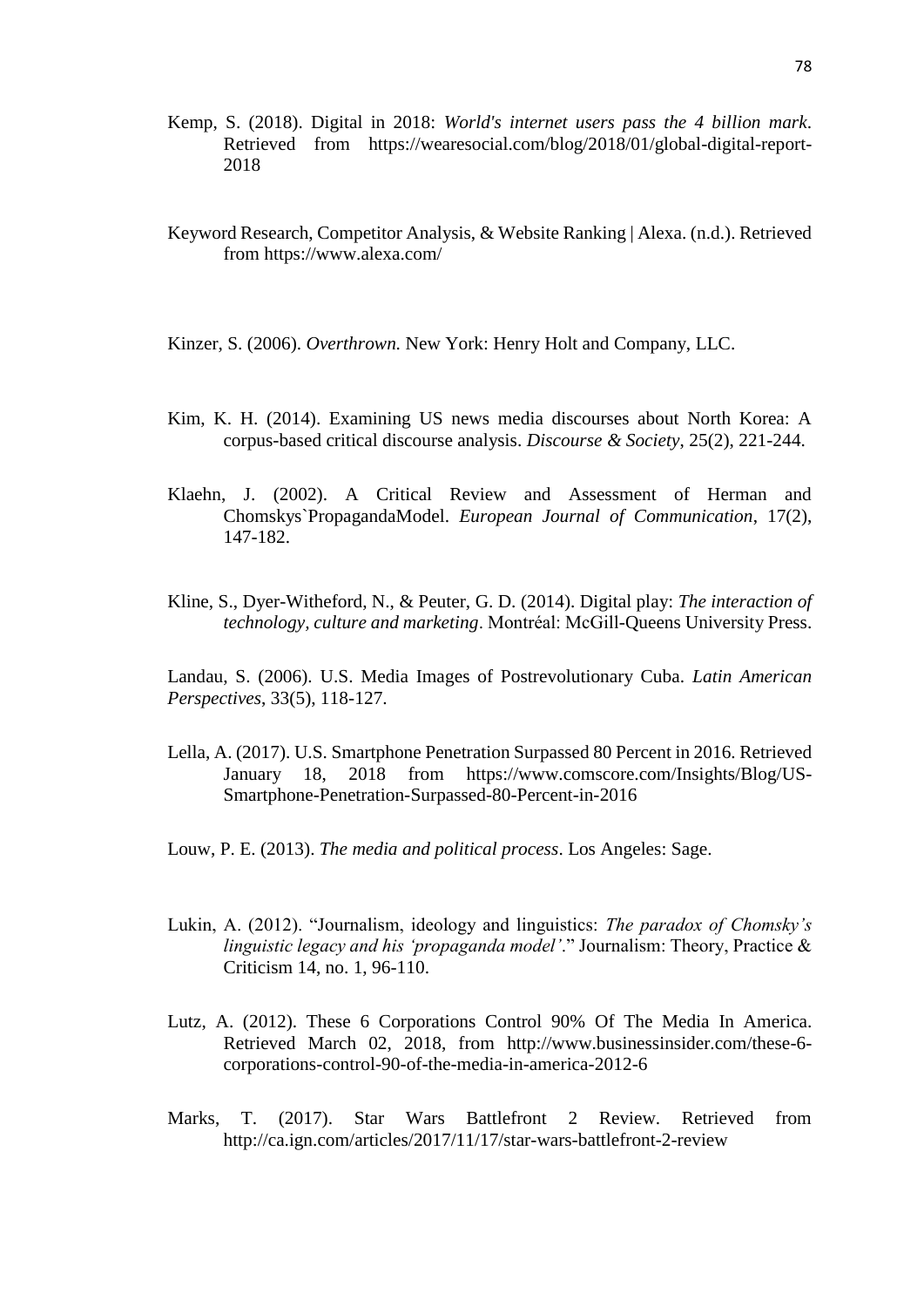- McChesney, R. W. (2015). *Rich media, poor democracy: communication politics in dubious times*. New York: New Press.
- McChesney, R. (2008). *The political economy of media: Enduring issues, emerging dilemmas*. New York: Monthly Review Press.
- Mendelson, S. (2018, May 07). 'Avengers: Infinity War' Gave Hollywood The First \$1 Billion April. Retrieved from https://www.forbes.com.
- Miller, T. (1997). *Functional approaches to written text: classroom applications*. Alexandria, VA: ERIC Reports.
- Mullen, A. (2010a). Twenty years on: The second-order prediction of the Herman-Chomsky propaganda model. *Media, Culture and Society*, 32(4), 1–18.
- Mullen, A. (2010b). Bringing power back in: The Herman-Chomsky propaganda model, 1998–2008. In Klaehn, J. (Ed.), *The political economy of media and power*. New York: Peter Lang.
- Noam, E. M. (2009). *Media ownership and concentration in America*. Oxford: Oxford University Press.
- Pedro, J. (2011). The Propaganda Model in the Early 21<sup>st</sup> Century. *International Journal of Communication* 5 (2011), 1865–1905.
- Powell, K. A. (2011). Framing Islam: An Analysis of U.S. Media Coverage of Terrorism since 9/11. *Communication Studies*, 62(1), 90-112.
- Reitsma, T. (2012). How the media view public-sector workers: *A critical discourse analysis of a 2009 municipal workers' strike in Windsor, Ontario*. Electronic Theses and Dissertations. Paper 5.
- Rothman, M. (2017). *'Star Wars: Battlefront II' aims to appeal to all ages, genders and Evil Empire supporters.* Retrieved February 11, 2018, from [http://abcnews.go.com/Entertainment/star-wars-battlefront-ii-aims-appeal](http://abcnews.go.com/Entertainment/star-wars-battlefront-ii-aims-appeal-ages-genders/story?id=51062337)[ages-genders/story?id=51062337](http://abcnews.go.com/Entertainment/star-wars-battlefront-ii-aims-appeal-ages-genders/story?id=51062337)
- Rothman, M. (2017). *Star Wars: Battlefront II: New story takes place from Imperial perspective*. Retrieved February 16, 2018, from [http://abcnews.go.com/Entertainment/star-wars-battlefront-ii-story-takes](http://abcnews.go.com/Entertainment/star-wars-battlefront-ii-story-takes-place-imperial/story?id=50583684)[place-imperial/story?id=50583684](http://abcnews.go.com/Entertainment/star-wars-battlefront-ii-story-takes-place-imperial/story?id=50583684)

Said, E. W. (1978). *Orientalism*. London: Routledge & Kegan Paul Ltd.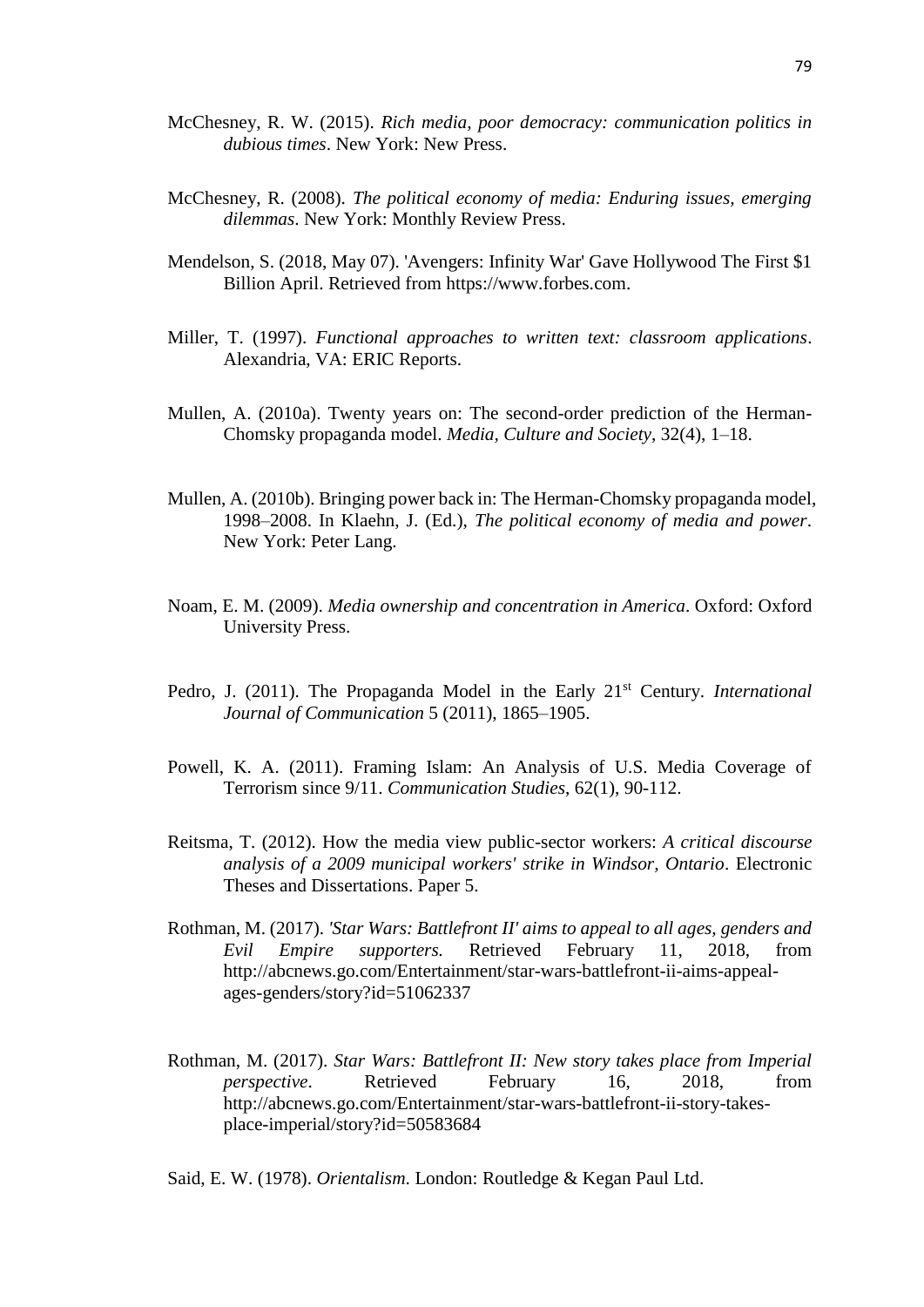Said, E. W. (1978). *Orientalism*. New York, NY: Vintage Books.

- Sarkar, S. (2013). EA and Disney sign exclusive deal for rights to Star Wars games. Retrieved from [https://www.polygon.com/2013/5/6/4306022/ea-disney-star](https://www.polygon.com/2013/5/6/4306022/ea-disney-star-wars-games-exclusive-rights)[wars-games-exclusive-rights](https://www.polygon.com/2013/5/6/4306022/ea-disney-star-wars-games-exclusive-rights)
- Smythe, D. (2014). Communications: Blindspot of Western Marxism. *In The Audience Commodity in a Digital Age: Revisiting a Critical Theory of Commercial Media*. New York: Peter Lang.
- Star Wars Total Franchise Revenue (2017). Retrieved from https://www.statisticbrain.com/star-wars-total-franchise-revenue/
- Star Wars Battlefront 2's Loot Box Controversy Explained. (2017.). Retrieved from https://www.gamespot.com/
- Street, J. (2011). *Mass Media, Politics & Democracy*. UK: Palgrave Macmillian.
- Sun, C. F., Picker, M., Fordham, M., Mizell, L., Berkower, R., & Inouye, N. (2002). *Mickey Mouse Monopoly*. Northampton, MA: Media Education Foundation.
- U.S. computer and video gamers by gender. (2017). *Statistic*. Retrieved from [https://www.statista.com/statistics/232383/gender-split-of-us-computer-and](https://www.statista.com/statistics/232383/gender-split-of-us-computer-and-video-gamers)[video-gamers](https://www.statista.com/statistics/232383/gender-split-of-us-computer-and-video-gamers)
- Van Dijk, T. A. (1995). *Aims of Critical Discourse Analysis*. Japanese Discourse. Vol I: 17-27
- Wallbank, P. (2018). *ABC News and The Guardian record big drops in digital audiences across December*. Retrieved from https://mumbrella.com.au
- Wasko, J. (2001). Understanding Disney: *The manufacture of fantasy*. Cambridge: Polity Press.
- Webster, A. (2018, April 13). EA says it's learned from Star Wars Battlefront controversy, vows to 'be better'. Retrieved from [https://www.theverge.com/2018/4/13/17230874/ea-star](https://www.theverge.com/2018/4/13/17230874/ea-star-wars-battlefront-2-loot-box-patrick-soderlund-interview)[wars-battlefront-2-loot-box-patrick-soderlund-interview](https://www.theverge.com/2018/4/13/17230874/ea-star-wars-battlefront-2-loot-box-patrick-soderlund-interview)
- Winter, J. (1992). *Common Cents*. Canada: Black Rose Books.

Winter, J. (1997). *Democracy's Oxygen*. Canada: Black Rose Books.

Winter, J. (2007). *Lies the media tell us*. Montreal: Black Rose Books.